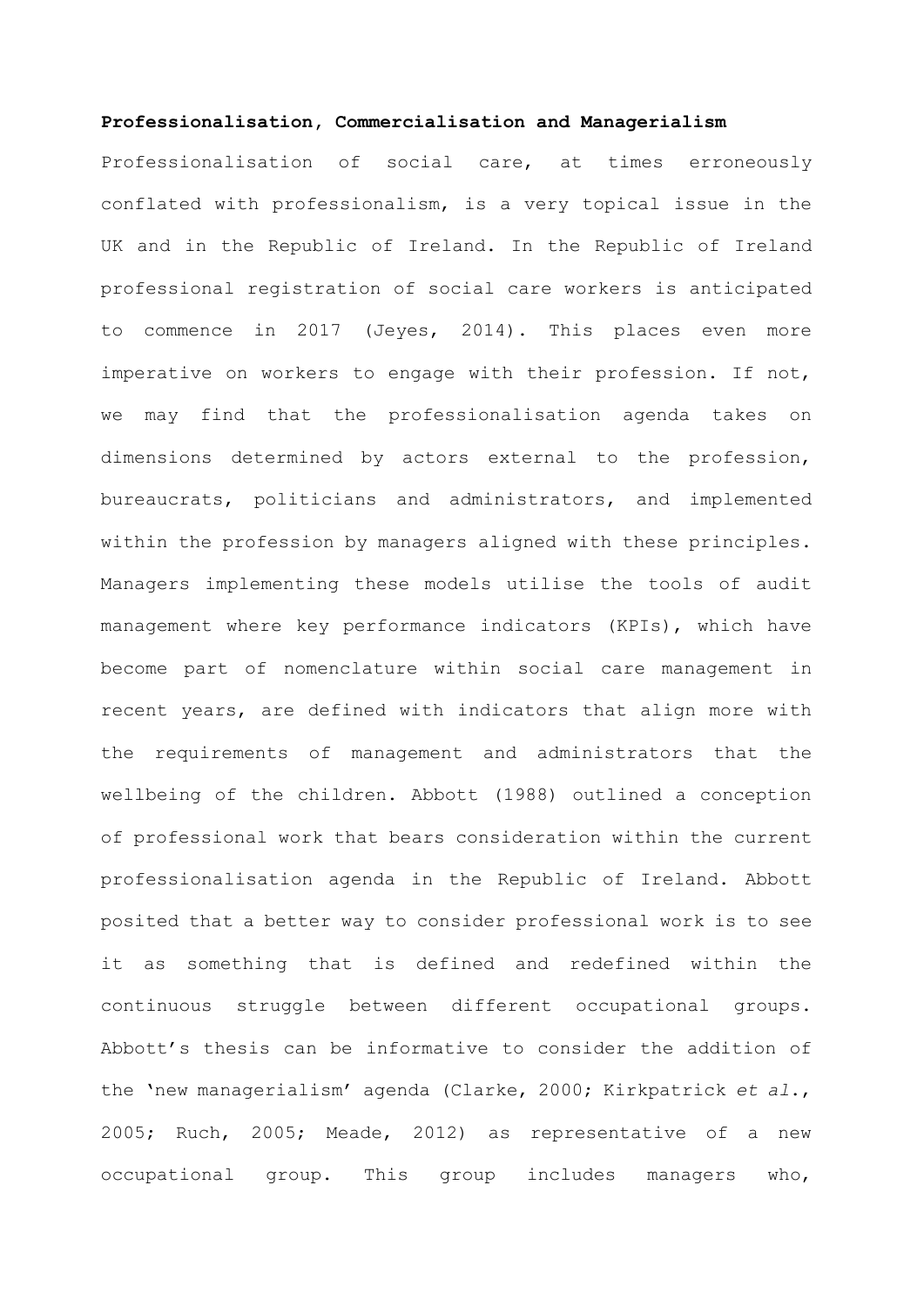paradoxically, whilst attempting to reduce the professional status and autonomy of occupational groups in order to control these groups, in this case social care/work professionals, seek to claim the very professional status formerly associated with these occupational groups for themselves (Noordegraff & Schinkel, 2011).

Examples of this 'new managerialism' can be found in many official publications in social care. For example, the aforementioned 2011 HSE Review of Adequacy Report wherein under Point 9.3 *Service Developments within Foster Care* the development of standardised business processes is clearly linked to care plans:

•*The development of Standardised Business Processes to provide consistency in assessment tools and care plans.* (HSE, 2011:47)

This conflation of business with care has become pervasive in the Republic of Ireland over the past two decades. The pernicious tentacles of free-market defined corporatism, which poorly regulated led to what the economist Susan Strange famously labelled '*casino-capitalism',* have invasively spread from the private sector to the statutory sector. Significant drivers of this corporatisation were the shift in dominant political regimes in the UK and the Republic of Ireland in the 1980s and 1990s to neo-liberal paradigms coupled with the imperative to achieve international competitiveness (Hanlon, 1998). In the UK, at the end of the 20<sup>th</sup> century and into the beginning of the 21<sup>st</sup> century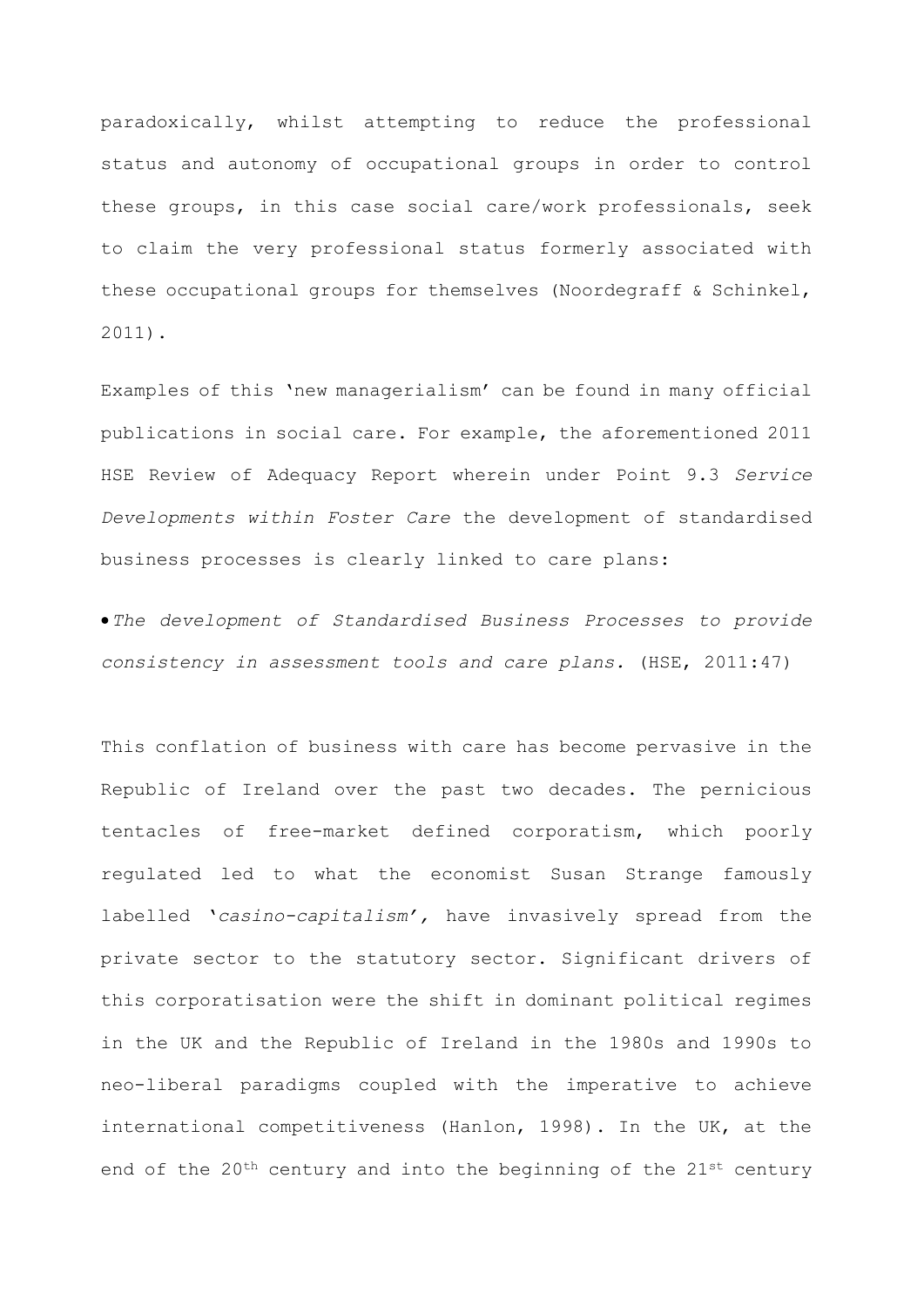New Labour championed the 'Third Way' (Ietto-Gillies, 2006). Halpern & Misosz (1998:43) point out "*There is no clear definition of the third way"* but certainly a cultural shift towards attitudes of welfare provision which focused on paid work rather than welfare assistance and the role of the state in 'enabling' its citizens to become economically independent by modifying welfare provision was a central tenant of the Third Way. Basically, the mantra was and remains that the state has no role in supporting/interfering with families. This was facilitated with a shift in social policy outlined by Miliband (1994:88-89): "*Welfare has to be preventive rather than ameliorative, economic as well as social: the most potent social policy is a successful economic policy*." Rees (2010:332) commenting on Powell's (2000) observations of the Third Way stated: *"The Third Way is as Powell (2000) pointed out, hard to define but in practice it has led to the marriage of the public and the independent sector. In entering into this marriage, the public sector has acquired all the relatives of the independent sector as "in-laws"; market processes, financial primacy, competition and organizational streamlining*." These processes in the UK influenced developments in the Republic of Ireland in promoting the neo-liberal agenda and the influence of the private sector within the public sector. As we have seen neo-liberalism promotes entrepreneurial behaviour and activity with government intervention perceived as an impediment to such enterprise culture. Additionally, enterprise defines the conduct of organisational and individual activity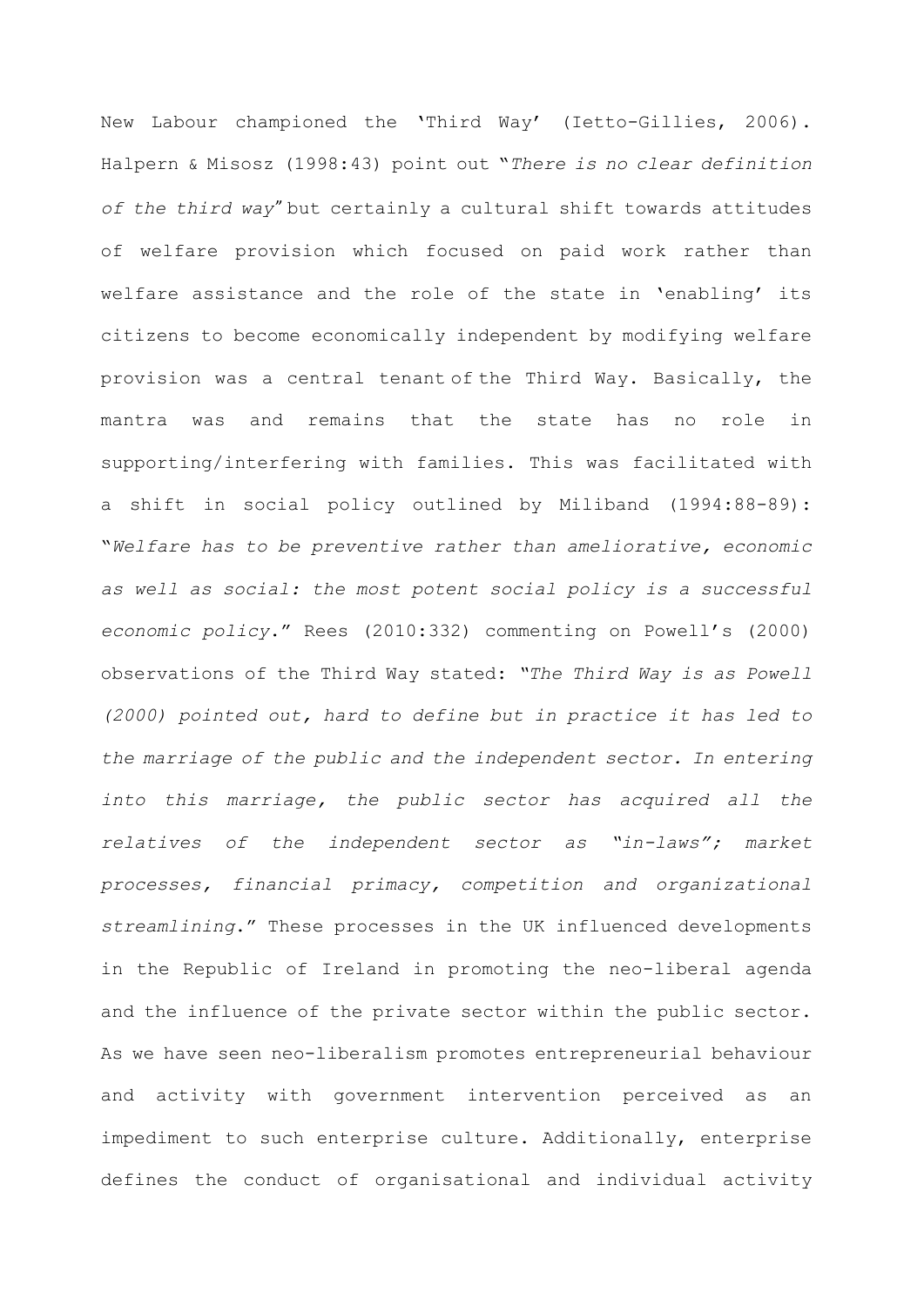which is focused on producing autonomous, self-regulating and self-limiting, productive organisations and individuals (Beck, 1992; du Gay *et al*., 1996).

*"Basically, one is no longer concerned with attaining something 'good', but rather with preventing the worst; self-limitation is the goal that emerges."* (Beck, 1992:49)

*"One might want to say that the generalization of an 'enterprise form' to all forms of conduct – to the conduct of organizations hitherto seen as non-economic to the conduct of government, and to the conduct of individuals themselves – constitutes the essential characteristic of this style of government: the promotion of an enterprise culture."* (Burchell, 1993:275)

Within this enterprise culture and the belief in the superiority of private-sector management (Doolin, 2002) the inclusion of Public Private Partnerships (PPP) can be seen to have facilitated a further corporatisation of the public sector in the Republic of Ireland. PPP commenced in the Republic of Ireland with eight pilot projects in 1999 with, in more recent times, PPP becoming a major pillar of the Irish government plans to stimulate the stalled economy with €2.5 billion in investment announced in July 2012 (Reeves, 2013). Coupled with PPP we had the emergence of the ranks of highly-paid consultants and consultancy firms along with government and ministerial advisers, predominately from within the private sector, taking up powerful shadow-roles within government. The intent of government in the UK to privatise large sections of public services initiated by Margaret Thatcher's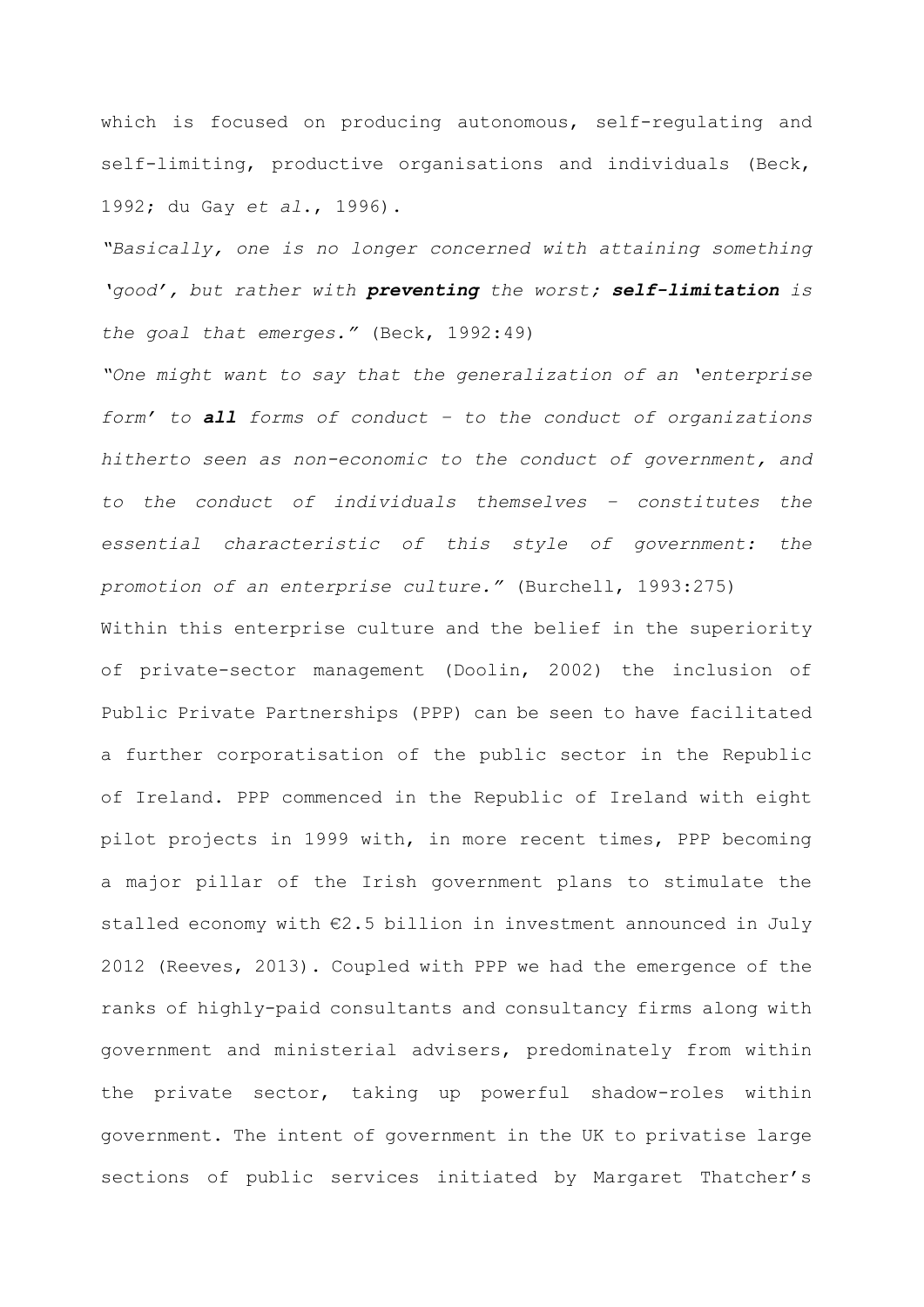conservative government in the 1980s is manifesting in the  $21^{st}$ century. We now have the privatisation of the welfare states in major economies having been identified as a prime avenue of future business opportunity for corporations (Cogman & Oppenheim, 2002; Hanlon & Fleming, 2009).

These neo-liberally spawned enterprise culture processes and actions have reshaped Irish social, economic and state structures with the cumulative effect being the corporatisation of the public sector. In this process the state has been able to reduce its liability to supporting the needy and marginalised and thereby facilitate its retraction from the welfare state (Hanlon & Fleming, 2009). In the same process the state also seeks to shifts risk to the private sector. The Department of Public Expenditure and Reform website states:

*"The PPP approach has the potential to offer value for money and timely delivery of infrastructure when applied to projects of the right scale, risk and operational profile. One key aspect of the PPP approach is that risk is transferred to the party that can manage it best."* 

However, there is scant evidence that these PPPs, totalling  $€6$ billion since 1999, have in fact met these objectives (Reeves, 2013). We have recently seen with Irish Water the enormous expenditure on consultancy, often to internationally based firms, with contracts awarded to IBM for €44.8 million and Accenture for €17.2 million (Irish Times, 2014). Additionally, the scale of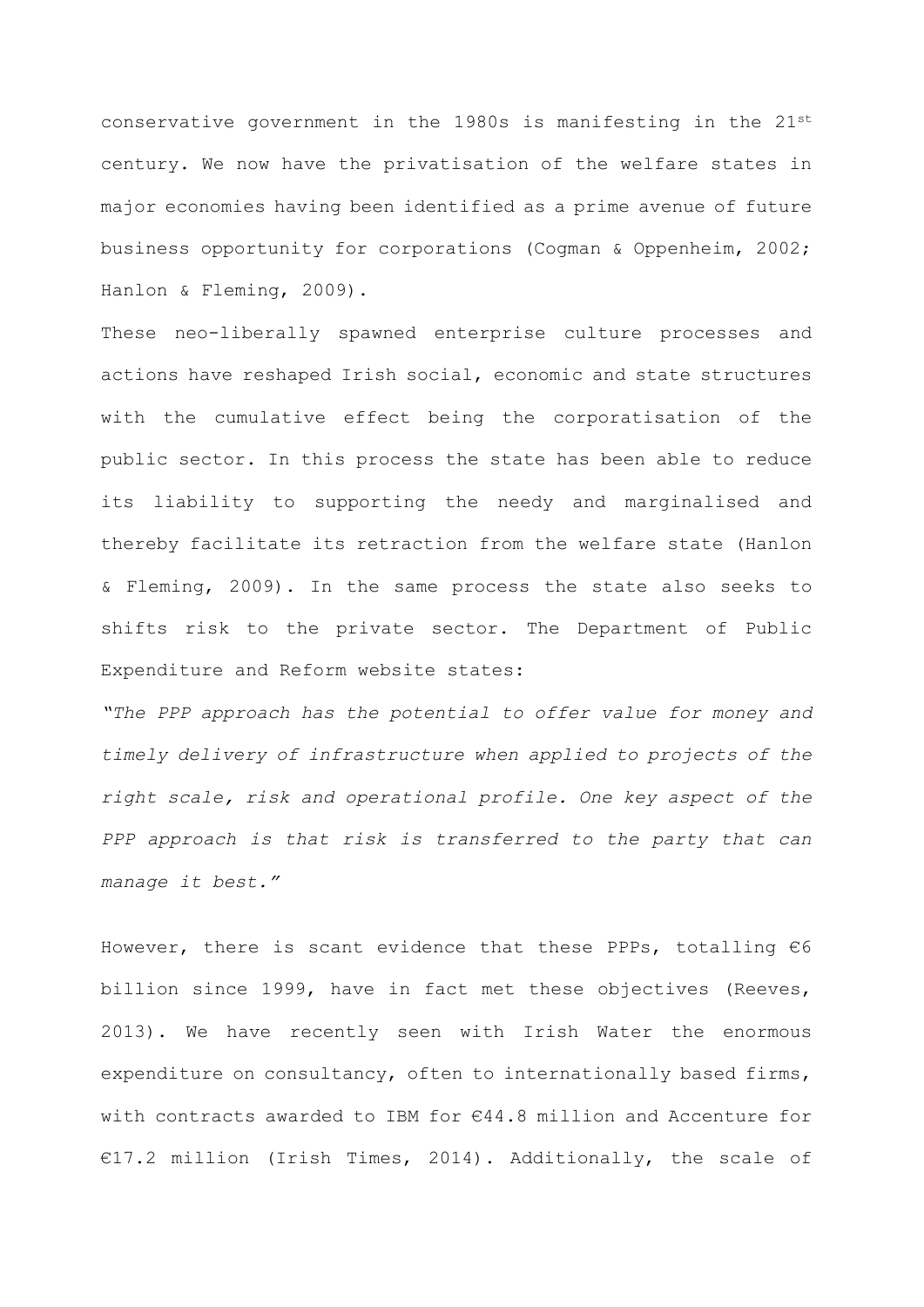expenditure on government special advisers has been unveiled at €3.4 million with many instances of salaries above agreed pay caps (Irish Independent, 2012) coupled with numerous exposes of questionable process associated with these advisers often relating to their appointment.

Through such dynamics the public sector became subject to corporatisation and the assimilation of business practices within government departments, including social services. This then passed to the voluntary and community sector, as the state embraced these sectors to provide services which were formerly the preserve of state provision (Harvey, 2014). This process was in-part facilitated via the osmosis like legitimising mechanisms of organisational isomorphism.

*"Research in institutional theory has examined the causes of isomorphism, that is, the factors that lead organizations to adopt similar structures, strategies and processes (Davies, 1991; DiMaggio & Powell, 1983; Mezias, 1990; Jennings & Zhou, 1993)."*  (Deephouse, 1996:1024)

This version of rampant corporatism masquerades under the guise of efficiency. It espouses the mantra of value-for-money with the underpinning basic assumption that business models when applied to social services will yield better and more-effective services at the lowest possible cost. This 'corporatisation of care' assumes that any enterprise will benefit from applied business practices and systems of risk, quality and performance management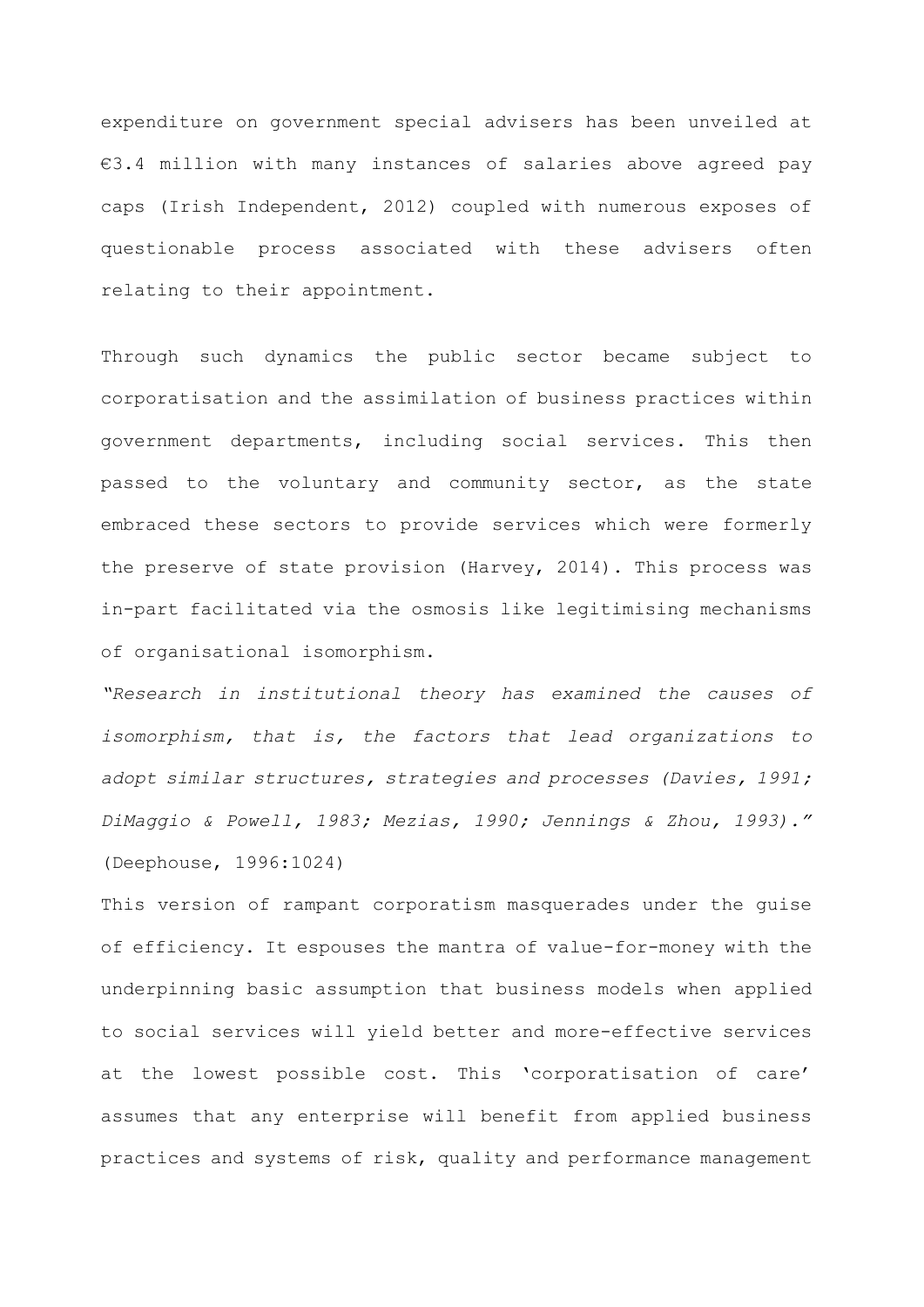thereby emulating, on a reduced scale, the trajectory of private corporations that have risen to positions of major prominence in the latter half of the twentieth century as masters of international competitiveness (Jessop, 1994).

*"The assumption that public healthcare providers can be organized as commercial entities and run as successful businesses is based on the belief in the efficiency of a competitive market mechanism and the superiority of private-sector management practices.*" (Doolin, 2002:385)

There is an unquestioning belief that this was as a result of efficiency and skilled leadership of key individuals further propagating the '*cult of the individual/entrepreneur*' so reified by neo-liberal paradigms. This assumption is at the least onedimensional and at worst dangerous. It assumes that only by the ruthless implementation of these audit-based management and managerial-based models of practice that efficiency and valuefor-money can be achieved. In the drive for efficiency and valuefor-money the focus is all on the corporate and the manager and administrator implementing corporate practices and little or no focus, other than cost cutting and flexibility-generating efficiency strategies, on the workers actually delivering the support services. We must remember that the worker is the face of the corporate parent Stein (2012). Yes, it is true to say that any service needs to operate efficiently and waste should not be tolerated. Indeed, most businesses will not remain operational if run at a loss for prolonged periods of time which equally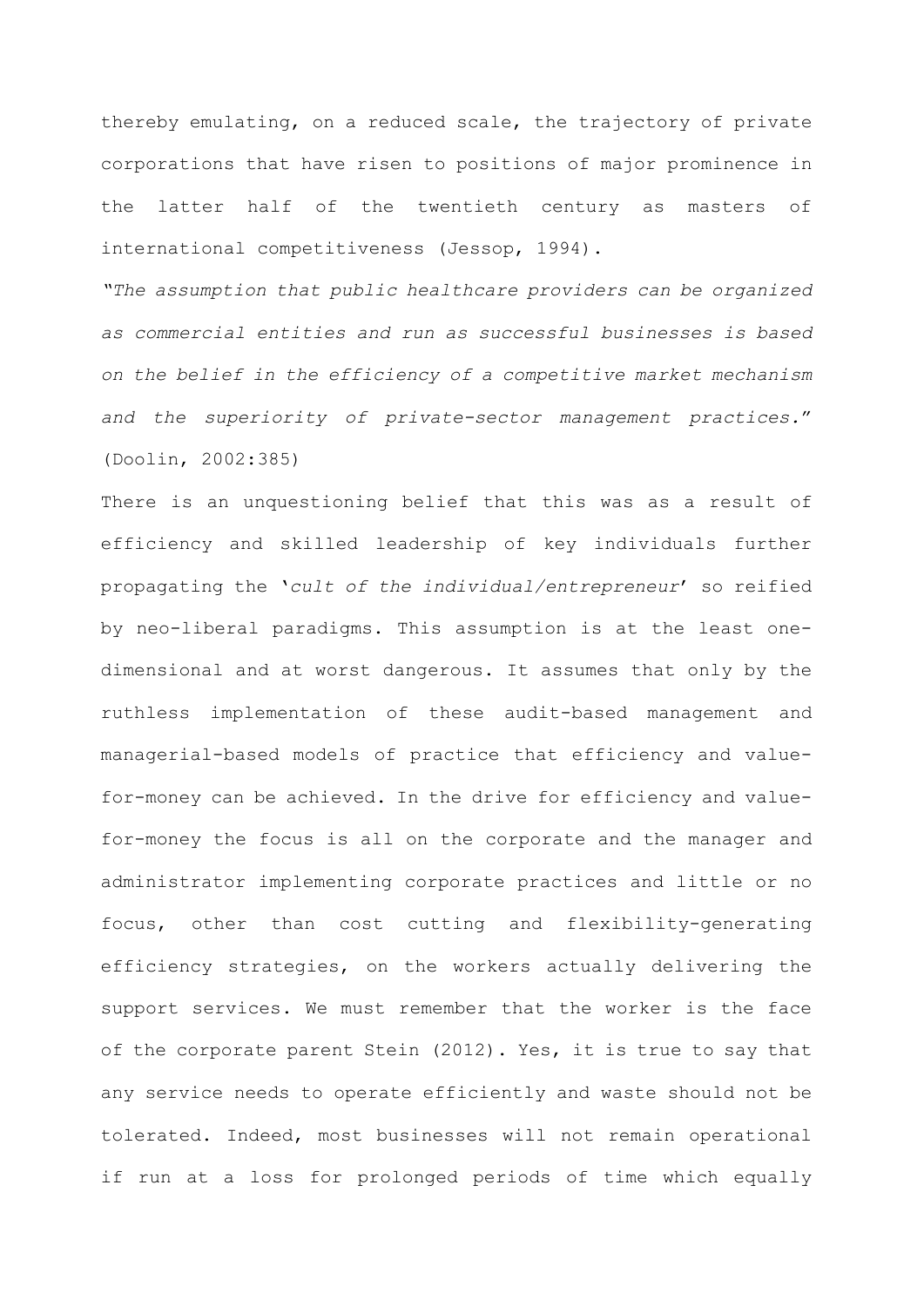means, in the case of social care, that those needing the support of such companies will no longer get a service (Forster, 2001). Also, it is not untrue to say that areas of the public services, social care included, needed reform in the Republic of Ireland after the excesses of the Celtic Tiger era and the recession which followed. However, just how this was achieved by the state, with the compliance of certain sections of the media, is a further example of the procrustean practice of individualisation and fragmentation inherent in neo-liberalism; seditious, divisive and surreptitious in nature. Here, the public sector was castigated for waste and pitted against the private sector which was extolled for efficiency (Murphy, 2010; Monaghan *et al*., 2013).

However, the singular focus on efficiency and value-for-money with reliance on the likes of SWOT analysis and KPIs as indicators of professional excellence, and therefore as the essential mechanisms for achieving these legitimate organisational goals, is flawed. This disavows the key place of morality, ethics, values and the intrinsic motivation, dedication and commitment present in the majority of social care professionals, the desire to make a difference. This unilateral approach is not working in promoting better outcomes for children in care and needs to be correctly integrated into the profession but in balance with other factors such as the empowerment of staff and the value and place of practice-based wisdom. It cannot, for the sake of children in care, remain the dominant paradigm.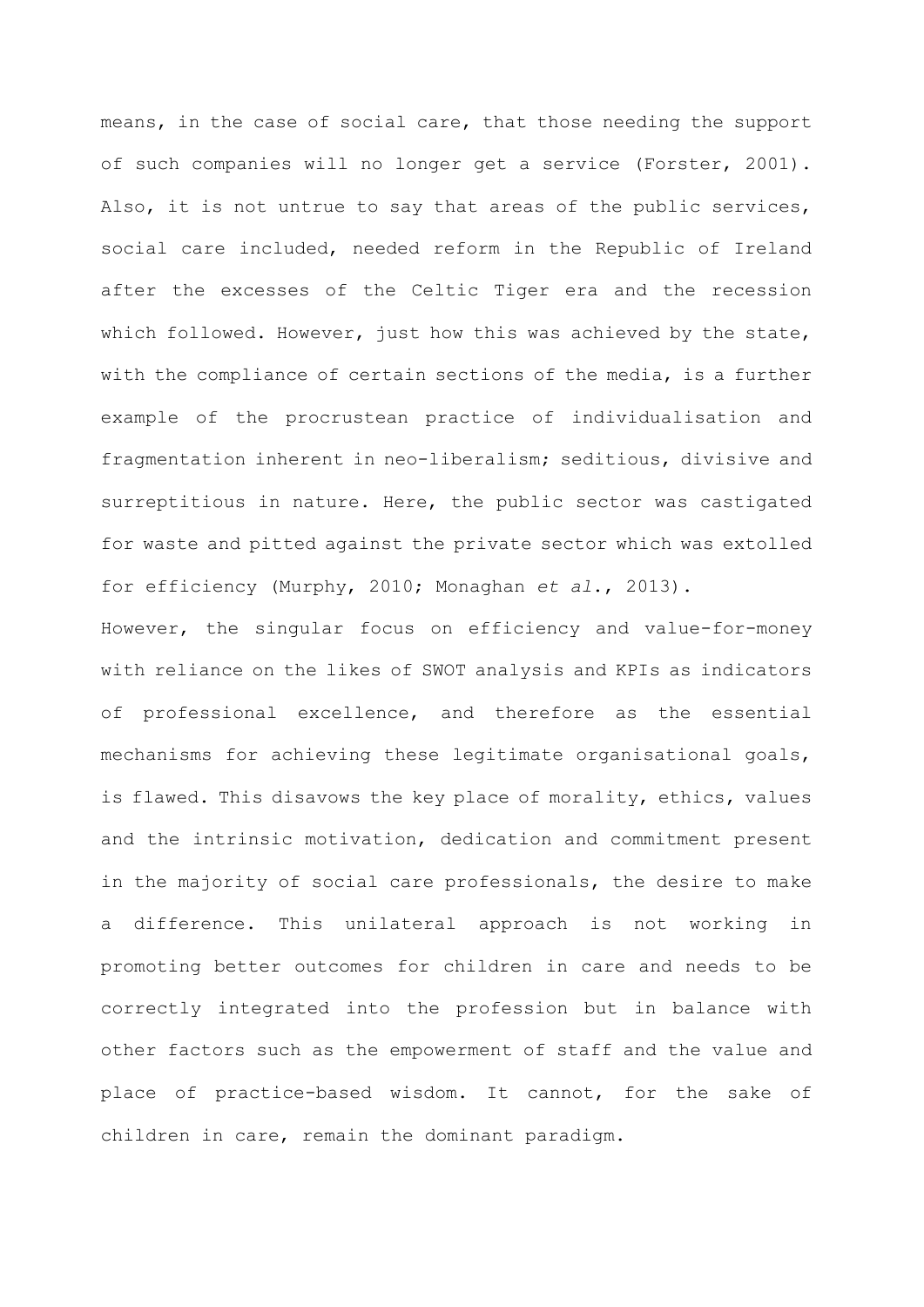These managerial and audit models of practice are redefining the social professions within the neo-liberally defined parameters set by state, a point succinctly made by Gerald Hanlon:

*"…in short the state is engaged in trying to redefine professionalism so that it becomes more commercially aware, budget focused, managerial, entrepreneurial and so forth*." (1999:121)

The evidence of this phenomenon is present within all sectors, statutory, voluntary and private, of social care in the Republic of Ireland in 2014. Most notably, there has been a 'blurring of the lines' between the voluntary and private sectors. As we saw earlier Rees (2010) identified some voluntary companies do in fact generate profits but label these profits as 'surpluses'. This financial mandate is evident in the Republic of Ireland with the revelations in 2014 of the salaries paid to some senior executives. We have senior managers in a considerable number of voluntary bodies being paid six-figure salaries with the rationale for this being that if we want the best people for the job we must pay salaries equivalent to what these people could command in the private sector in order to attract them to the voluntary sector. This places little emphasis on the value-bases of such managers and seriously calls into question their appropriateness for employment in leading roles in social care. Within these agencies the service ethic, originally defined in 1939 by Marshall as the professional service ethos with service provision determined by need rather than ability to pay, implicit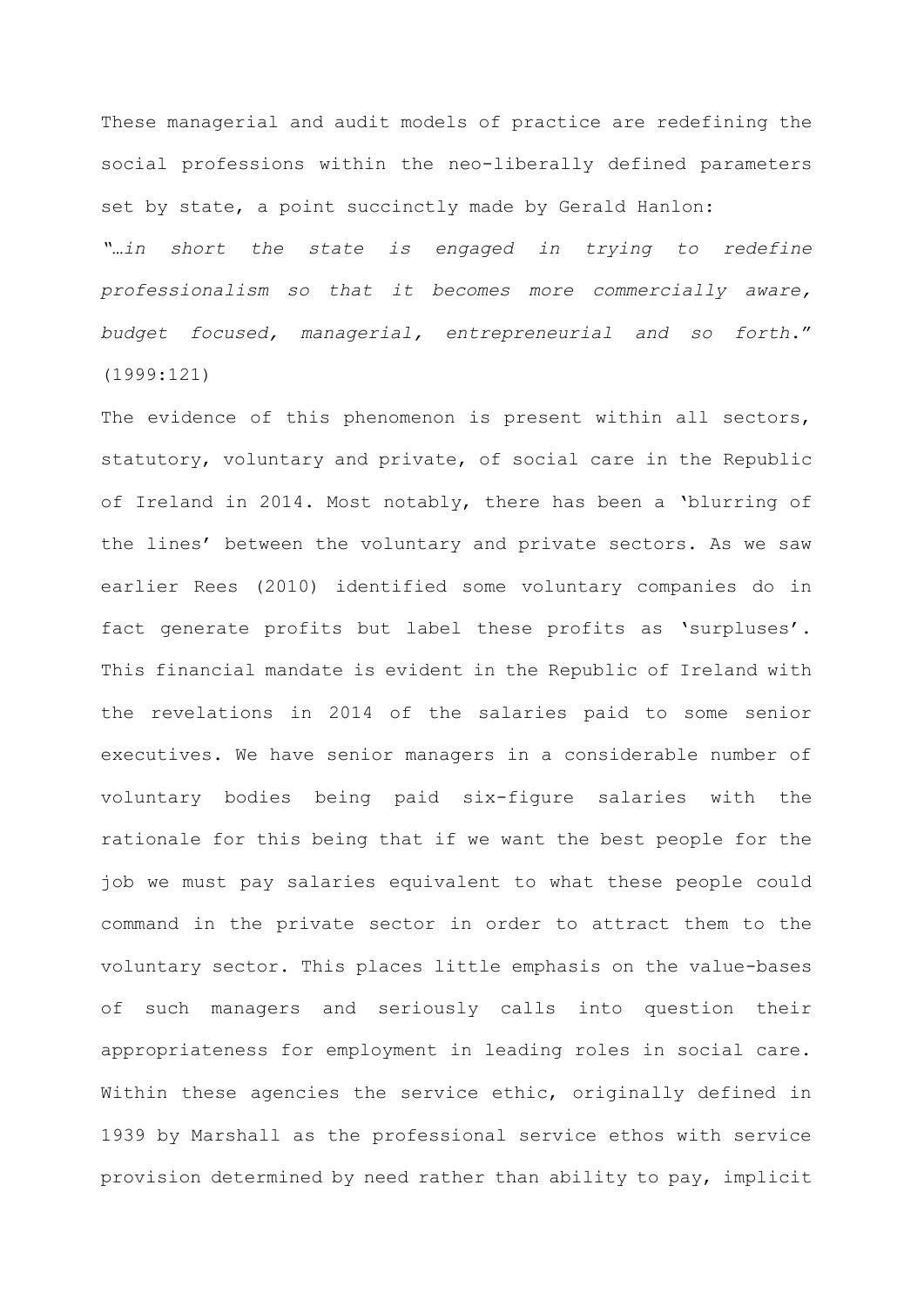in the caring professions is essential but being eroded by the focus on personal monetary reward within an increasingly individualised and fragmented society. If these people want to make six-figure salaries there is nothing wrong with this ambition and they could more appropriately achieve this goal within private-sector employment in other sectors. However, to serve others within the caring professions is, and should be, itself part of the reward, the job satisfaction. Monetary remuneration, whilst important, should be at a minimum an equal, but ideally, a secondary goal; but certainly not the primary goal. It is with some irony, given that formerly he was a bank official and currently he operates predominately in international financial circles, but also respect, that I quote one of Ireland's more successful entrepreneurs, Gerry Murphy, with regard to personal monetary reward: "*It is, however, incidental rather than an end in itself. What excites me is creating something from nothing, solving problems and improving other people's lives*" (Murphy, 2014:xii).

There is nothing wrong with being well rewarded for enterprise, skill, commitment, qualifications and those who are driven to excel and lead are entitled to be appropriately remunerated. However, six-figure salaries in agencies providing support and care to the marginalised and vulnerable being supported partly or wholly by public donations and public money is, at a minimum, incompatible with the service ethic. It is also inappropriate within the context of shrinking resources available to provide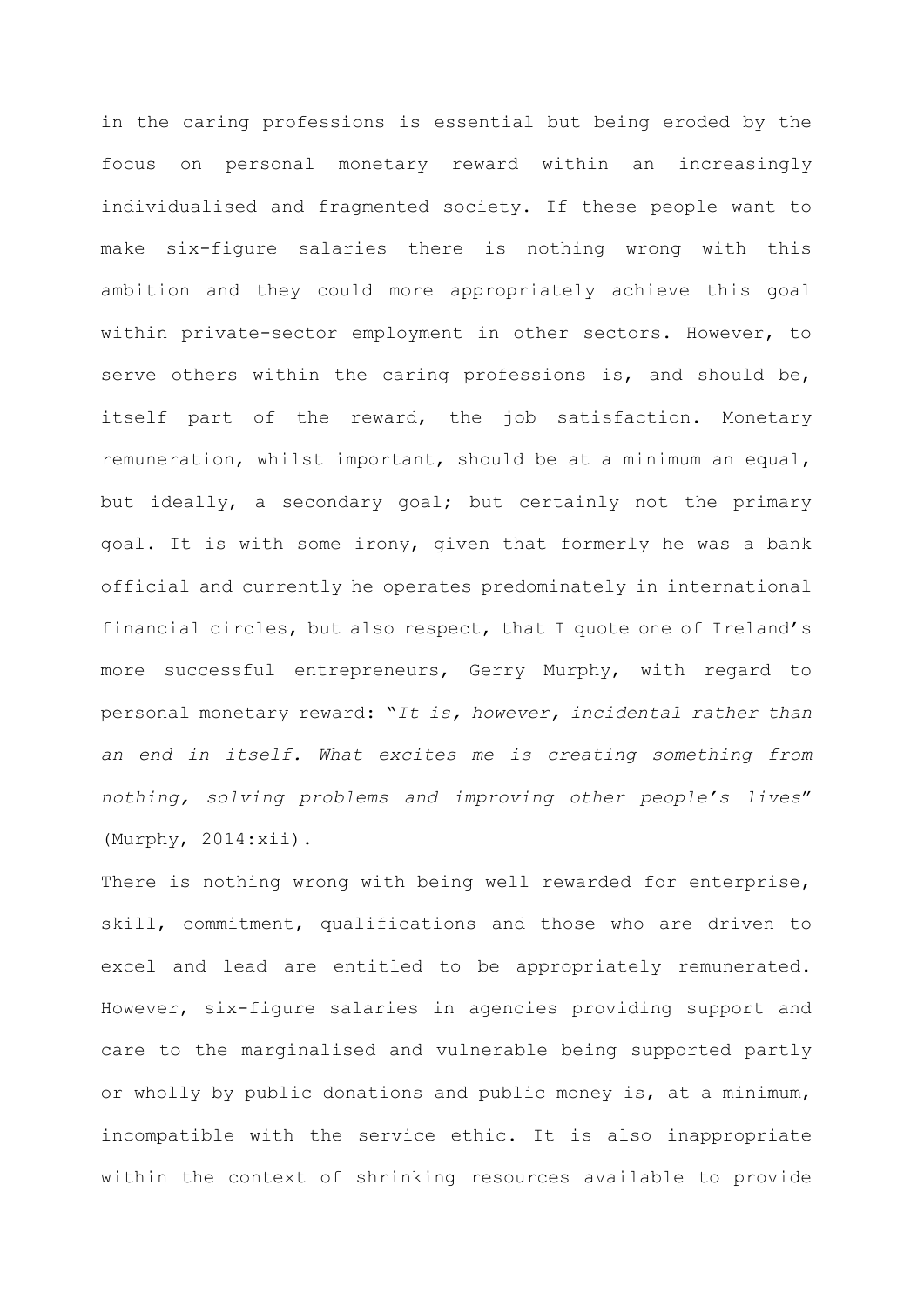for the care and welfare of vulnerable children and young people. These resources are now more than ever vital for the sustenance of those in need.

This rationale of employing the 'best people for the job' is flawed on several levels not the least of which is by virtue of what our definition of 'the best' actually means. Hanlon (1998) outlined a form of commercialised professionalism which we are seeing within these voluntary bodies in the Republic of Ireland currently. These leaders are often identified as 'the best' within the three parameters of commercialised professionalism identified by Hanlon:

*1) Technical ability – this will allow one to practice in the profession but will not guarantee advancement nor success;*

*2) Managerial skill – this is the ability to manage other employees, the ability to balance budgets and the capacity to manage and satisfy clients;*

3) *The ability to bring in business and/or act in an entrepreneurial way.* (Hanlon, 1998:13)

Such selection processes result in a range of consequences which impact on support and care services for children in care and aftercare as well as other marginalised individuals and groups. Firstly, the ability to act entrepreneurially and generate profit or 'bring to the table' networks which have the ability to generate profit or attract funding weakens the focus on providing a service based on need. "*In short, personal professional success is related to profitability not to servicing clients in need*"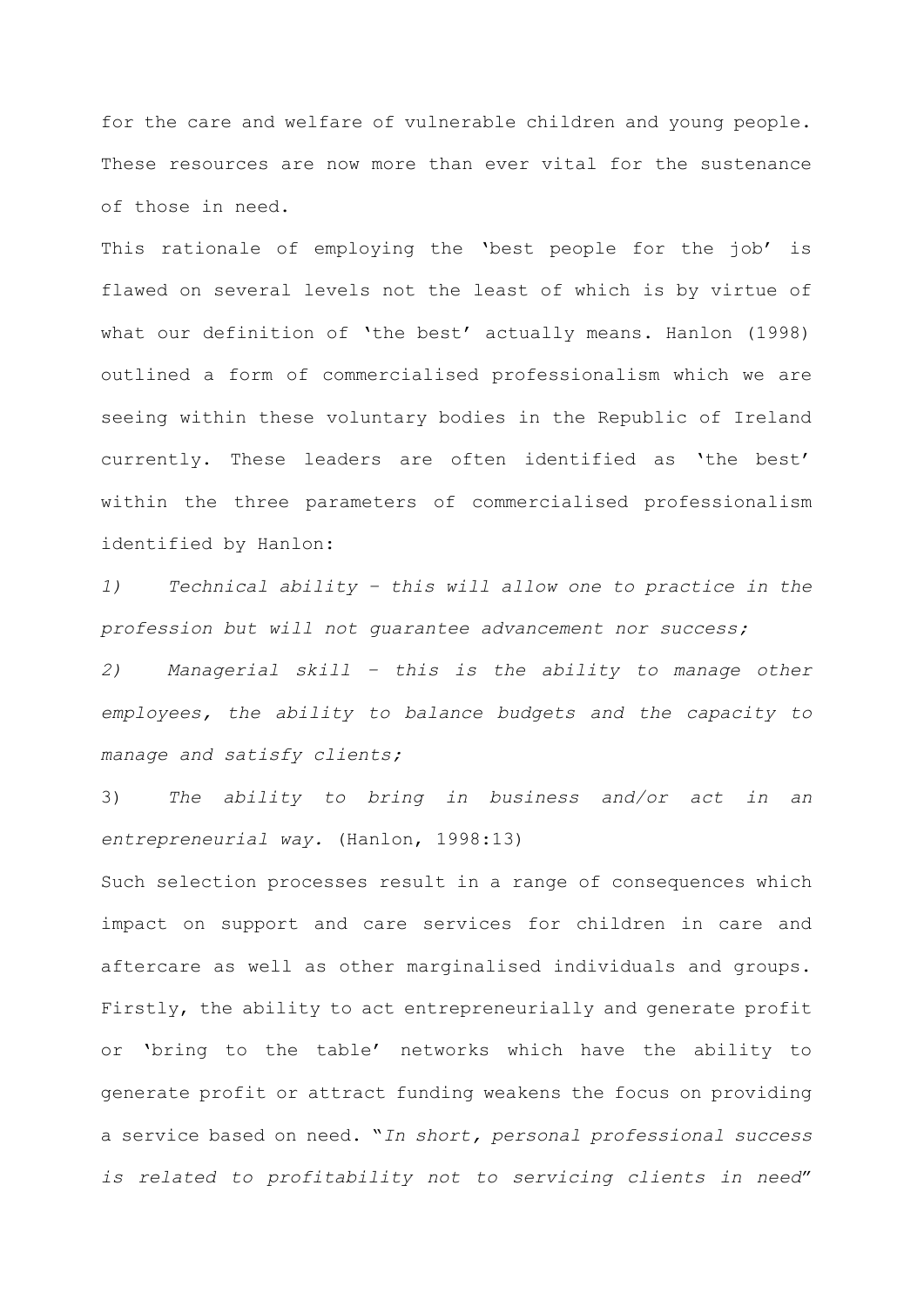(Hanlon, 1998:50). Secondly, as previously highlighted, the people we support in social care are often those on the margins of society and the focus on satisfying these 'clients/customers' which is central to quality management programmes utilised by social services organisations such as the previously cited Total Quality Management (Morgan & Murgatroyd, 1994) ensures that the majority and powerful voice of these clients/customers is heard above the minority voice. This has clear repercussions for many excluded and marginalised children and adults alike. This holds major importance for care leavers as it is the more successful ones who will most often receive a service but the less successful and less engaged, those more prone to social exclusion and without a voice, the minority, who receive the least. Thirdly, the technical function/ability has been downgraded by the focus on the managerial and entrepreneurial skills as in the past only the technical skills was sought (Hanlon, 1998).

Furthermore, organisational and professional culture comes from the top down (Schein, 2004) and clearly leaders play a pivotal role in this process. However, little heed appears to be paid to the fact that some leaders in the public and voluntary sectors are getting paid six figure salaries, whilst the lower grade employees are experiencing salary reductions and increased workplace demands in the guise of flexible working arrangements. This engenders a conflict between what these leaders espouse in terms of what they demand from their workers and what they enact for themselves. We have a clear case of double-standards where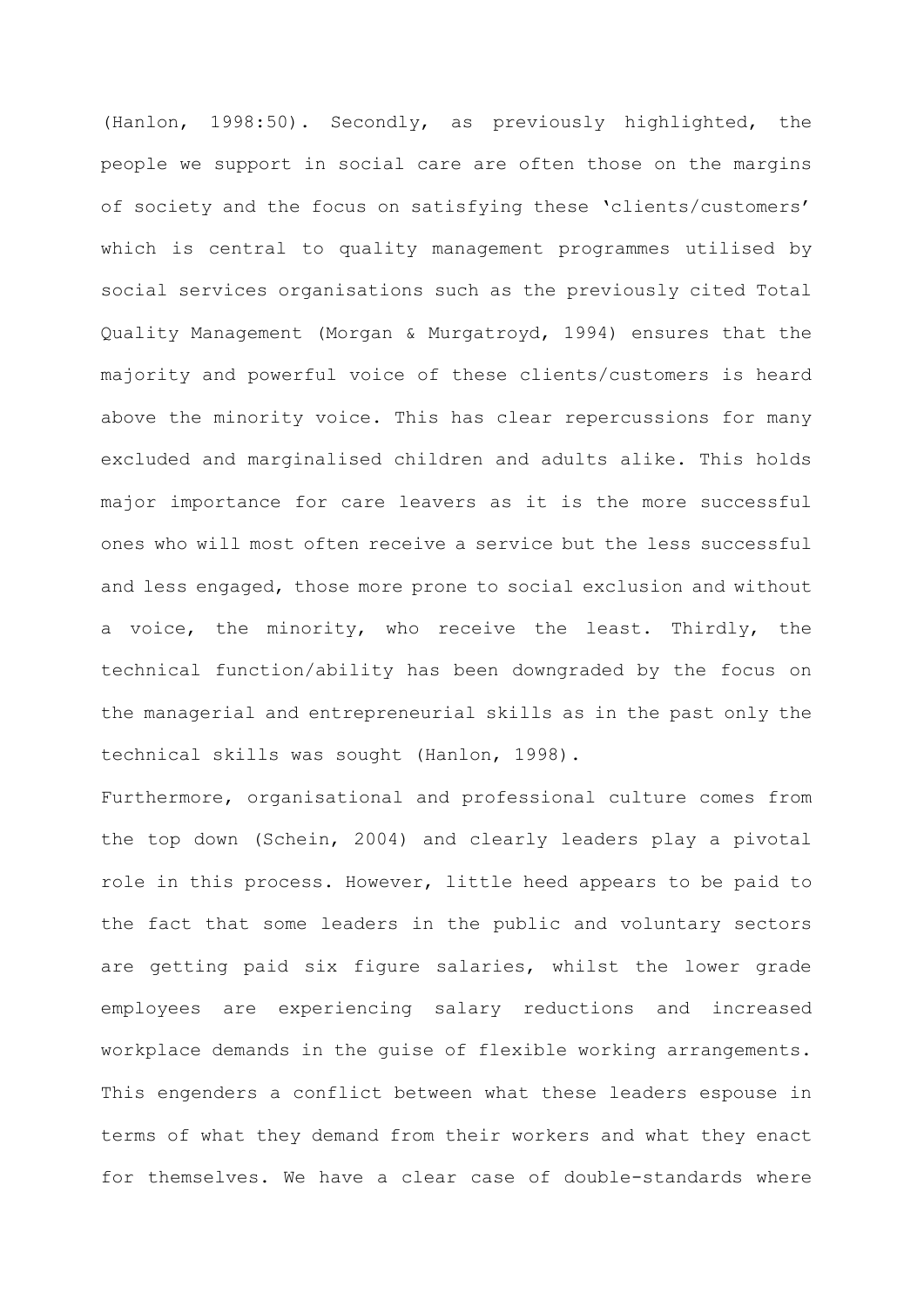'*do as I say not as I do*' is the practice in evidence which results in a disavowal of the service ethic and community principles that are integral to the caring professions. Solidarity and transformation are preached but the price is paid by the workers and those they support, not the leaders. This clearly has the potential to demotivate and destabilise the workforces of such agencies and organisations and alienate public support.

An appropriate model for remuneration within the voluntary sector would be the model of 'maximum wage' as outlined by Sam Pizzigati (1992, 2012). Pizzigati develops the pre-existing concept of maximum wage that had previously been endorsed by business men such as J. P. Morgan in the 19th century. Central to the concept is the linking of maximum salaries in any company to the minimum salary within the same company within a defined ratio. So, for example, a company operating a ratio of 5:1 would mean that the highest paid person in that company could only earn five times what the lowest paid employee earns. Thus, if leaders want to pay themselves higher salaries they must also raise the salary of the lower paid employees to keep within the 5:1 ratio. This model does not, therefore, seek to prevent CEO's from claiming high salaries but it does ensure equity within any company and in the case of voluntary agencies would be in keeping with the voluntary service ethos and thereby prevent workforce demotivation.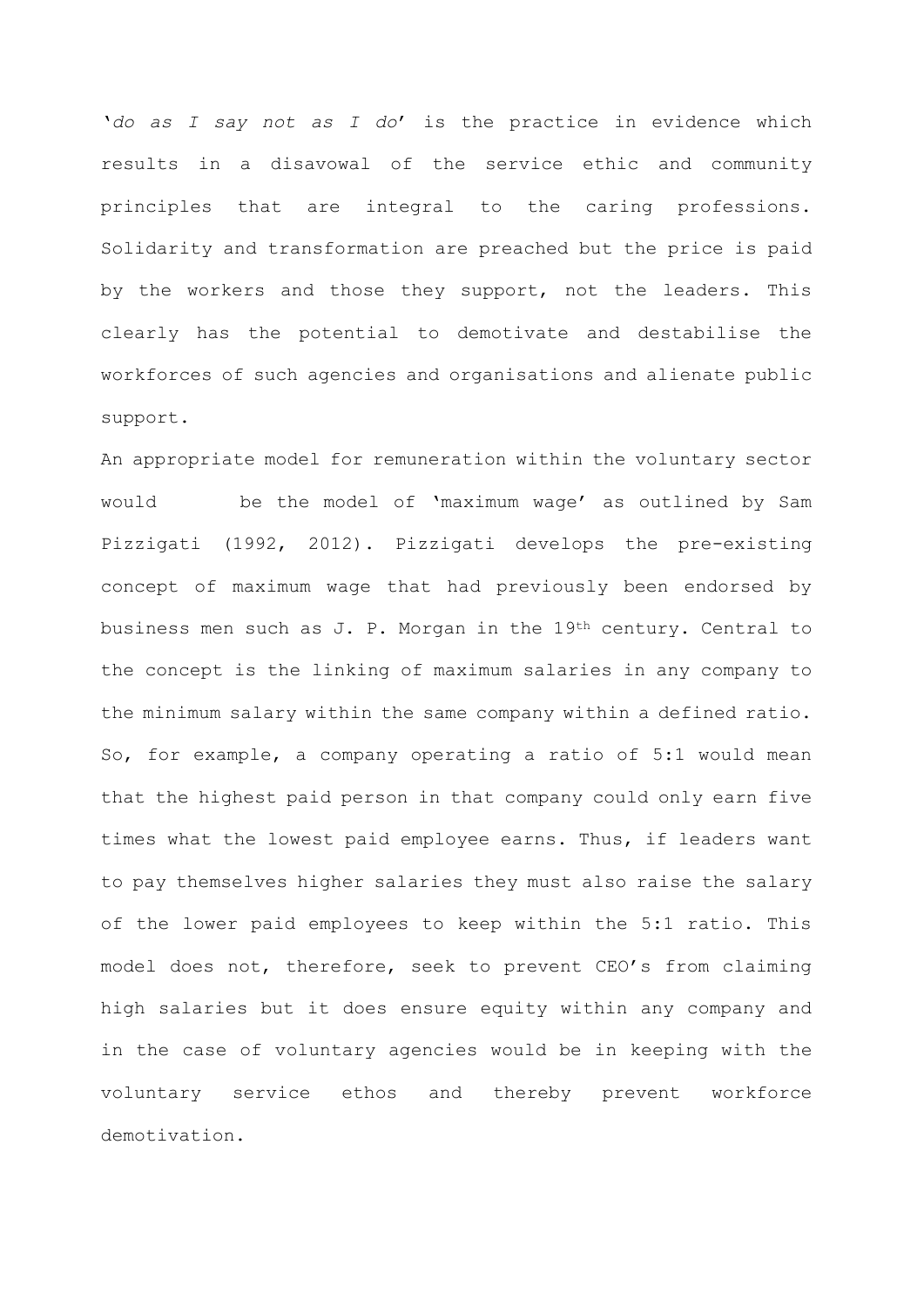The appointment of senior managers and leaders based on business and management skill-sets at excessive salaries is a selfreinforcing and self-perpetuating model which ensures that these business and management models are reproduced throughout these agencies and thereby ensuring that they remain the dominant models. Anyone seeking to be considered for such roles must undertake training in these models to satisfy the personal specifications requirements. These specifications are often stipulated by existing such managers and leaders or private recruitment firms, and thus they become exposed to inculcation into the paradigms associated with such business and managerial models. The potential for similar processes of reproduction is inherent in the utilisation of special advisers and consultancy firms, which also bears further attention. This ability to ensure reproduction via mechanisms of leadership and reward, seductive rather than coercive, is a feature of neo-liberalism and the beneficiaries are the managers, administrators and state. The workers and those in receipt of services are relegated in importance. In the case of the worker; with lower pay and employment rights: and for those in need services; with reduction in eligibility to, and ability to access, supports and entitlements.

The role of the board of directors, wherein business experience and many of the skill-sets currently sought for CEOs would be appropriate qualifications and experience for appointment, is an area where some of these issues might be addressed.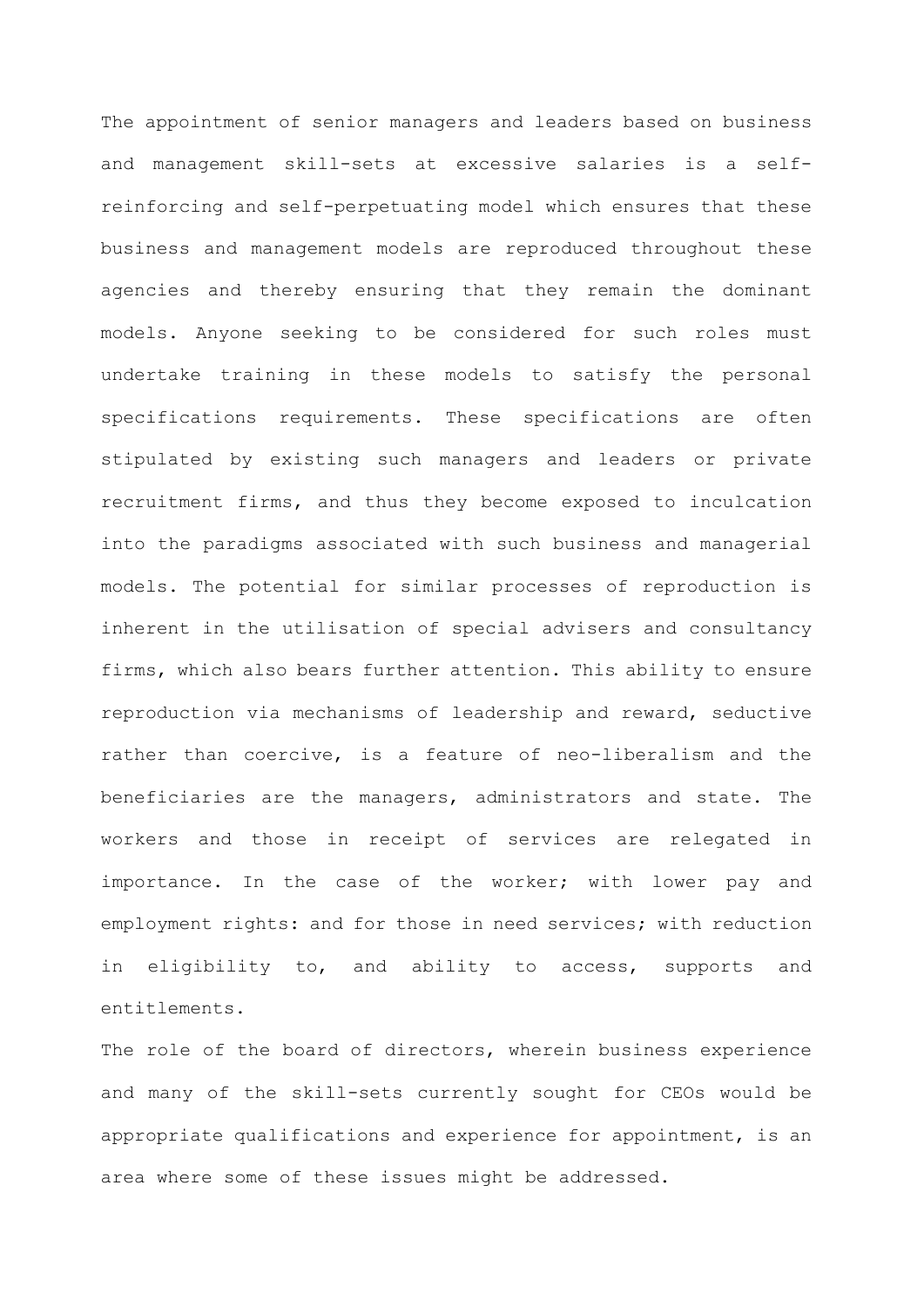With growing levels of poverty the rationale of employing increasing numbers of managers to micro-manage budgets and effect cost savings is flawed on at least two levels.

Firstly, this consumes more of the resources available in salaries to these managers and administrators which has the effect of reducing what is available for those in need. Secondly, the raison d'être for these managers and administrators is to effect efficiencies and achieve cost reduction/savings and thus these become their targets to validate their role, and salaries. The needs of those requiring supports and services become secondary to these managers and administrators need to validate their role and salary. One of the dangers here is that it is eminently possible for these administrators to make savings far in excess of their salaries, thus appearing to validate their role, but at the less eminently apparent cost of reduced service availability and quality. Motivation is a key factor in the social professions and we must always question whether the end justifies the means within our work. Alfie Kohn's seminal publication Punished by Rewards (1993) offers valuable insight into the pitfalls of motivation by reward where performance is shown to suffer where motivation is promoted by incentives, including financial reward.

The focus on the usage and better management of resources takes the focus away from where it most needs to be, face-to-face support underpinned by meaningful relationships. Top-heavy investment in management resources reduces the amount of face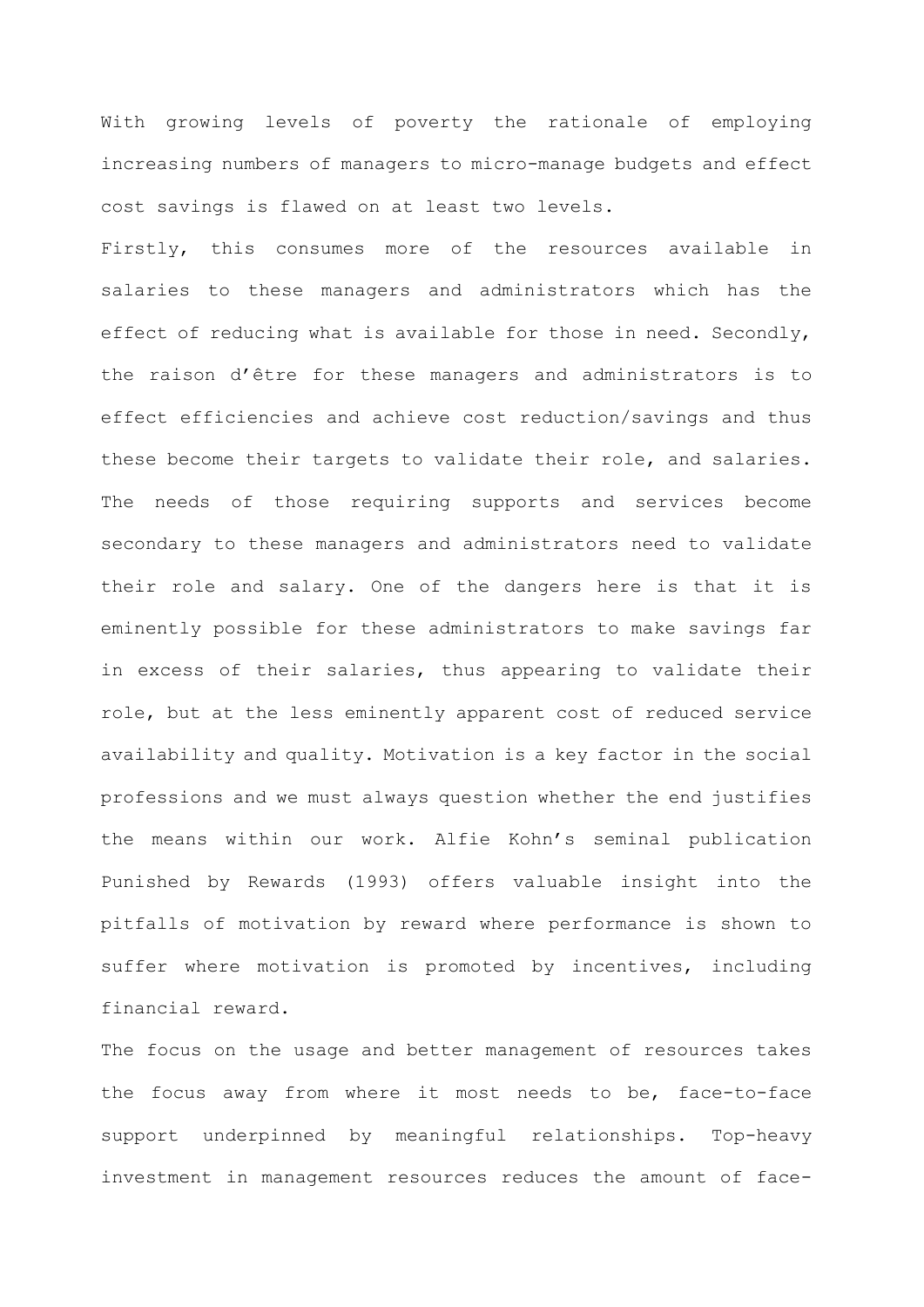to-face support for care leavers by consuming the available resources and generating targets that fit within such management models. The achieving of the target should not be the focus of the work, they are merely indicators of what it is hoped will be the outcomes.

We need to set our expectations higher than merely achieving targets such as the elimination of waiting lists. Having no waiting list but with a service that does not meet the needs of care leavers is not an acceptable achievement. It is difficult to conceive of just how an aftercare worker can have a meaningful relationship with an individual client when they have caseloads of 25:1 and as high as 40:1 (Tusla, 2014a) an issue addressed in some detail in the Irish social work context by Burns & McCarthy, (2012) and internationally by Ridley *et al*. (2013).

*"There is a clear link between caseload levels and quality of service as important both for outcomes for children and social workers' job satisfaction (Landsman, 2001; Strolin, McCarthy & Caringi, 2007; United States General Accounting Office, 2003)."* (Burns & McCarthy, 2012:26)

Whilst there has been progress made, for example within Dublin North East there is emerging clarity around just what aftercare support is and who is in receipt of this, there is still unfortunately strong evidence of this 'target focus' with regard to aftercare nationally. This is evidenced in Dublin North East (DNE) within the 'Aftercare Service DNE Review Report', 2014. This report is welcomed as an example of both willingness to make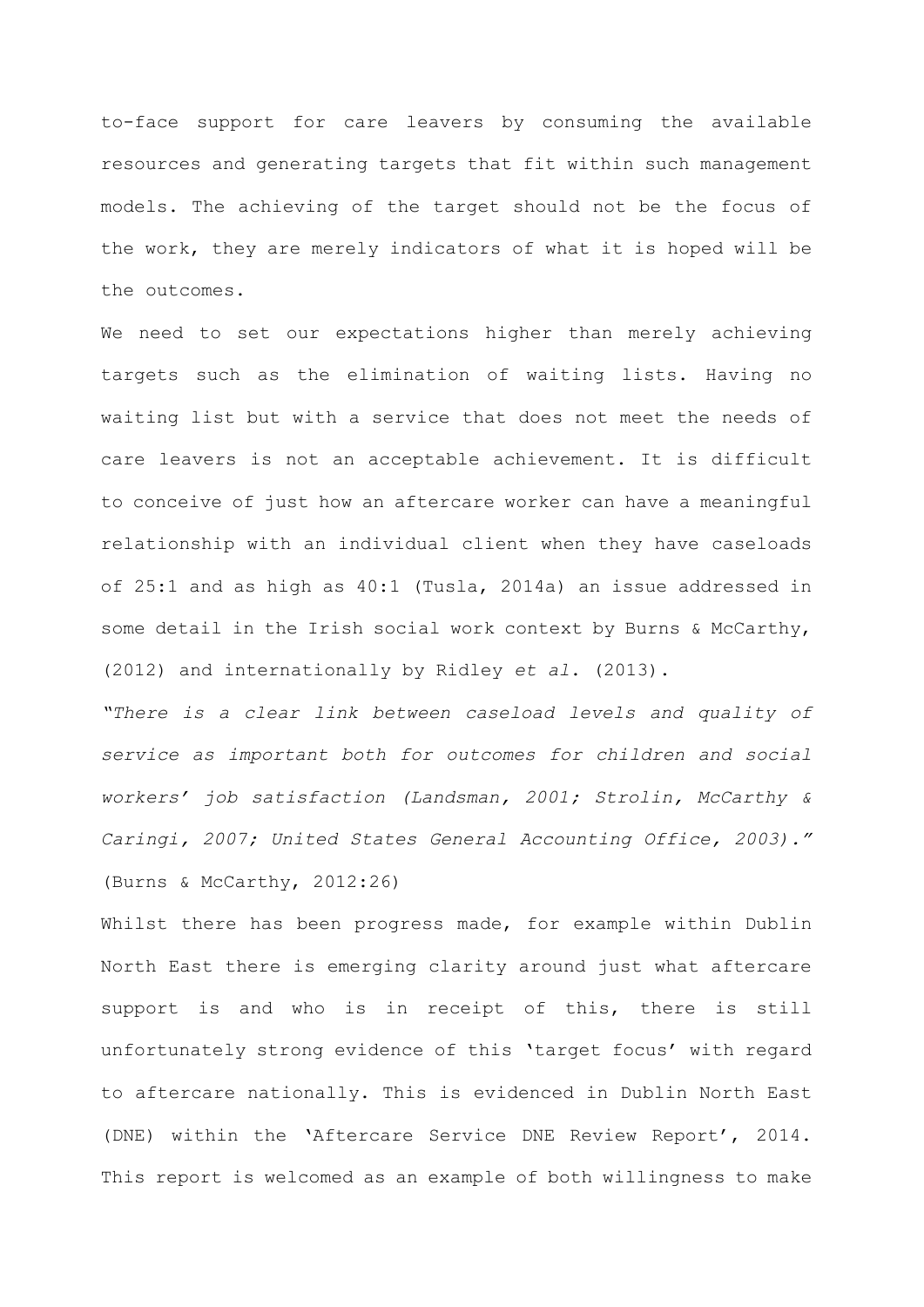available what formerly may have been restricted in terms of internal reports and also as a detailed account of aftercare services in DNE. This is important to acknowledge given the poor history of the former Child and Family Agency within the HSE which Carl O'Brien (2012), Chief Reporter at the Irish Times, correctly castigates for its excessive secrecy and unwillingness, originating at senior management level, to make available data to external stakeholders.

In an insightful and informative book chapter, that commences very poignantly with the tragic story of David Foley's death, he identifies some of these practices and their consequences.

"*Furthermore, this information vacuum feeds a largely negative stereo-type about the image of social workers as a kind of overzealous social police. This does a huge disservice to social workers*…*Far too often, even the most basic information seems to be shrouded in a veil of secrecy*…*It ultimately allows inadequate and under-funded social services to limp along, and it increases the pressure on committed social workers on the ground."* (O'Brien, 2012:115-121)

Additionally, he identifies how when reports into serious failings in keeping children safe are eventually published, having been heavily censored, these reports invariably focus on "*statistics and examples of good practice – criticism of the HSE's own employees is almost entirely absent*" (2012:116). This is one practice that senior management within Tusla must guard against in their responses to reports of serious failings and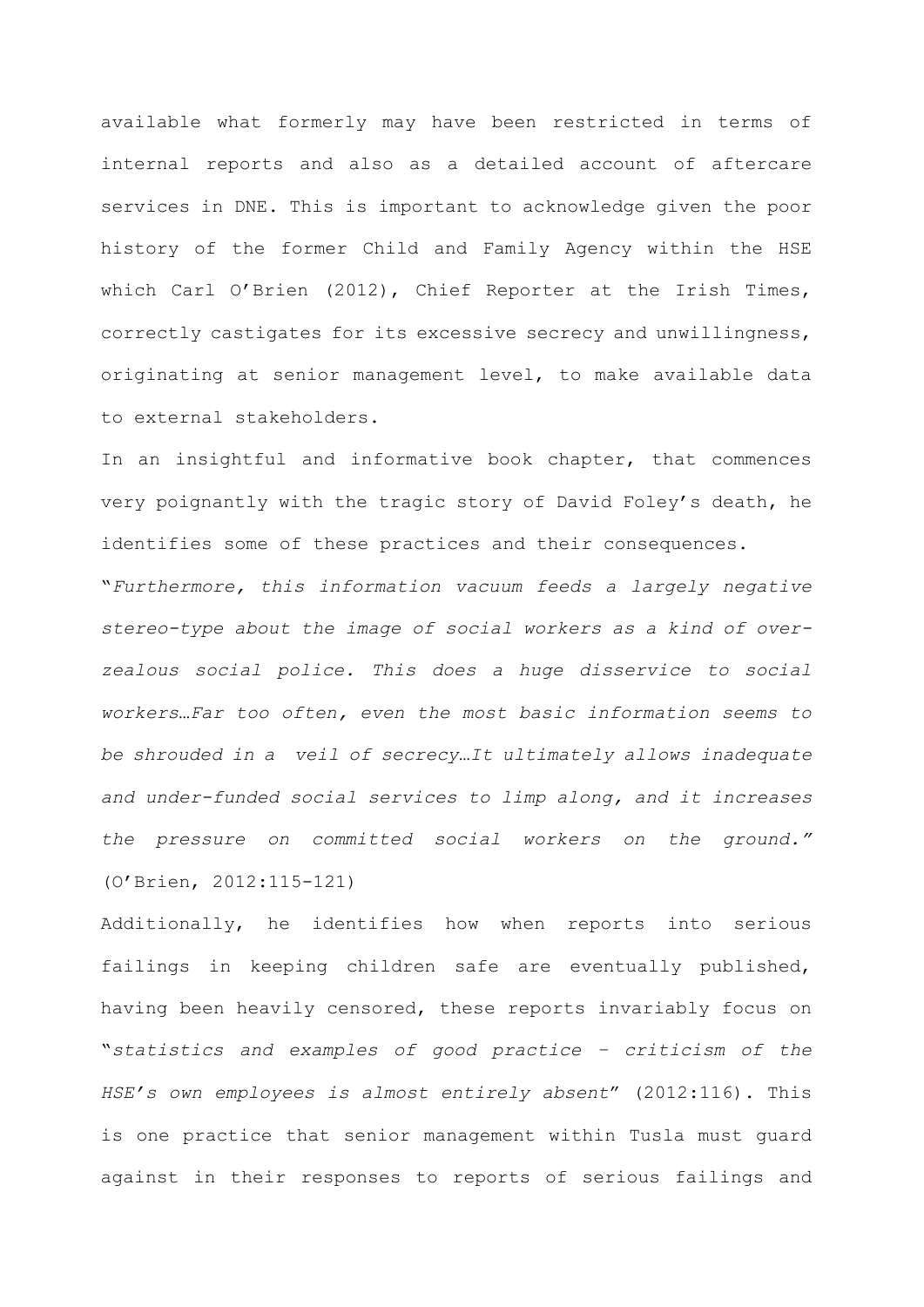avoid seeking to deflect from the failings identified through tactical highlighting of any positive elements within these reports. These are reports commissioned to investigate serious failings and not to highlight good practice. Given that organisational culture is inculcated from the top down such practice would do little to engender a culture of accountability within all levels of Tusla, and would be in contradiction of senior managements' espoused aim to engender such a culture of accountability. Senior management must lead by example in accepting responsibility for failings and be mindful that in balancing the needs of maintaining public trust and confidence in child protection services that the same public recognise the defending of the indefensible as perpetuating the incompetent and that such practice lessens public trust and confidence in child protection services. As Brien (2009:404;405) has stated with regard to trustworthiness and public confidence in a profession: "*Quite literally, for a professional all else flows form it…in order to be trustworthy and trusted, the professional must be ethical and be seen to be ethical*".

As noted this 2014 DNE Aftercare Service Review Report has much to recommend it and by making this available it is possible for external stakeholders to contribute critical analysis which can then inform scheduled revision of the report and ultimately improve services through real partnership working processes. One such critique is the interpretation of Mike Stein's research.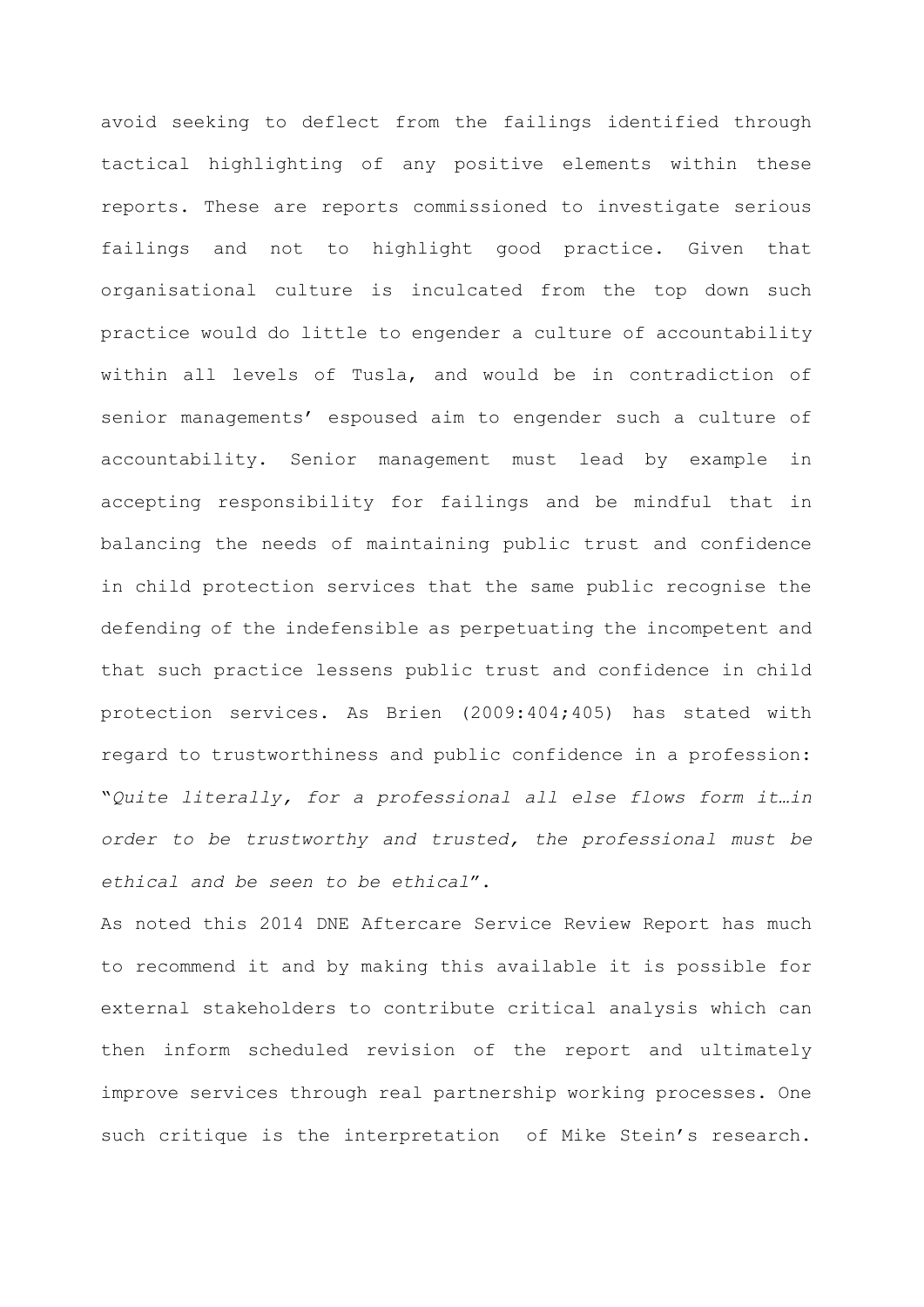In Section 1.7:18, which addresses Aftercare Provision, the following statement is made:

"*The most important requirements for young people leaving care are secure, suitable accommodation, access to further education, employment or training and supportive relationships (Stein, 2009)*".

The reference citation for Stein 2009, an internet web link to a presentation he gave at a conference in Dublin in 2009, does not work and when asked neither Professor Stein, the conference organisers nor Tusla could make this presentation available as it was given six years ago. Indeed, it is curious why a presentation from 2009 is cited in a 2014 report when Professor Stein has published so much on this subject more recently than 2009.

There is also another example of contestable interpretation of Professor Stein's research within another Tusla publication, the 'Alternative Care: Practice Handbook', (2014), which states: *"Stein (2012) identifies four major tasks of professionals supporting young people into adulthood:*

*1)finding settled, safe accommodation;*

*2)starting and maintaining employment;*

*3)further education or training;*

*4)being responsible for their own health and well-being."* (Tusla, 2014:138)

These are curious interpretations of Professor Stein's research given that since 1986 all his research into leaving care and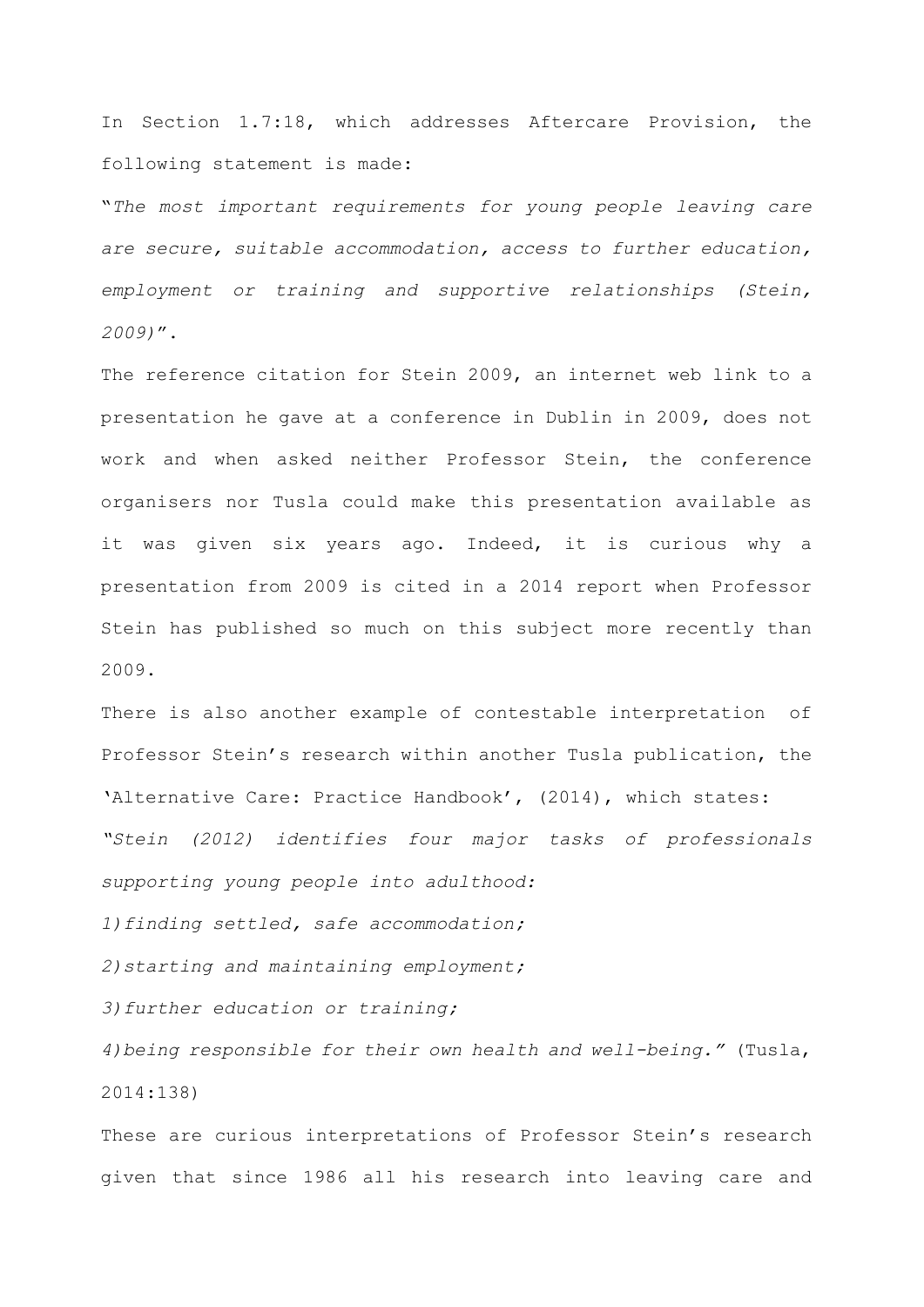resilience has consistently highlighted the emotional and psychosocial needs alongside the above-cited needs. Whilst his 2012 book does identify the above-cited issues in Part 2, sections 4, 5, 7, 8 and 9 it also identifies in Part 2, sections 6 and 10 respectively: Homelessness, Housing Outcomes and Leaving Care Services; and Young People Needing More Support.

The best source of interpretation of the work of Professor Stein is the author himself. From the following two statements by Professor Stein it can be seen that he has consistently identified a wider range of needs other than those cited in the two Tusla publications both with regard to preparation for leaving care and aftercare:

"*Preparation (for leaving care) should be holistic in approach, attaching equal importance to practical, emotional and interpersonal skills*…" (Stein, 2006b:430)

*"Reflecting upon the main 'lessons learned', from research studies carried out over four decades suggests that the foundation stones of supportive pathways to adulthood are providing young people with: stability; continuity of attachment; emotional security; a positive sense of identity; compensation for educational deficits and opportunities to maximise progress; leisure activities, new opportunities and turning points; and holistic preparation – or put simply, good-quality care".* (Stein 2015:199)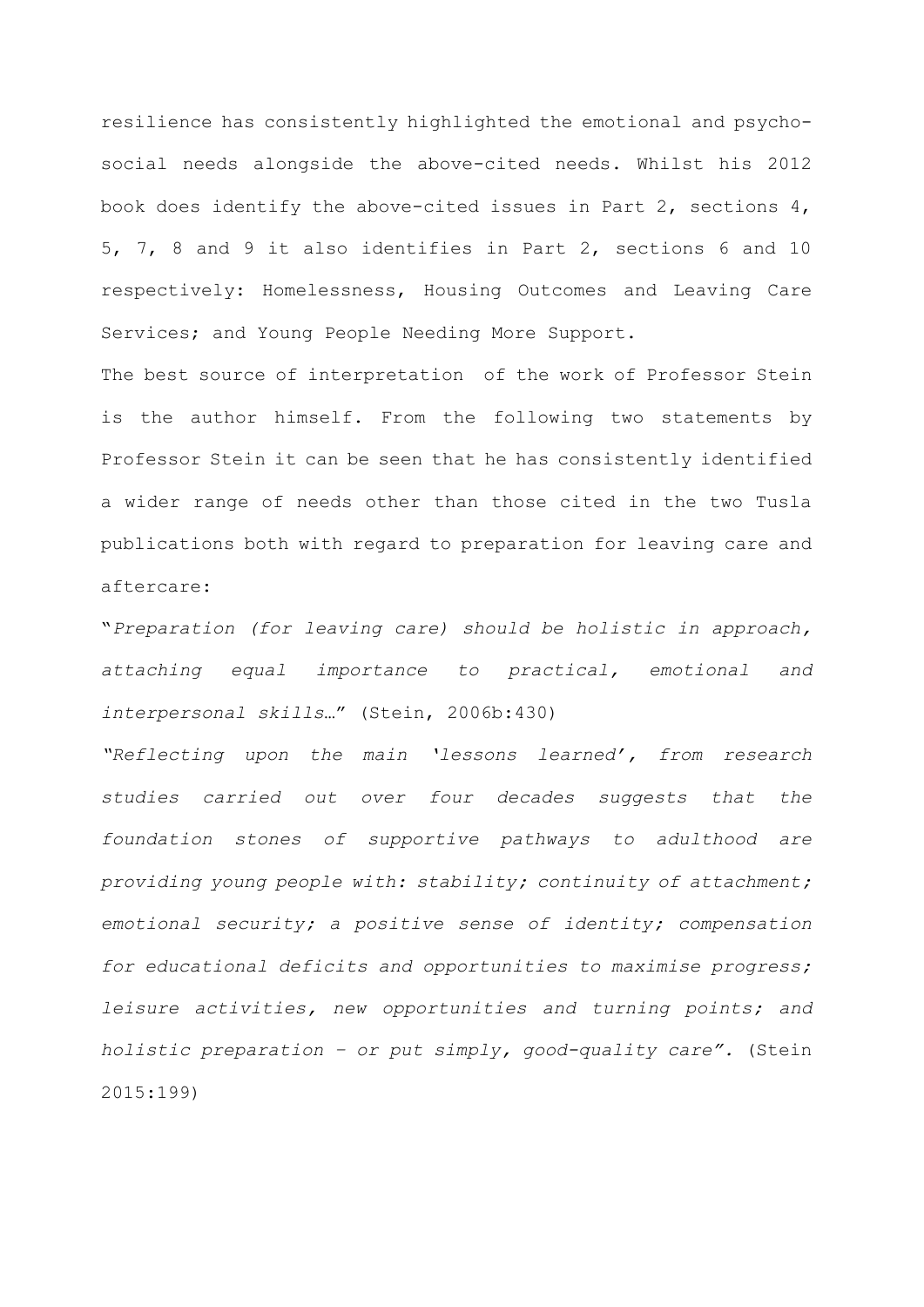Additionally, within the above-cited DNE report the issue of achieving targets as opposed to achieving what is in fact the required outcome, standardisation which would challenge inequity, is made manifest in the passage cited hereunder. Here, achieving the target of meeting the criteria of providing a dedicated aftercare services is evidently seen as sufficient and standardisation is identified as not worth changing what is apparently working, that is to say what is achieving the target: *"However, at time of writing this report, confirmation received from the Child & Family Agency national office with regard to the organizational structure for aftercare services informs that "Further to the aftercare audit (national audit) completed in 2011, it is clear that some areas have already in place a structure that meets the criteria of providing a dedicated*  aftercare service to young people leaving care..........where the *current structure although not standardised nationally works well and does not need to change.""* (Tusla, Aftercare Services DNE Review Report, 2014:53)

Meeting identified targets such as eliminating waiting lists may produce excellent results when conceptualized statistically within data sets and management reports. However, although important, this is only one dimension of the complex combination of factors that constitute an aftercare service. What we cannot determine with this methodology is just what support the care leavers are actually getting or how many are not in receipt of a service. Thus we have no insight into the quality of the service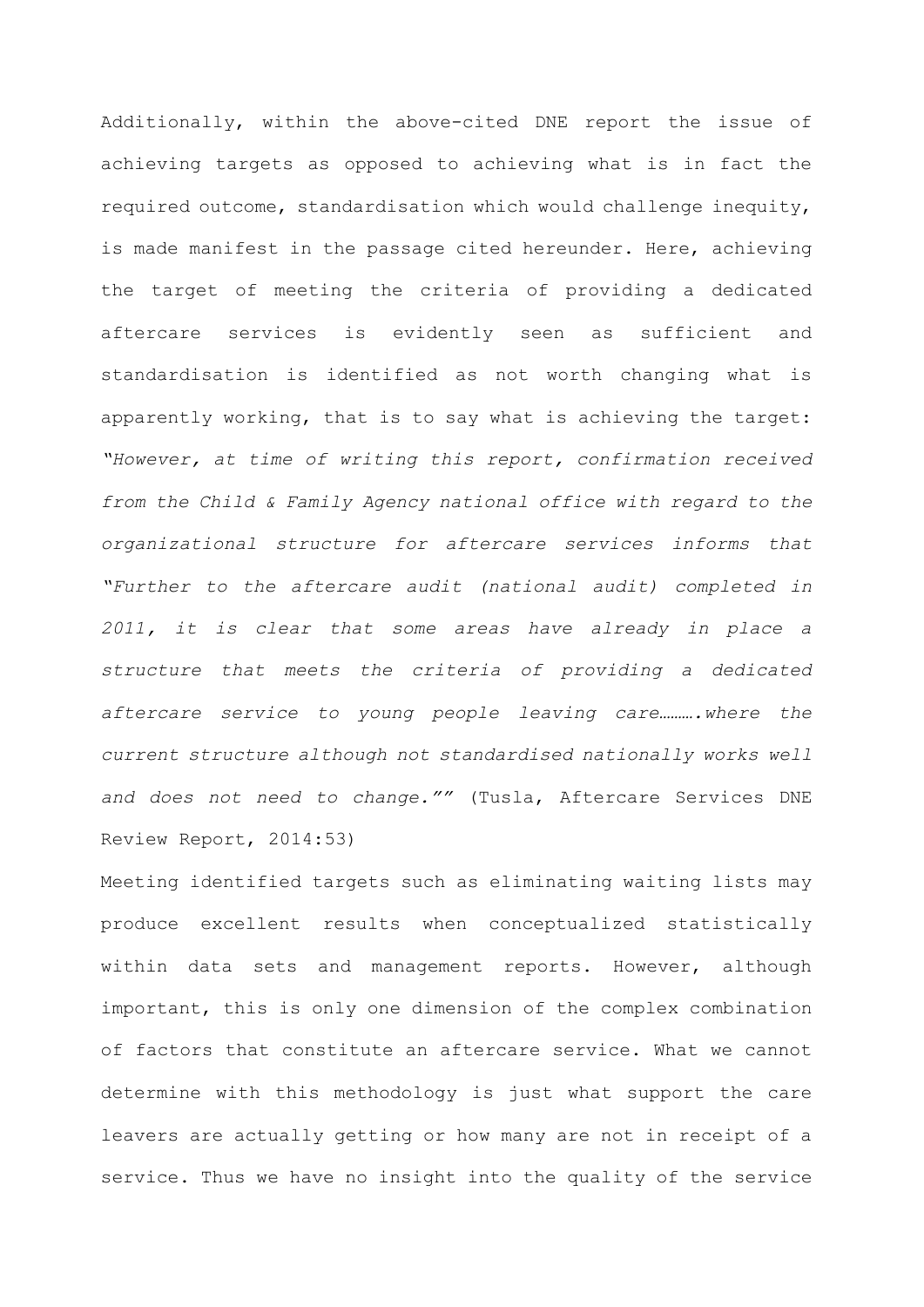being provided or indeed, as previously highlighted, whether or not we are getting value-for-money for the €17 million spent on aftercare in 2012 (Dáil Debates, 2013, Written Answers, 19073/13). Furthermore, this same report makes reference to developing the best aftercare service possible which is to be lauded as an aspiration to be striven for whereas settling for achieving identified targets is tantamount to accepting mediocrity. But it is worse than accepting mediocrity, it is also a case of the needs of an organisation, and responsible individuals therein, being put ahead of the needs of those people the organisation is there to serve, in this case care leavers. Yes there are times where not fixing what isn't broken and is working well is indeed good practice but only when due consideration has been given to the reality that context is ever changing and that what worked previously may no longer be appropriate if the context has changed. Equally, when the desired outcome is an equitable service without regional variation this cannot be achieved without standardisation and thus change is essential in this case. However, standardisation also holds negative potential and the DNE Review Report evidences one such example where the case loads of the voluntary sector were raised to match those in place within the statutory sector. In this standardisation process the replication of the statutory sector within the voluntary sector is made manifest by what can be described as an 'isomorphic hammer'. Here, without compliance by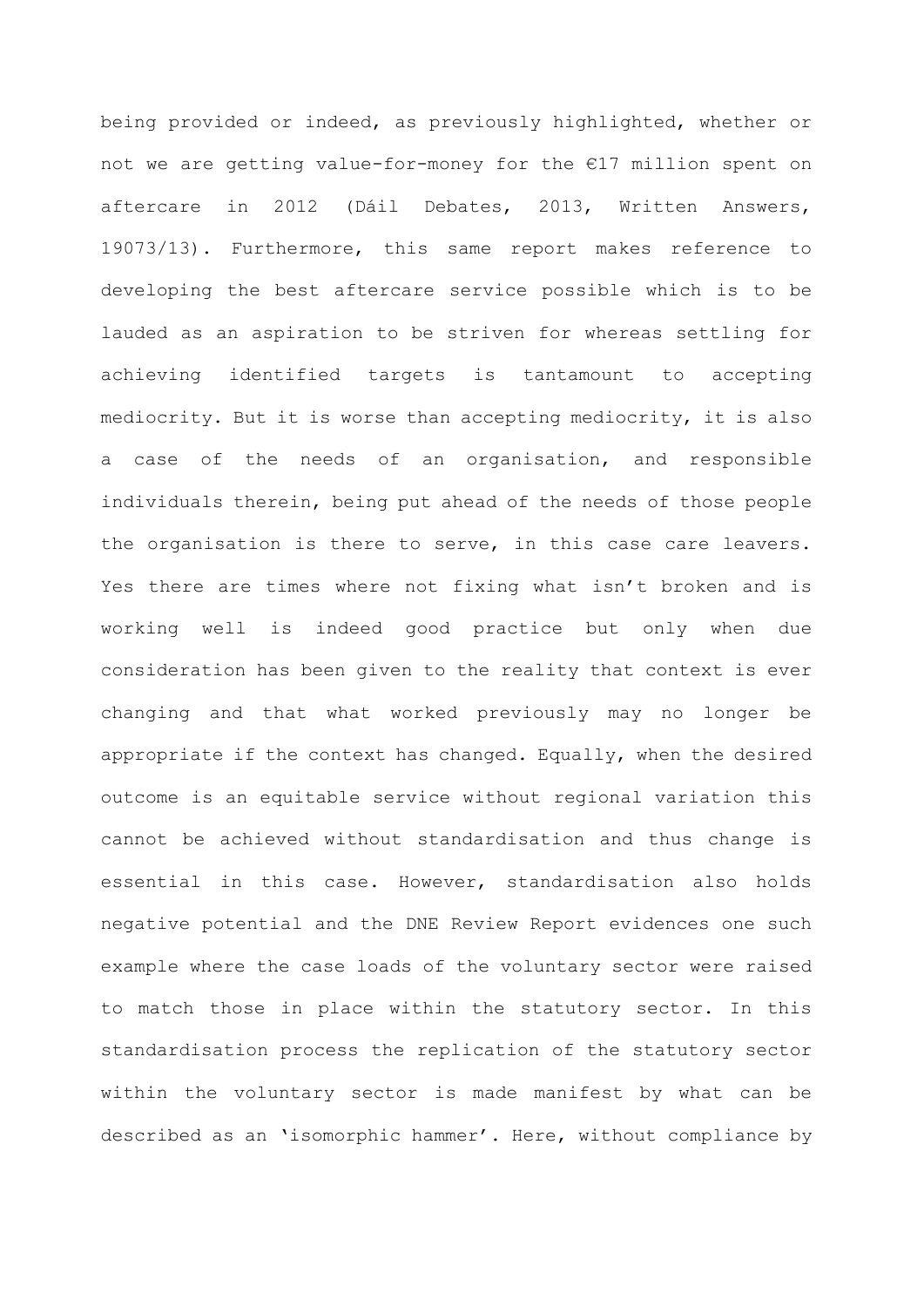the voluntary sector with this process there would be serious ramifications from their main source of funding, the HSE/Tusla.

This is an example of the potential for quantity to be prioritised over quality through the focusing on readily quantifiable targets. This highlights the risk that employing targets within the social care profession presents where there is the potential for focusing on targets to promote unethical actions.

What I have learnt through my management and practice experience is that complex problems that can be influenced, not matter how challenging, are to be welcomed. These, whilst often difficult to resolve, are largely interpersonal, administrative or management of people and resources challenges and therefore are what we are trained and qualified to do. Consequently it is reasonable to expect that we should be competent in resolving such complex matters. It is the problems that lie beyond our control and spheres of influence that are most difficult to deal with and therefore the least welcome, societal, political and macro-economic to name but three. When our work is impacted by these problems this makes social care management and practice much more difficult as our ability to ameliorate these is limited. Thus, what we can influence we should not defer from addressing as such avoidance is not living up to our professional standards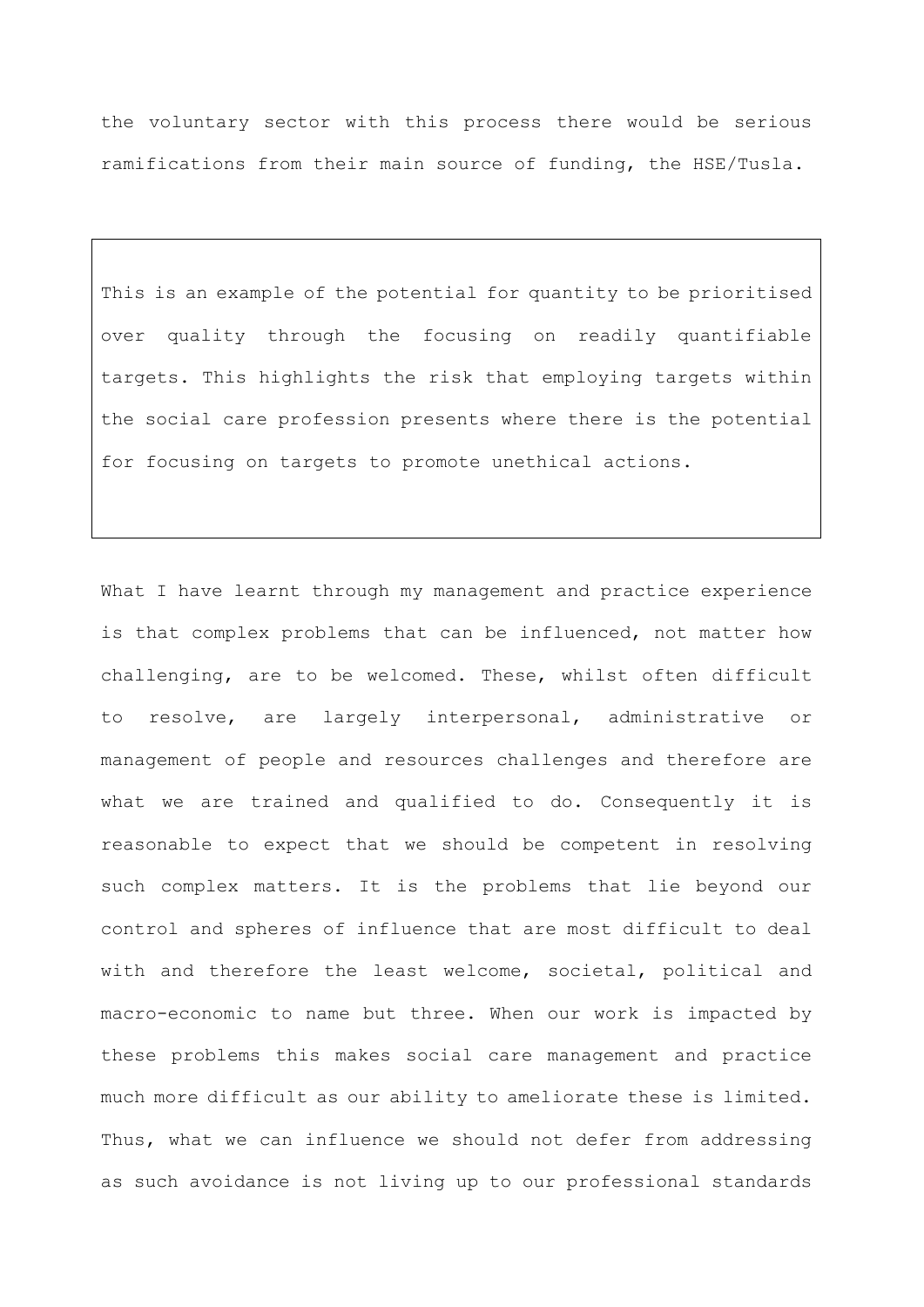or, as John Molloy refers to as, the exercising of 'moral discernment' and having the 'courage to act' (2014:270-272). "W*hat decision is made and whether it is implemented will also depend on the strength of commitment, integrity and determination of the professionals involved*." (Banks, 2006:177)

Indeed, this same rationale applies to making entitlement to aftercare a right. Yes, this will pose some challenges. There may well be unintended consequences and it is true that legislation can be cumbersome and unwieldy to work with, but these challenges are issues that competent management and administration practices can reflexively resolve. Rights have responsibilities and all entitlements have eligibility criteria with defined resource availability parameters. Therefore, competent, effective and equitable implementation of these can address the challenges that may arise. Not to take on these challenges of either standardisation of provision or statutory entitlement to aftercare is a wasted opportunity and not good enough corporateparenting or professional practice.

As we saw earlier the terms professionalisation and profession are both highly contested terms (Neal & Morgan, 2000; Devlin, 2005) and this ambiguity renders them susceptible to being appropriated by politicians and policy-makers to further their agendas. This ambiguity is added to by the fact that the meanings attributed to these terms in Anglo-American societies are not directly translatable or applicable in other languages (Jarausch, 1990; Neal & Morgan, 2000).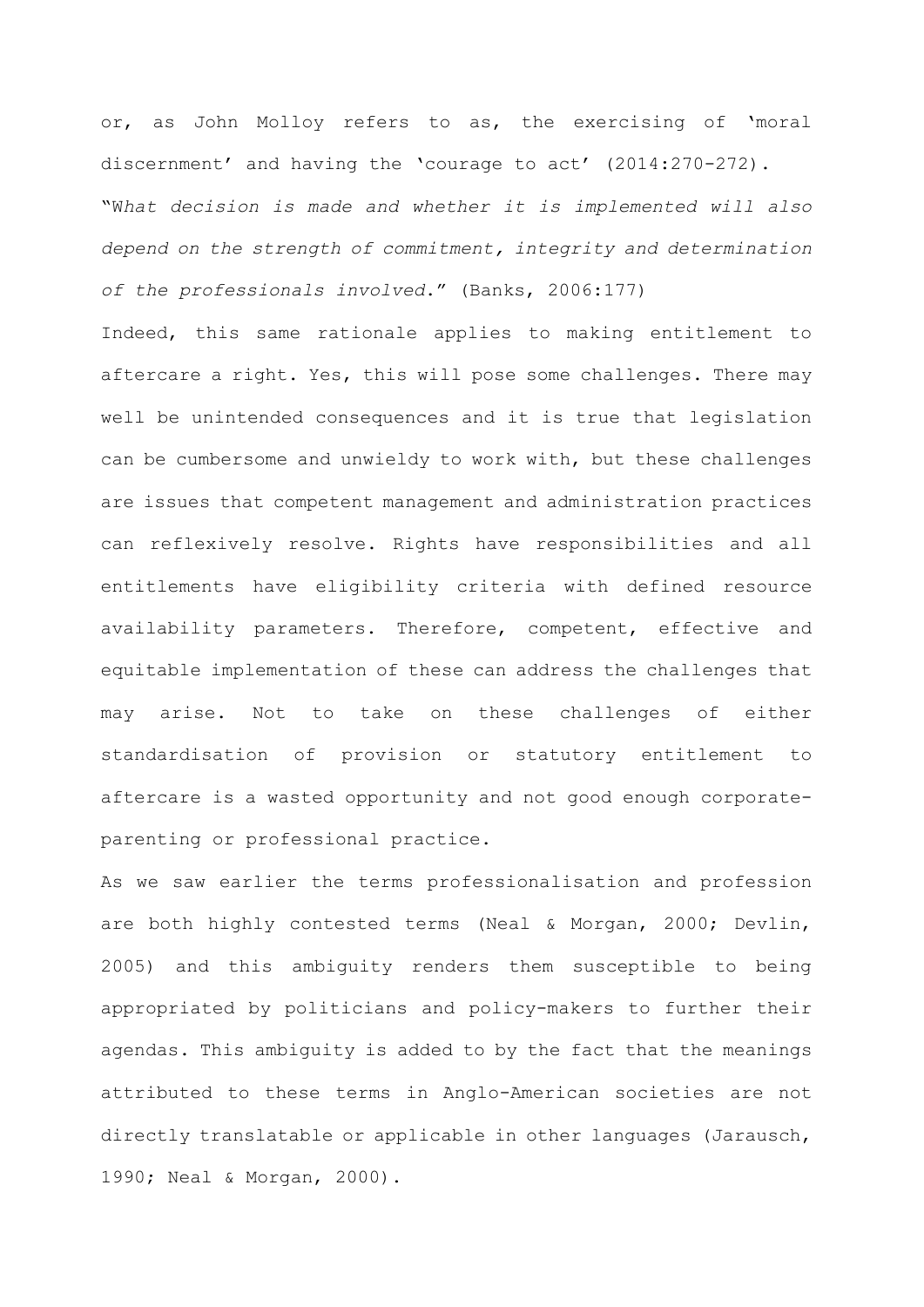Much that is wrong with this market-defined neo-liberal conception of professionalism and the resultant welfare provision as well as the need to care as opposed to making money is encapsulated by Henry Tam who outlines the attendant potential harm to our sense of community:

*"One of the most pernicious aspects of market individualism is its suggestion that individuals have within them the power to lift themselves out of all hardships, and that those who do not exercise this power deserve to be the victims, only surviving at the mercy of those who use their power to the full. Capricious fortune may endow some of us with better initial conditions than others to live a fulfilling life, but it can just as easily throw us into tragic circumstances. It is the deep seated feeling that we need to care for other, just as we need others to care for us, that lies at the heart of human solidarity. When this feeling is dismissed as unworthy of competitive market heroes, it threatens to undermine the possibility of communal existence."* (1998:129- 130)

Evetts describes the changes which result from such forms of professionalism:

"..*the appeal to the discourse (of professionalism) by managers in work organisations is a myth or an ideology of professionalism (Evetts, 2003). The myth includes aspects such as exclusive ownership of an area of expertise, increased status and salary, autonomy and discretion in work practices and the occupational*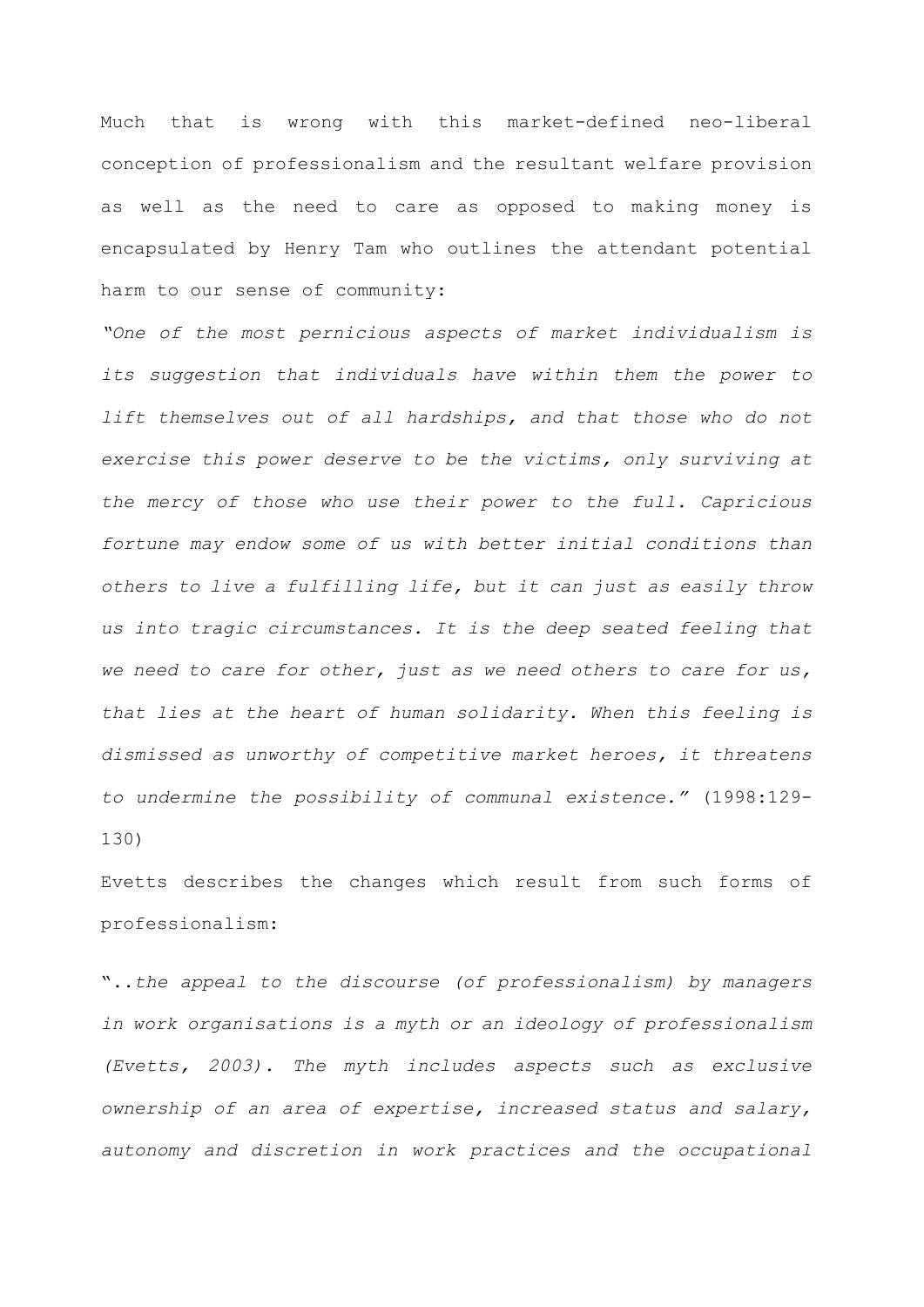*control of the work. The reality of professionalism is actually very different. The appeal to professionalism by managers most often includes the substitution of organisational for professional values; bureaucratic, hierarchical and managerial controls rather than collegial relations; managerial and organisational objectives rather than client trust and autonomy based on competencies and expertise; budgetary restrictions and financial rationalisations; the standardisation of work practice rather than discretion; and performance targets, accountability and sometimes increased political control.*

*The use of the discourse of professionalism as operationalised by managers in work organisations is also a discourse of selfcontrol which enables self-motivation and sometimes even selfexploitation*." (2011:12-13)

Evetts is not alone in identifying this potential for selfexploitation as many other have also referenced it as a strong feature of neo-liberally defined practices and policies. The inherent potential for achieving the desired production and control within neo-liberalism, veiled behind smoke screens and spin employing emotive and powerful terminology such as empowerment, choice, rights, inclusion, professionalism, but in reality achieving the aims of state or corporate capital, bears constant vigilance on part of today's professionals in the caring professions. Foucault's concept of neo-liberal government where control is exercised through the production of subject positions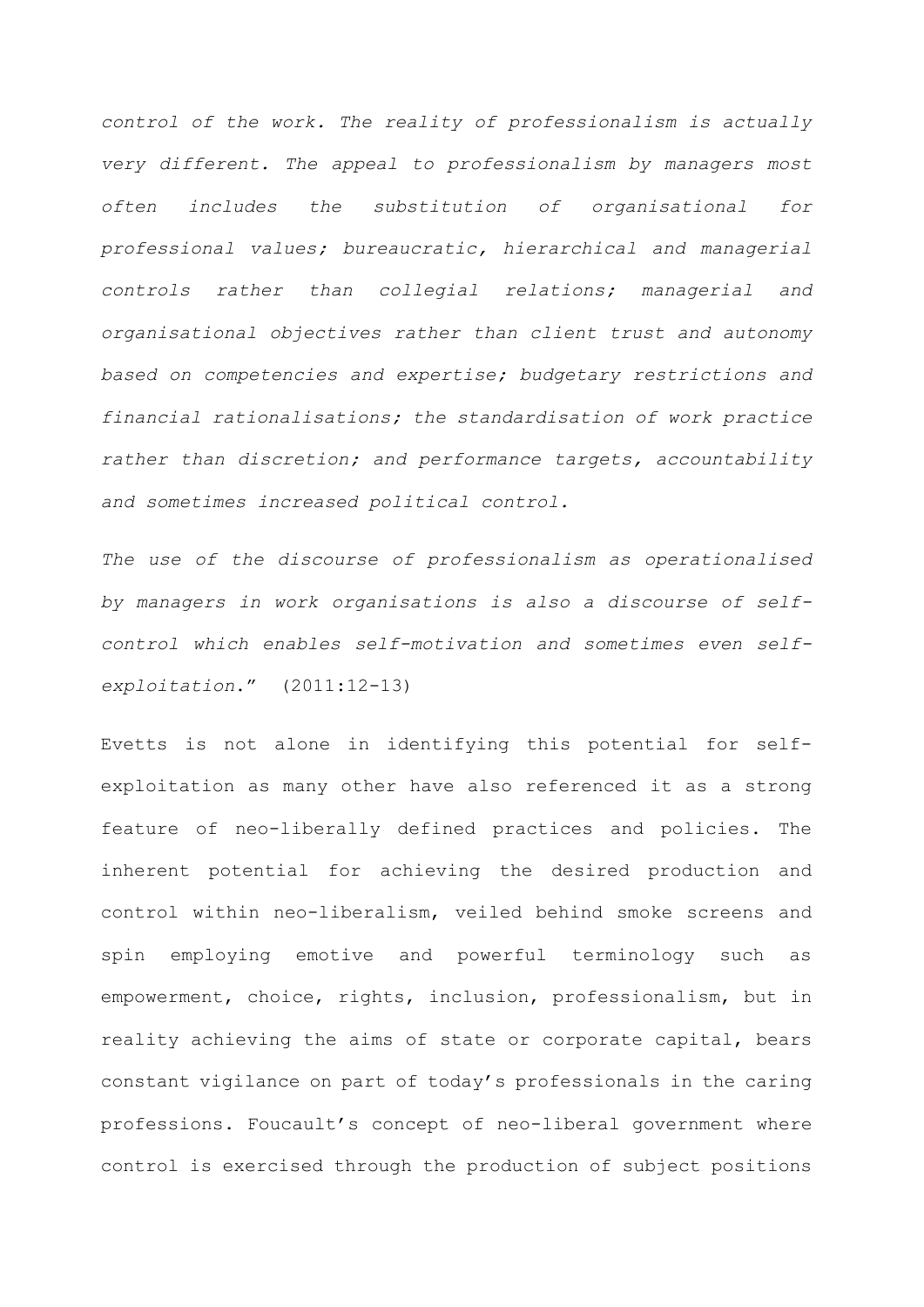and moral conduct "*has inspired a whole tradition of work on the various institutions, mechanisms, techniques and groups through which conduct is regulated*" (Fournier, 1999:283). In this form of governmentality the state freely conducts itself in a rationale manner through the constitution of free-willed subjects (Burchell, 1993). Foucault (1997) outlined a concept of '*subjectification*' which involved a range of '*technologies of the self'* where individuals engage with processes Foucault likens to the confessional. He posits that individuals engage in reflective processes as a result of discourses which lead to them acting on this self-knowledge in a self-regulating manner thus producing the self-managing individuals central to neo-liberal rule (Dreyfus & Rainbow, 1982; Miller, 1993; Turner, 1997; Gilbert & Powell, 2010).

"*Techniques of self-assessment, counselling, refection and professional supervision all provide examples of confessional practice (Gilbert, 2001; Rose, 1999)*." (Gilbert & Powell, 2010:7)

This is not to say that the techniques outlined above are themselves flawed, correctly utilised and implemented they are beneficial techniques generally improving practice by improving self-awareness. Rather, it is the potential for manipulation and misuse by agents of state and corporate capital that we must guard against.

Government acts via the creation of this '*subjectivity*' at the intersection of techniques of domination and techniques of the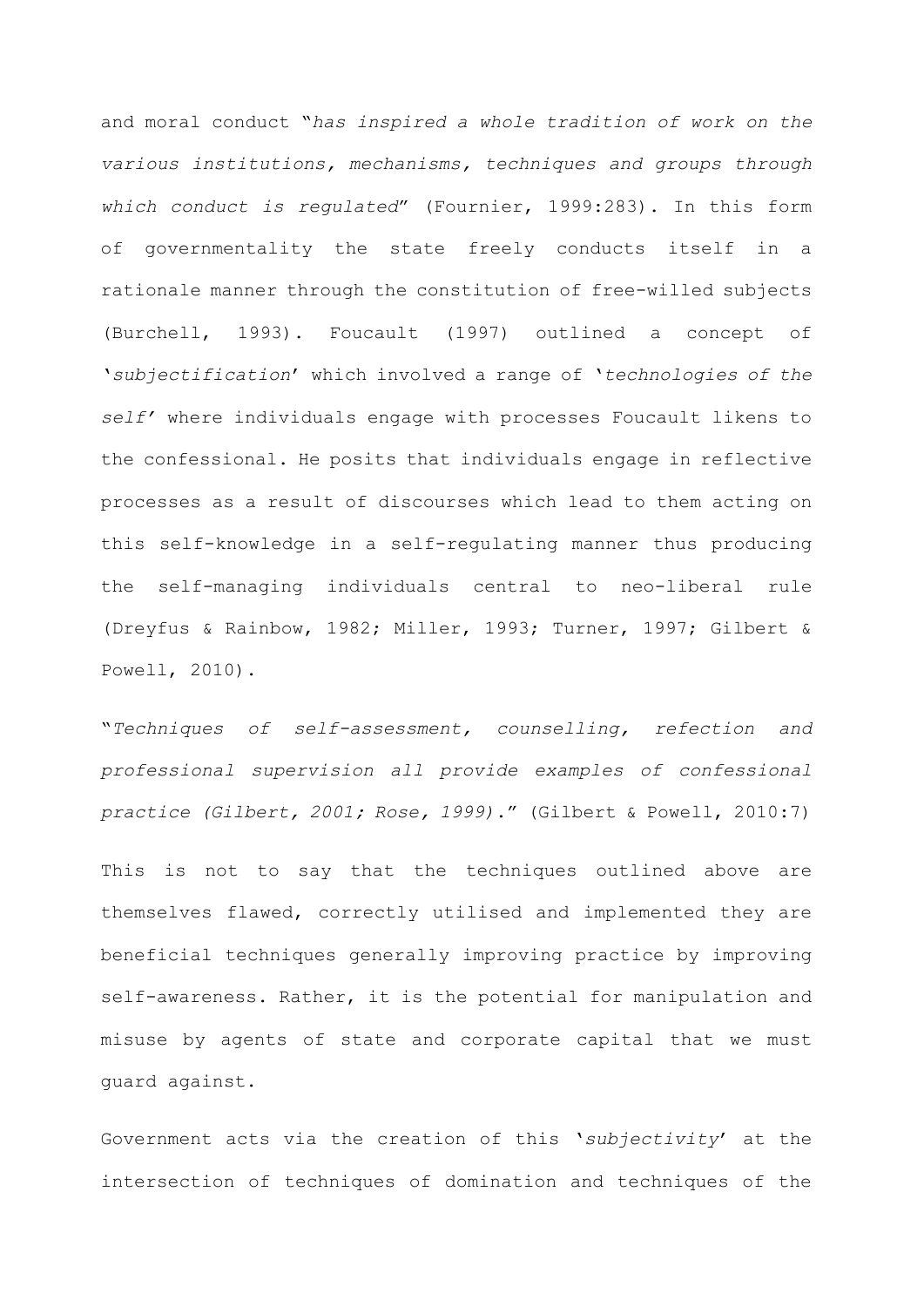self (Burchell, 1993). The promotion of free-will and choice appears to portray government as benign and obfuscates the mechanisms of control identified by Foucault and Burchell - '*government at a distance*'. Such forms of government rely on control being exercised through systems of trust rather than through overt, powerful, authoritarian government. As we have seen such forms of 'managed free-will' in fact promote rampant individualism and consumerism and marginalise the vulnerable. Workers need to be aware of such potentials including the potential for them, as professionals, to reinforce the mandate of neo-liberal government. This form of governmentality relies on expertise and knowledge to exercise control. Additionally, workers need to be aware of the implications for their professional autonomy and ability to exercise their professional judgement and discretion as supposed '*self actualising employees'* (Miller & Rose, 1995).

*"'governmentality' has come to depend in crucial respects upon the intellectual technologies, practical activities and social authority associated with expertise….* (Miller & Rose, 1990, 1)…*It is through their 'professionalization', through their inscriptions into systems of expert knowledge, that individuals become the targets of liberal governments (Foucault, 1978)...The professions are central to liberalism, to the microphysics of power (Foucault, 1973) through which the governed are constituted*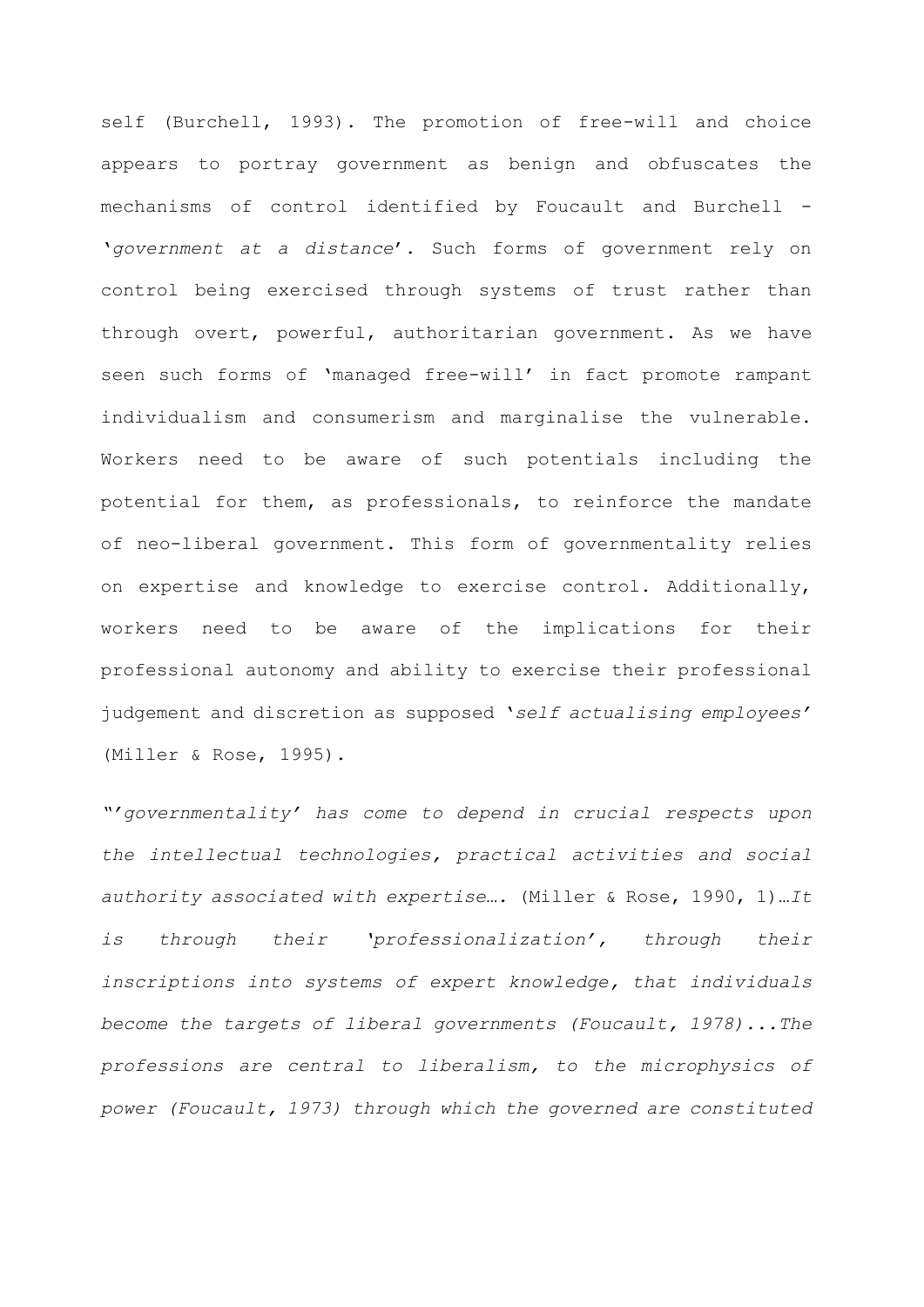*as autonomous subjects regulating their own conduct (Miller & Rose, 1990)."* (Fournier, 1999:284)

Both workers and those they support are united in their shared status of manipulation and individualisation by state and corporate capital. This, then, creates a mandate for real partnership working rather than the current neo-liberally defined versions of key areas of practice such as partnership working.

As we have seen, there are several pre-requisites for achieving professional status summed-up succinctly by Schinkel & Noordegraff:

"*Professionalism, it is argued (e.g. Wilensky, 1964; Freidson, 1994, 2001), exists when workers are part of an occupational association that institutionalises a technical base (knowledge and skills) as well as a service ethic (some sort of calling or higher purpose)*." (2011:69)

From this perspective it can be seen that social care in the Republic of Ireland has achieved, to varying degrees, a reasonably defined base with regard to the first two issues. With regard to knowledge and skills, both of which can be taught and acquired, the Applied Social Studies degree course in colleges and universities has addressed this area albeit with some issues relating to oversupply and thus the dilution of a pre-requisite for professional status, relative scarcity of supply. With regard to occupational associations the formation and development of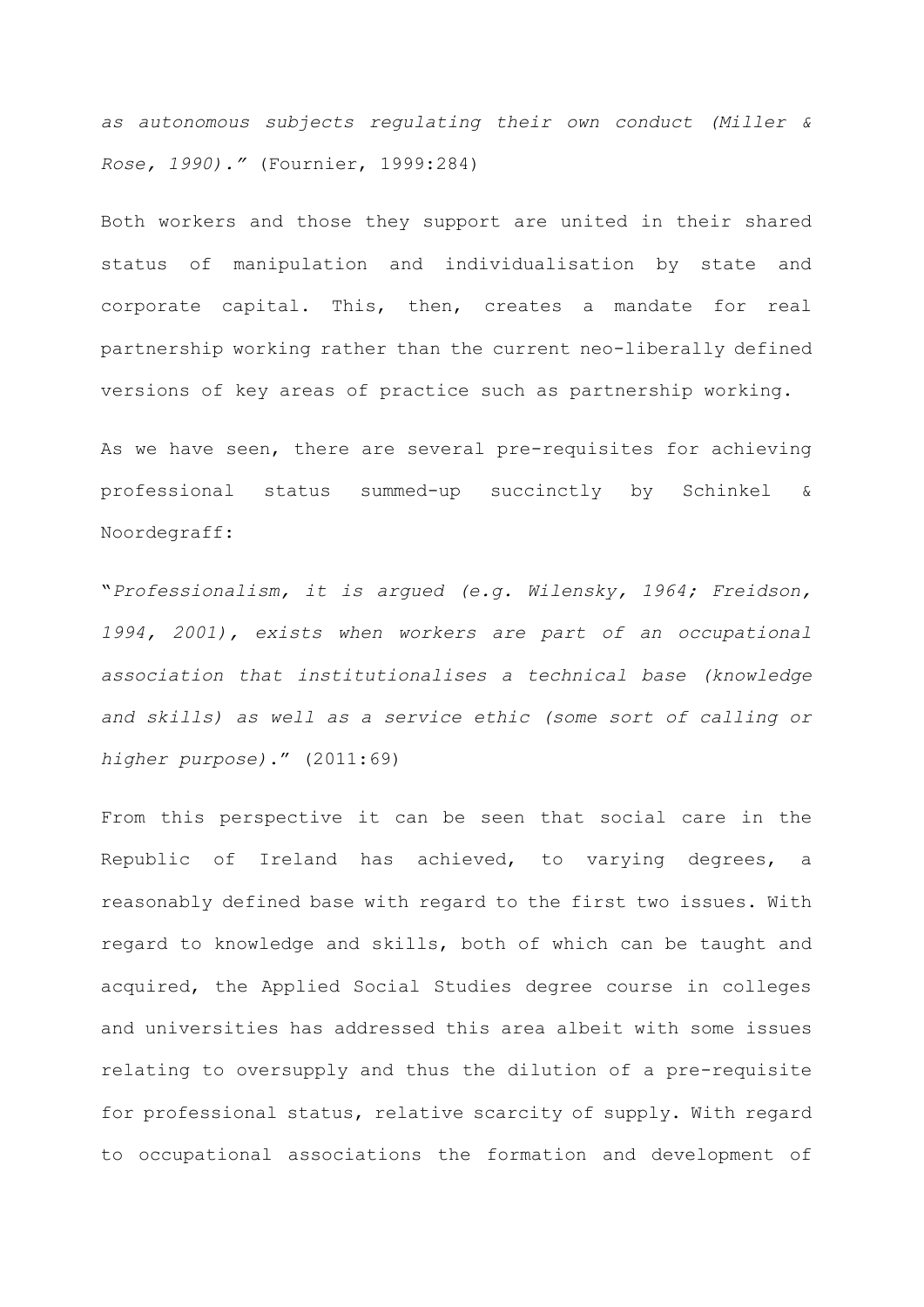Social Care Ireland (SCI), a technical accomplishment, has been targeted to address this area. However, it is the third issue, the service ethic, the concept of calling or higher purpose, what I refer to as the desire to make a difference, which substantiates my assertion that this desire is the one prerequisite to good social care and relationship-based practice. This cannot be taught or technically developed. My purpose in identifying this is not to devalue training and accreditation or professional associations, they are very positive elements within the profession, rather to attempt to unveil the significance of this desire to make a difference.

We must be mindful that what is at stake within the professionalism agenda is "the ability to *make* a difference*.*" (Schinkel & Noordegraff, 2011:88)

A further factor in the establishment of a robust professional status is a defined code of ethics. A code of ethics establishes norms and expectations for practitioners and can be seen as a '*reflection of the profession's collective values and principles'*  where the establishment of a code of ethics is considered the '*hallmark of professionalism*' (Francis & Dugger, 2014:131). From this perspective it can be seen that social care in the Republic of Ireland has work to do in this area to match the defined and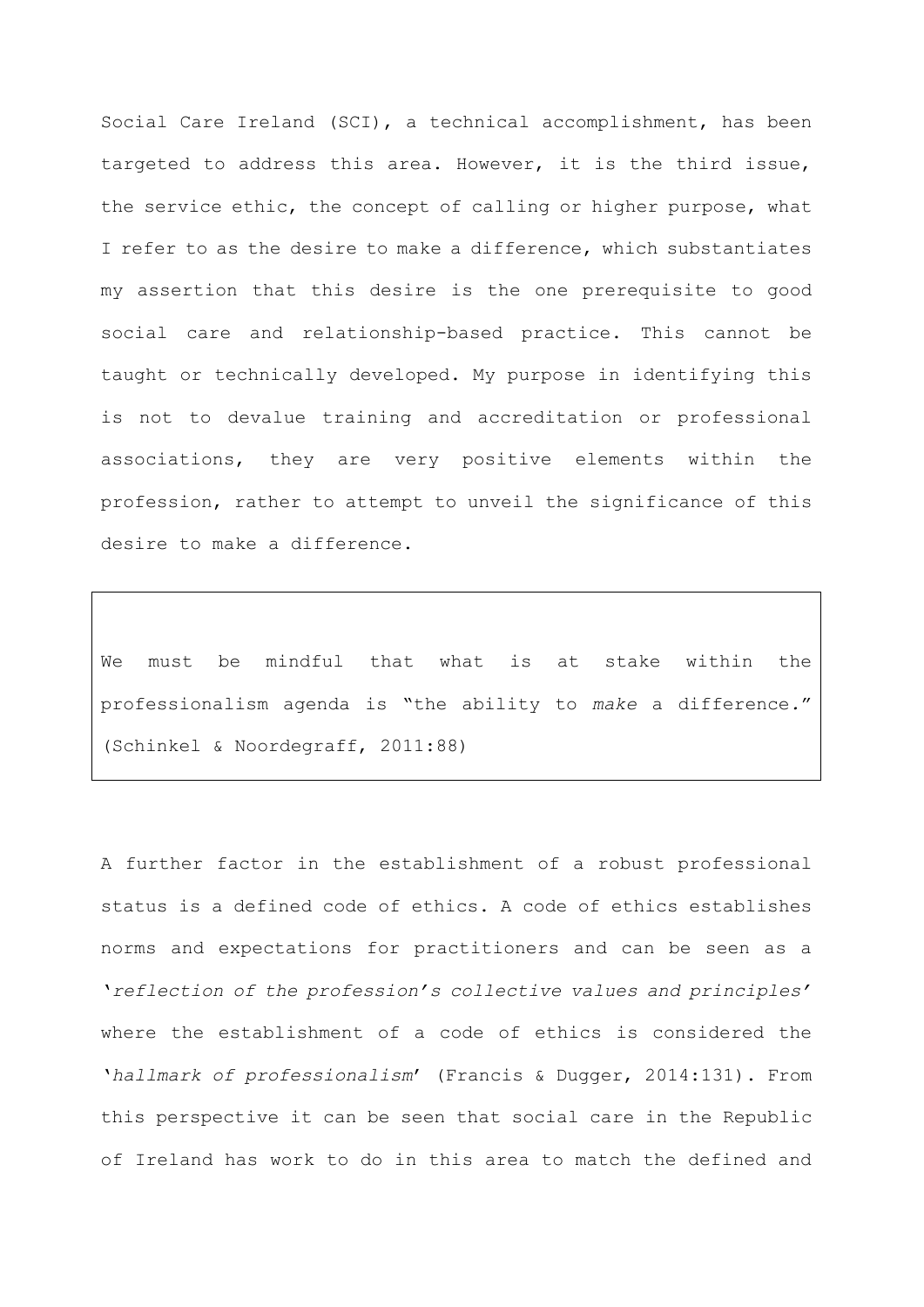developed code of ethics of the social work in the Republic of Ireland. However, with regard to the enforcement of codes of ethics to regulate professional practice and highlighting the importance of the vocational aspect of the desire to make a difference, Brien (2009:393) cautions that "*using legislation to regulate ethical behaviour - as opposed to using legislation to constitute a vocation as a profession – would tend to deprofessionalise the profession*".

Seen from the cautionary perspective presented by Schinkel & Noordegraff (*ibid*) and Brien (ibid) we must be vigilant that the 'cure' sought via professionalisation – the claim to professional status for social care - does not turn out to be worse than the disease.

Consequently, this book is partly aimed at making a contribution towards addressing the deficit in published research on residential care and aftercare in the Republic of Ireland and raising awareness of the forces shaping the profession currently, including the professionalisation agenda.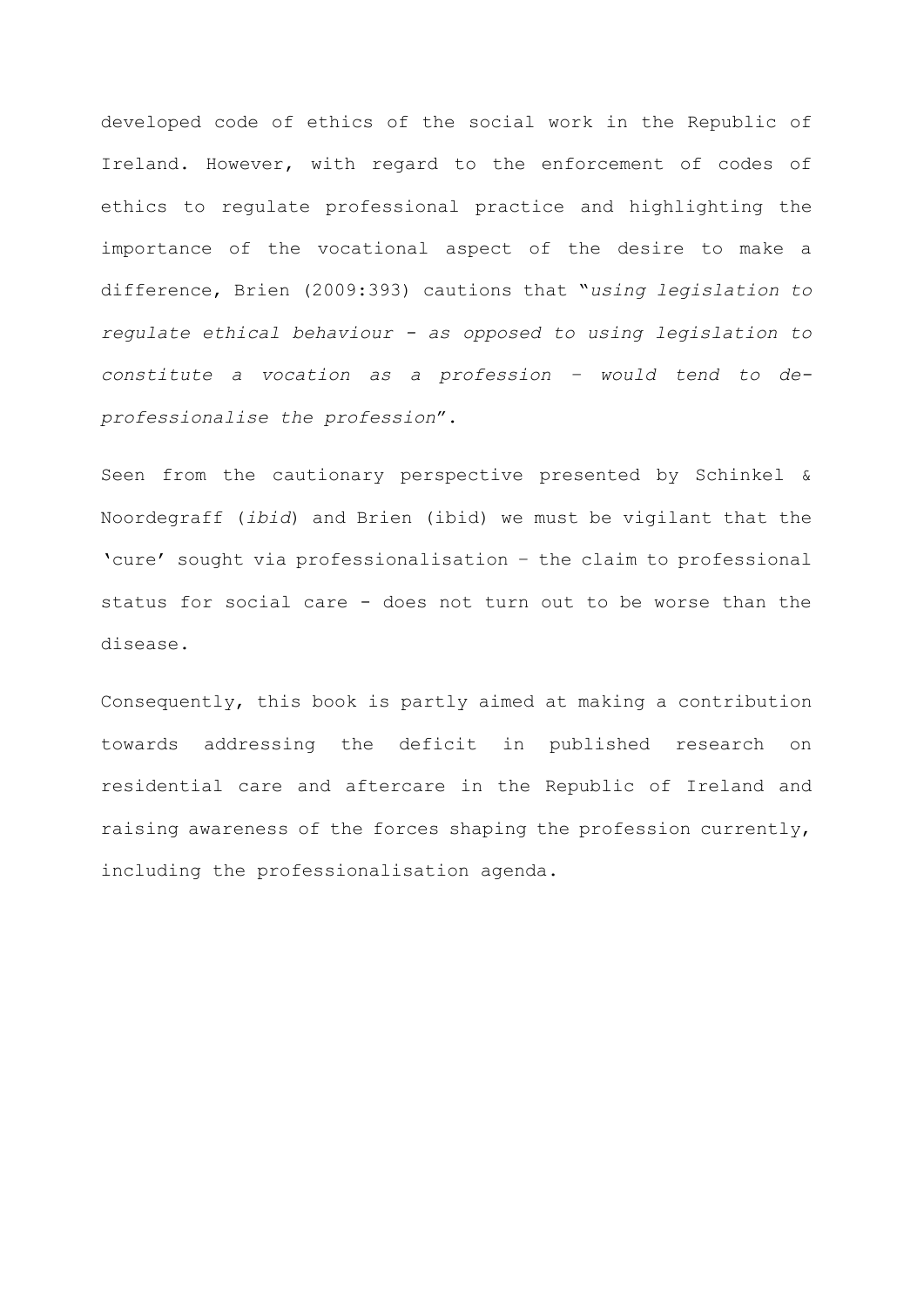## **Chapter 12 The Socio-Political and Socio-Economic Context**

We must recognise, as previously stated, that social care work and social policy is, in the widest sense, largely framed by the dominant political values in place.

"*These politically defined purposes of social work also influences the psychological and sociological theories chosen by practitioners to help them "make sense" and practice.*" (Howe, cited in Davis, 2000:86)

Clearly paradigms come in and out of favour over time (Hannon *et al*., 2010) and this requires practitioners being well informed to differentiate the factors driving these shifts as "*uncritical acceptance of change, however, can be dangerous for an individual, an organisation or a society*" (Partington & Brown, 1997:210). Esping-Anderson's (1990) study of welfare capitalism affords good insight into how the dominant political philosophies have shaped welfare provision in European countries. There are a multitude of theories to explain human behaviour and psychological and sociological functioning and rather than seeing these as directly contradicting each other, as often they may do, what they offer the informed practitioner is multiple opportunities to understand the complex array of human behaviours. No one theory should dominate practice just as no one epistemological paradigm should dominate the other.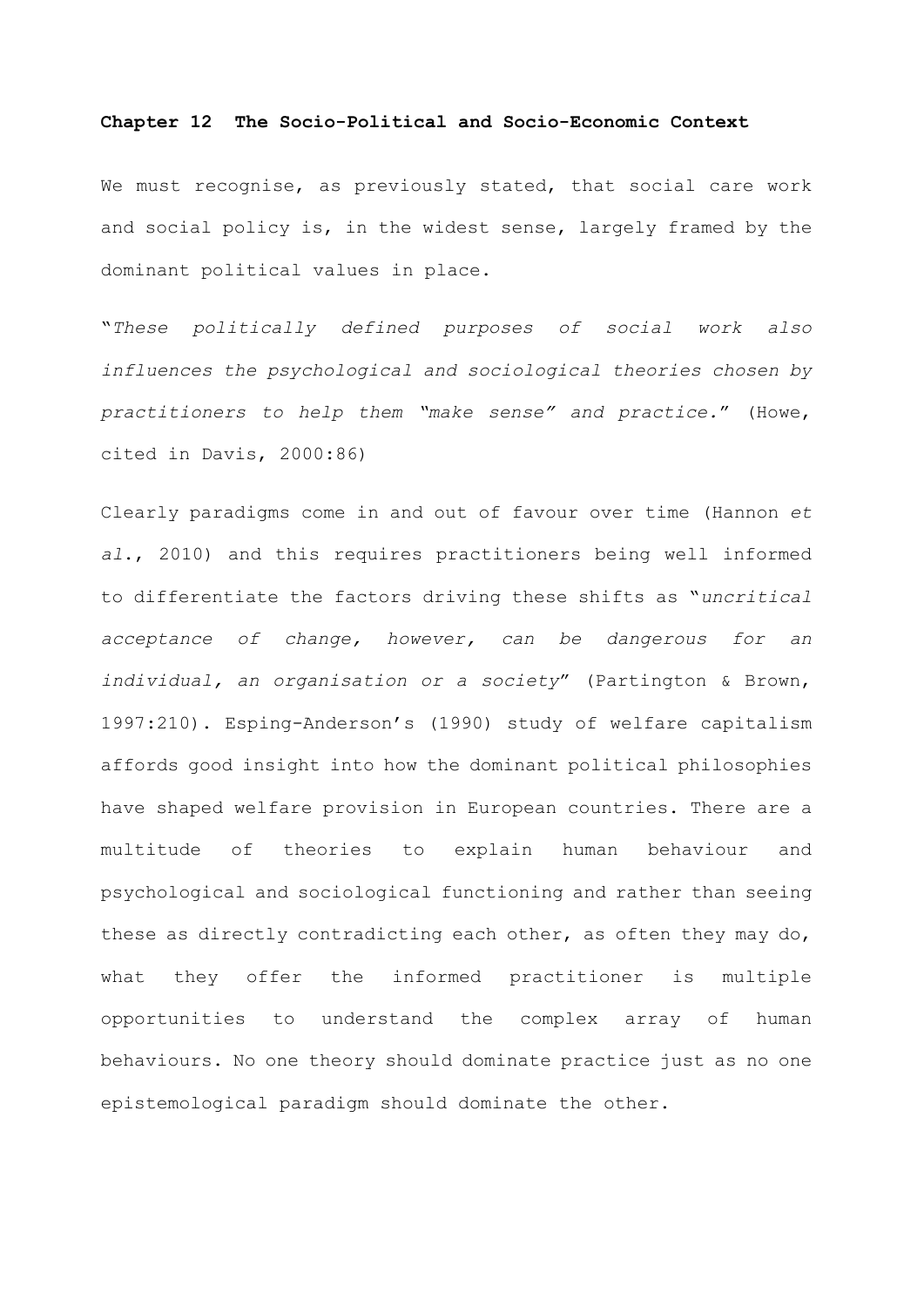We must be wary of becoming overly politically or professionally correct in what we say or advocate for if it is fear of censure, loss of standing or access to funding streams, or worse perhaps, perceived incompetence, from currently dominant forces within the profession that inhibits us. It is within this context that I make my position clear fully accepting that my views will not be embraced by all and my methods, and possibly myself, may well be subject to criticism. The words of Aristotle hold true still today:

"*There is only one way to avoid criticism: do nothing, say nothing and be nothing."*

Milligan (1943) employed the analogy of baking a cake to illustrate the flaws inherent in democracy. Using this analogy for the social professions, and for offering critical perspectives, it can be seen that there is much truth in the maxim that '*you cannot bake a cake without breaking some eggs*'. If, in the process of creating a cake (writing a book), wherein conflict (difference of opinion) is inescapable as eggs must be broken (convention challenged), we occasionally get the recipe wrong and end up with egg on our faces then 'what of it', this is the price of progress. More importantly, in the ensuing process of debate and truth-seeking (investigation) collaborative meaning-making (Bellefeuille & Ricks, 2010) is facilitated, even if driven by ulterior motivations on the part of some of those instigating these processes. Furthermore, as demonstrated within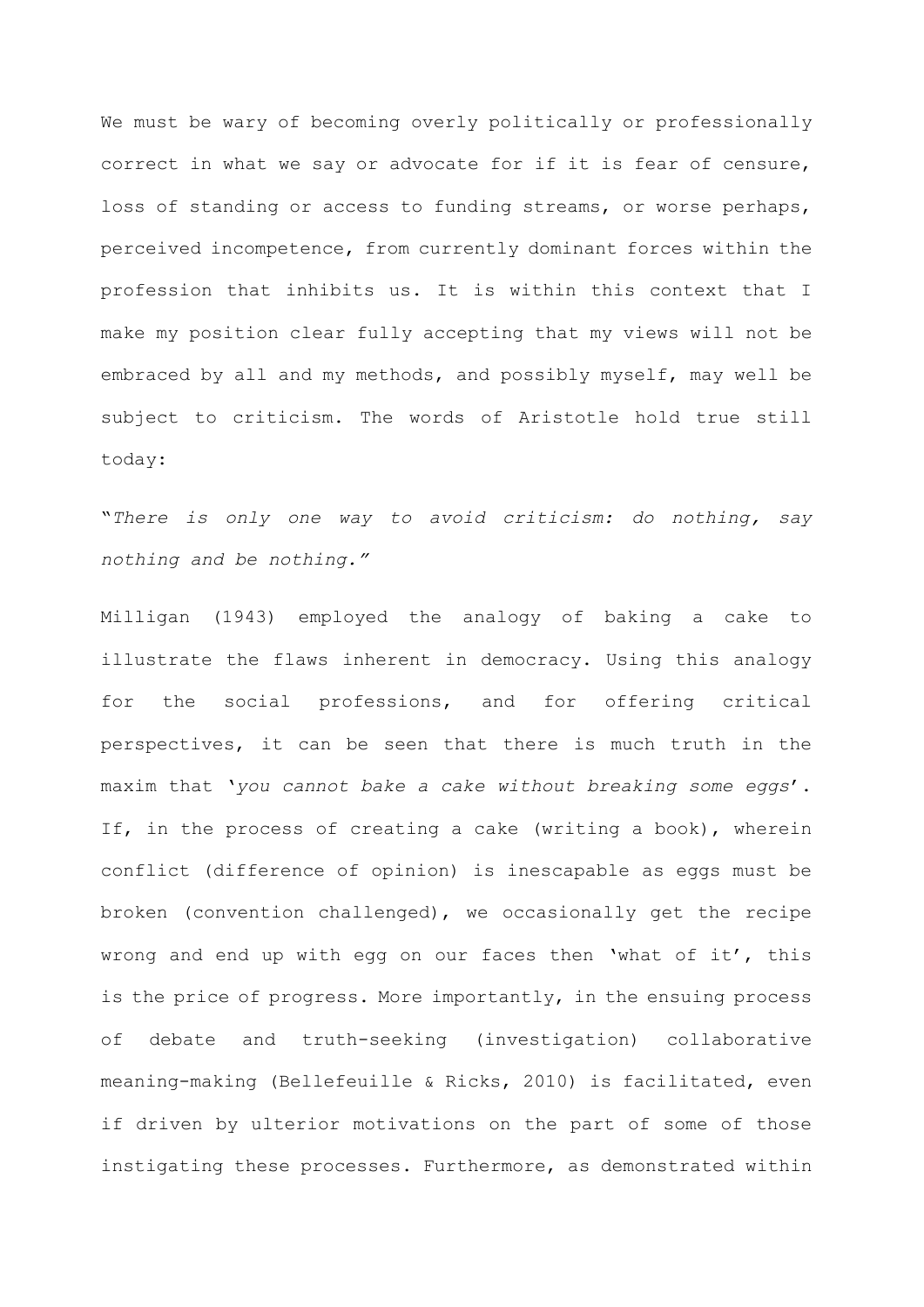Keith's story, getting egg on one's face by virtue of being fooled due to one's belief in people's positive potential can also sometimes be a good thing. However, when we get the recipe right in our practice, whether intentionally or not, great transformations can be facilitated with traumatised children developing into healthy young people and thereafter adults.

## **Social Justice**

Social care workers, and indeed social workers also, are tasked with practicing from a principal base of social justice and to operate with anti-discriminatory practices (Ruch, 2005). Perhaps it is this supporting of the underdog, the marginalised and excluded, the oppressed and those in need and pain, that constitutes the previously referenced desire to make a difference. However, as all behaviour meets a need many of us enter social care to fill our own need to care, as I am conscious I did when I identified I had such a need. This need or desire may make holders of such character traits well suited to caring work but that is not to say that they will be better functioning human beings than those with different characteristics. The pitfalls to what could be also construed as a character flaw are many and self-awareness is vital to mitigate these potential pitfalls.

These principles are made explicit within The Irish Association of Social Workers Code of Ethics and the International Federation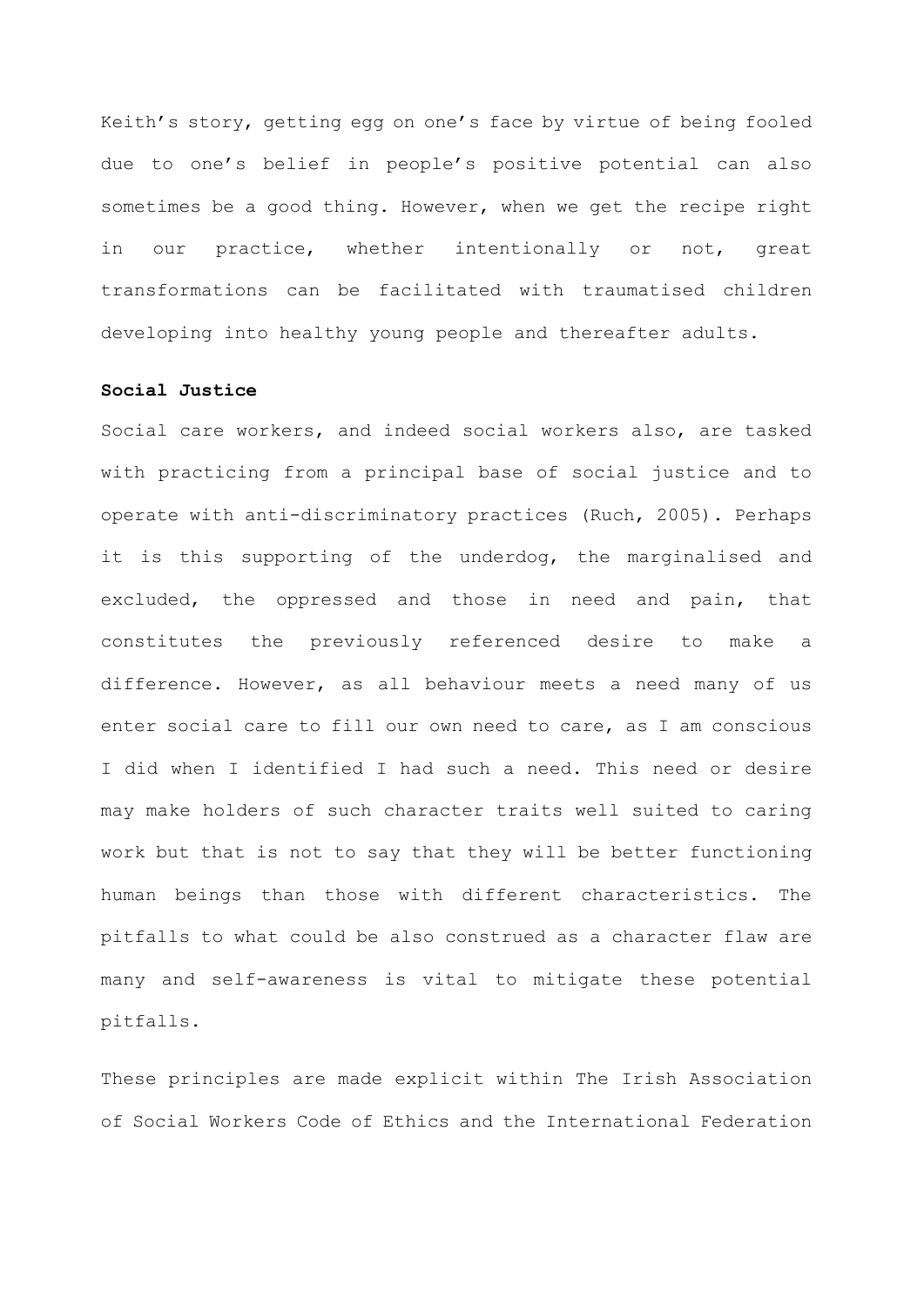of Social Workers (2014) Global Definition of Social Work. The Irish Association of Social Workers Code of Ethics states:

*"The members of the Irish Association of Social Workers (IASW) acknowledge:*

- *That every person is unique and has an intrinsic worth;*
- *That society has an obligation to pursue justice, in all its forms, on behalf of every person including the assertion and protection of their human rights."*

The International Federation of Social Workers (2014) Global Definition of Social Work states:

"*Social work is a practice-based profession and an academic discipline that promotes social change and development, social cohesion, and the empowerment and liberation of people. Principles of social justice, human rights, collective responsibility and respect for diversities are central to social work…"*

If, then, we accept that principles of social justice and antidiscriminatory practice are central to our work then we should also apply these to our profession as it is the professionspecific values which shape our work practices. By re-framing theories to focus on workers and organisations rather than children, young people and their carers, as we did earlier with attachment theory, light can be cast of less well illuminated issues.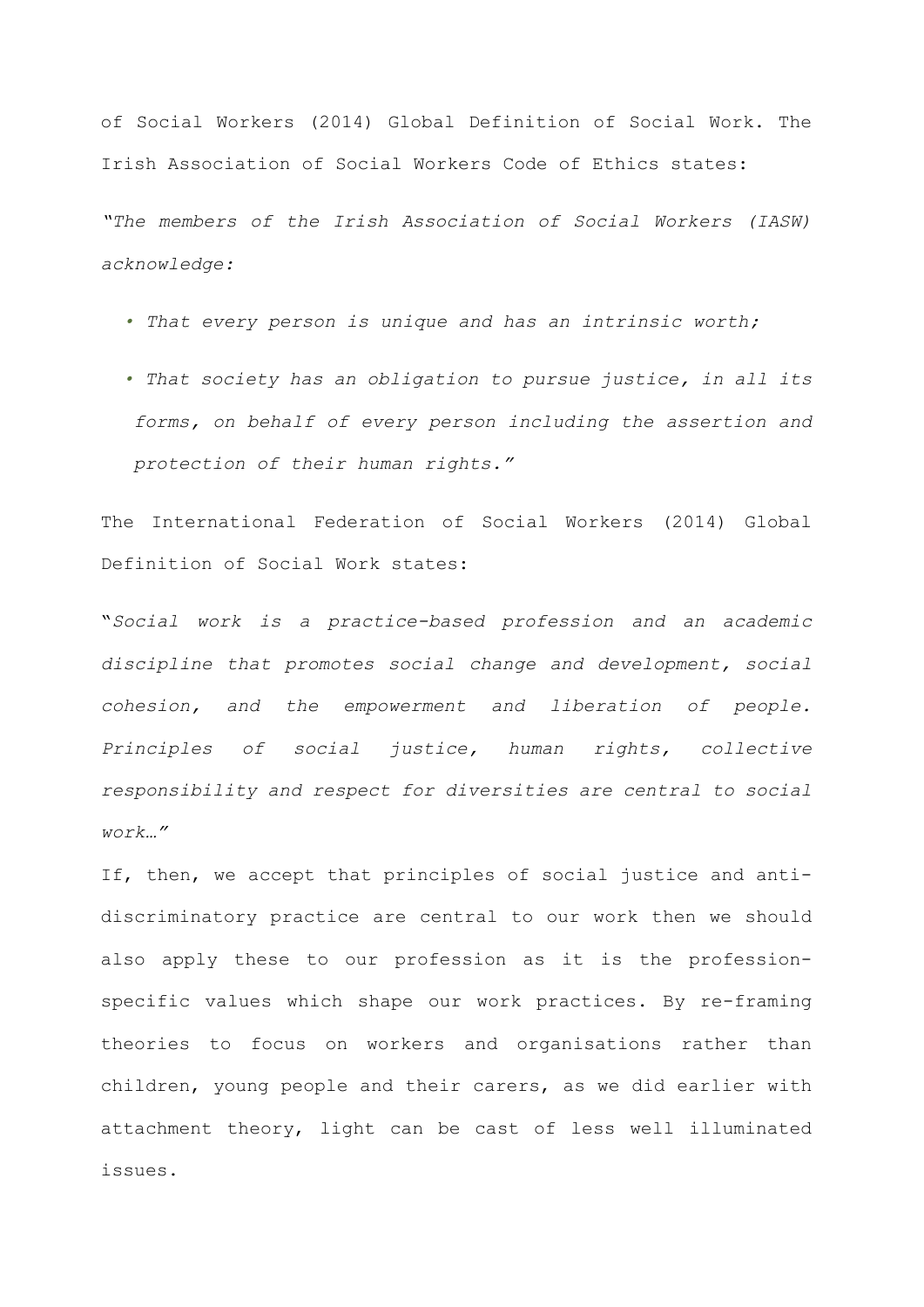For example, we might see the dominance of evidenced-based practice and managerial models of practice as oppressing relational work and psychosocial practices and approaches? Once recognised, we then would hold a professional responsibility to seek a redress of such an imbalance. But, could it be that the dominant market forces and neo-liberal policies have diminished the professional autonomy, and therefore the ability to seek redress, of social care and social work professionals? Have the demands for flexibility, standardisation, accountability and inter-professional collaboration weakened the claim to professional status of many professions including the social professions?

"…*the neoliberal dogmas of managerialism and market relevance actively undermine professional authority and independence*." (Meade, 2012:906)

Standardisation of practice may improve consistency but it also weakens claim to esoteric knowledge mastery, as does the ability to access information rapidly and from most any location in the increasingly digitalised world (Evetts, 2011).

"*Positive developments include increased accountability and standardisation of social work practice however this may be at the cost of producing a punitive environment and reducing social work to a simplistic description of practice that operates within a culture of blame and protocolisation (time spent on activities*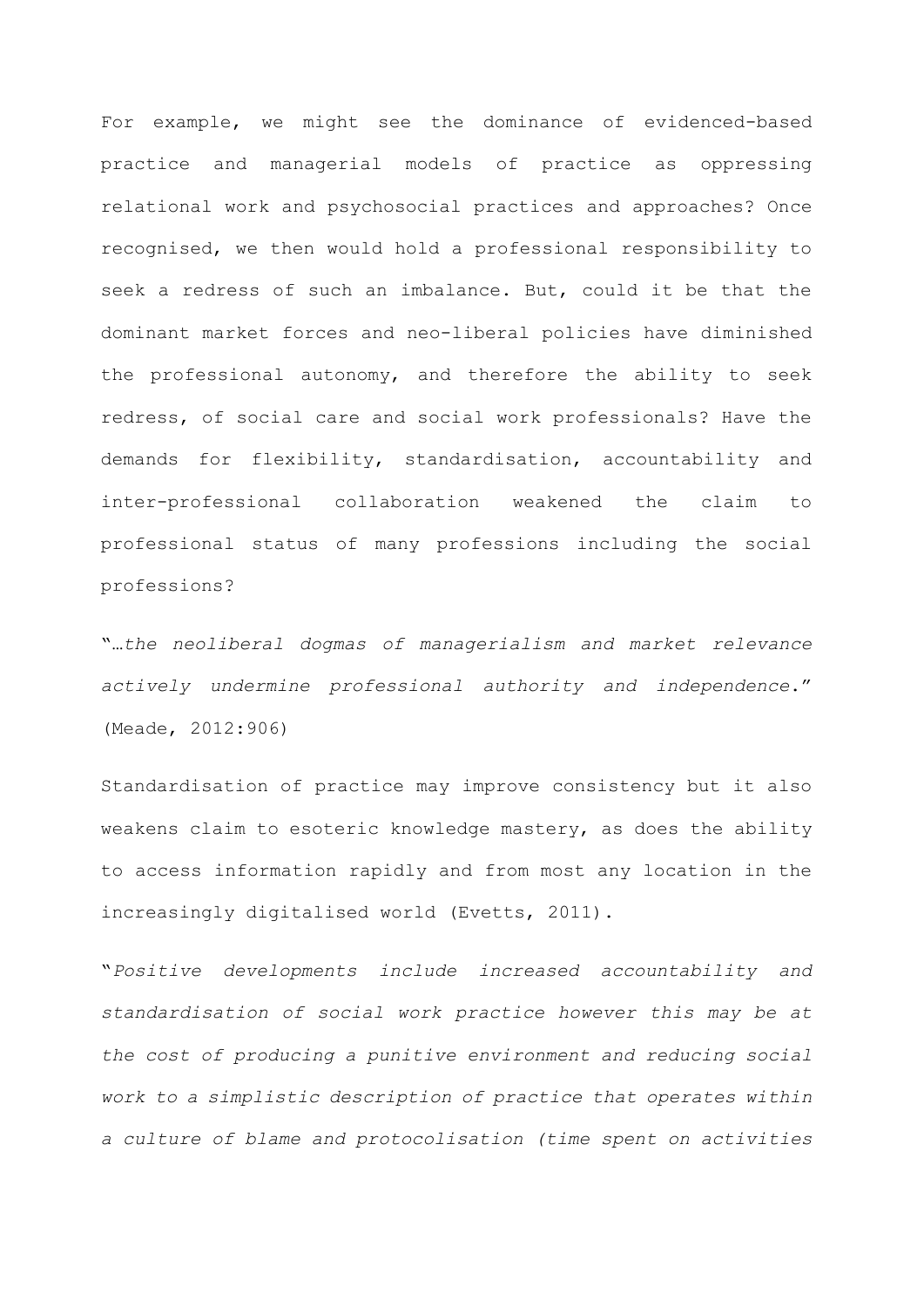*such as paperwork or electronic form filling)."* (Gilbert & Powell, 2010:12)

#### **Accountability and Competence**

Those professionals who carry statutory responsibility can come under sustained attack with increasing calls for individual accountability for the failings in protecting children (Smith, 2009; Ruch, 2011). The expectation that by the implementation of better management models and risk assessments, the appliance of science approach, harm and complex situations will be made manageable can result in false expectations being placed upon under-resourced professionals. Dekker (2007) argues that accidents are no longer perceived or accepted as meaningless or uncontrollable events. They are seen as failures of risk management and behind these failures, Dekker argues, there is a person or multiple people who are to be held accountable. It is the task of experts to give meaning to these 'accidents' and to explain which risk factors were not controlled, when, where and by whom. Through such patently flawed processes the illusion that the uncontrollable and random is rendered controllable and predictable is propogated. The media, political and abuse inquiries, which inevitably result in a raft of new policies and procedural directives aimed at eliminating risk factors, add to this clamour for accountability which Gillingham (2006) argues is fuelled by the risk discourse which proposes that accurate risk prediction is possible.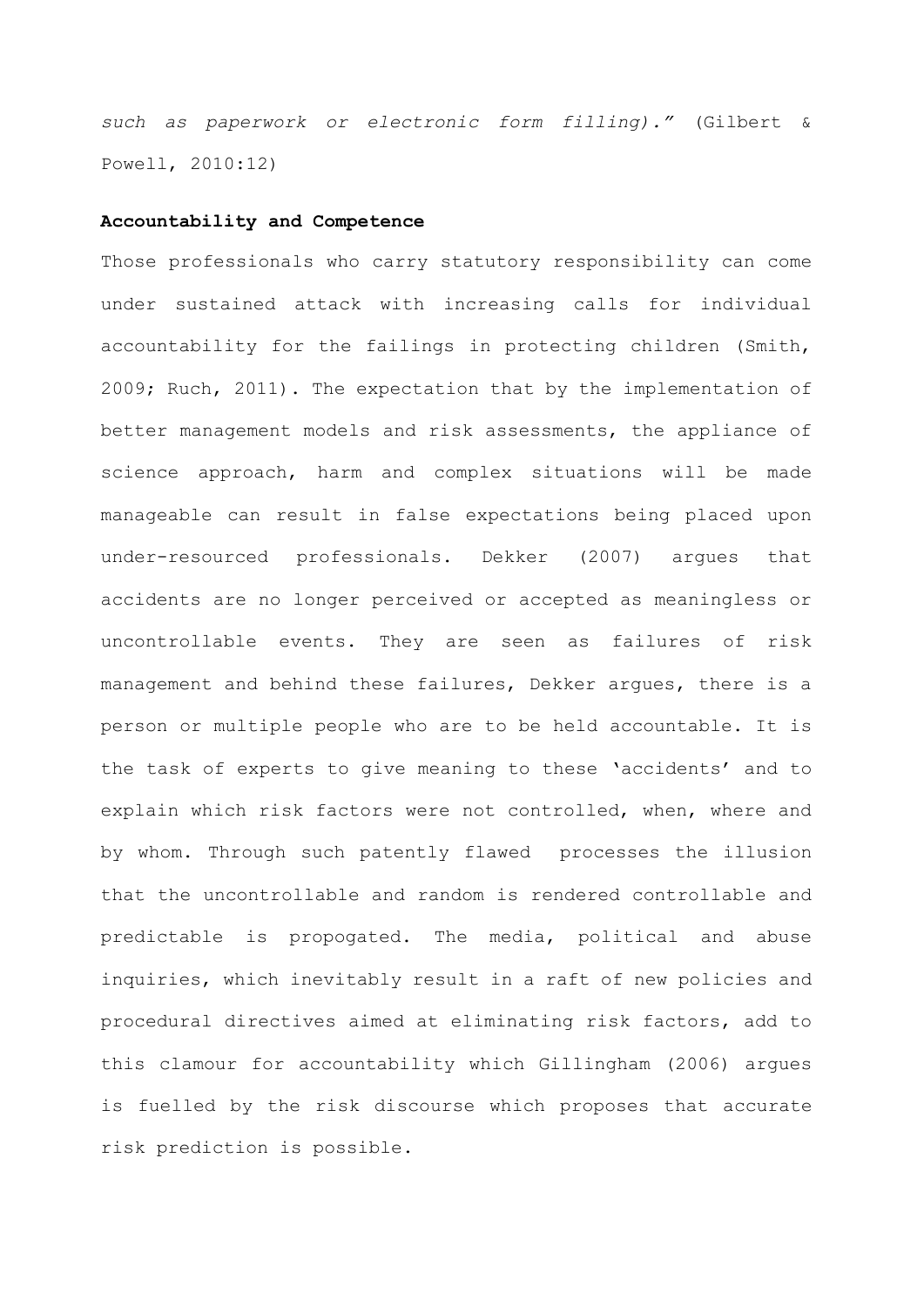*"Despite the acknowledgment that complexity, risk, uncertainty and ambiguity are intrinsic dimensions of child-care social work, government directives frequently contradict this belief. The exhortations to 'learn the lessons' from public inquiries and serious case reviews, for example, alongside the expectation that, if the 'right' systems are in place, risk can be eliminated, create false illusions that the eradication of risk is possible."*  (Ruch, 2012:1317)

Accountability is also be a mechanism for controlling the professional where their practice is controlled by employers, professional and regulatory bodies. This form of accountability "*entails not just undertaking work that can be justified in terms of recognised standards of practice (process) but also in terms of benefits (outcomes or products)*" (Banks, 2013:594).

It is not accountability alone that should be the focus of this 'moral panic' (Cohen, 2002; Clapton, 2013; Krinsky, 2013) but rather competence combined with accountability. Within the domain of competence accountability is a sub-domain. Accountability is critical as it can delineate roles and responsibilities which are essential for effective practice and safeguarding children but it can also be associated with blame culture, a point made by Holohan (2011:9):

*"But our focus seems not to be on the broad application and value of the principle of accountability as an essential tool to guide good decision-making and governance, but rather on accountability*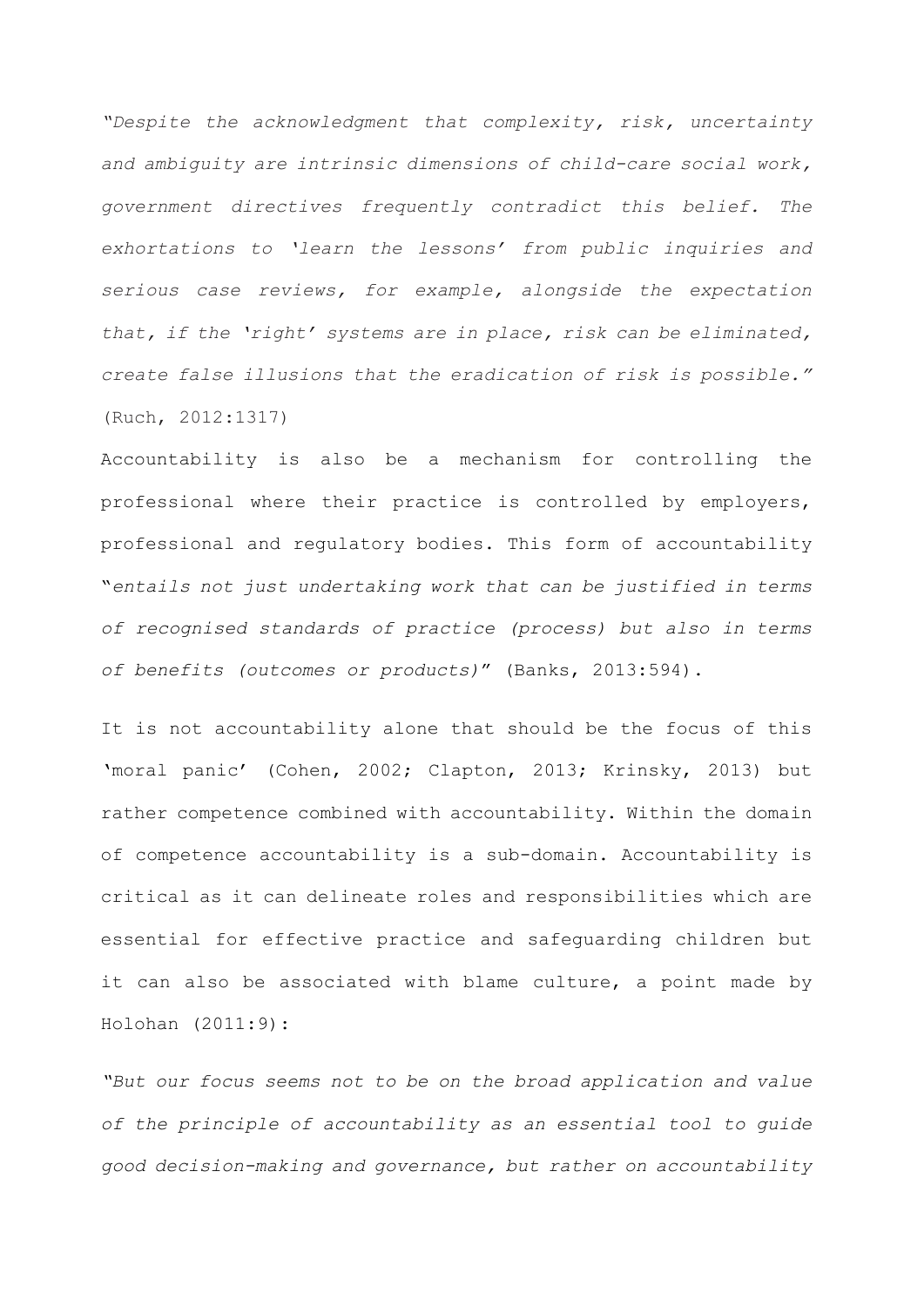*as a means to apportion blame for past failings and to impose sanctions upon those who have failed or wronged us."*

The expectation of accountability and competence rests not just with the individual worker but also structurally, in that, workers must have the correct resources to competently undertake the task. Correctly resourced workers can then be accountable to those they support. The relentless calls for accountability do little to engender confidence in a sometimes beleaguered profession and indeed can be seen as promoting risk-adverse practice within the social professions. In 2015 we had the British Prime Minister, David Cameron, in reaction to the Rotherham and Rochdale Abuse Investigations, proposing to change legislation regarding the offence of wilful neglect within the Criminal Justice and Courts Acts 2015. This would allow for social workers to be imprisoned for up to five years for failing to keep children safe. Mr Cameron stated that this would send an ""*unequivocal message" that professionals who fail to protect children will be held accountable*" (Community Care, 3.3.2015).

This proposal prompted the following response from Brigid Featherstone, Chair of the College of Social Work's Children and Families faculty who stated:

*"..the move will reinforce a climate of persecution. "The proposals also fail to address the incredibly important safeguarding issues that recent serious case reviews have raised.. We must address the severe lack of investment in child*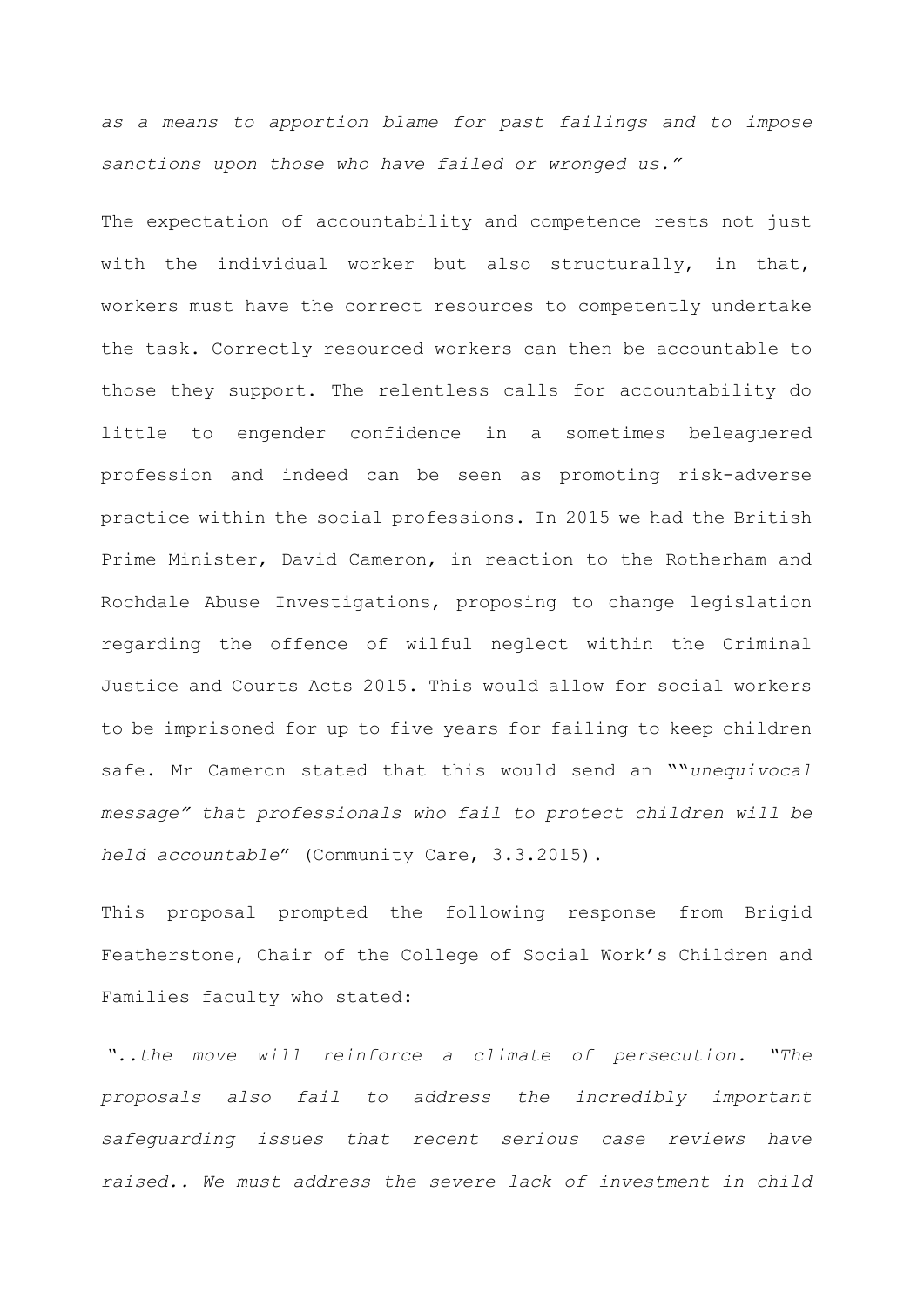*protection services, which has put organisations and systems under incredible strain and reduced their capacity for in depth work with children and their families."* (Community Care, 3.3.2015)

The retraction of the state from welfare provision to its citizens leaves many exposed and vulnerable and a social justice perspective would require us to consider the status of the worker/professional as well as the children and young people. By recognising that the residualisation of residential child care is a form of social injustice, as also is the virtual complete absence of positive discrimination for care leavers in the Republic of Ireland, we then recognise that the focus of this clamour for accountability may best be focused at policy-makers and government rather than individual workers.

*"…an emerging social structure of accumulation in which the state has cast aside a number of its 'social welfare' functions, creating the requirements for an autonomist civil social order if capital is to reproduce itself."* (Hanlon & Fleming, 2009:9) Expecting individual accountability when the resources are not there to support the professional in achieving their mandate is making a difficult task into a near impossible task (Burns & MacCarthy, 2012). This is akin to the empowerment conundrum (Peters & Savoie, 1996) whereby theoretically giving individuals the power to make choices empowers them (to be self-regulating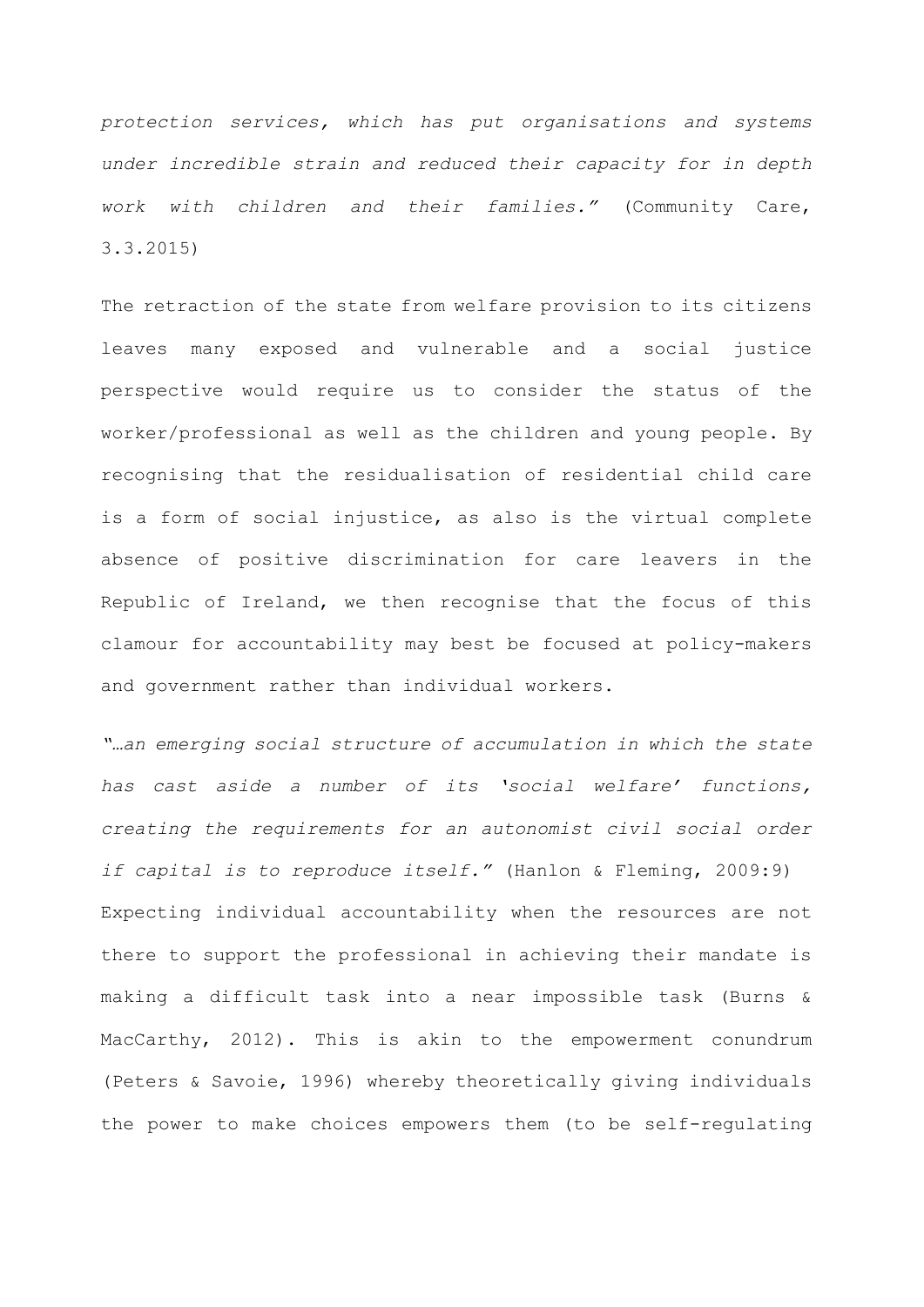consumers) but in reality they do not have the wherewithal to actually make and realise these choices.

*"Consequently, empowerment takes on a purely individualistic meaning, rendering structural/systemic factors irrelevant. As Rose (2000) states, empowerment 'codes the subjective substrate of exclusion as lack of self-esteem, self-worth, and the skills of self-management necessary to steer oneself as an active individual in the empire of choice' (Rose, 2000, p. 334). Social exclusion is reconfigured to be 'a state of mind' amendable to cognitive restructuring and empowerment."* (Pollack, 2010:1268) Concomitantly the state withdraws its supports to where professionals are required to complete a job despite commonly accepted realisation that they do not have the right resources to do this. The expectation on managers and leaders to operate models of practice, where notionally and often based on statistical formulations, the tasks can be accomplished, requires those who want to progress within this system to 'work with what they have' rather than be seen as difficult, inflexible or paradoxically and ironically, incompetent and unprofessional. Within such paradigms authority compliance (Bushman, 1984) becomes embedded.

Yalloway *et al*. (2012:96-97), with reference to Irish Child Protection Services, identify how "*the inherent danger in the implementation of rapid reforms to a system, which demands increasing standards of performance management and*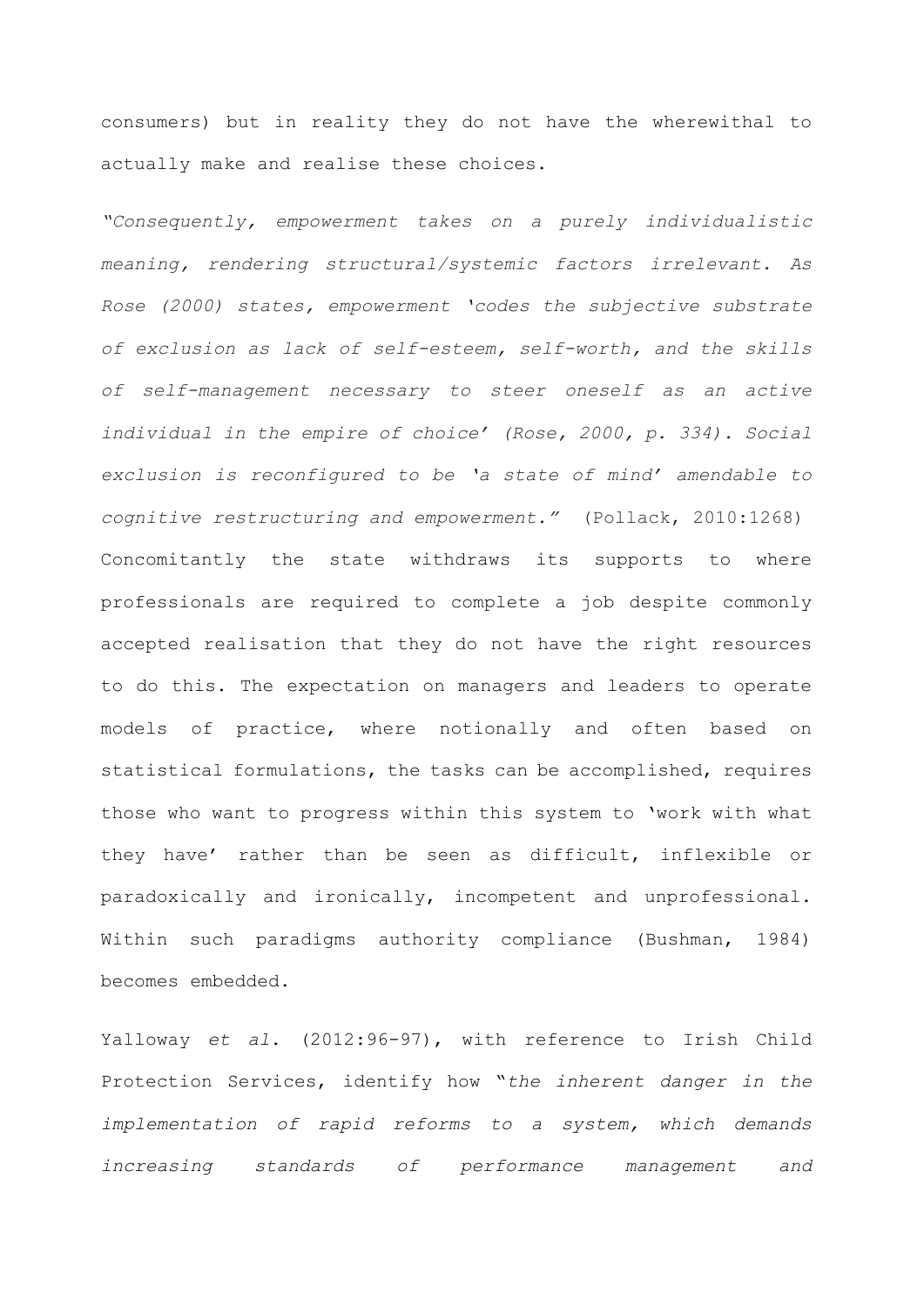*accountability, is that the focus of the service becomes increasingly managerial rather than practice based (Tilbury, 2004; Buckley, 2008, 2009)."*

With regard to being professional Mark Smith, as cited in the introduction to this book, has stated "*Actually being professional is about getting the job done, competently and ethically*" (Smith, 2009:136). I concur with this statement and to this I add that which my practice experience has taught me. This being that a key component of competence in social care/work is defined within the minutiae. Attention to the minutiae within all aspects of the work, including knowledge of the child and their social ecology, oneself, implementation and execution of programmes and policies, assessment and the completion of documentation as well as practice skills such as listening, as we saw in Owen's case, is critical to competent practice. This precludes assumption and raises standards and therefore expectations. However, I am not the first to identify the importance of attention to detail in social care work. My practice learning merely confirms what Winnicott already identified, originally in 1947:

*"In no work is attention to detail more important than in work with children*" (Winnicott, cited in Winnicott *et al*., 2013:63)

Attention to the minutiae demands reflective (Perry, 2000) and reflexive (Cunliffe, 2009) practice on the part of the worker. D'Cruz *et al*. (2007) undertook an interrogation of the meaning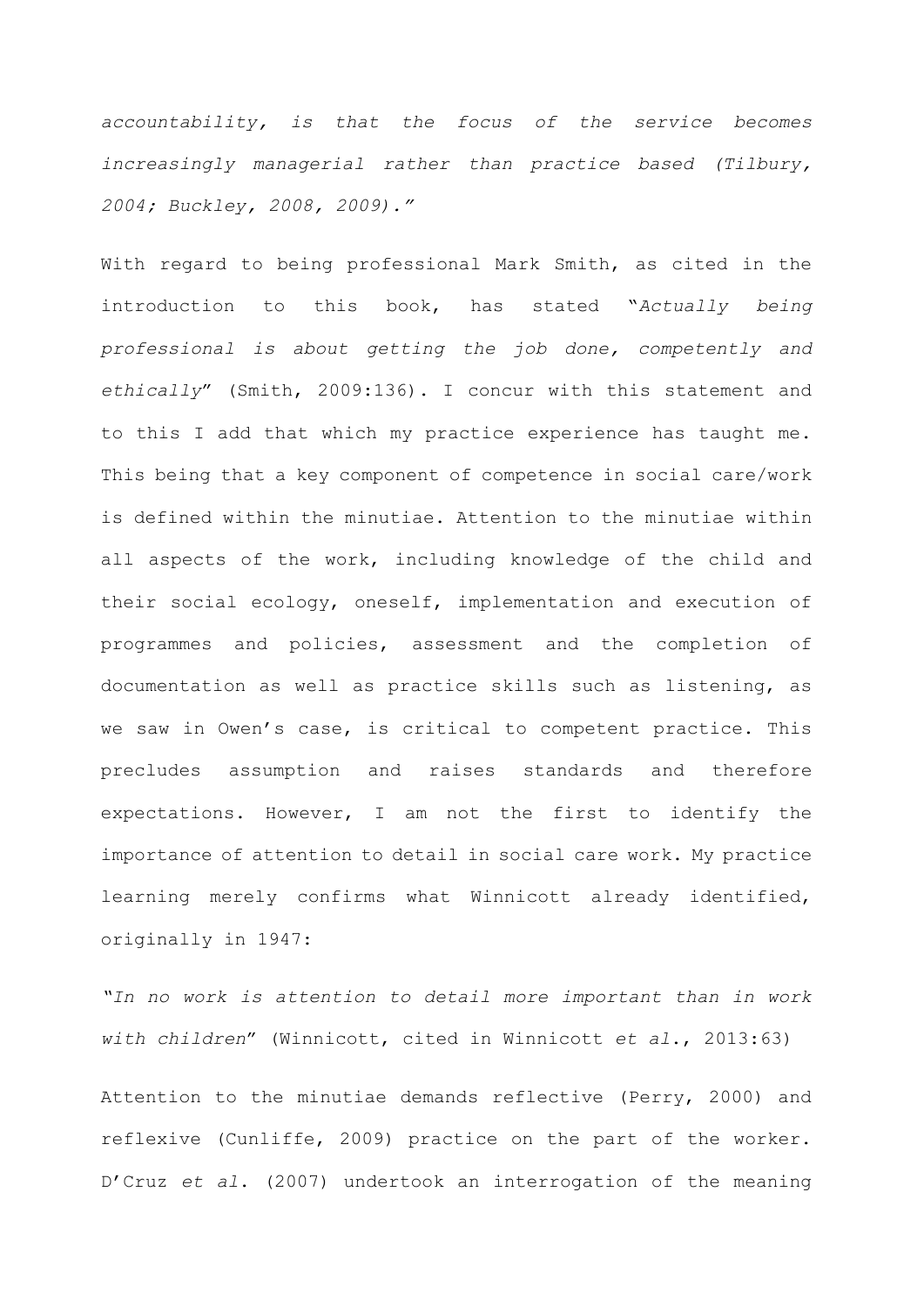of reflexivity and its relevance to social work. They identify how the term is often used interchangeably with critical reflection but is in fact a different construct. They identify three different forms of reflexivity that are relevant to social work:

1) a worker's response to their immediate context and making choices for further direction;

2) a worker's self-critical approach that questions how knowledge is generated and what role power relations play in this process;

3) a worker's awareness of the relationship between thought and feeling in how knowledge is constructed and how this informs their emotional responses to a situation.

D'Cruz *et al.* cite Schön (1983) and Sheppard *et al*. (2000) in identify a crucial difference between critical reflection and reflexivity. They identify the distinction between critical reflection as reflection-on-action (past tense) as opposed to reflexivity as reflection-in-action "*in the moment*" (Sheppard *et al*., cited in D'Cruz *et al*., 2007:83). Within this construct of competence, workers operating competently, leads to practice which identifies and meets the needs of those whose needs are paramount, the children, young people and their families, as opposed to other vested and, at times, competing interests.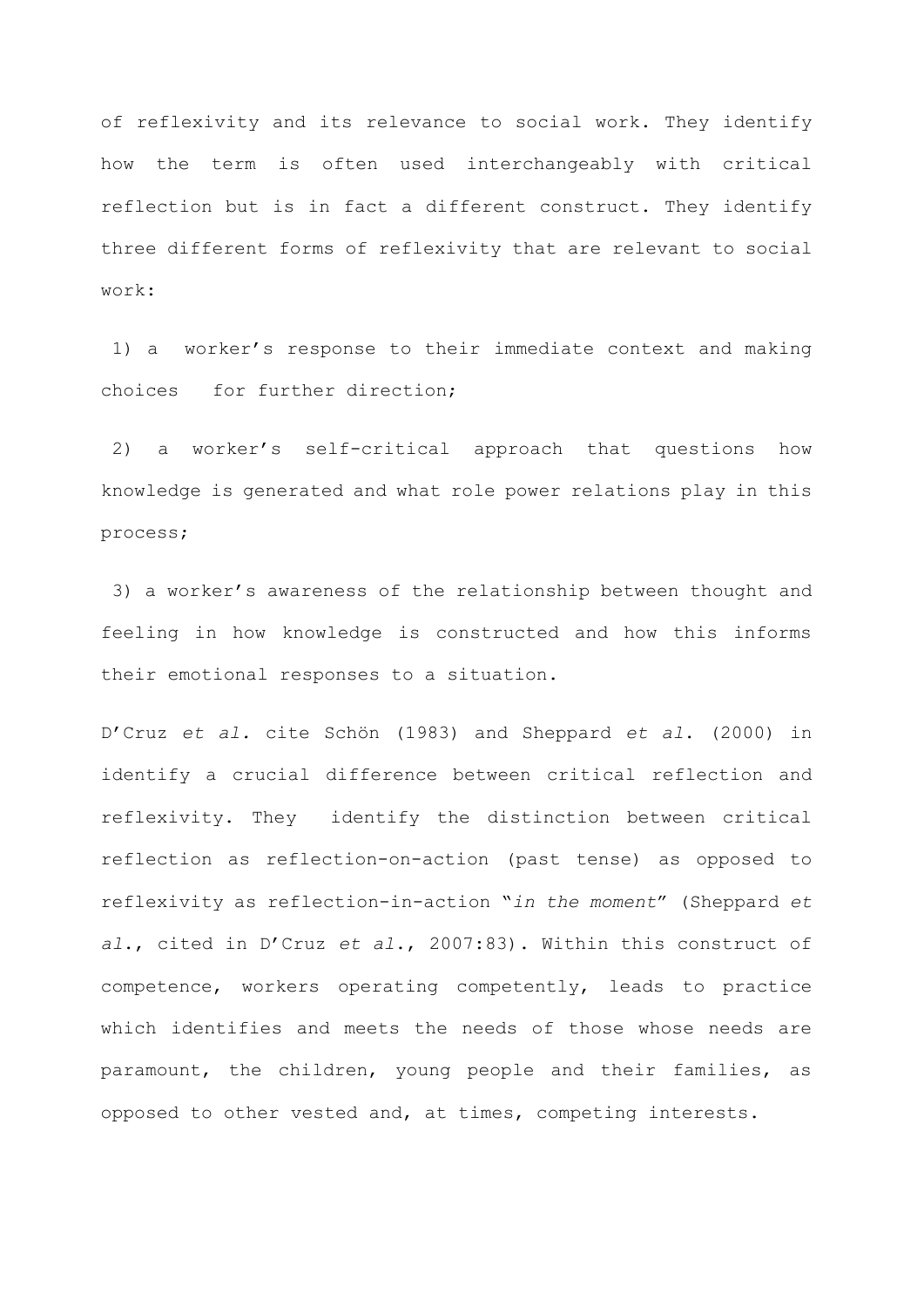There is much to reflect on in the commonly cited adage that with power comes responsibility and the power that comes with statutory authority comes with a responsibility to seek the right resources to meet the needs of those requiring support. This is a valid and vital form of competence and those professionals who may be labeled as troublesome, incompetent or unprofessional for seeking the right resources to competently undertake the work are in actual fact being highly professional, both in terms of competence and ethics.

This is a point made explicit in Section 4.2.4 of the International Federation of Social Workers Statement of Ethical Principles:

*4. Challenging unjust policies and practices – Social workers have a duty to bring to the attention of their employers, policy-makers, politicians and the general public situations where resources are inadequate or where distribution of resources, policies and practices are oppressive, unfair or harmful.*

Social care work and the human support services in general are becoming increasingly complex tasks which, when considered from a psychodynamic perspective, can be seen to be anxiety inducing for professionals working within these professions.

*"In recent years, wider societal awareness of the impact of risk and uncertainty on social structures and behaviours has*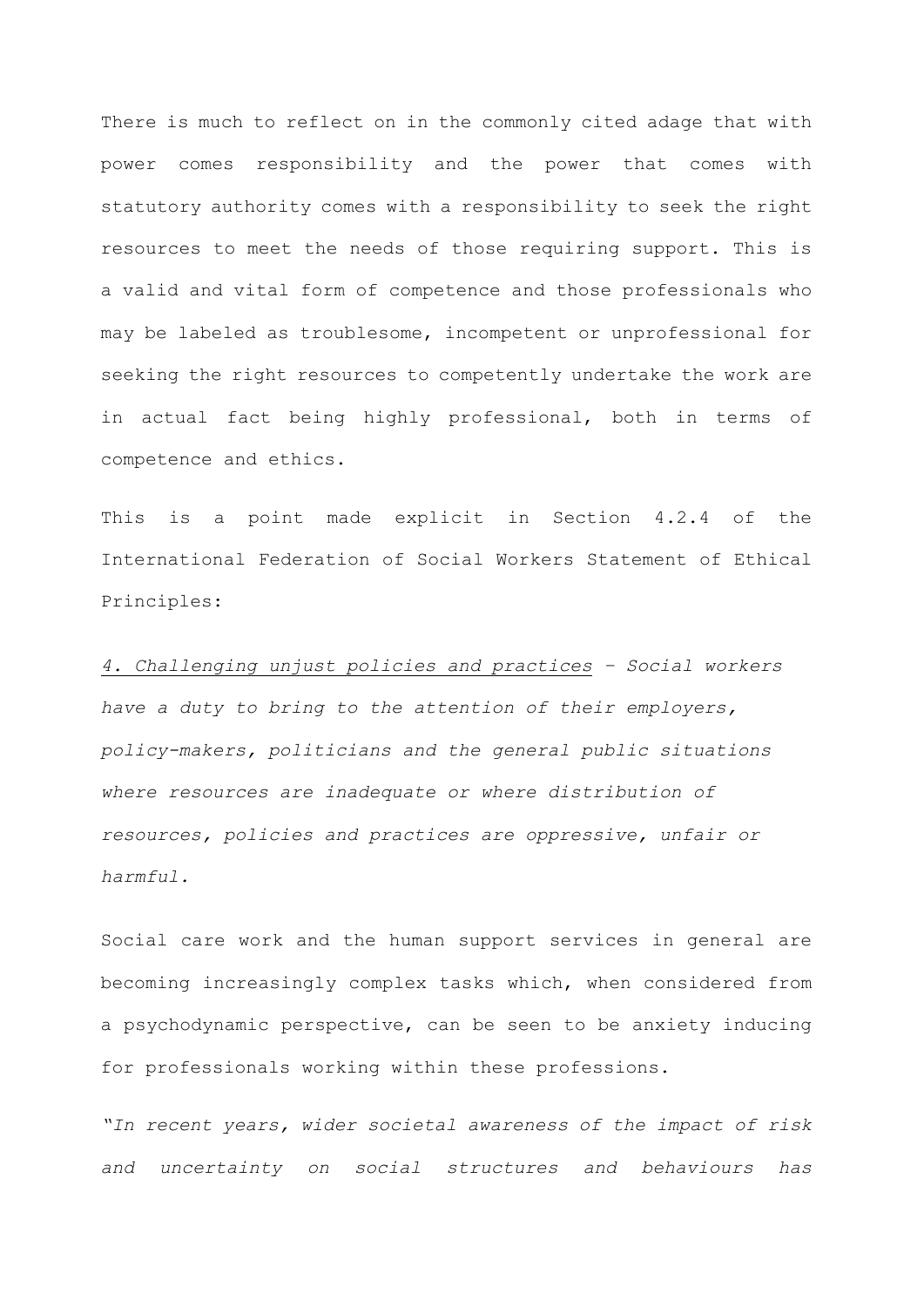*penetrated into the domain of social work practice (Broadhurst et al., 2010; Parton, 2008; Power, 2004; Warner and Sharland, 2010). This recognition of the complexity of practice in social work, and more broadly across the human service professions, has been accompanied by the widespread growth of managerialism (Munro, 2010; Skinner, 2010)."* (Ruch, 2012:1316)

Ruch (*ibid*) has identified the tension between relationship-based child care/social work practice and managerial practice as being the tension that lies at the heart of current social work management. She identifies managerial practice as being based on principles of understanding of human behaviour that privilege predictability, cognition and rationality and less on the emotional, irrational and unpredictable aspects of human behaviour. Relationship-based practice, she posits, is founded on a holistic understanding of human beings that encompasses all of these dimensions of behaviours (Ruch, 2005, 2011, 2012). She identifies how the anxiety and pain inherent in social work is potentially avoided though the employment of managerial approaches, the aforementioned appliance of science approaches. These offer the illusion that risk can be made manageable, thus making their employment an enticing proposition. This can occur either consciously or unconsciously for anxiety-burdened professionals, both workers and managers alike (Trinder & Reynolds, 2000).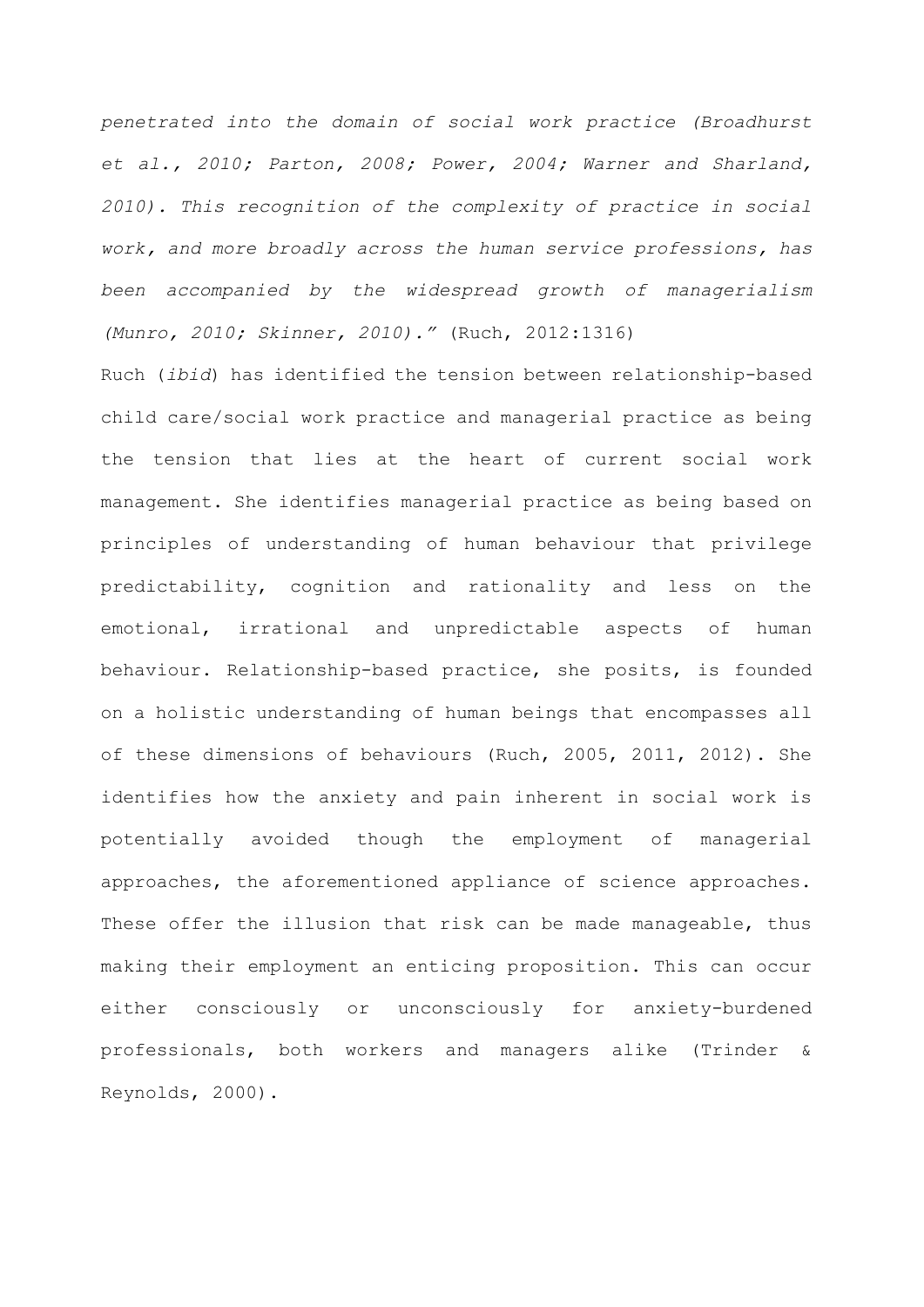*"By adopting more managerialist approaches, the potentially anxiety-provoking aspects of practice are avoided*." (Ruch, 2012:1318)

At a minimum what is missing from this reliance on the appliance of science approach is an acknowledgement that it is the human being delivering such programmes, the worker, and their skill and relationship with the young person that will determine whether or not these programmes will be effective or not. These programmes and systems, including attendant policies, procedures and assessments, are not ends in themselves rather they are a means to an end.

Currently Tusla is accountable for large elements of the protection and wellbeing of all children under 18 and in reality, as we have seen, fulfil this growing mandate with limited resources. This is a very challenging and complex task, at times warranting the title of 'the impossible task', and seldom are the successes achieved acknowledged to the same extent that the failings are. Nonetheless, this is the duty employees undertake on taking up employment within Tusla.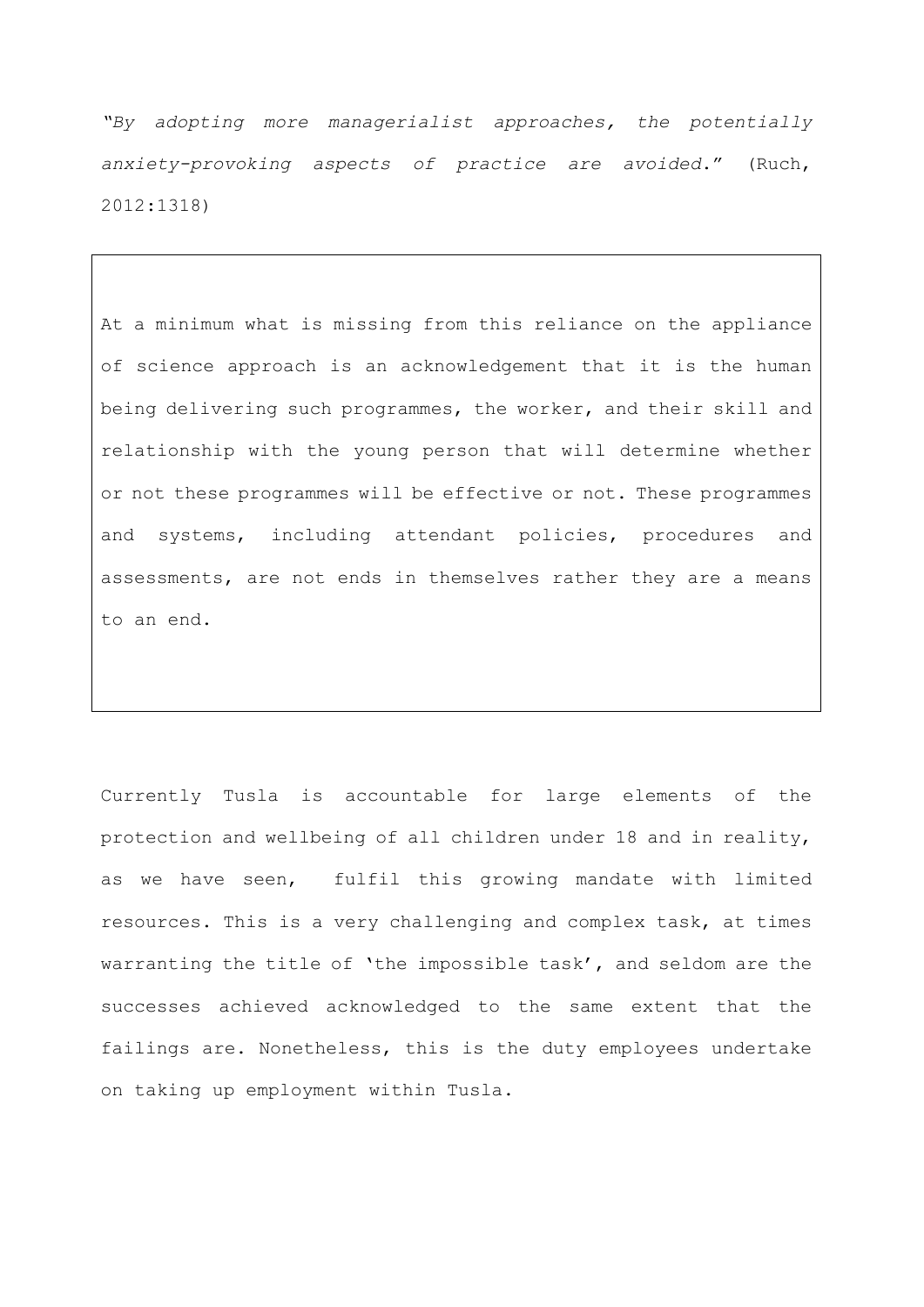However, we must also recognise that systems which facilitate practices such as the expectation of individual accountability without sufficient resources can be seen to be dysfunctional in terms of providing basic support for both workers and children and young people. It is entirely plausible to perceive of such systems as posing a real threat of harm to workers. Here, the risk of what can be termed 'system trauma', where the lack of support, resources and services afforded by the system of care, is equally, if not more of a reality for workers than vicarious trauma. Children and young people are equally exposed to such 'system trauma' within a system which, for example, in 2014, had 405 children waiting for an appointment within our Child and Adolescent Mental Health Service (CAMHS) for longer than 12 months (Children's Mental Health Coalition, 2015).

By placing aftercare on a robust legislative basis Tusla would then become accountable to care leavers and this accountability would ensure that aftercare is both delivered and develops in the optimum format. This is the form of accountability that affords most benefit to those who depend on the service.

#### **Interdependence**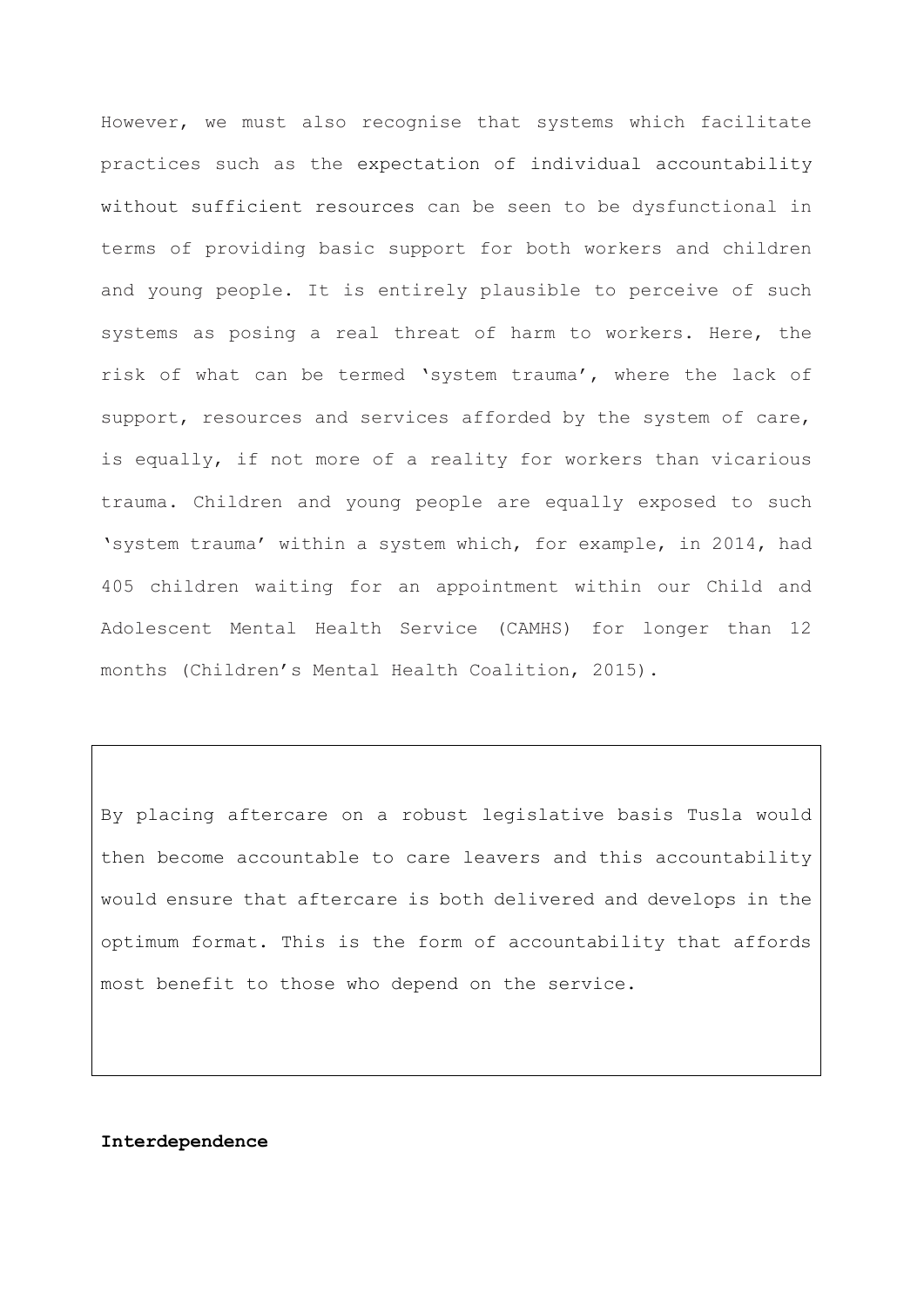With the launch of Tusla there is a real opportunity to redress the past failings of children's service, some of which have been identified within this book. The potential for better outcomes for children leaving care will be promoted by focusing on the incare development of children services. This includes the effective and statutorily prescribed preparation for leaving care targeting psychosocial and emotional wellbeing (Action for Children, 2014). Additionally, the focus on fostering interdependence (Stein, 2008a), the nurturing of autonomy within webs of dependence, rather than independence, will lead to better outcomes. It is these webs of dependence that constitute the supports and resources identified within the social-ecology model of resilience. As posited by Rutter and Ungar, access to these resources and supports is the critical factor in nurturing resilience. Resilience, within this construct, may be seen as the enactment of interdependency. Thus, to develop resilience in care leavers it is interdependence we need to be facilitating rather than independence and ensuring that the appropriate supports are available to them to access in their social-ecology when they have left care.

*"This social ecological understanding of resilience implicates those who control the resources that facilitate psychological wellbeing in the proximal processes (e.g., making education accessible; promoting a sense of belonging in one's community; facilitating attachment to a caregiver; affirmation of self-*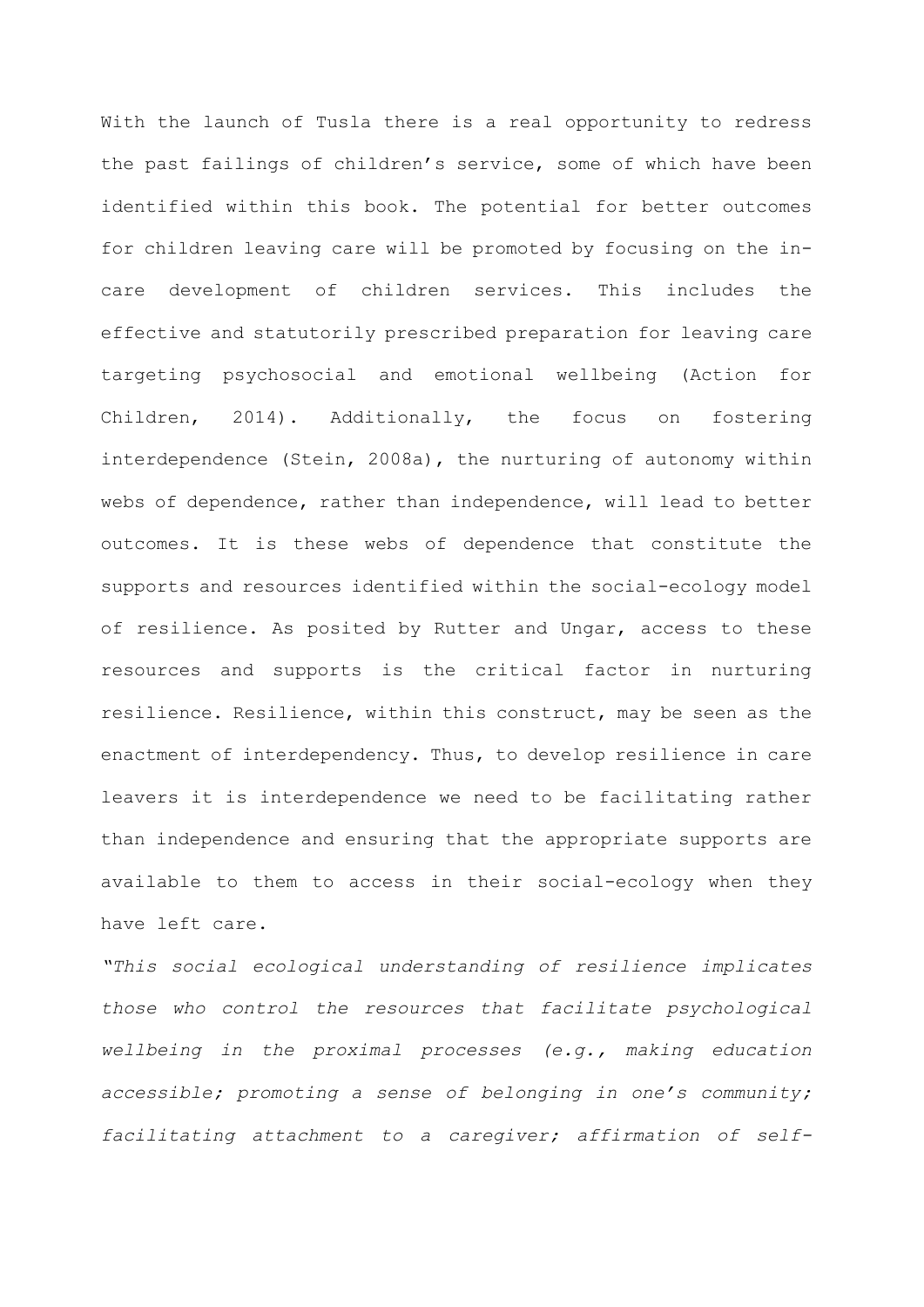*worth) associated with positive development in contexts of adversity."* (Ungar, 2013:255)

Within this construct of resilience and interdependence the need to prepare care leavers to access these supports within the community. The different supports that each care leaver will need to access according to their needs and abilities, is a central part of the task of preparing children to leave care.

Supporting care leavers in education, as we currently do, is beneficial and education is undoubtedly a cornerstone of independence. However, not all care leaves, as was the case for Keith, will take up this option on leaving care:

*"Given that young people in care often get stereotyped about their care experiences, it is interesting to note that after the age of 18, some 61.1% of those young people were in some form of education or training and some 55.8% of them were in full-time education. I accept that obviously means almost 40% of them were not in education."* (Dáil Debates, 2013, Topical Issue Debate) The fact that 38.9% of care leavers do not participate in either education or training upon leaving care renders these young people as potentially excluded from meaningful aftercare support. This potential is made explicit in Section 2.1 of the National Leaving and Aftercare Policy clearly states:

*"It is emphasized that the most important requirements for young people leaving care are for secure, suitable accommodation as well as further education, employment or training. These core*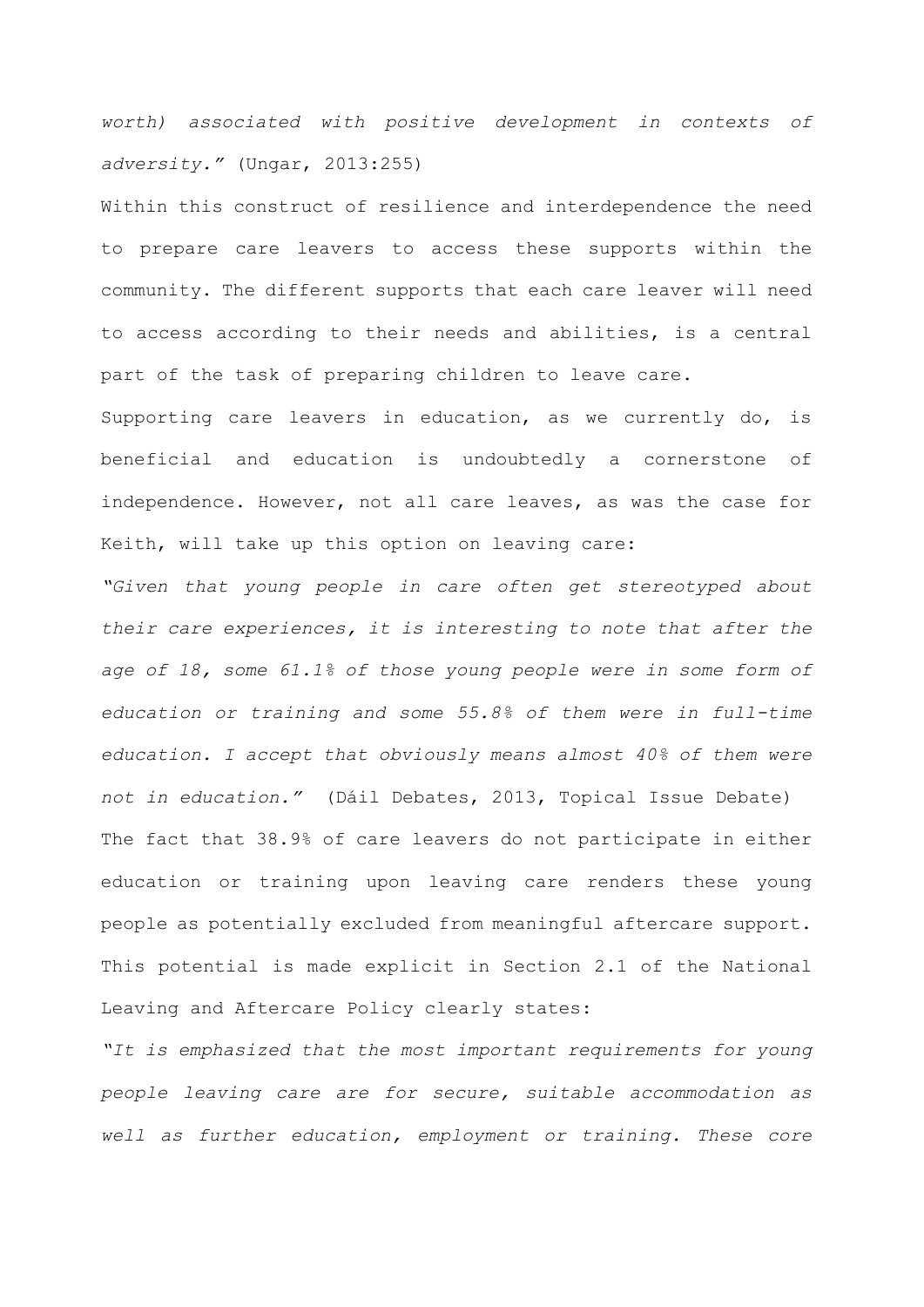*requirements will be prioritized in the provision of aftercare services."*

This section of the National Policy makes explicit the two-tiered aftercare service currently available in the Republic of Ireland. In this service those participating in work, education, training receive one form of service whilst those who do not participate in work, education or training may, or indeed in many case may not, receive a different, and lesser, service.

#### **Empowerment**

Current discourses within the social professions acknowledge empowerment as a pillar of effective practice with the fostering of enhanced levels of agency and self-efficacy within empowered parties. Bandura (1997) identified an individual's self-efficacy beliefs as the most powerful determinant of human agency and action (behaviour) (Ellett, 2008). Yet, paradoxically, in The Republic of Ireland we are currently empowering the wrong party, the state and its agents.

Watts conducted a comparative study of homeless service provision in Scotland and the Republic of Ireland in 2014. She identified that Scotland affords a legal right to accommodation for people experiencing homelessness whereas the Republic of Ireland does not. The Republic of Ireland retains discretion as to what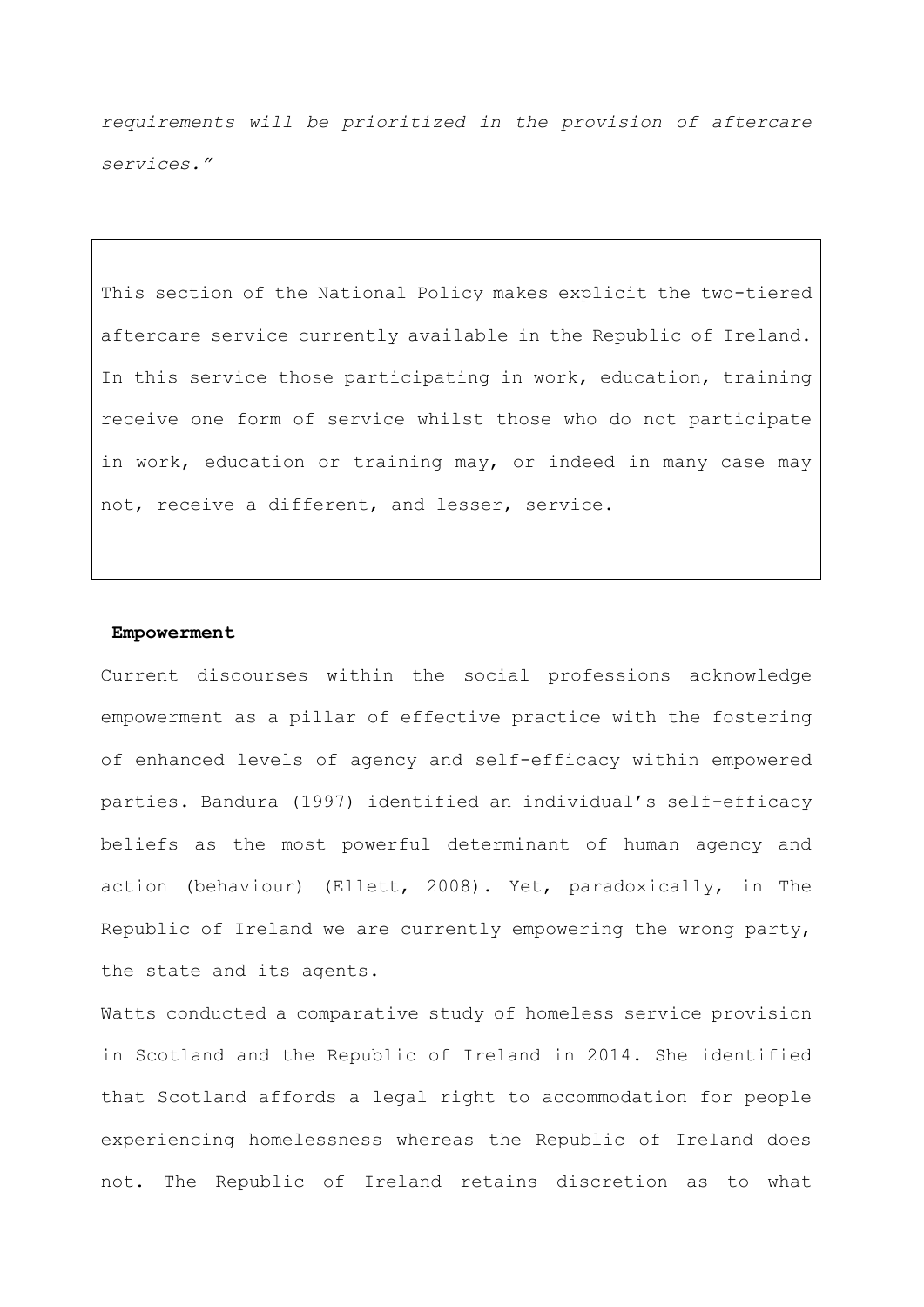supports and service it makes available to individual people experiencing homelessness analogous to how it provides aftercare support. She concludes:

*"Nonetheless, the experience in Scotland demonstrates the potential for clear and simple legal rights to minimise provider discretion, 'crowding-out' non-needs related considerations in responding to homelessness, as well as to enhance the assertiveness of service users, and reinforce the perceived legitimacy of this assertiveness amongst service providers. Moreover, it seems to achieve this without fatally undermining self-reliance, and indeed may be argued to support self-reliance rather better than the highly-discretionary Irish model*." (2014:13)

Watt's findings support the case for empowering care leavers in the Republic of Ireland with rights-based entitlement to specified aftercare supports thereby also enhancing their agency and self-efficacy, and promoting their participation in society as active citizens.

### **Aftercare Support**

It is notable and curious that the reference to social support as one of the most important criteria for young people leaving care that Minister Fitzgerald repeatedly acknowledged within her Written Answers to Dáil Debates (33365/12; 24027/12; 5502/12; 5503/12) has been omitted from the National Policy statement of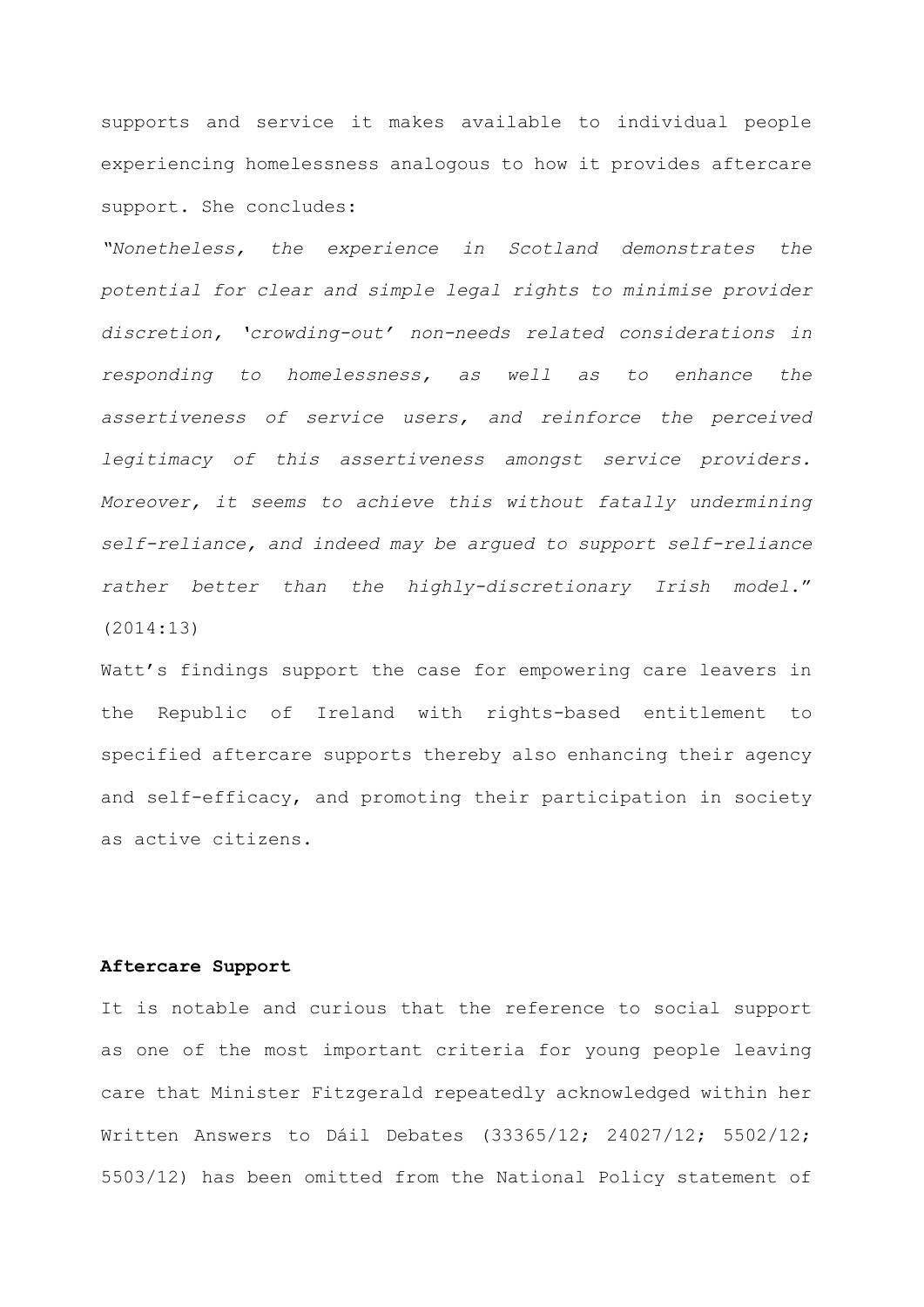most important requirements, and therein demoted in significance. Care leavers are not a homogenous group (Stein & Wade, 2000; Skuse & Ward, 2003; Barnardos, 2012; Doyle *et al*., 2012) and to limit conceptualisation of their most important requirements within the domains of just accommodation, education, training and employment is, at a minimum, reductionist.

*"The most important requirements for young people leaving care*  are for secure, suitable accommodation as well as further *education, employment or training and social support. The most vulnerable group of young people leaving care are those that have dropped out of education and training and those that have left residential care."* (Dáil Debates, Written Answers, 33365/12) It is to be welcomed that Minister Flanagan, the successor to

Minister Fitzgerald, in his earliest written answers to Dáil Debates (23989/14 on 5/6/2014) included continuity of relationships within his definition of most important requirements for young people leaving care.

*"The most important requirements for young people leaving care are for continuity of relationships; secure, stable accommodation as well as further education, employment and training."*  Minister Flanagan, by his well-informed identification of the most important requirements for care leavers as commencing with continuity of relationships causes the National Policy for Leaving and Aftercare as well as the proposed Aftercare Bill 2014 to be considered as deficient in this area. The implication implicit within carrying out this needs assessment within the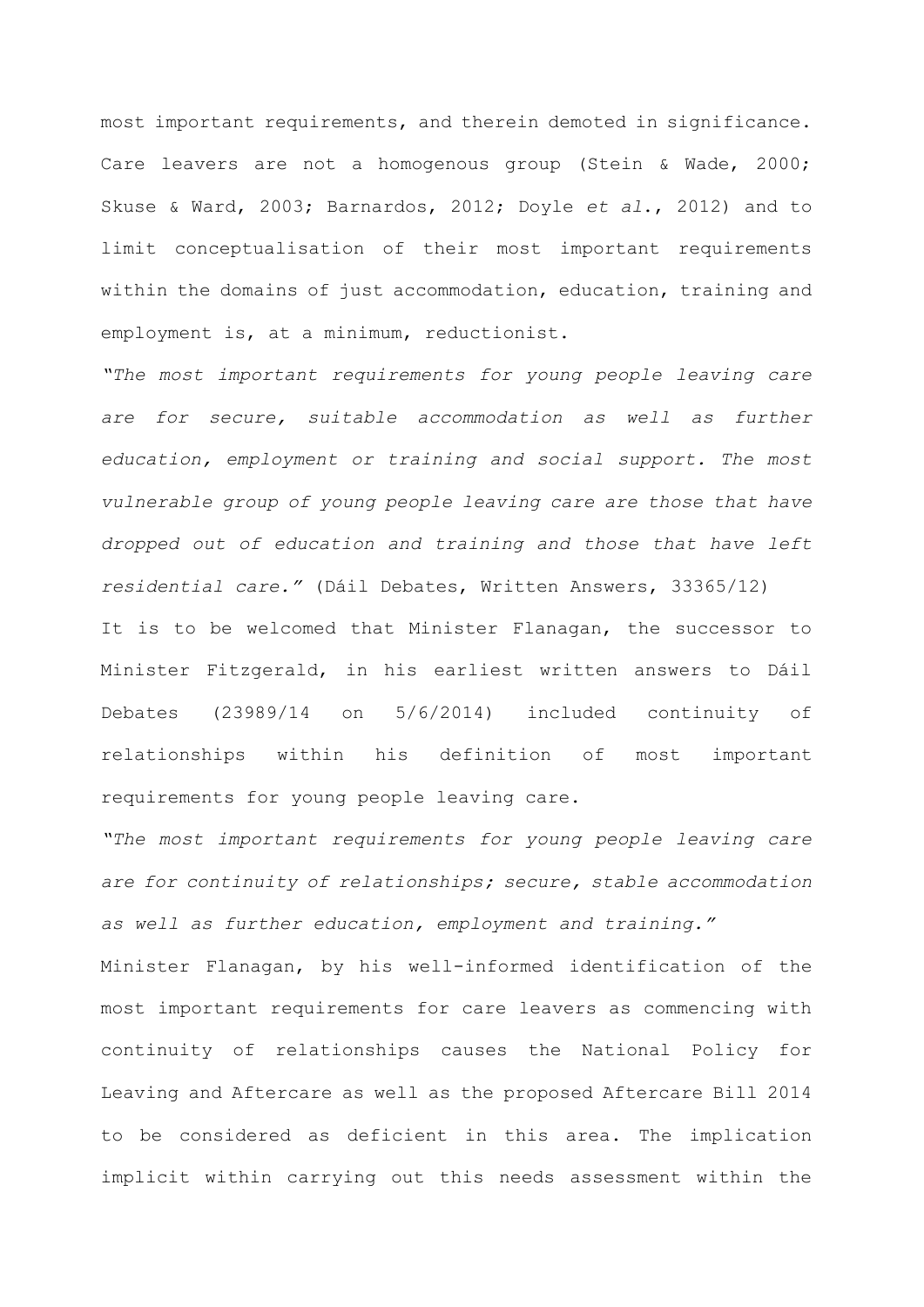aftercare plan proposed by the Aftercare Bill 2014 is that some care leavers may not need aftercare support. How this can be reconciled with their need for continuity of relationships is difficult to see. In fact, the latter would appear to disavow the former. It is entirely correct that continuity of relationships is vital for care leavers and there is no question that they absolutely need these relationships to be maintained (Ridley *et al*., 2013; Action for Children, 2014). The challenge is to make this support available in such a manner that is accessible and acceptable to the care leaver. My practice experience has confirmed that many of the most difficult to reach young people who may have fractious relationships with authority and social work departments are capable of forming meaningful relationships with some staff. The important point is that these staff are chosen by the young people rather than be allocated to them. The rupturing of these existing relationships when young people leave behind care staff and foster families when they leave care represents the severing of any possibility to meet their essential need for continuity of relationships.

Meeting this challenge is possible as this is one of those areas where we can exert influence and bring our training, experience and resources to bear. One such solution would be to introduce mentors to care leavers whilst they are still in care and thereby allow time for the relationship to form before the young person leaves care. The mentor would then continue to support the care leaver in aftercare thereby ensuring continuity of relationships.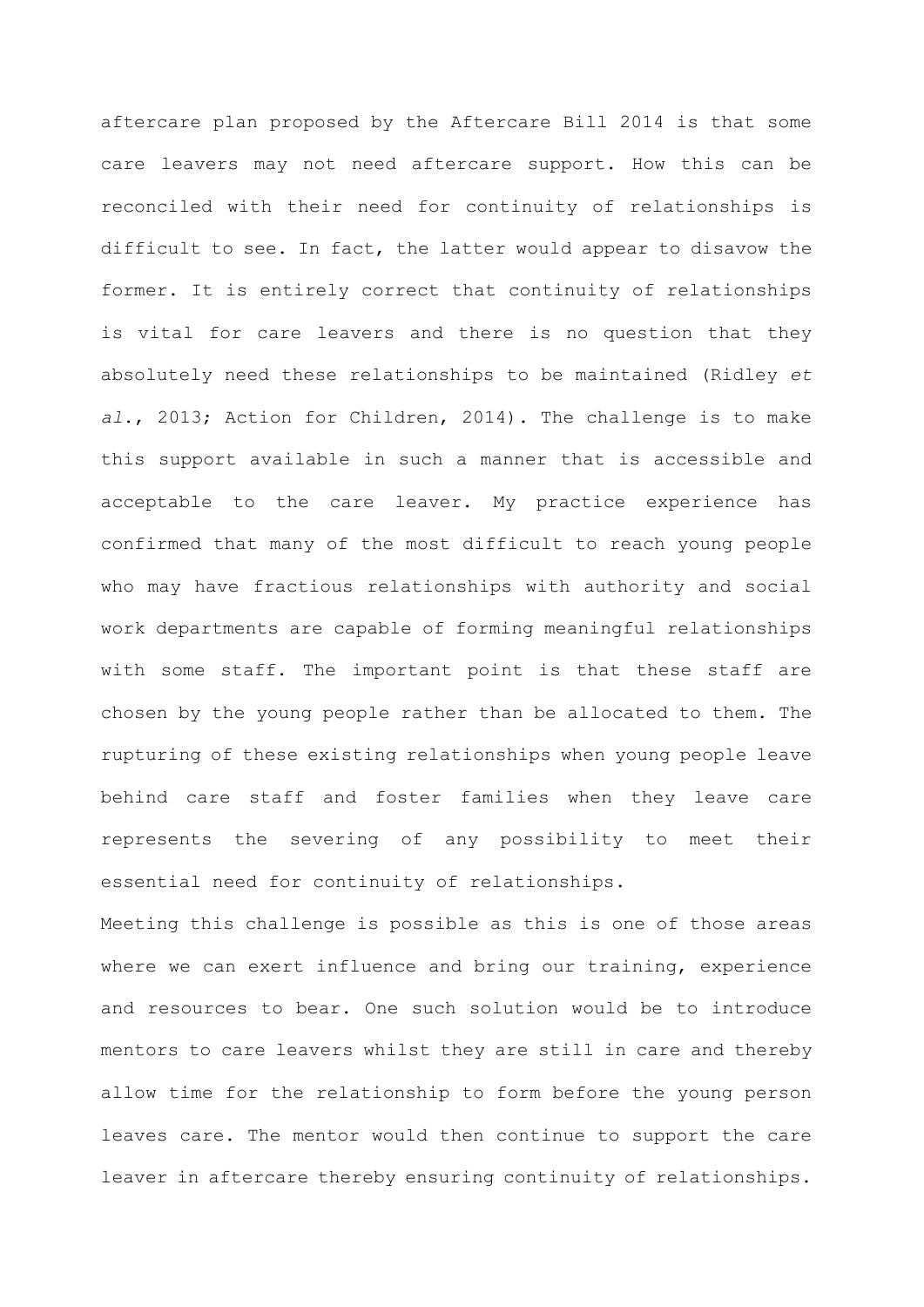Aftercare workers generally work Monday to Friday during office hours whereas mentors have the advantage of being accessible to care leavers when they may need them the most, including weekends and out-of-hours times. This can be a key factor in promoting engagement. We know how vulnerable care leavers are during this transitional phase of leaving care, before, during and after, and having the support of a 'transition mentor' during this process would make a major difference for many care leavers.

Those care leavers who do not participate in work, education or training are, often, the ones in need of most support, yet paradoxically, within this model of aftercare provision they may get the least. At a minimum these young people representing 38.9% of care leavers are 'invisible from view' (Carr, 2014) as current data only addresses those in receipt of aftercare support and excludes any data on those not in receipt of a service.

## **Values**

The significance of values has been referenced repeatedly and therefore warrants more detailed examination. The range of values across human experience is wide and diverse and therefore discussion of common values is difficult and open to contestation. However, Tam has offered us what he has determined to be four deeply valued human experiences of core values:

*"First, there are experiences of loving and being loved, caring for others, passion, tenderness, friendship, sympathy, kindness, compassion and devotion. These can be grouped together as the*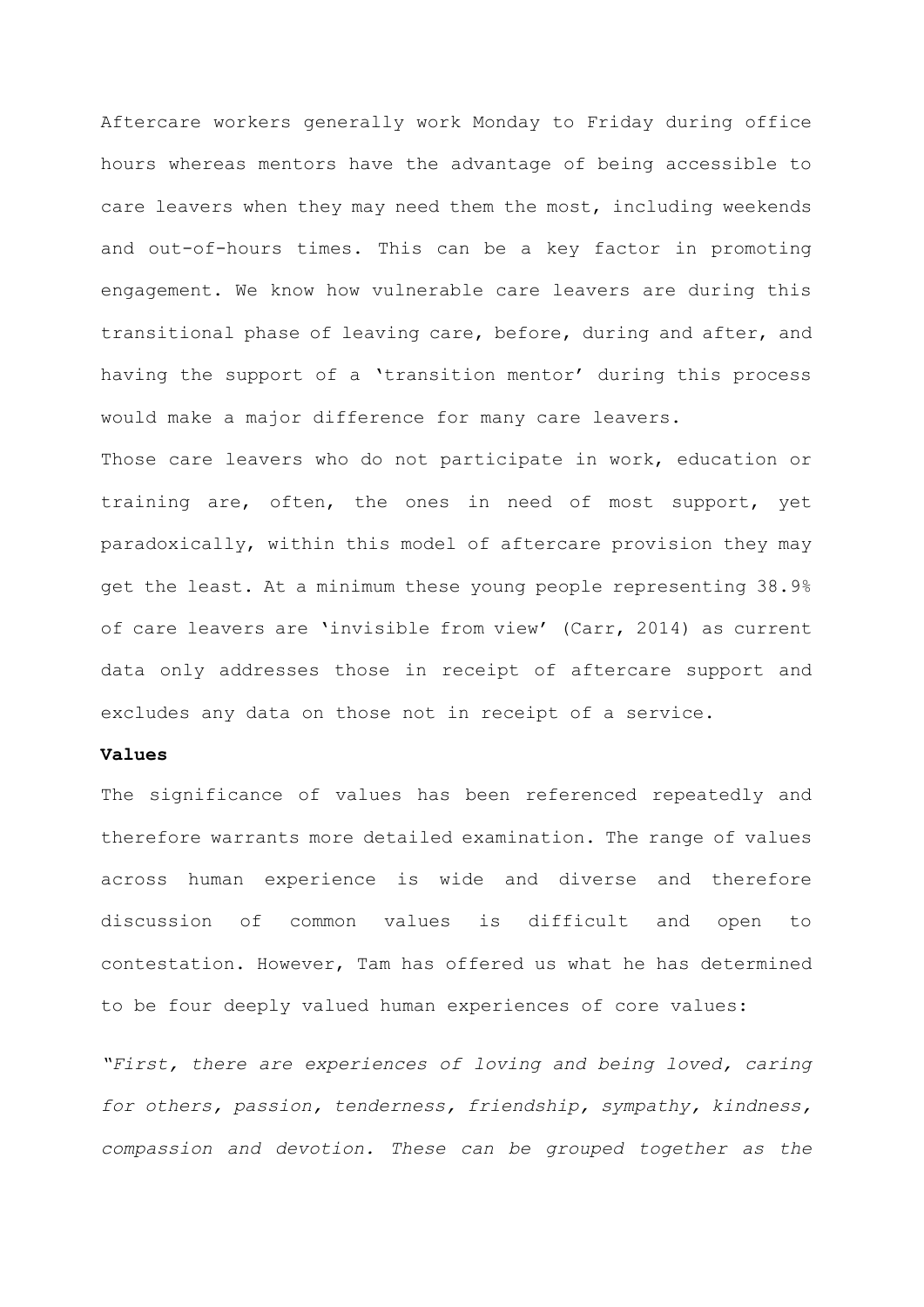*value of love. Second, there are the experiences of understanding, clarity of thought, being able to think for oneself, to weight evidence and make good judgements. These constitute the value of wisdom. Third, are the experiences of being fairly treated by others, of being able to relate to other without the sense of discrimination or subjugation, and of knowing that reciprocal relationships are respected. These values are encapsulated in the golden rule 'do as you would be done by', to be found in the core moral code of every advanced culture. It is the value of justice. Finally, there are the experiences of developing and realizing one's potential, being able to enjoy oneself, to feel satisfied, and to take pride in one's actions and achievements. These can be viewed together as the value of achievement."* (Tam, 1998:15)

In the Republic of Ireland there is a growing recognition of the overarching importance of values and the place of the worker within the profession of social care and, more specifically, residential care. This is encapsulated by the following quotation from HIQA in 2013:

"*The quality of children's residential services is almost entirely dependent on the commitment and quality of the staff team and its leadership".* (HIQA, cited in Cúram, 2014, 48:19)

Banks (2006) advances what has been undertaken within this book, namely an interconnected positioning of practice within the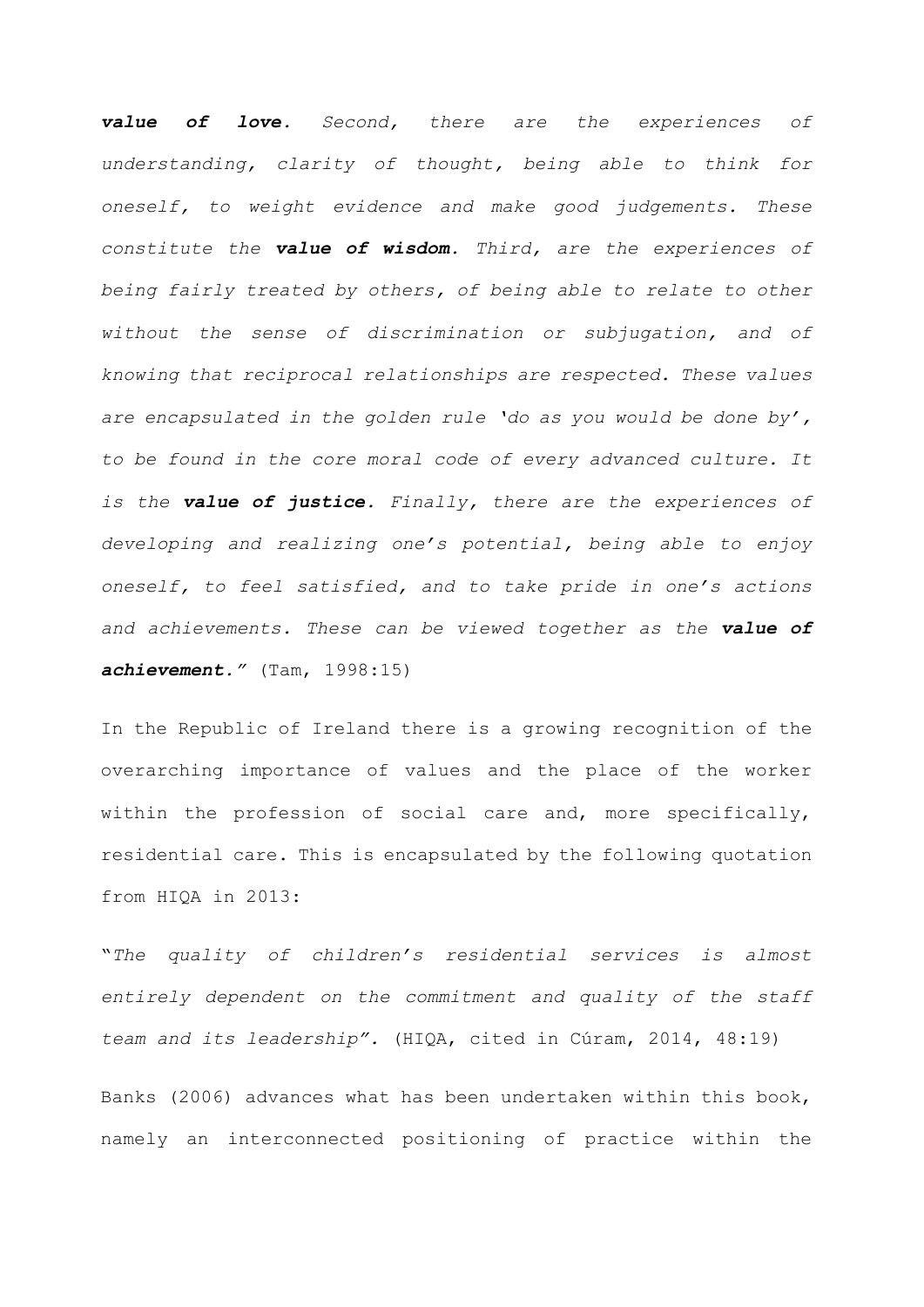social professions. Within this she acknowledges the influence of values in the decision making processes of professionals.

*"most decisions in social work involve a complex interaction of ethical, political, technical and legal issues all of which are interconnected. Our values will influence how we interpret the law."* (Banks, 2006:12)

## **The Role of Language**

*"[B]eing aware of the terminology we choose, and the way in which we use it can be critical in determining whose view of 'reality' we are accepting, what power relations we wish to reinforce, the sort of world we wish to adopt, and in identifying the type of social work we wish to create."* (Hawkins *et al*., 2001:3)

It is not my intent to promote one model or approach above the other and merely attempt to replace one dominant paradigm with another (Ford & Harding, 2007). Rather, it is to seek balance and allowance for whichever model or theory best aids the individual young person or situation. Positivistic approaches can play a key role with, for example, neuroscience adding greatly to our work in recent years. Of course, we should seek value-for-money in our work. Truly integrated practice, with theoretical and practice equality, offers the optimum way to achieve this. But we must be ever vigilant not to be seduced by powerful rhetoric, mindful of the role of language (Ruch, 2009; Vojak, 2009) and that "*words become actions*" (Hartman, 1991). The language we use to describe things plays a major role in how we conceive of and think about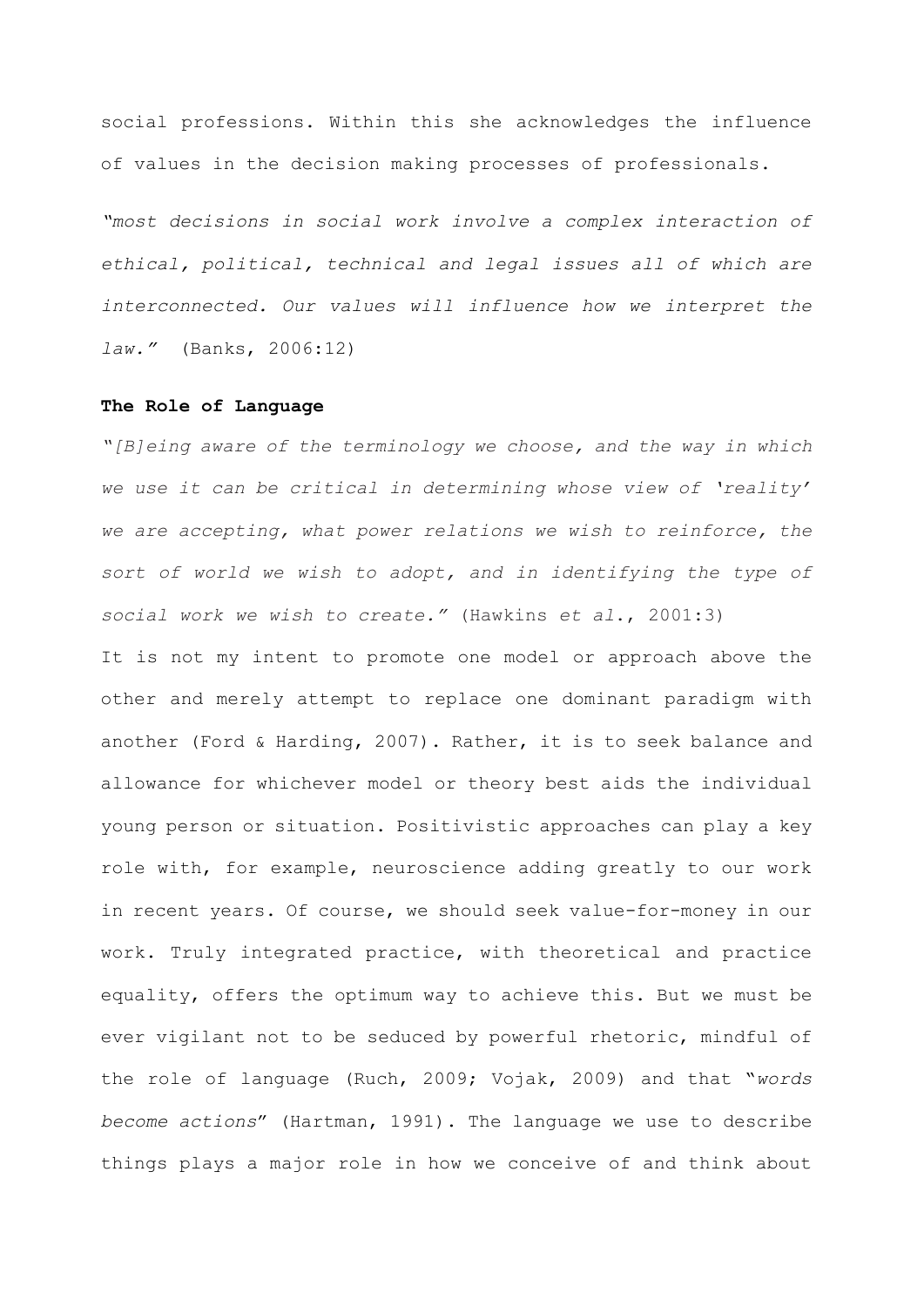these things, as we saw previously with regard to the word institution with regard to residential care. Relationships alone are, just as knowledge, islands in the sea of human need. It is actions that count and the relationship must be meaningful, which requires that the power dynamics within the relationship are acknowledged and addressed. Ideally, relationships are reciprocally promotive of growth and change, just as knowledge needs to be catalysed into practice to become meaningful. In a similar vein Freire (1972) argued that "*reflection without action results in 'mentalism' and action without reflection in 'activism'; and both are empty*" (cited in Banks, 2006:160).

This is not to say that the relationship itself is not a therapeutic intervention, it is, as is highlighted by the interdependence (Antle *et al*., 2009) and the relationship-based models (Ruch, 2005). The ability to tolerate and sustain a healthy relationship with an appropriate adult is a significant life skill which once acquired can be replicated. Whilst also acknowledging the psychological benefits accruing from 'connection' with another person, the worker must be regularly assessing the relationship for developmental opportunities to promote the holistic growth and wellbeing of the child or young person. We must learn from the mistakes of the past where in the 1980s the relationship was allegedly seen as the end in itself. This was potentially pathologising with these perceived flaws being one of the reasons for the subsequent decline in the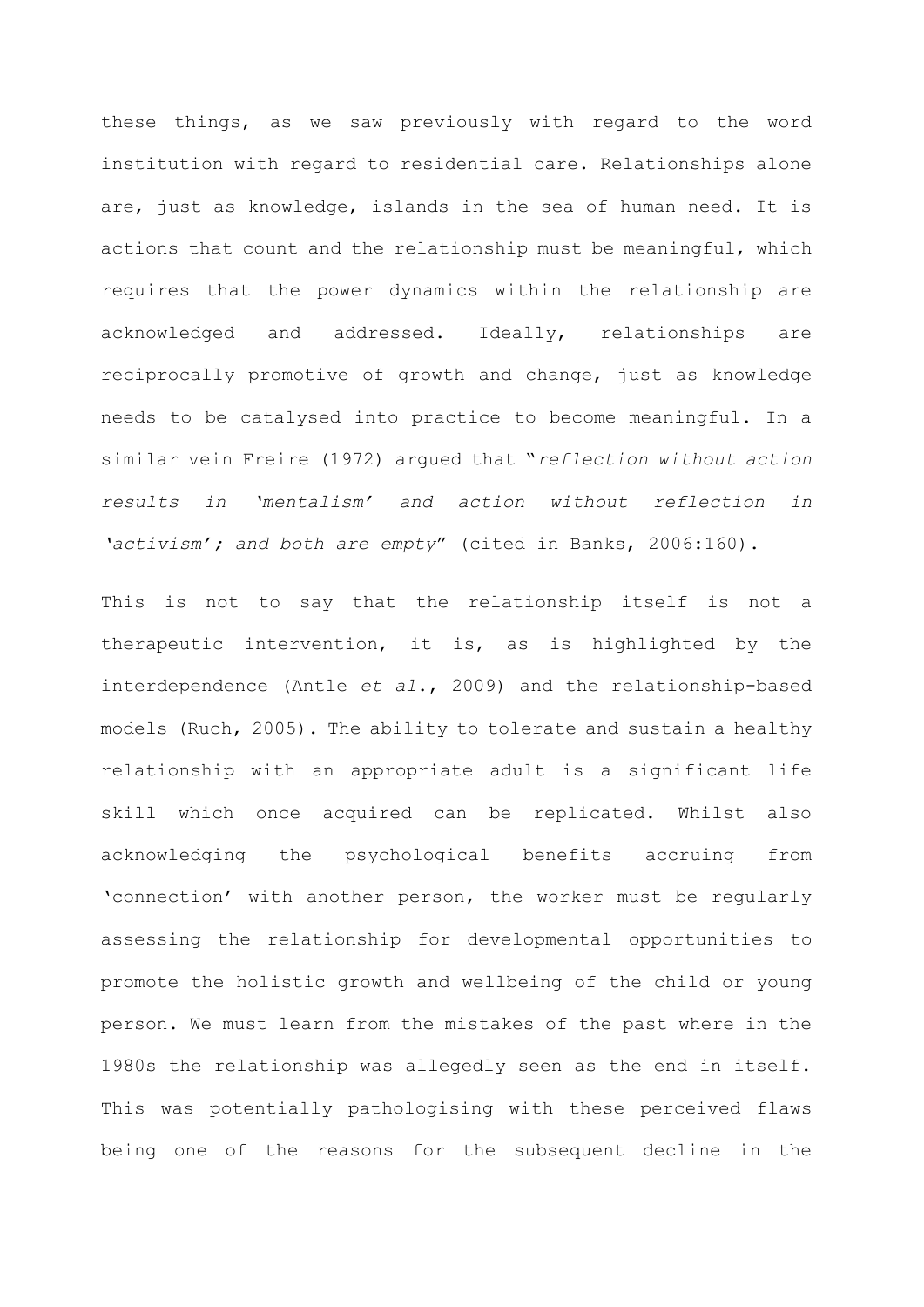psychodynamic practices in place from that time (Ruch, 2005; Olson, 2007).

With regard to the use of business language in our profession, service user, client, performance indicators, value-for-money to name but a few, we must be mindful that:

"*as the discourse of enterprise culture becomes increasingly influential as a vocabulary of social calculation, more and more areas of human activity become conceptualised and treated in terms of commodity, production, distribution and consumption."* (du Gay & Salaman cited in Doolin, 2002:372)

The question arises as to whether it has been the influx of private companies into residential child care and foster care that has precipitated this use of language or was this in place prior to the emergence of the private sector in the Republic of Ireland and the UK?

This then poses two further questions: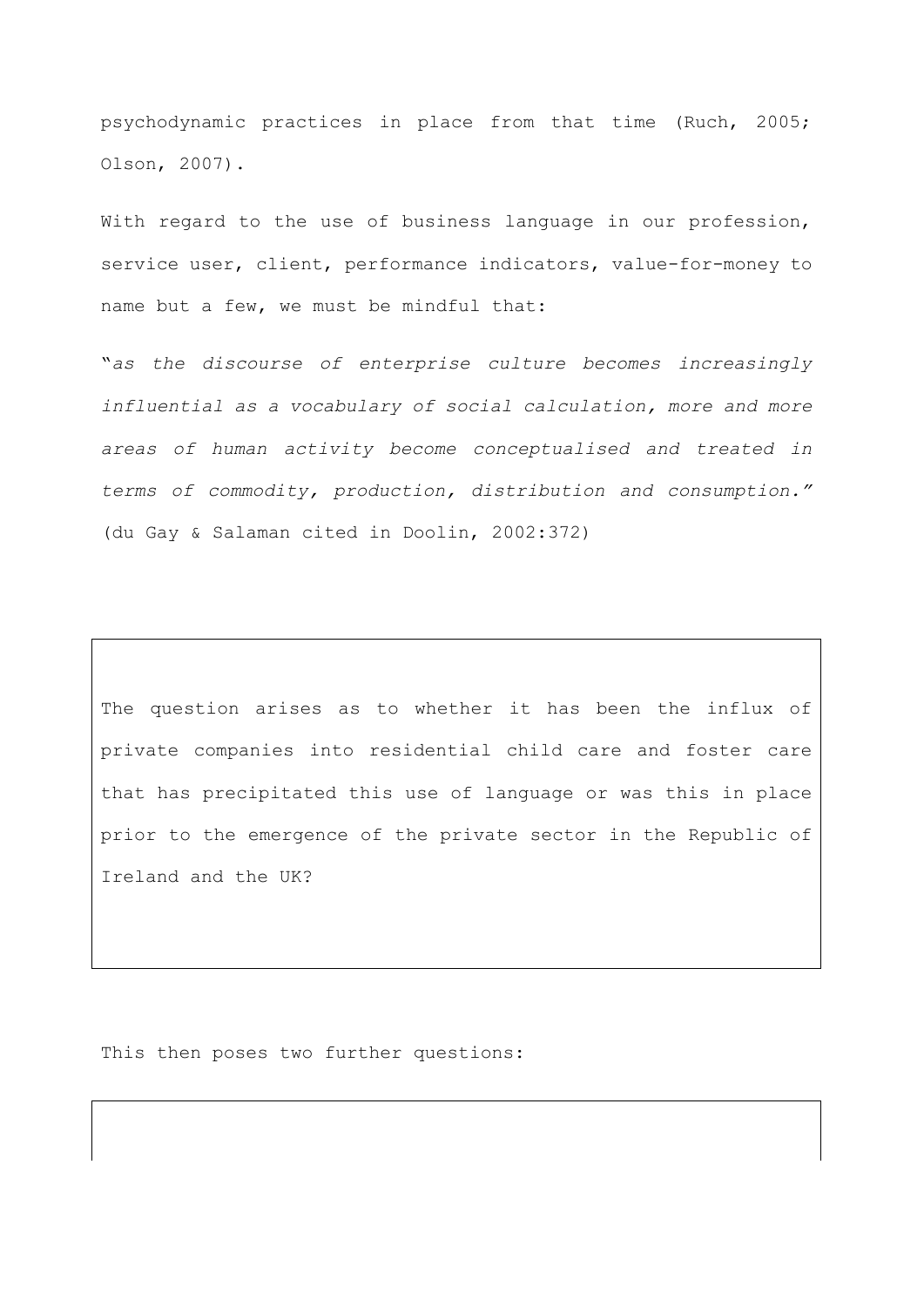1) When did our profession become a business and how has this impacted on the care provided to children?

2) Are we conscious that every time we use the language of business management in our work we reinforce the commodification of our profession (Gregory & Holloway, 2005)?

*"Clients are no longer perceived as 'individuals with difficulties', but as 'service users', or 'consumers' who may – or may not – be eligible for services, depending on their circumstances and the relevant assessment criteria (Adams, 1998; Munro, 2000; Parton, 1998)."* (Richards *et al*., 2005:413)

Language is also important when we consider the terminology associated with leaving care and aftercare. The term 'aftercare' is potentially self-negating as it implies that care has finished and something comes *after* this and not necessarily to the same standard. A more dynamic title needs to be coined, ideally by young people, using active rather than passive terminology, and reflective of the high-quality service needed by care leavers. For aftercare to cease to be an afterthought, especially in the Republic of Ireland, the word 'after' needs to be removed.

Examples might include Care2Adulthood Service which can be written as C2A or Pathways2Adulthood Service which again could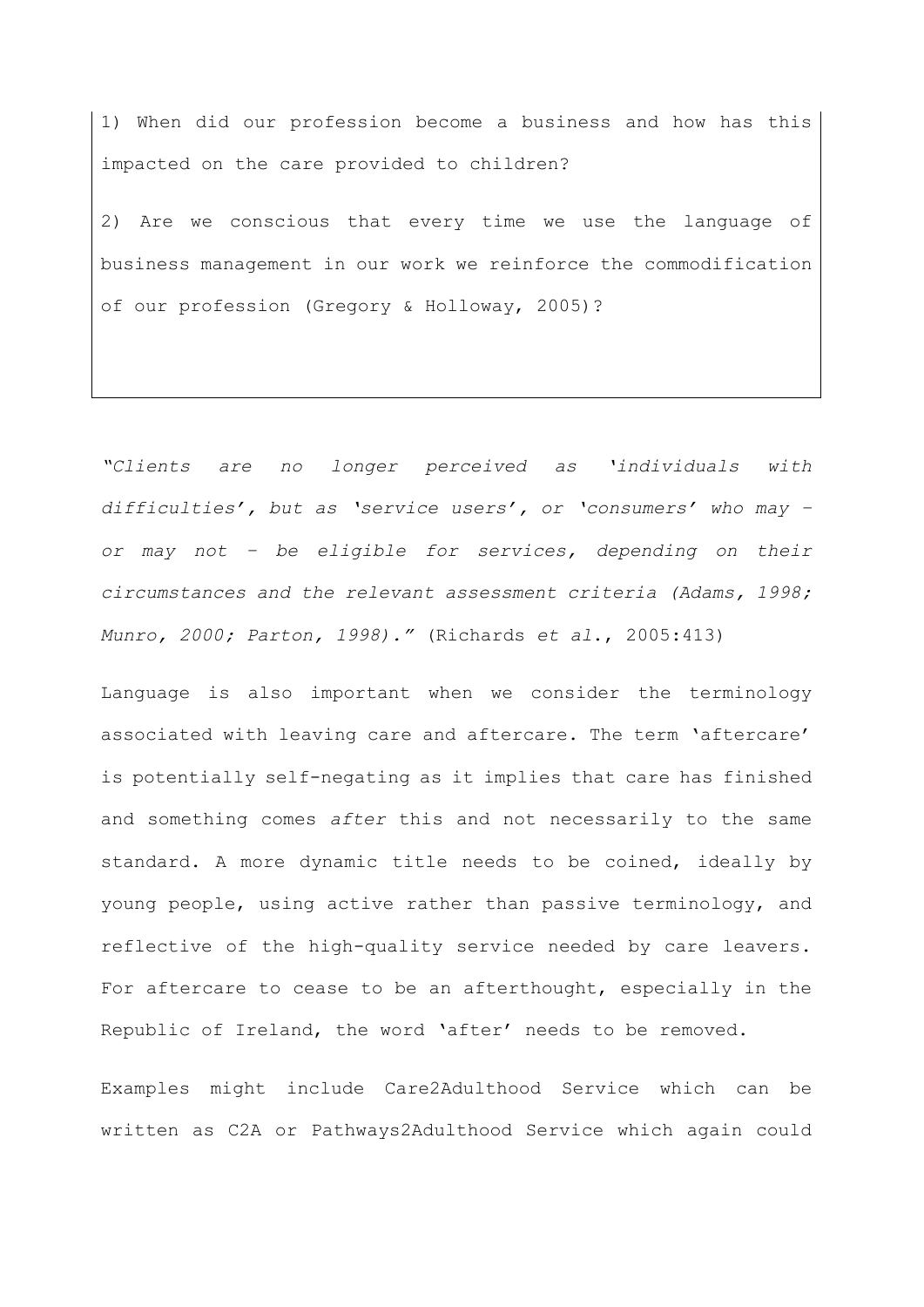be written as P2A. Both these afford opportunities for catchy URL's such as [www.P2A.ie.](http://www.p2a.ie/)

Language is also very important with regard to social policy. For example, we no longer have unemployment assistance support available within social welfare support services in the Republic of Ireland. This has been renamed and reconfigured as job seekers allowance making the conditionality of this support explicit. This is administered by a reconfigured Department of Social Protection where previously we had a Department of Social Welfare. Formerly we had social security and social welfare, now we have a multitude of schemes and programmes all geared towards achieving employment, termed by some 'workfare', with sanctions for those who do not or cannot participate as required. The *welfare state*, where citizens' welfare was prioritised with the state playing a key role in the welfare and economic and social wellbeing of its citizens, is being replaced by the *welfare of the state*, where the state's welfare is prioritised. This is achieved by the state withdrawing from supporting its citizens, who are notionally either self sufficient, or capable to become self sufficient, through achieving employment and ultimately becoming responsible for themselves in all but the most severe circumstances of incapacity.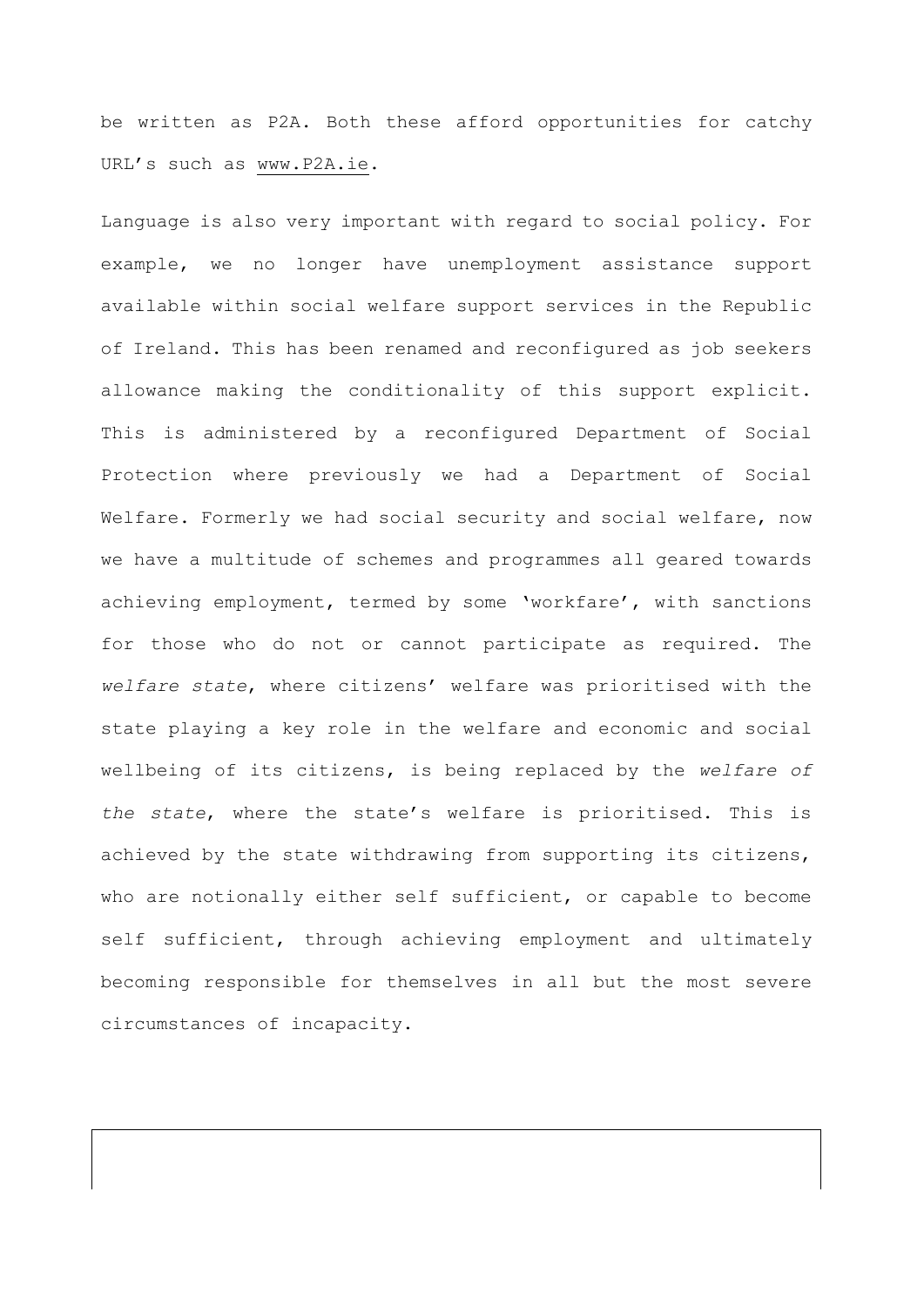The question arises, as it does with any statutory protection service – who is being protected? Is it the individual citizen or is it the state?

The employment of the term system of care throughout this book has been deliberately chosen on the recommendation of Stuck *et al*. (2000) and Professor James Anglin (2004). They identified how the usage of the terms 'continuum of care' or 'spectrum of care services' have a tendency to influence thinking that relegates *"residential care to an "end of the line" or "last resort" status"* (Anglin, 2004:181).

With regard to the term 'care leavers' the reality for many of these young people is that care leaves them regardless of their ability to function without it and often within what should be a managed process but in reality becomes an event over which they have little or no control. Thus the term care leavers is misleading and in reality '*care losers'* more accurate. The term care leavers implies it is the young people who possess the agency in the leaving event and that somehow this event is benign because of this. These care leavers are conceived of as moving on in a managed process within which they have agency and power to exercise choice, they do not. For them, care is lost but their needs and vulnerability remain and are, in fact, multiplied and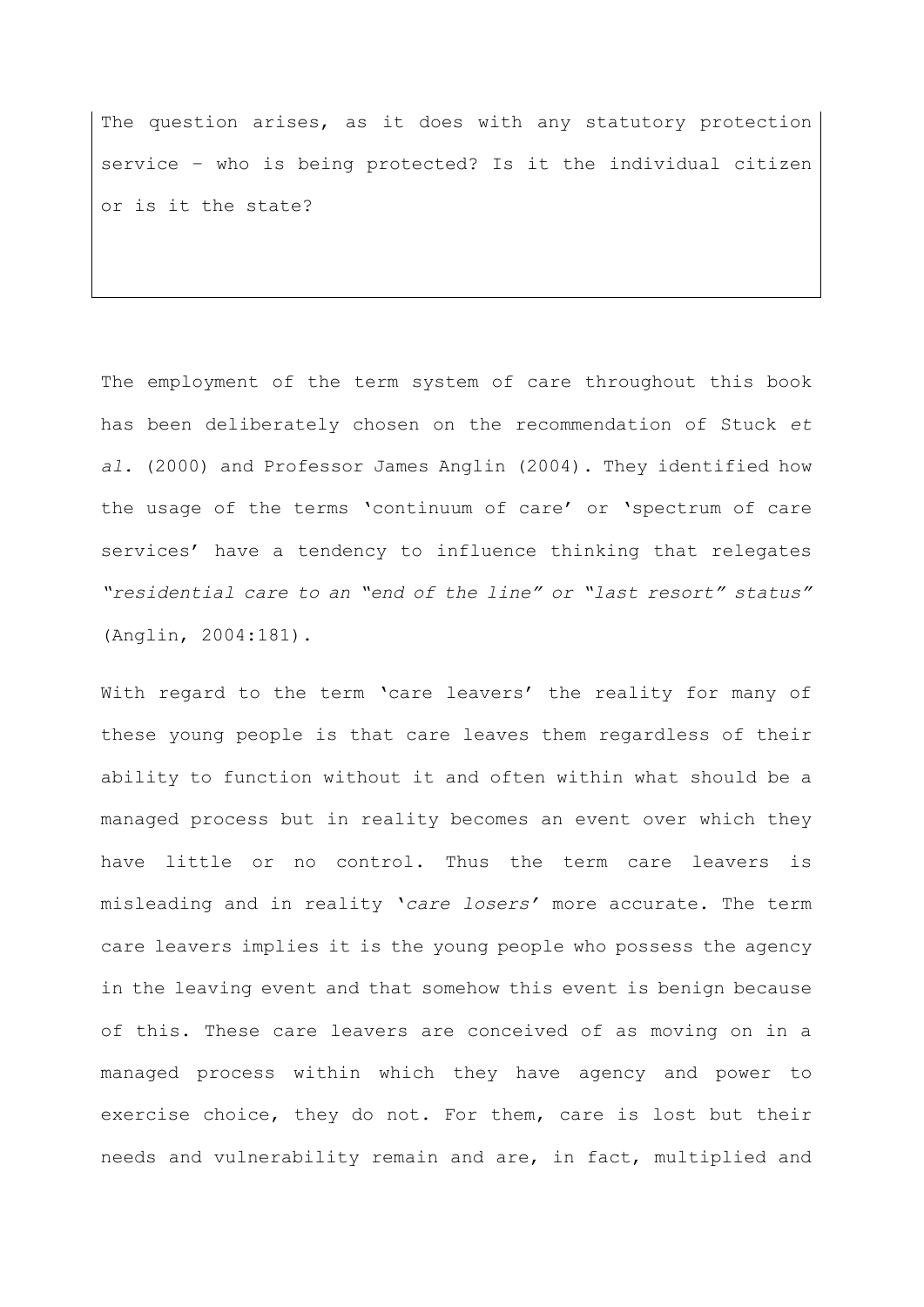magnified by this loss of care. They must seek the essential resources, which formerly were available to them as care, to meet their most basic needs for survival and development. This renders them more accurately conceived of as '*care seekers' or 'support seekers'*. Aftercare for these young people really means *after care has gone* posing the question - what and who is left after care is gone?

# **The Impossible Task – Poverty, Risk and Resilience**

I refer to social care as being the 'impossible task' with reference to Bruno Bettleheim's concept. Some may question this choice of metaphor but I am not alone in utilising such a metaphor either with regard to social work/care (Balbernie, 1971; Taylor, 2007; Littlechild, 2008; Burns & MacCarthy, 2012) or other professions such as law enforcement:

"*Manning (1978, p. 8) observes that "Based on their legal monopoly of violence, (police) have staked out a mandate that claims to be efficient, apolitical and professional enforcement of the*  law". Manning calls this the "impossible mandate" which is driven *by public expectation rather than the reality of police work. The heroic public image of the police is as "crook-catchers" and "crime-stoppers" is reinforced by the police themselves.*" (Chan, 1997:76)

In social care, and indeed in social work, the task of 'curing' or ameliorating the ills of often years of exposure to systemic issues of poverty, violence, neglect, abuse, prejudice and social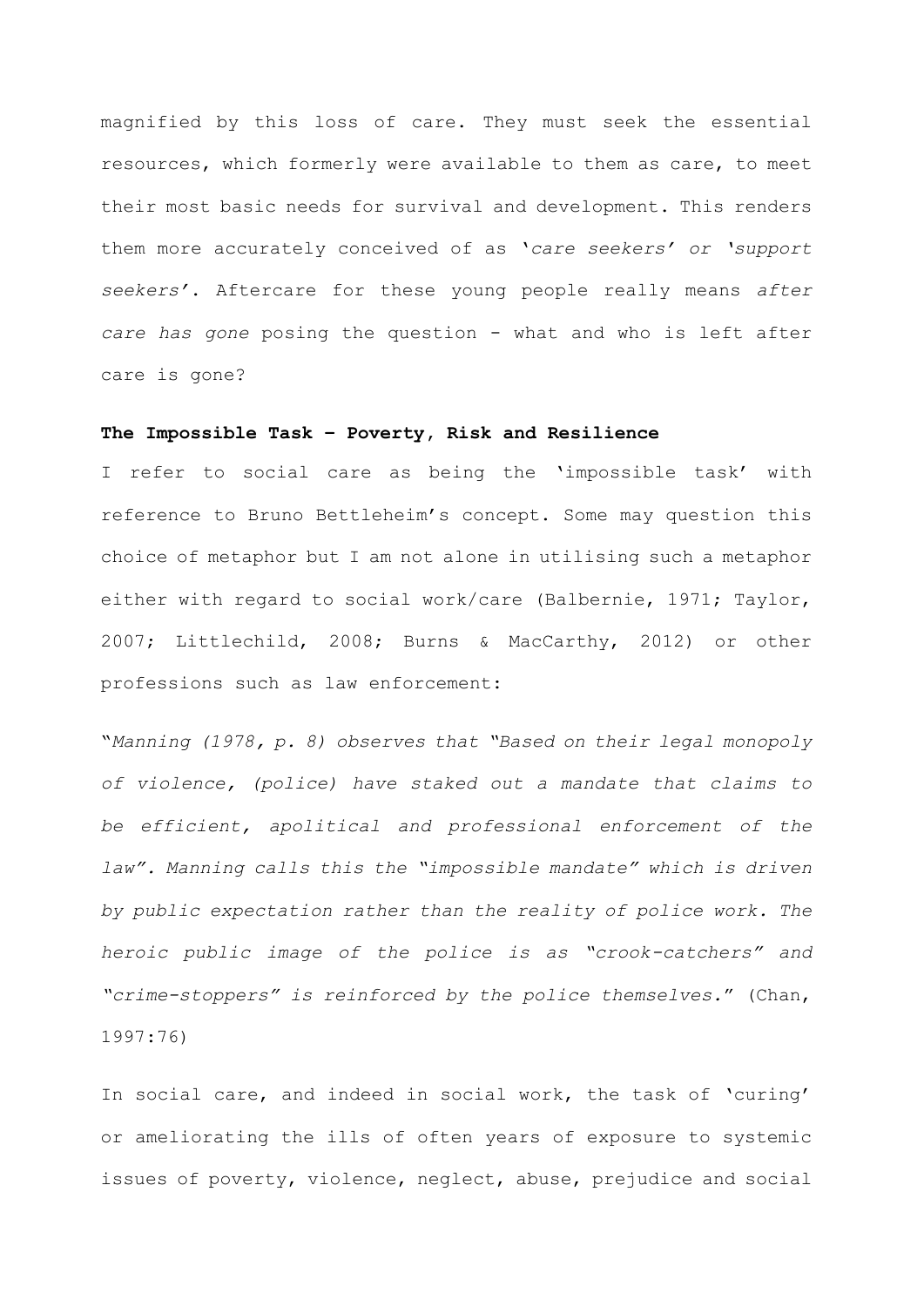exclusion can readily be seen as extremely difficult for the individual workers with stress at extremely high levels (Söderfeldt *et al*.. 1995; Lloyd *et al*., 2002; BASW, 2012; Wilberforce *et al*., 2014). However, when we factor in the inevitable implications of years of neo-liberal policies we can begin to see that the task has become exponentially more challenging than it was in the mid-late 20th century. To ameliorate the ever increasing gaps between those who hold wealth and those living in poverty in our society, with diminished resources yet growing demand for service provision, is becoming increasingly more difficult. Central Statistics Office data for 2012, The Survey on Income and Living Conditions published in 2014, reveals that 755,591 people are living in poverty in the Republic of Ireland, inclusive of 220,000 children. The gap between the richest and poorest is increasing as has the numbers living in 'consistent poverty' rising from 4.2% in 2007 to 7.7% in 2012 (CSO, 2014). It is not the children who are more difficult to care for than those formerly cared for, as some would argue, rather the absence of resources and supports from the state. This coupled with a less than heroic public image of the profession propagated by numerous high-profile failings and subsequent inquiries and the negative perception and stereotyping of young people in general (Devlin, 2006) causes the work to be more difficult than in former years.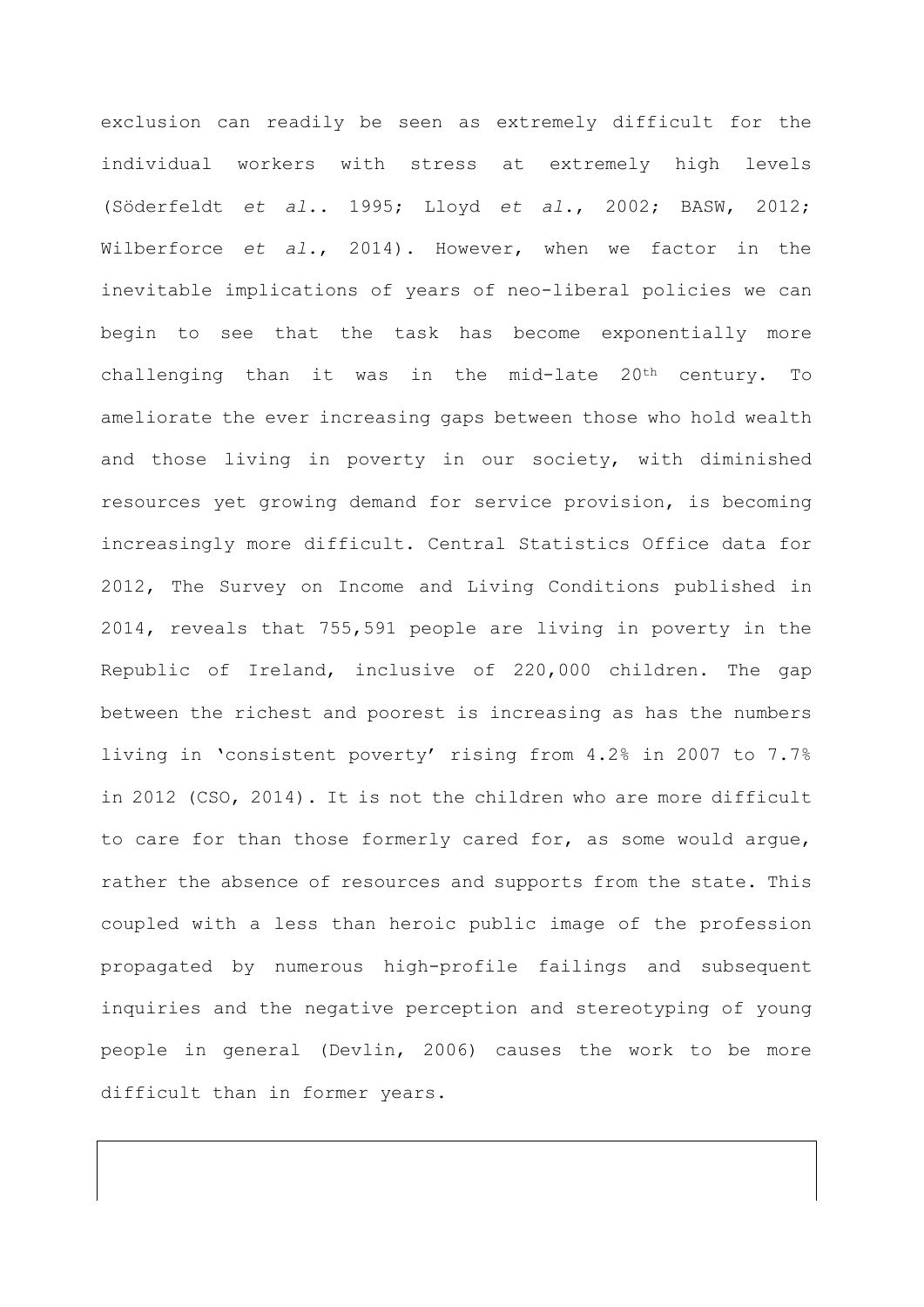Could it be these realities that inculcate the reification of resilience with researchers and policy formulators. We know that the concept of resilience in social policy and the social professions rose to prominence at the same time, from the 1970s onwards, as neo-liberalism in the UK and Ireland (McAslan, 2010). We have also seen that research and the psychological and sociological theories chosen by practitioners as are heavily influenced by the dominant political hegemony. Could it be that the construct of resilience has been exploited and re-authored to represent a form of magic elixir which offers a remedy for disaggregating and shadow-making social policies spawned by the neo-liberal hegemony and compounded by austerity? Those who refuse to imbibe this elixir, or those who imbibe but fail to succeed, are then held solely responsible for their own fate – having "*'chosen' their situation, being personally responsible for their situation.*" (Howe, 1997:166)

This raises the question of where the worker is located with regard to risk and resilience which therefore warrants consideration. Resilient workers are essential to support children through difficult periods when behaviours can be unpredictable and the risks heightened and real. Workers who will 'stick with' children through these times and not give up or seek to move on the risk, thereby pre-empting placement breakdown and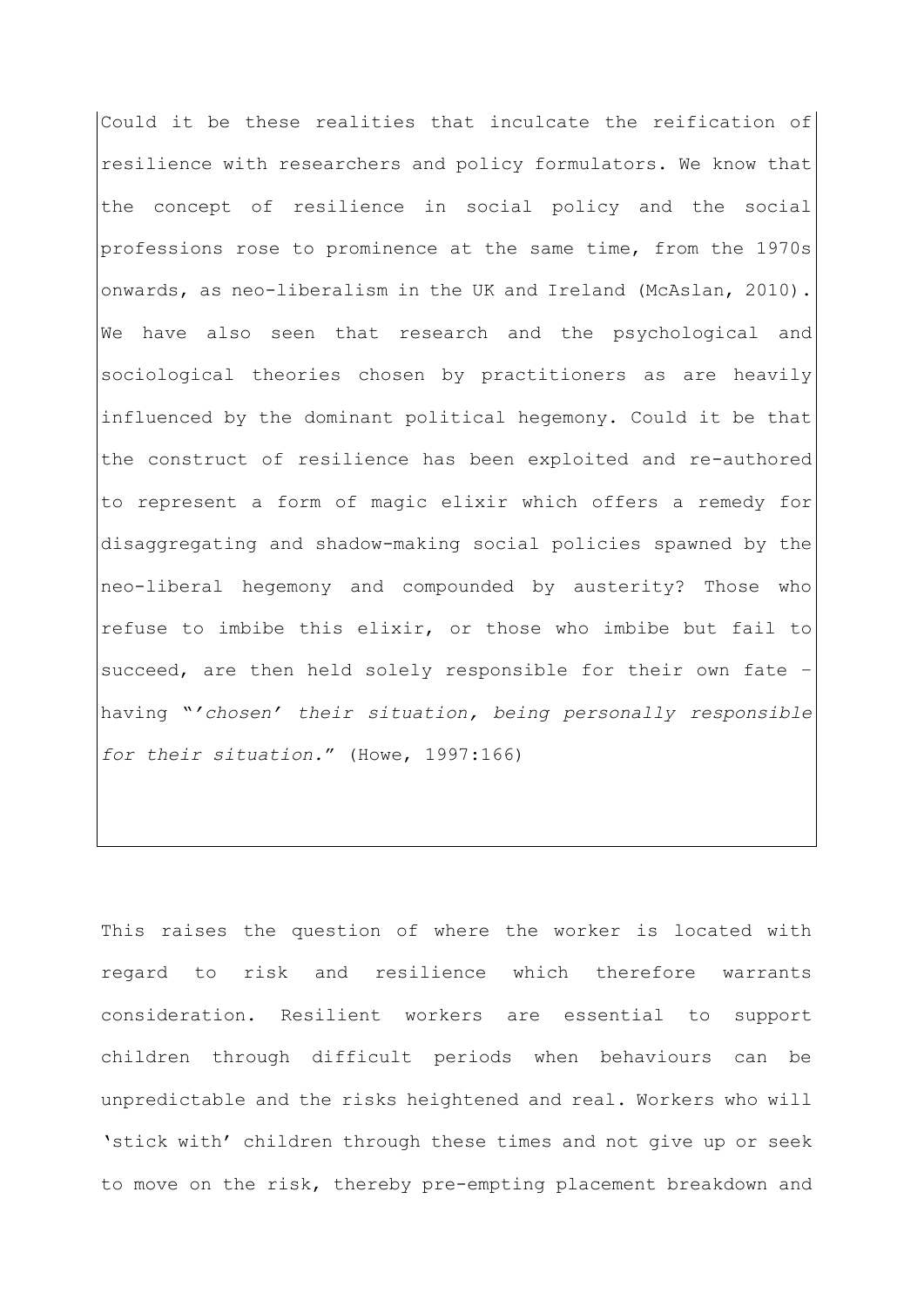the attendant harm that multiple movements within care placements is known to be associated with (Jones *et al*., 2011; Ombudsman for Children, 2013), are essential to best practice in residential care. Clearly the work is highly stressful (Coffey *et al*., 2004; Tham & Meagher, 2009) often with many setbacks and workers therefore need to be resilient, just as their clients also benefit from so being.

Deprived of ability to operate with risk and uncertainty can workers become resilient workers?

It is further interesting that, as previously noted, the seeking of security has become an elusive and preoccupying pursuit in recent times, and with care leavers experiencing high levels of insecurity, it is reasonable to conceive of their need to seek security. Factoring in the workers' need for security we now have the scenario where workers and young people are both potentially seeking the same thing. There is much scope then for transference and projection between workers and care leavers in such scenarios and this warrants awareness and further investigation by those working with care leavers. There is potential for cycles to be created and stress to be magnified through such processes. There is much truth in the maxim that "*As we treat our staff so they*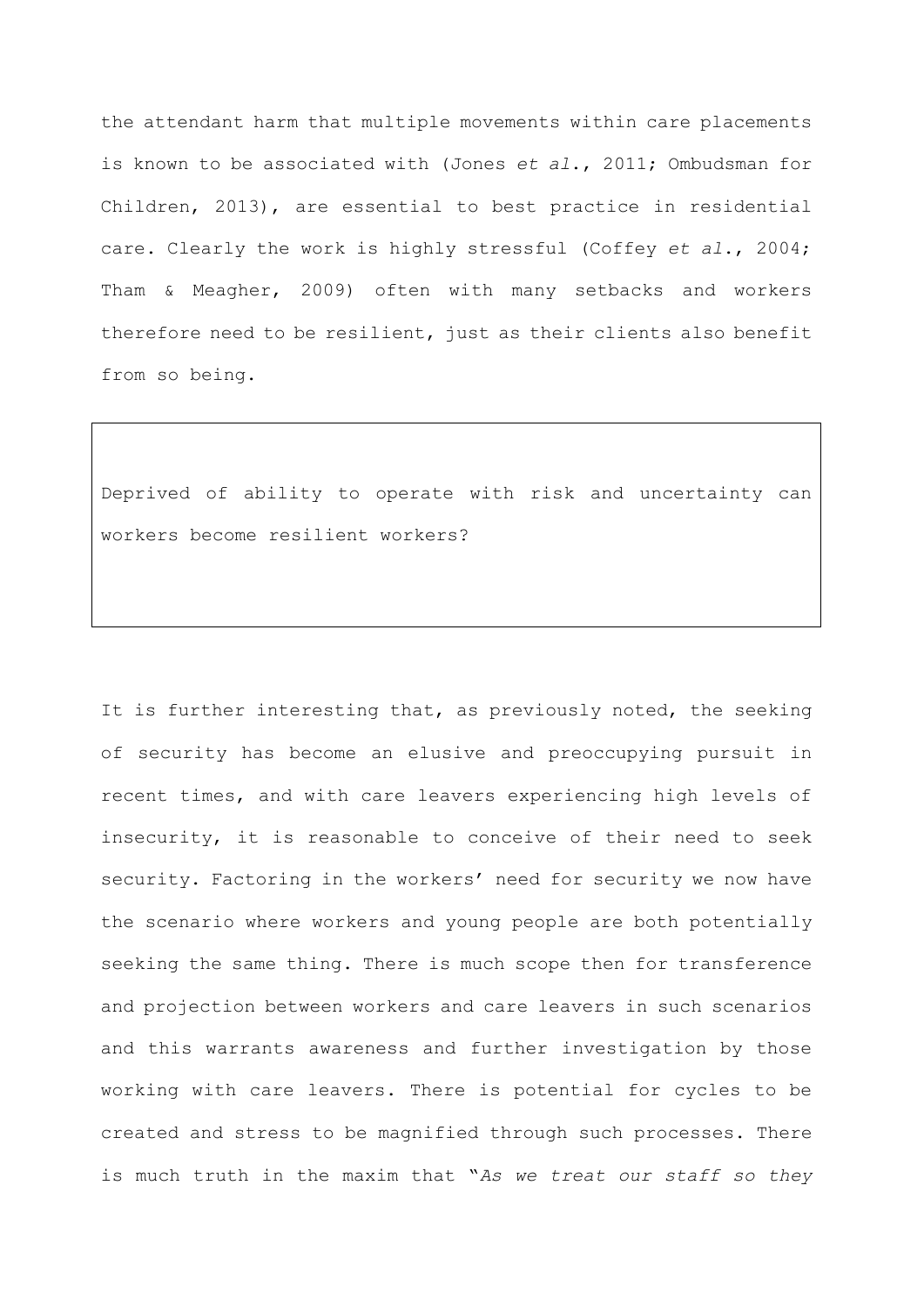*will treat the children*" and in this context we need to engender resilience in our staff for them to nurture the same in the children they care for.

From an attachment perspective, and reinforcing this maxim, Walker (2008:12) states:

"*Attachment theory maintains that one of the key functions of a healthy organisation should be to function as a 'secure base' (Bowlby, 1988) for its staff. Attachment theory is clear that the more secure, safe and 'held' that a social worker feels, the more likely he or she will be able to continue to hold on to some reflective function when under stress*."

With regard to staff, I have met workers, few I am glad to say, who have recited training instructions that they would not breach no matter how grave the consequences for the children in their care. They, seemingly, were more concerned for their own professional and physical welfare than the children's wellbeing. This is a very dangerous recipe when working in social care and I am mindful of this when training staff. Here, I reinforce that above our professional responsibility, and the responsibility being imparted and imposed by the training being delivered, there is a greater moral responsibility we all hold to our fellow human beings. Whilst in the Republic of Ireland the Duty to Rescue may not be legislatively prescribed, as it is in many other countries, we, as social care professionals, have ethical and moral responsibilities which supersede our professional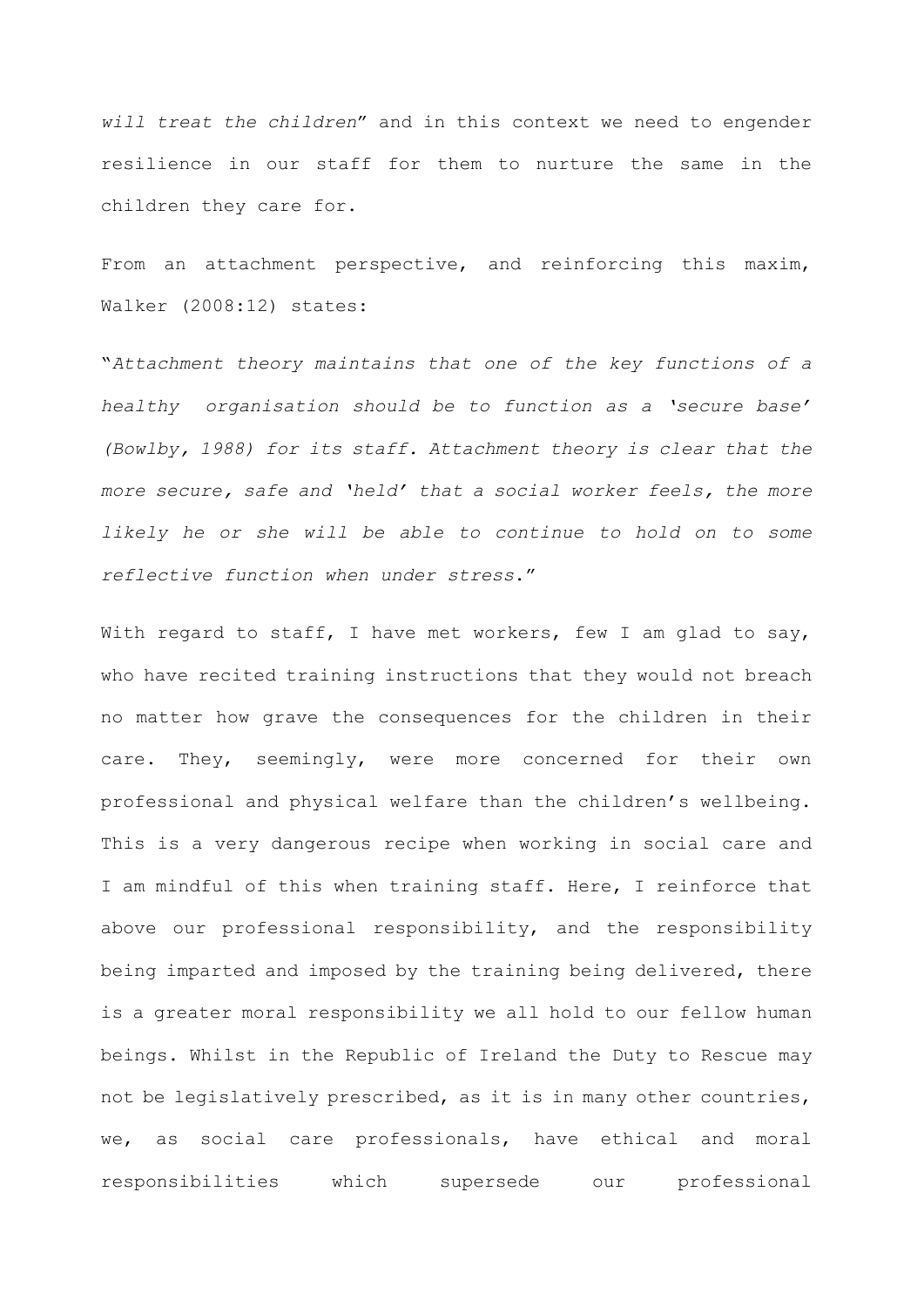responsibilities. The potential for unpredictable and complex scenarios often associated with crisis that can spontaneously occur with those we support makes it impossible to cover every eventuality within risk assessments, risk-management plans, policies and procedure manuals or models of care documents (Castel, 1991).

*"The world is therefore manageable through the myth of calculability or statistical probability (Reddy, 1996), where the concept of 'risk' is built on the technocratic rationality of control over the hazards or prevention of irruption of the unpredictable (Castel, 1991). Therefore, Castel (ibid., p. 289) speaks of the '...myth of absolute eradication of risk, they construct a mass of new risks which constitute so many new targets of preventive intervention.'"* (Šabić, 2013:77)

Risk is a part of normal everyday life and as human beings imbued with free will living in a democratic society we all make risk management choices daily, often without even being conscious of doing so. We choose what and how much to eat often based on information pertaining to the risks of certain foods to our health; we choose what mode of transport to use to get to get from place to place; we choose what we can say to others without offending them or being adjudged as someone with distasteful characteristics; we choose what clothes to wear based on what we think the weather may be later that day. These are all informed by risk. For those of us who are parents we manage the risks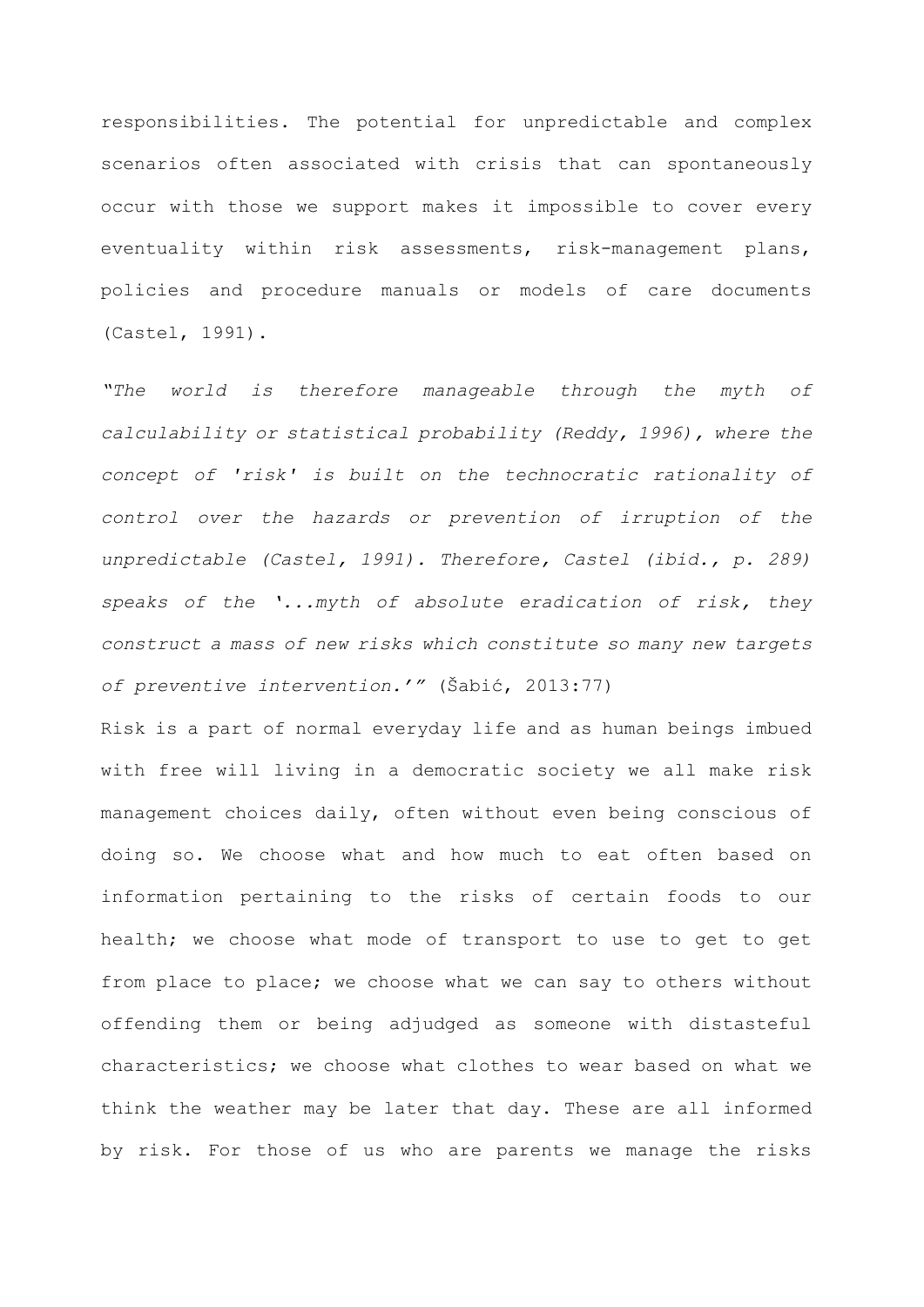present in our children's daily lives and make choices for them, as risk management is strongly associated with the ability to exercise choice. As their capacity evolves we, ideally, allow for them to exercise more choice in their lives and make risk based decisions for themselves. So risk and risk management are not only an inescapable and indeed normal part of life they are, in fact, also essential to a healthy and fulfilling life.

Whilst the relationship between risk and resilience has been well research, and indeed referenced earlier in this book, there is another less well research relationship between risk and resilience. This relationship is the commonality between the two constructs with regard to how they are interpreted within the natural sciences and then applied within the social sciences. As we saw earlier resilience originated in the natural sciences and is quantifiable and predictable within these sciences. Risk and quality, which are determined via systems of risk and quality management, share this same propensity of validity within natural sciences but deficiency in validity within the social sciences. These systems of risk and quality management were originally developed for commercial or manufacturing environments and within these environments, and therefore these systems, risk is only perceived as a threat, a negative construct. The connection between risk and quality is that by eliminating unfavourable occurrences from manufacturing or service systems the quality of the product or service will be improved. These systems, when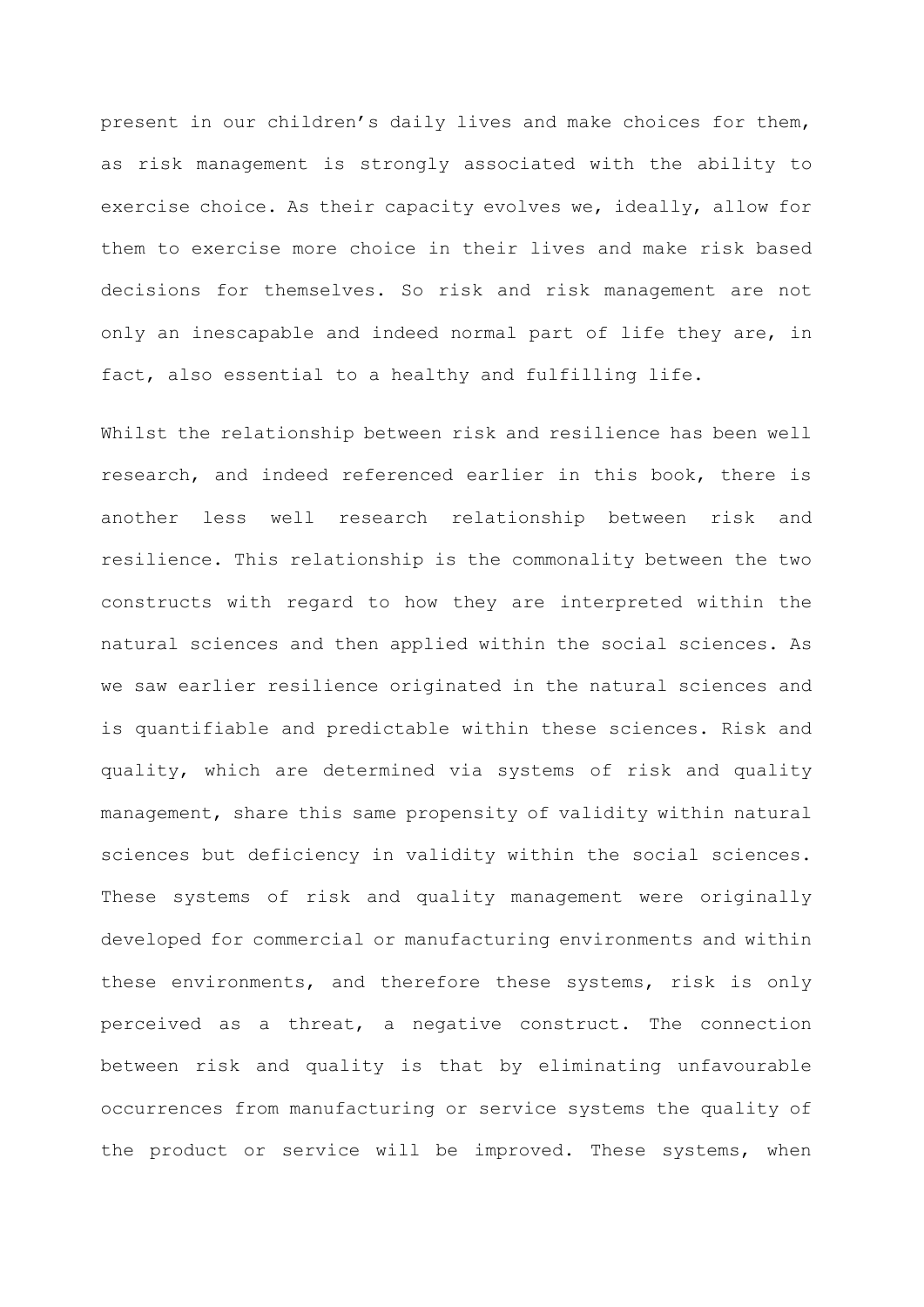applied in these environments do have the potential to reduced risk as these risks are knowable and therefore predictable which renders them amenable to better management systems. Implicit in these processes is the compliance with insurance requirements. However, in social sciences they do not transfer so well. They do not they take account of the positive and essential place of risk in child and adolescent development, and indeed development throughout the life course. Yet, even within human sciences, a sub-domain of which is the social sciences, the same dilemma arises. The medical model perceives risk as solely a harmful construct and this had particular significance in the development of services for children and families which prior to the establishment of Tusla in 2014 were located within the behemoth Health Service Executive operating an overarching medical model of care.

"*In 2007 the HSE adopted the Australian New Zeeland Risk Management Standard (AS\NZS 4360:2004) which was subsequently updated to the ISO 31000:2009 Risk Management: Principles and Guidelines*" (HSE, 2011b:3). The HSE Risk Assessment Tool and Guidance (2011a) makes explicit the negative perception of risk when outlining the ICC (Impact, Cause, Context) Approach to Risk Assessment with the following statement: "*Risk is inherently negative, implying the possibility of adverse impacts*" (2012:3). Furthermore, the HSE (2011a) Risk Assessment and Risk Register Process makes the following expect on the HSE website: "*Managers*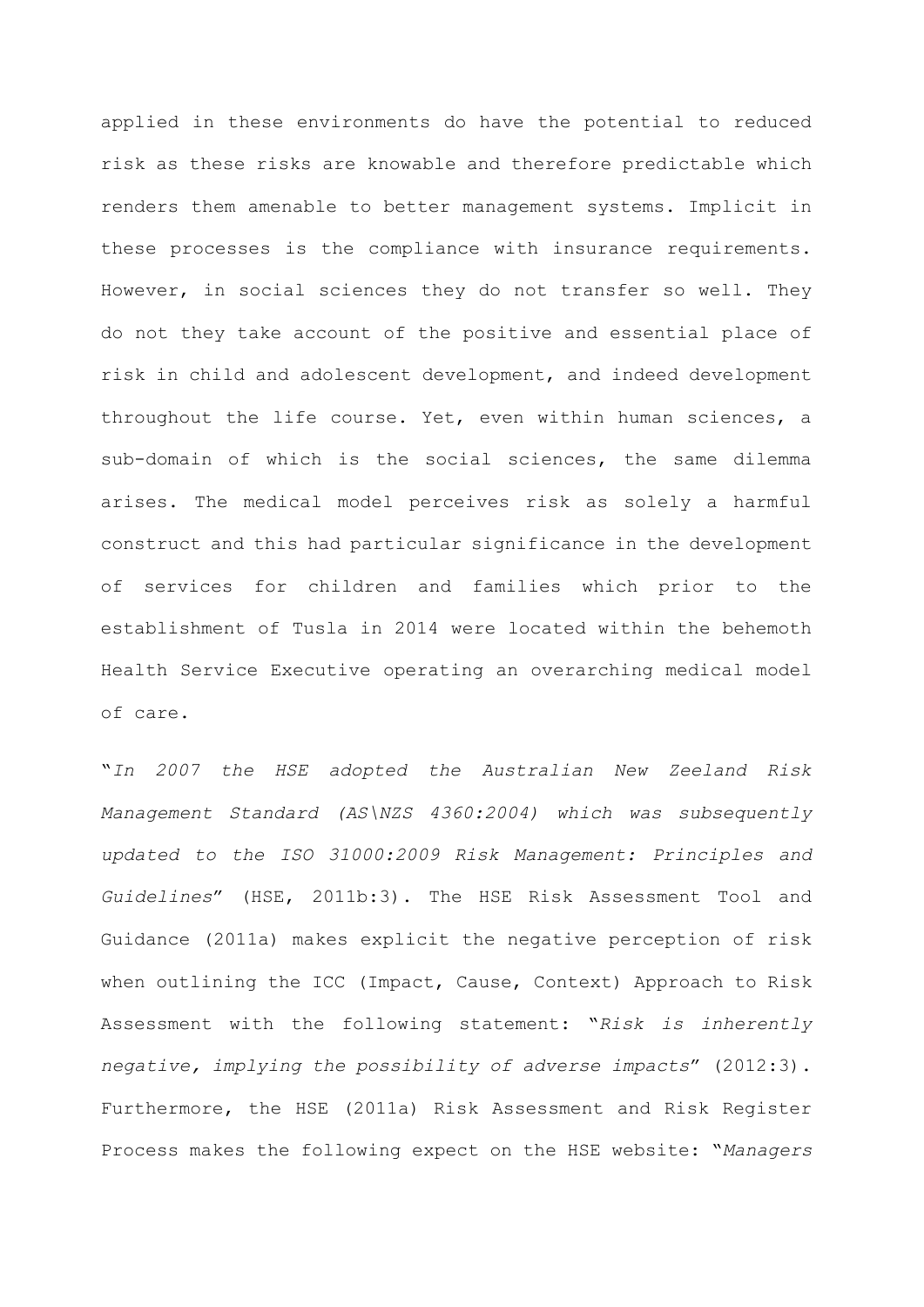*must seek to eliminate or minimise all foreseeable risks in their service. All risks identified must be assessed in terms of the their impact and likelihood of occurrence*".

As previously noted the use and attributed meaning of language is a salient factor in social care and in the case of risk this is never more so the case. It is the negative perception of risk that poses a major problem in preventing the oppression of the crucial positive potential of risk in the social professions. Whilst ISO 31000 includes recognition of the positive potential of risk within its definition of risk as '*the effect of uncertainty on objectives - positive and/or negative*' this is always overshadowed by the negative construct on which professionals will tend to focus. Merely stating within a specific document that risk can be a positive construct but then framing this document within wider systems and documentation which identify risk as solely a negative construct is ineffective. Furthermore, the fact that risk is defined in dictionaries as a negative construct means that its common usage is as a negative construct which gives this meaning a cultural dimension. So whilst the usage of this new definition of risk within ISO 31000 is progressive, merely stating that risk can be both positive and/or negative does not address the professionals cognitive or cultural understanding of risk sufficiently. The Oxford Dictionary defines risk as: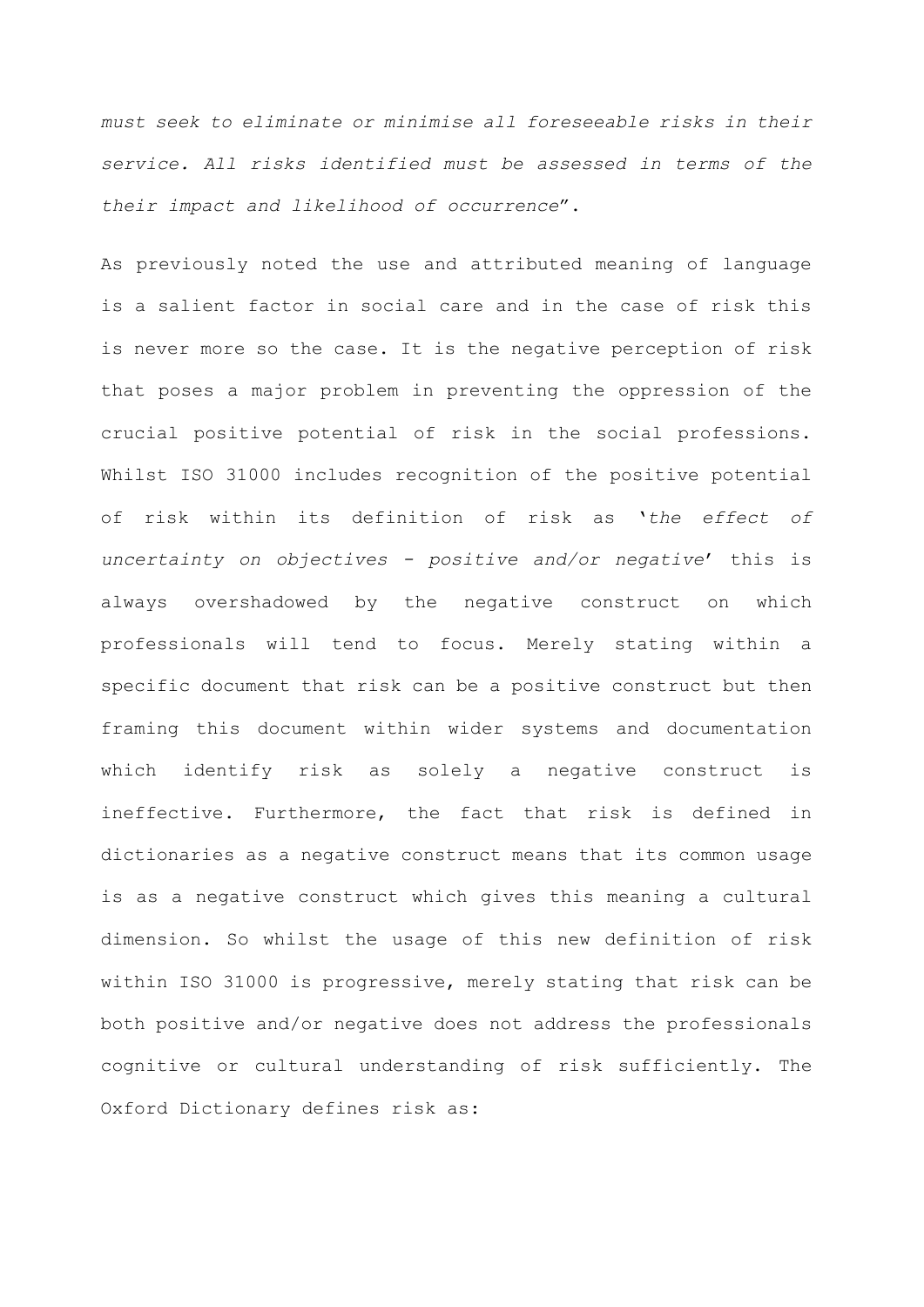"*a situation involving exposure to danger: the possibility that something unpleasant or unwelcome will happen"* and notably from the aforementioned insurance aspects is also states *"a possibility of harm or damage against which something is insured; the possibility of financial loss*". [http://oxforddictionaries.com/definition/risk\)](http://oxforddictionaries.com/definition/risk)

Systems which seek to manage and control risk and/or propagate the perception of risk as predominately a negative construct have the potential to pathologies what is, in fact, a normal process. Clearly it would be incompetent to ignore risk and certainly proportionately-appropriate risk management is critical in safeguarding children and young people. However, this must be achieved within a holistic framework which recognise the value of risk with regard to children's and adolescent's development, as well as the possible threats, but does not allow the negative constructs of risk to dominate (France, *et al*., 2010). Whilst risk management systems may allow for different levels of risk and therefore different levels of intervention and control this must be made explicit for practitioners to correctly interpret the place of risk management within a holistic framework.

This raises fundamental questions as to why we place such emphasis on risk assessments in our work when, at best, whether clinical, actuarial or holistic, they are an uncertain tool (Littlechild, 2008)?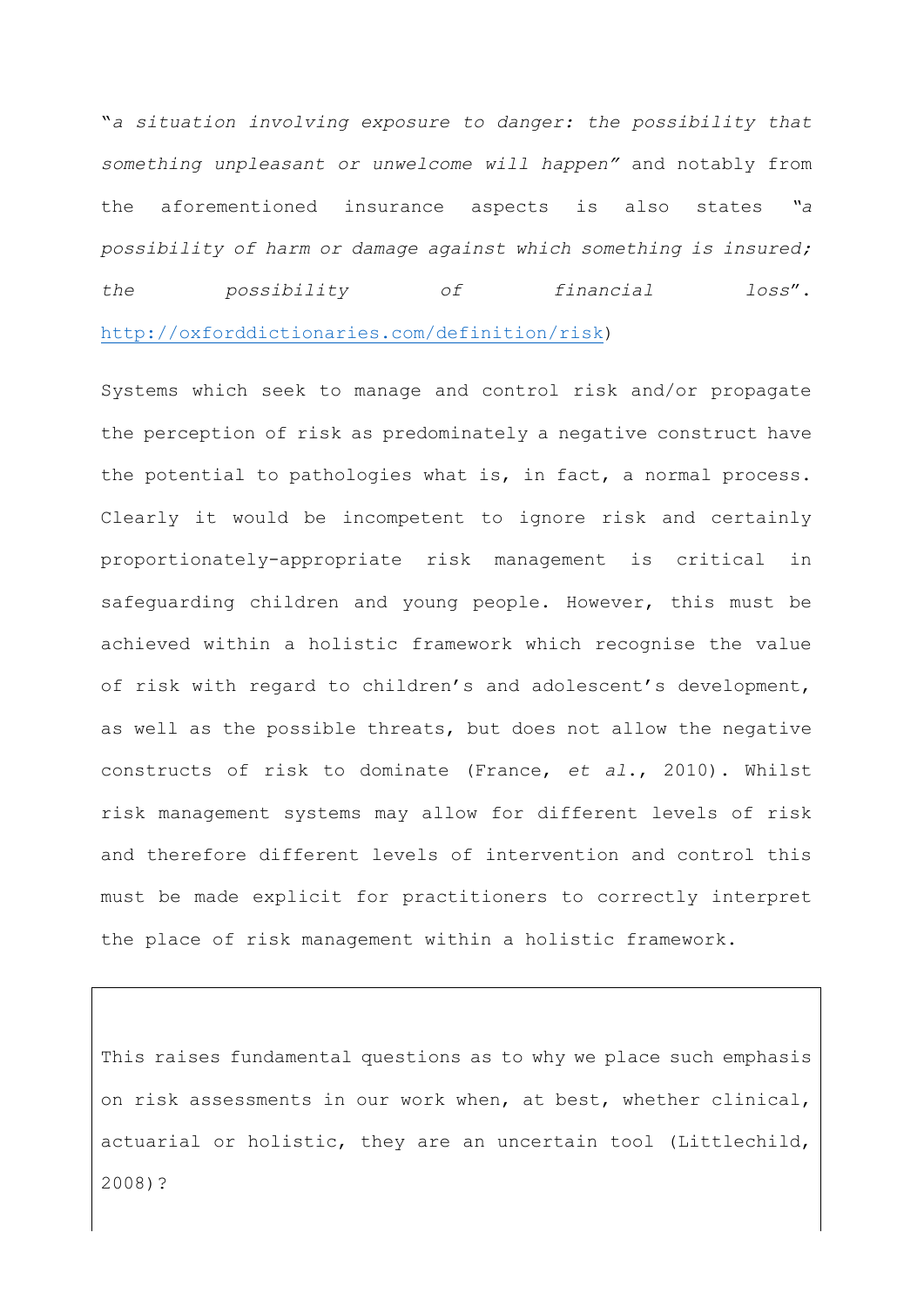We must be mindful that whilst the reduction or indeed elimination of risk may improve quality in manufacturing and professional service industries within the social sciences this relationship between risk and quality requires more nuanced consideration.

Additionally, it also raises the question as to whether we are justified in changing the everyday life, and in this process potentially causing some degree of harm by depriving the child or young person of a normal life which they have a right to enjoy, on the basis of mitigating some future harm that may never actually happen?

The question of our position within a liberationist or protectionist stance with regard to the rights of children and young people is critical to this issue (Holland *et al*., 2008).

This area of risk and quality registers needs further development with engagement of practitioners as well as policy makers and administrators in this process. This is an area where Continuous Professional Development modules may prove effective in raising competence and challenging the dominant negative perception of risk.

"*Dealing with risk is itself a risky business.*" (Kemshall, cited in Davies, 2000:130)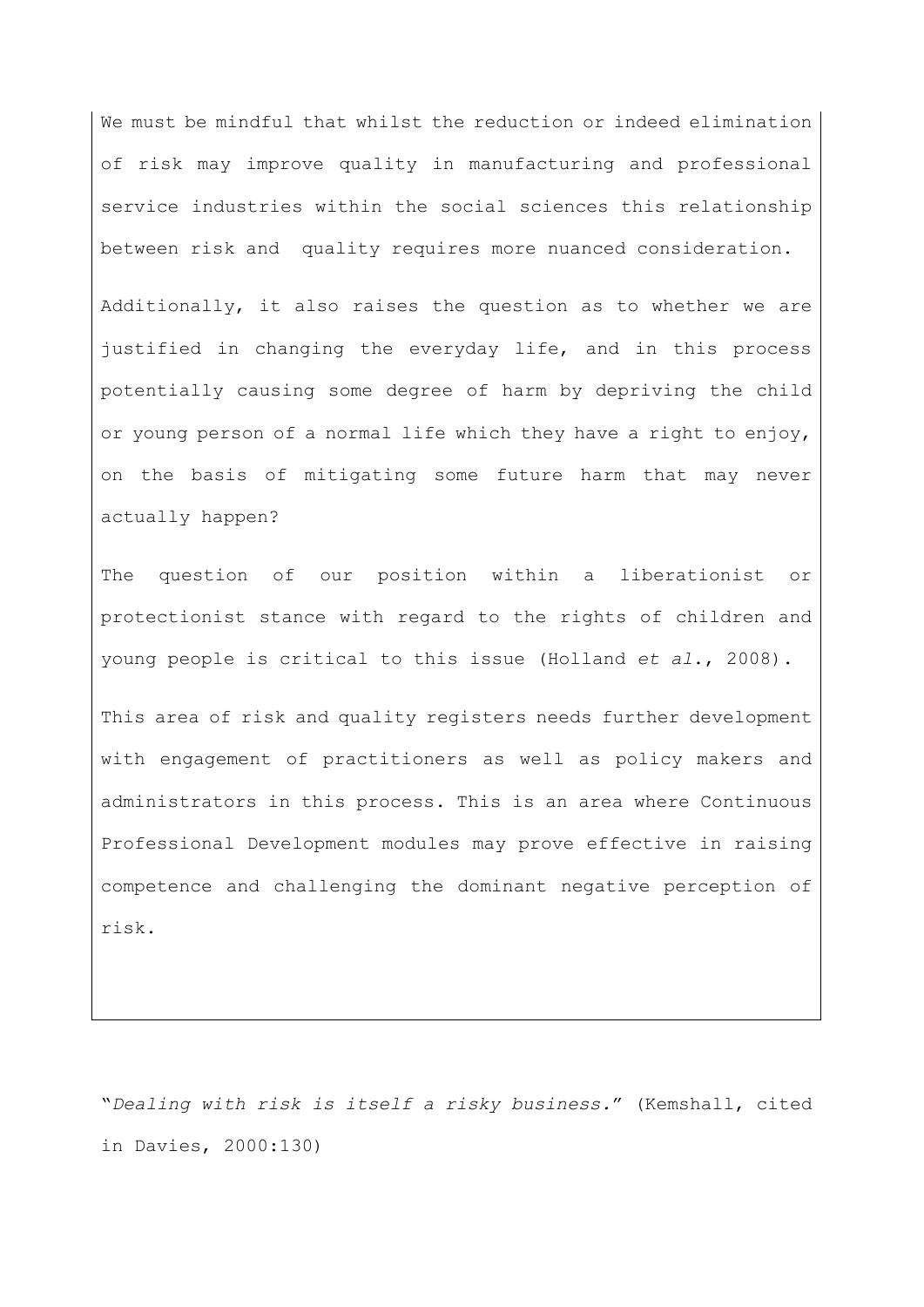Incorporating a risk and resilience and strengths-based approach to our work requires us to recognise that resilience development is dependent on exposure to risk and that without such exposure resilience cannot develop or become manifest (Laser & Nicotera, 2011). Within this context we would then recognise that a singular focus on the danger element of the situation being assessed becomes oppressive to resilience promotive factors thereby entrenching risk aversion within services. We need to consider the opportunity present within crisis, as well as the danger. Working from this base would require more consideration of practitioners' knowledge and recognition that ideally all riskassessment tools should include the identification of such promotive factors before an action plan is devised.

"*Sense must be made of cases by well qualified professionals; care needs to be taken that risk assessment technologies do not short-circuit 'workers' ability and willingness to be intellectually active and critical*." (Benbenishty *et al*., 2003:152)

Regulatory bodies need to look at their own approaches and consider are they strengths-based or deficit-based, in their actions and what they commit to writing, and not just their verbal communications. The promotion of good practice warrants greater attention as does the role of values-based work from regulatory bodies. They must be mindful that as Einstein's said: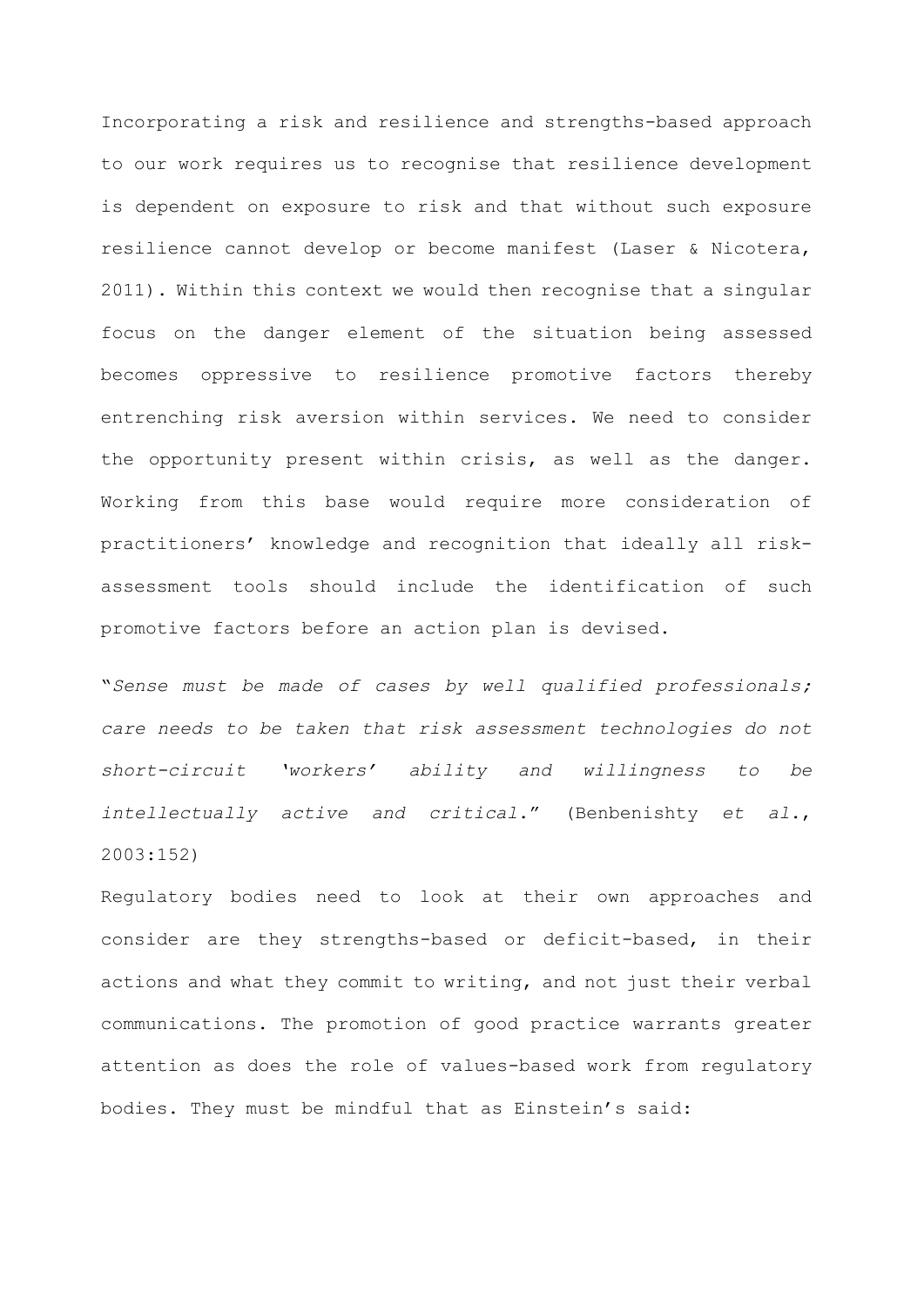"*Not everything that counts can be counted, and not everything that can be counted counts.*"

## **Security and Mortality**

The world is changing at an unprecedented pace and this is impacting on young people more than any other age group. Globalisation, unemployment and ruptured pathways to adulthood have all added risk and uncertainty into the lives of today's young people that, as a young person, I didn't experience to the same extent (Bryner *et al.*, 2002).

The search for security has become preoccupying yet illusive in an incessantly changing and risk-defined world with ever more porous borders, but for young people this is magnified (Pinkerton, 2012). The impact on young people's search for identity, an issue at the core of all young people's development (Meade, 1934; Erikson, 1980) but more complex for young people in care who may have fractured family and community biographies, is profound within such undefined futures (Stein, 2008a). Here, as Stein (2006) has said, we must remember that care leavers are first and foremost young people and impacted by the same forces that impact all young people in wider society. For example, in the Republic of Ireland 40% of young people aged 18-25 are at risk of poverty or social exclusion (OECD, 2013) with youth unemployment at 26.5% in 2013 (DCYA, 2014b). Care leavers, however, have the added disadvantage of having been exposed to trauma in their childhoods, having been in care, on leaving care,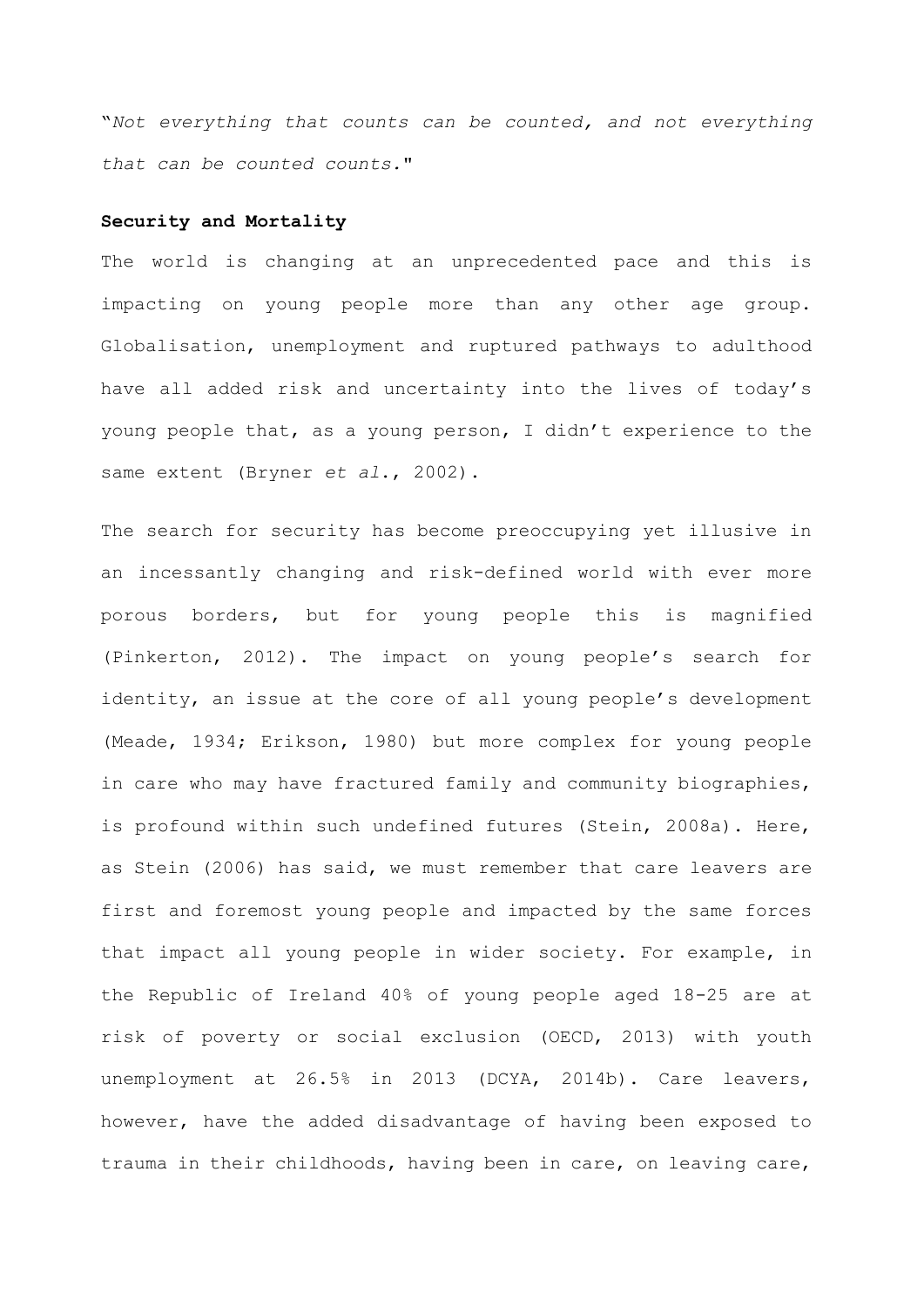being at risk of a range of poor outcomes. For care leavers, these forces are both magnified and multiplied whilst they are also experiencing transitions that are "*compressed and accelerated*" (Stein, 2004:53).

Paradoxically, at the very time of major vulnerability when they most need the stability and security of significant attachment figures care leavers experience broken relationships and attachments with care staff they are leaving behind (Holt & Kirwan, 2012). For some, predominately though not exclusively those leaving residential care, they also experience a retraumatisation induced by past experiences of loss, separation and abandonment. The cumulative effect of these factors and forces renders leaving care in the Republic of Ireland a time of heightened risk across multiple domains including, tragically, the risk of death (Shannon & Gibbons, 2012).

*"Suicide levels among young people in contact with the State's child protection services are almost 10 times the rate of those who are not. Dr Ella Arensman, director of research at the National Suicide Research Foundation, described the findings as "extremely worrying"… An analysis of the report by the foundation showed that between 2005 and 2009, the average rate of suicide per 100,000 for adolescents aged between 15 and 19 in care, aftercare or known to the HSE for the period from 2005 to 2009 was 117, compared with 12 for the general population." (*Irish Examiner, 2012)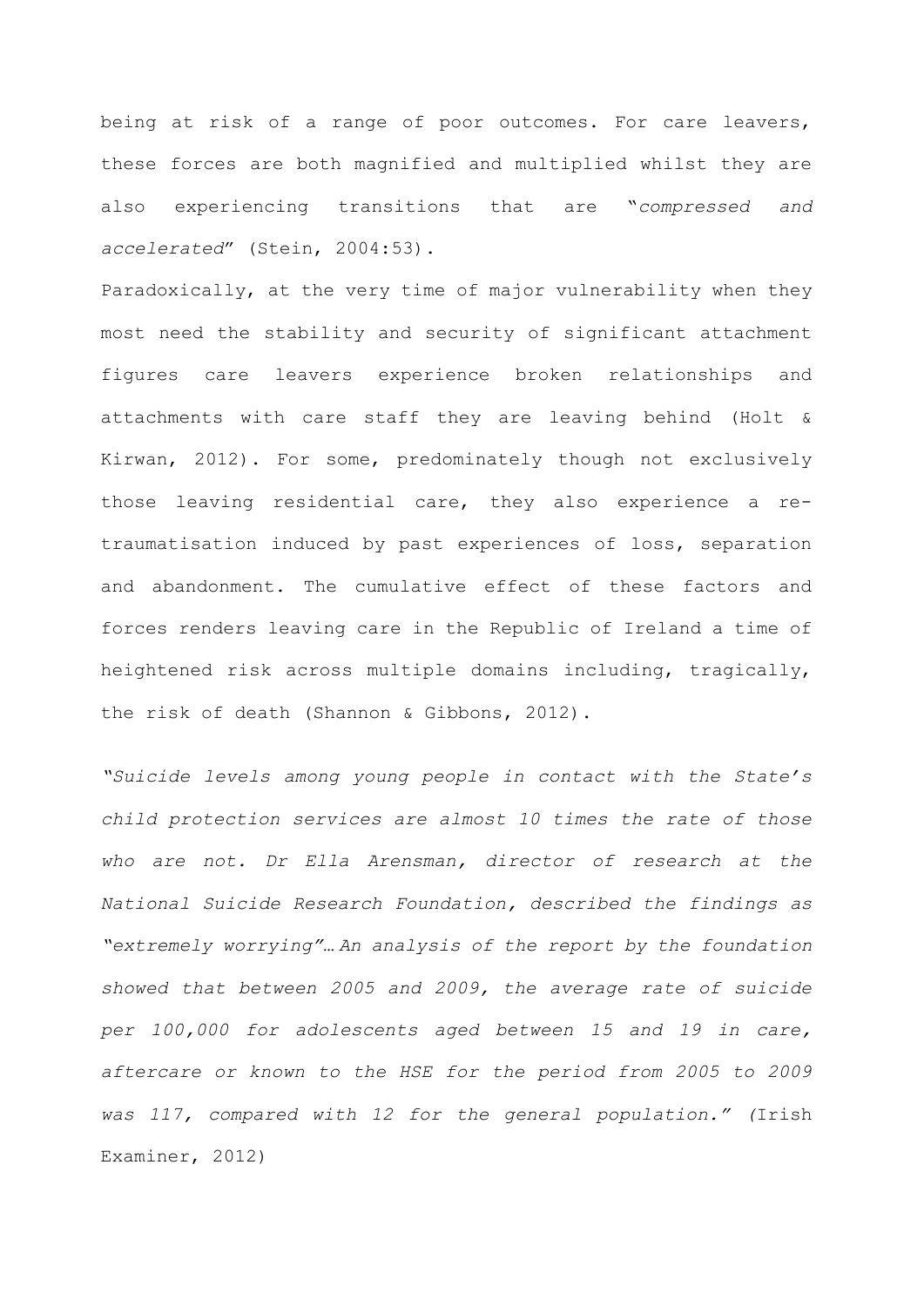In fact, a care leaver who has just exited care at 18 years of age is more vulnerable to death from non-natural causes that at any other time from infancy to the age of 23. Shannon & Gibbons recorded eleven such deaths at age 18 as opposed to three from age 0-13, two for ages 14 and 15, four for age 16 and six for age 17. From age 19-23 Shannon & Gibbons recorded sixteen deaths. Clearly as children approach the age of leaving care their risk to non-natural death increases exponentially and peaks at the age of actually leaving care, 18. Of further grave concern is the fact that in the first two years after this report which covered 2000-2010, the numbers of deaths of children in care from nonnatural causes doubled, from six in 2011 to sixteen in 2012 (Irish Examiner, 2013a). The figures for children known to the HSE for 2012 are even more disturbing:

"*Barnardos is deeply saddened by the findings of the National Review Panel that 23 children and young people who were either in care or known to the care services died in 2012. It is particularly alarming that nine of these children died by suicide, the youngest only being 13 years old."* (Barnardos, 2013) These tragic statistics bear testimony to the risks care leavers are exposed to and the vulnerability they experience during the transition from care coupled with the inadequate preparation and support for leaving care. This vulnerability to suicide is a known risk for care leavers with a study by Saunders & Broad (1997) finding that nearly two thirds of their sample had considered suicide and 40% had actually attempted it on leaving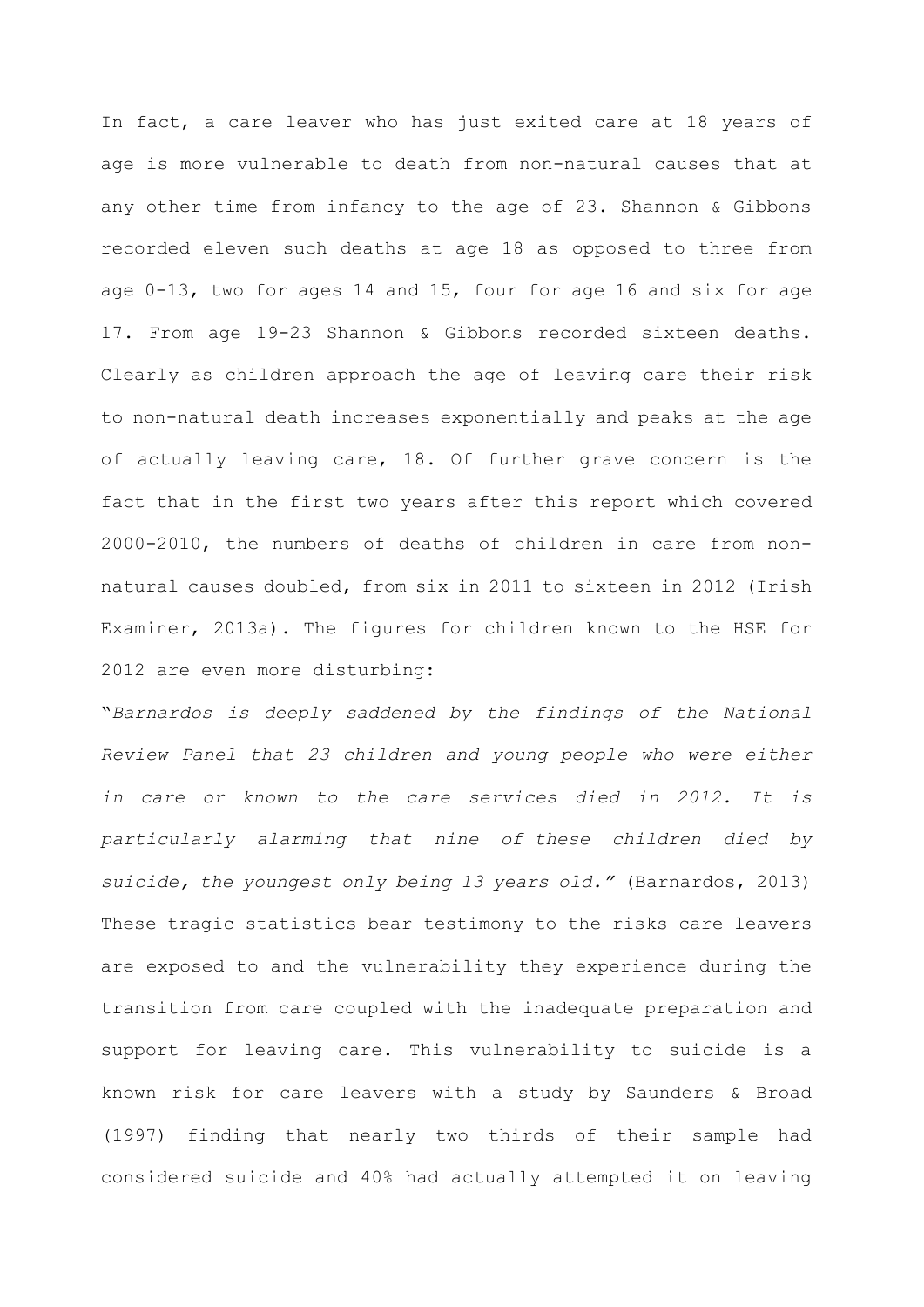care. These statistics also highlight the paradox that at the time of highest vulnerability, and often after many years of intensive and expensive intervention by the state in the lives of these young people, when they most need the support it may not be available to them. This is especially pertinent to those most in need, the non-engagers and those care leavers who may not participate in further education or training and who get the least support in our current inequitable system. For them the unacceptably high mortality rate for care leavers as evidenced by these statistics confirms that aftercare support may be the difference between life and death.

Whilst making precise comparisons between these statistics and the general population is challenging, an issue addressed by the ICDRG and Minister Fitzgerald (Dáil Debates, 2013, Written Answers, 21773/13) partly due to the small amount of data available over limited timeframes, nonetheless some comparisons can and should be made.

It is shocking that 25% of all deaths from non-natural causes for children and young people in care and aftercare, over a 23 years age span, occur within one year, 18. Additionally shocking is the fact that for young people in aftercare non-natural deaths outnumber natural deaths by more than a multiple of 5:1 (27:5) whilst for children in the general population suicide accounts for 21.9% or 1:5 of all deaths of children aged 10-17 (DCYA,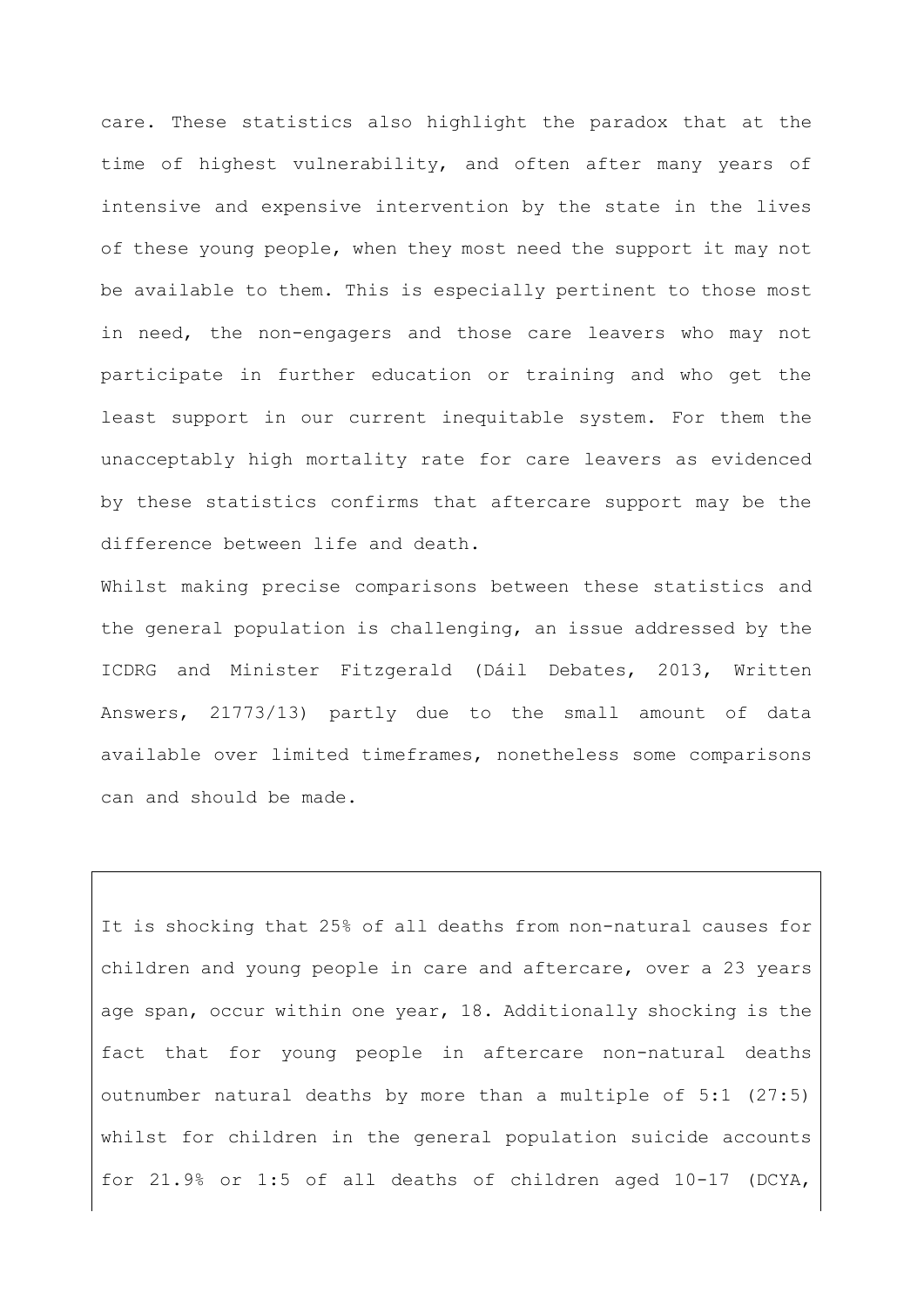2012). This statistic of 1:5 deaths of children aged between 10- 17 years of age is a truly shocking statistic and profoundly worrying for the health and wellbeing of all our young people in the Republic of Ireland. Within the 15-24 age range in 2012 there were 95 suicides, again a 1:5 ratio (IMO, 2013). These statistics are poignant and distressing and highlight the shocking disparity in suicide rates amongst children in care and aftercare and children in the general population. A care leaver is five times more likely to die by suicide than any other cause of death whilst within the general population a young person of the same age is five times less likely to die by suicide than any other cause of death.

Norah Gibbons, then Director of Advocacy with Barnardos, made the following statement in 2010:

*"It is simply astounding that the Government is writing off the very notion of a mandatory provision for aftercare. In the past year we have seen numerous reports on cases of children whose young lives were cut short because of failings in the aftercare system; Government is refusing to learn the lessons of the past and continues to put vulnerable children's lives at risk with an aftercare system that is inconsistent and under-resourced."*  (Barnardos, 2010)

## **Corporate Parenting**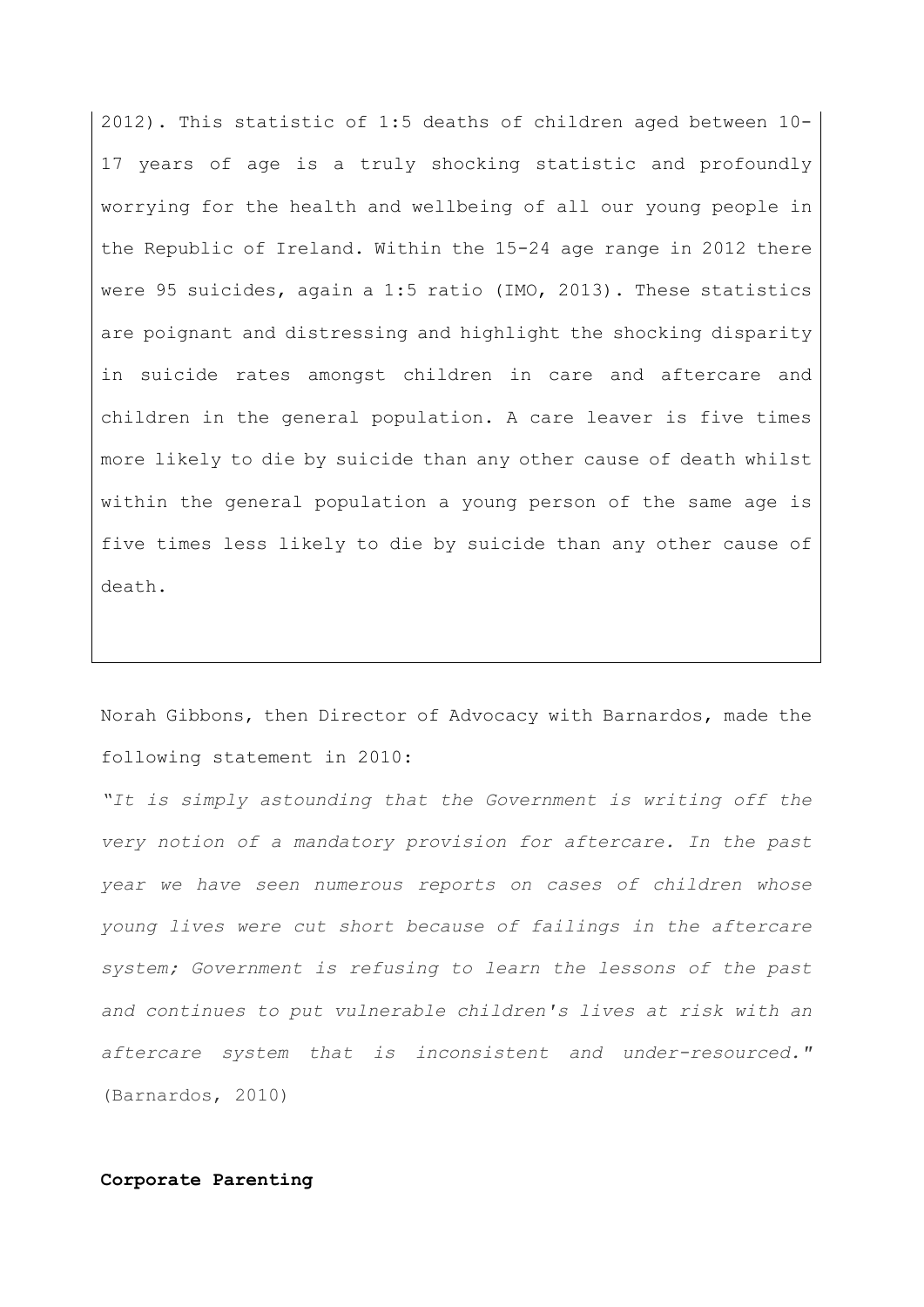The Department of Health, Social Service and Public Safety in Northern Ireland published guidelines in 2007 on corporate parenting that are notable for their reference to the state acting as a 'good parent' as opposed to just any parent:

*"…must ensure that we are everything a good parent should be, offering a quality home and experience of childhood, ambition, hope for the future and demand the best schools and services for these children."* (DHSSPS, 2007)

In the Republic a HSE report published in 2010 identified corporate parenting as:

*" The In Loco Parentis Role of the HSE*

*The HSE, acting in loco parentis has the responsibility of seeking the best possible outcomes for children in its care. Such a role encompasses three key elements:*

*• The statutory duty of the HSE to promote the welfare of children and young people who are in its care.*

*• Co-ordinating the activities of many different professionals, carers and partner agencies who are involved in a child or young person's life and taking a strategic, child-centered approach to service delivery.*

*• Shifting the emphasis from 'institutional' to 'parenting', defined as the performance of all actions necessary to promote and support the physical, emotional, social and cognitive development of a child or young person."*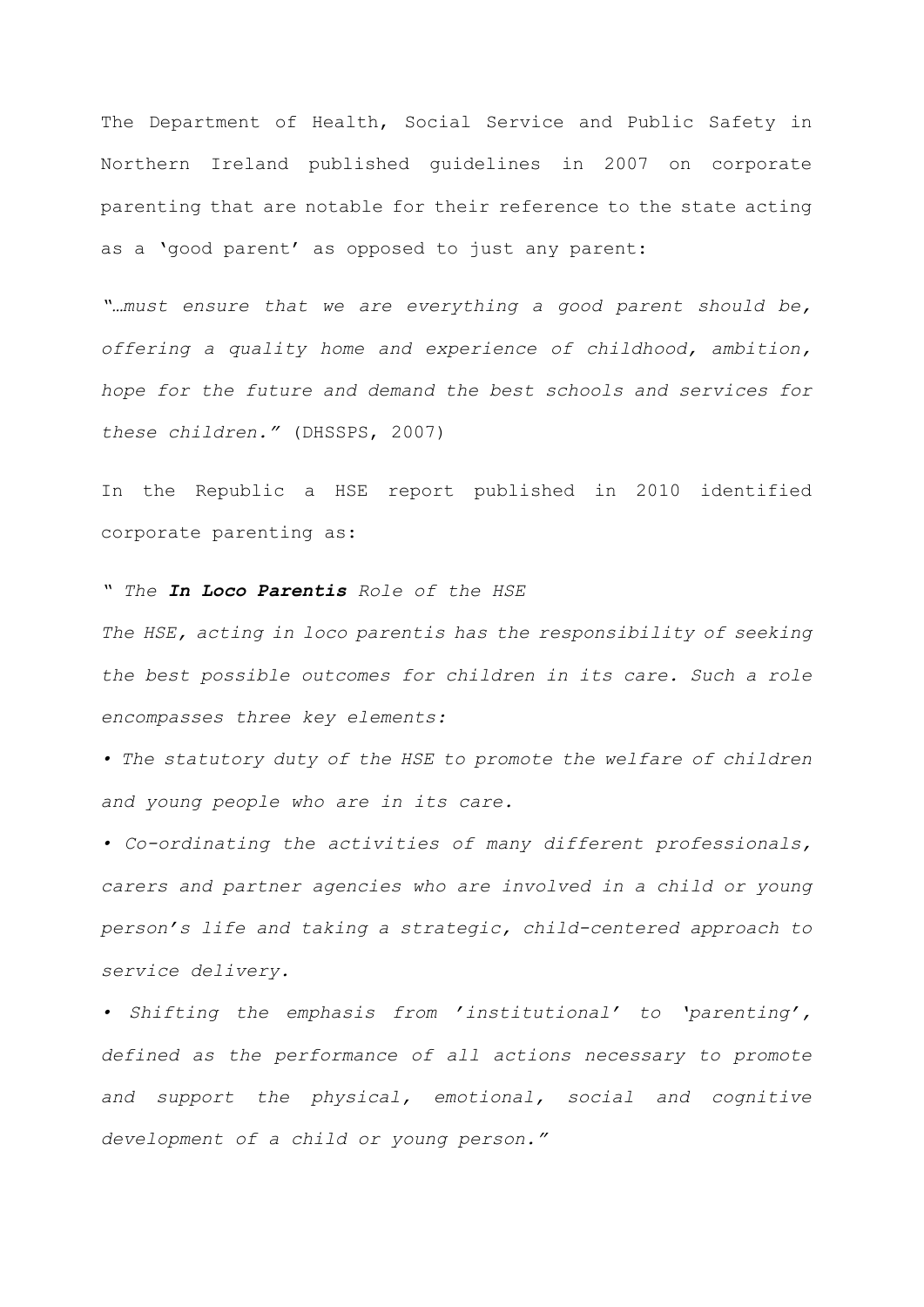Stein (2012) makes several points in regard to corporate parenting:

"*For looked-after children and young people, it is the foster carer or residential worker who gives meaning to 'corporate parenting*'…*the essence of corporate parenting responsibility is to provide high-quality placements.*" (2012:93)

He outlines a corporate parenting case model *"with legal responsibility held by personal advisers embedded within formalised intra- and inter-agency processes.*" (2012:9)

The formalised intra and inter-agency processes have in the past been problematic for the HSE Child and Family Services. This has been exacerbated by the focus on accountability of staff and independence for, and the individualisation of, children in care and care leavers. Considered from a psychodynamic perspective it is possible to see how:

"*Acute and chronic feelings of anxiety about difficult cases or work situations impede the capacity for practitioners to think clearly and exacerbates the tendency to resort to defensive behaviours as responses to the emotionally charged situations they face (Taylor et al., 2008)*." (Ruch, 2009:351)

The focus on independence may have caused the HSE Child and Family Services, via mechanisms of isomorphism and defensiveness (Ruch, 2011), to itself become isolated and subject to individualised status within state structures and agencies. The HSE was left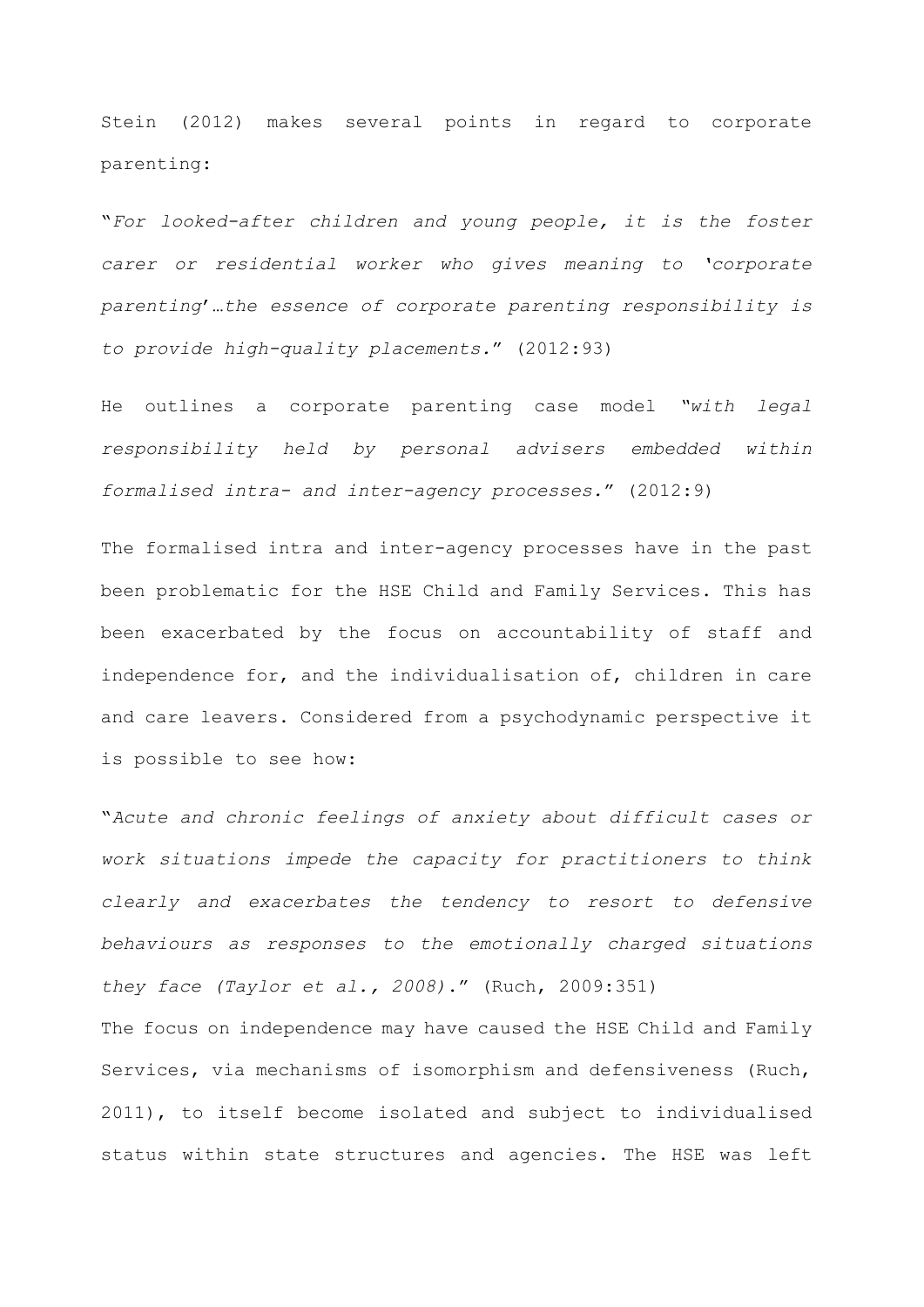holding responsibility for care leavers where passing of problems between departments and agencies was the norm where, as with a similar situation in England "*this places an unreasonable burden of responsibility on social workers and risks reinforcing the prevailing tendency towards individualising blame for mistakes and scapegoating a professional group, which usually targets social workers (Munro, 2010)"* (Ruch, 2011:440).

The climate of distrust and blame became pervasive and partnership working and inter-agency cooperation were poorly developed.

The focus within such corporate parenting models is on the responsibility and risk aspect of the corporate body rather than the norms, values and better parenting aspects implicit in the use of the word parenting. Evans (2014) makes the following notable points in relation to corporate parenting referencing the oxymoronic aspect of the term:

*"Part of the difficulty lies in the paradoxical basis of the concept itself – parenting denotes intimacy which is at odds with the idea of a corporation. The term 'corporate parent' is, thus, something of an oxymoron – how can a corporation be a parent? The irony is that the more accountable the 'corporation' becomes, the less parental it is, as Smith, in his review of residential care, has highlighted: '…demands for accountability in public care have gone too far and now detract from the act and the art of caring.'"*  (2009:118)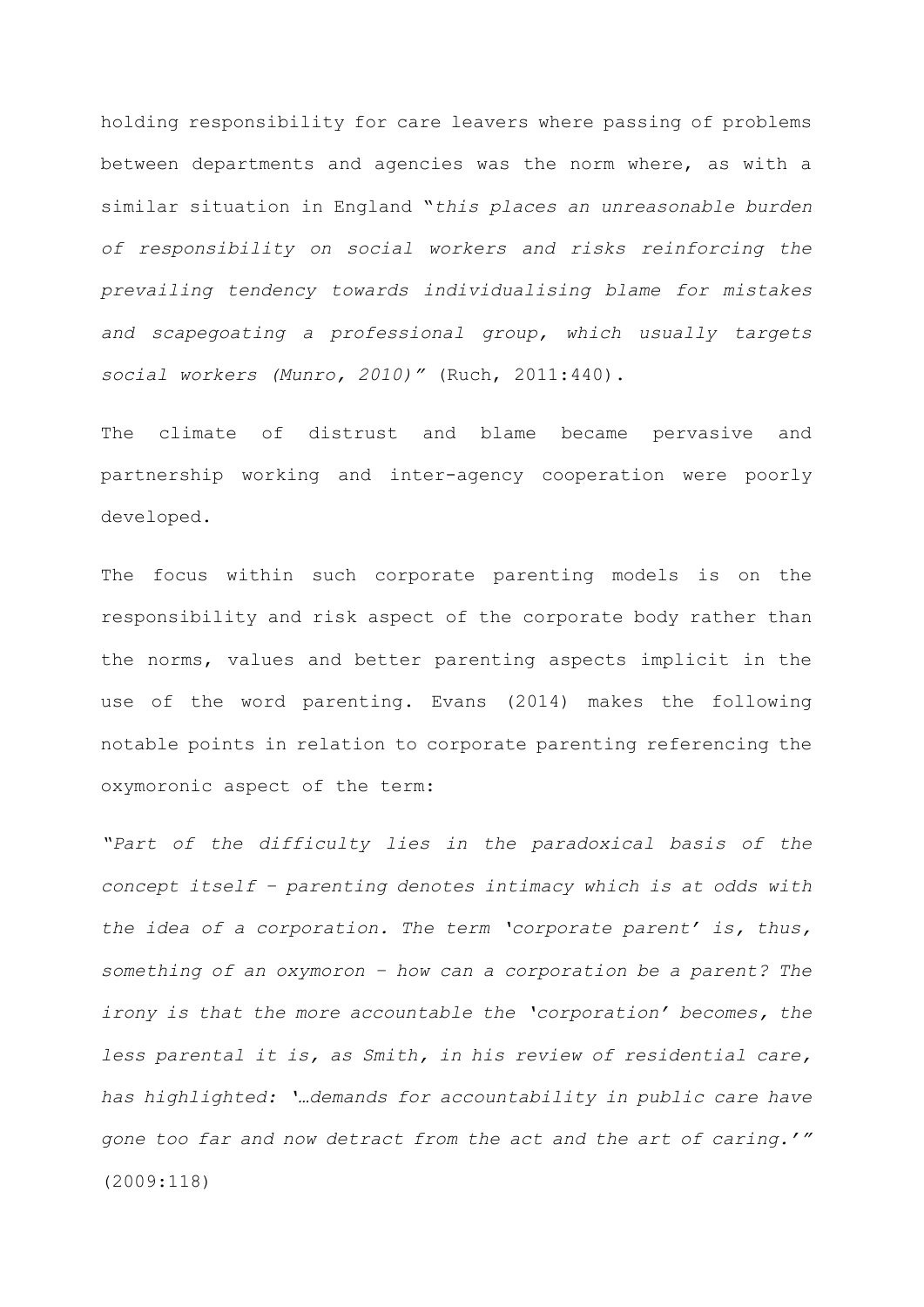*In her examination of the state's role as 'corporate parent', Mooney poses the following question:*

*'Ordinarily a good parent will fight for the rights of its child but when the parent also provides the services, who wins?' (2012:141)*

*The solution, she suggests, is to adopt the idea of 'parallel parenting' in line with the 'social pedagogy' model of care which characterises the Danish approach to social care."* (Evans, 2014:66)

Paradoxically, the one action which the HSE steadfastly refused to take may well have been one that would have precipitated the resolution of some these problems of individualisation and poor inter-agency and partnership working. Placing aftercare on a legislative basis would require that formalised inter-agency processes are agreed with all stakeholding agencies and departments. This process would have benefited the HSE by bringing all stakeholders together in a mediated and coherent forum with resources input mandated from all stakeholders thus ultimately reducing the resource demands on the HSE. Corporate parenting, as outlines by Stein (2012), implicitly involves developed interdependency with all relevant stakeholders where responsibility would be shared just as good parents share responsibility with each other. Legislation would both afford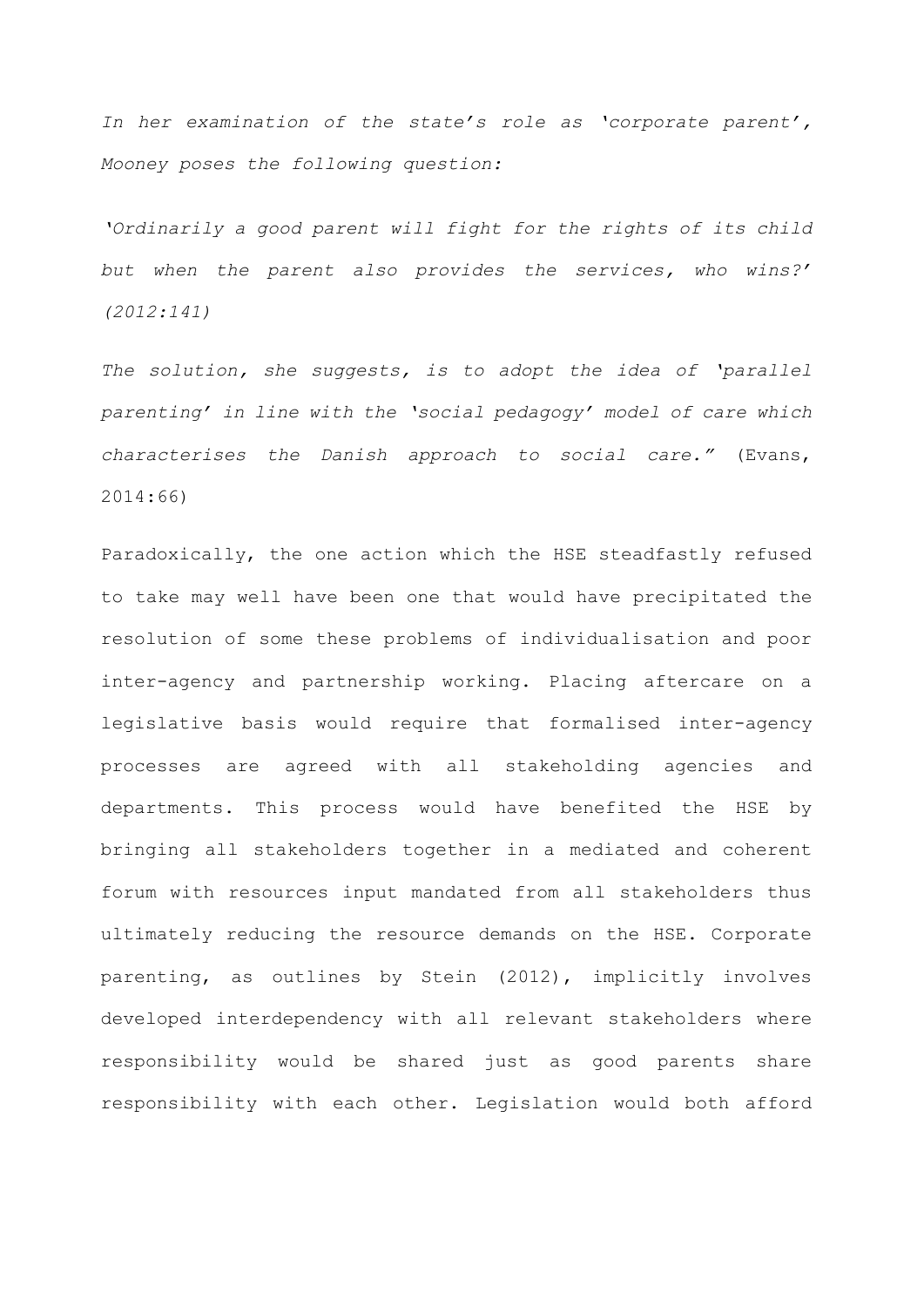aftercare a foundation of equitability and simultaneously facilitate enhanced corporate parenting.

There is much learning for the new Child and Family Agency to take from such experiences and it is not the derogation of the former HSE Child and Family Services that motivates this consideration. Rather, in the sociological tradition, it is the unveiling of the forces at play so that we learn from them. We need to be able to consider practice and policy developments, locally, nationally and globally within a wider socio-political context so that we can better represent those we are tasked with supporting. In this regard the actions of the HSE/Tusla can be located within the wider context via examination of current approaches and the individualisation and reductionist practices and policies from alternative perspectives:

*"In the current climate, when the principles of the welfare state are under threat, and we face ever increasing demands to measure our work in simplified ways, it is more crucial than ever to ensure that we can defend and sustain complexity. An important way to do so is through bringing a number of different perspectives to bear on our work*." (Burck & Cooper, 2007:193) By so doing we may identify and mitigate some of these forces on behalf of those we represent and thereby seize the opportunity we have closely at hand within the new beginning stage, as identified within Bridge's (2004) model of transition, afforded by the establishment of the new Child and Family Agency.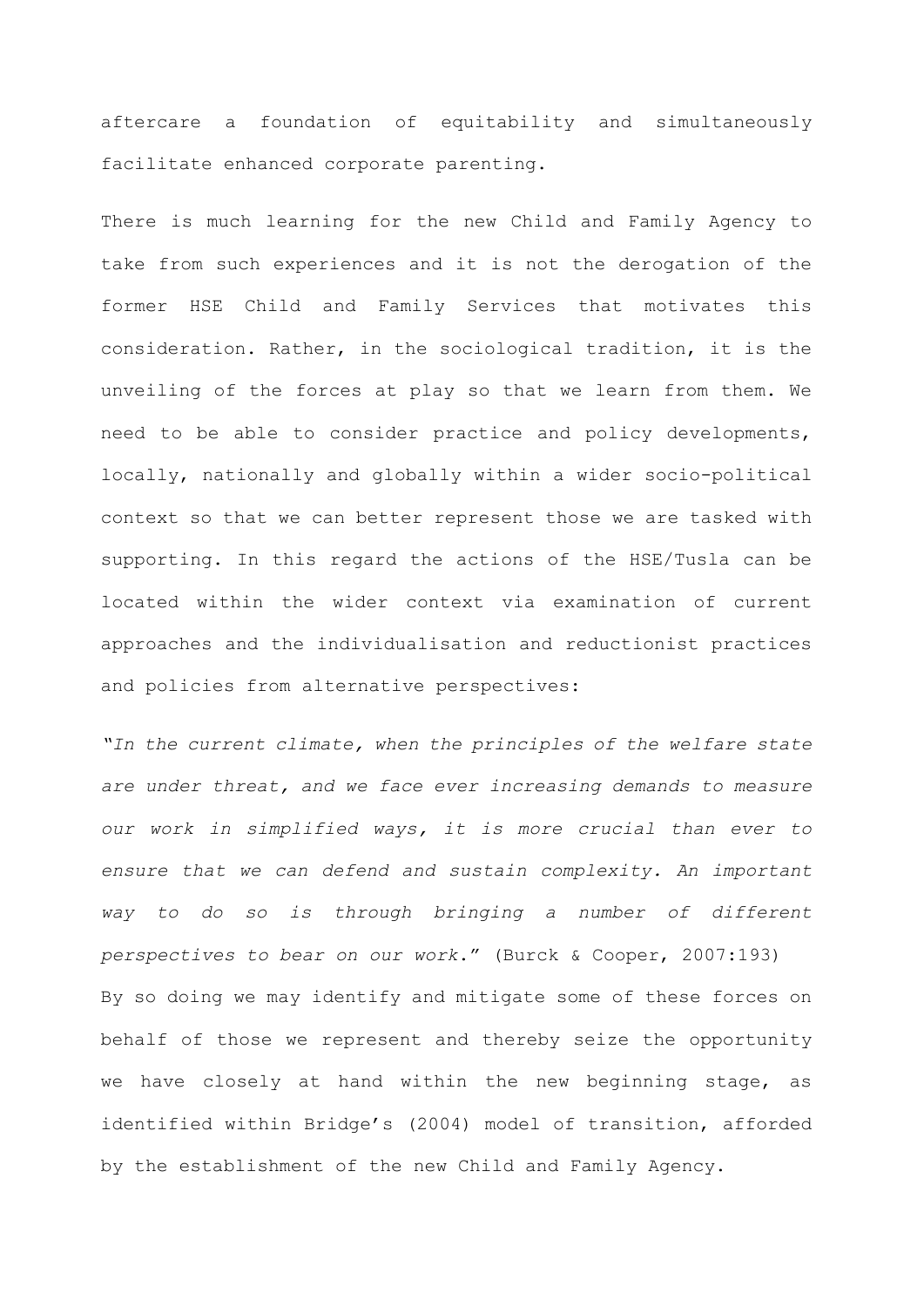Examples of effective corporate parenting can be found in the UK where positive discrimination (affirmative action) prioritises care leavers for supports and services as well as employment opportunities. In the Republic of Ireland, examples of positive discrimination are few and far between, other than social welfare payments where young people who have left residential care receive the full allowance at age 18. We have multiple opportunities to effect positive discrimination and here Tusla/HSE could lead by example. As previously noted, the HSE is the single largest employer in the state whilst also being a corporate body owned by the state. Were the state to act as an authentic corporate parent it might follow the example of parents who are fortunate enough to own businesses that can offer employment. These parents, legitimately and understandably, in the first instance prioritise their own children and family for such employment. Apprenticeships, trainee and starter employment opportunities could be targeted towards care leavers within the workforce of the HSE, which numbers circa 100,000; 60,000 plus direct employees and 40,000 in funded healthcare organisations. Creating such opportunities for care leavers, just as caring parents would and do for their children, would be an example of positive discrimination. This would have a major impact on the wellbeing of care leavers whilst also being cost-neutral. Similar positive discrimination occurs across multiple domains in the UK with universities, housing agencies and various departments and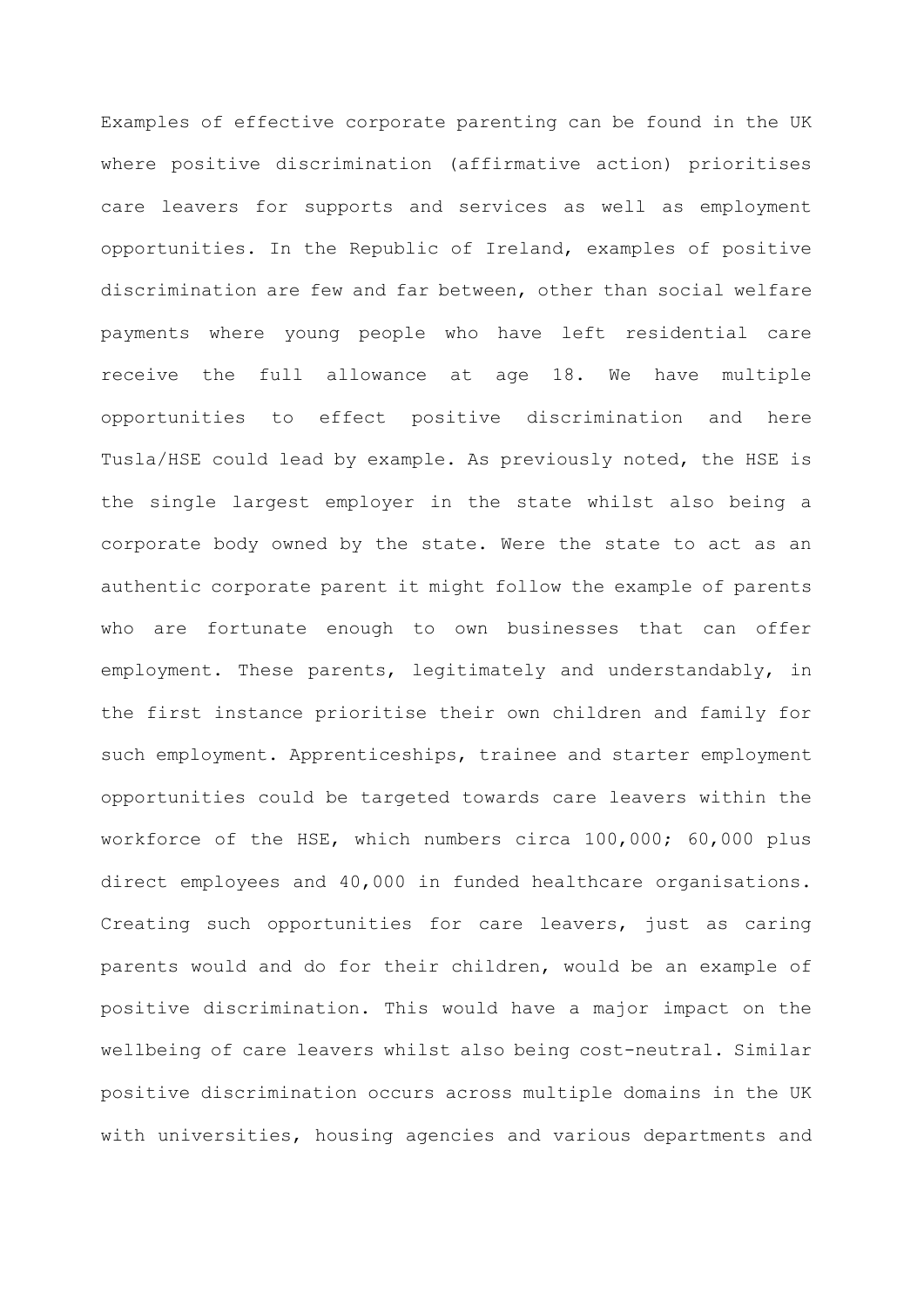local and county councils all positively discriminating in favour of care leavers.

Clearly, there is major financial benefit to the state in implementing such practices, a benefit not yet being realised in the Republic of Ireland. The focus on the positive has most to offer in caring for children and young people. Consequently, the opportunity to turn negative discrimination (social exclusion, marginalisation) into a positive force via positive discrimination (affirmative action, empowerment), just as the manager in Keith's story turned a negative into a positive and achieved the impossible task, is a missed opportunity to achieve positive outcomes for children in care in the Republic of Ireland.

The inherent tension within corporate parenting between the organisational, administrative and financial needs of the corporate body and the need to act as a caring parent that further renders the current situation and proposed Aftercare Bill (2014) inherently flawed. Tusla has to operate within its budgets and therefore its employees, social workers, have also to operate within these parameters. There is a clear potential conflict of interest in such a scenario where the best interest of the child, the recognition of the need for ongoing aftercare support, may place the organisation under further financial pressure. After six years of unremitting recession and remorseless austerity measures many boundaries have become blurred. Naomi Klein (2007) illuminates the processes whereby under the influence of shock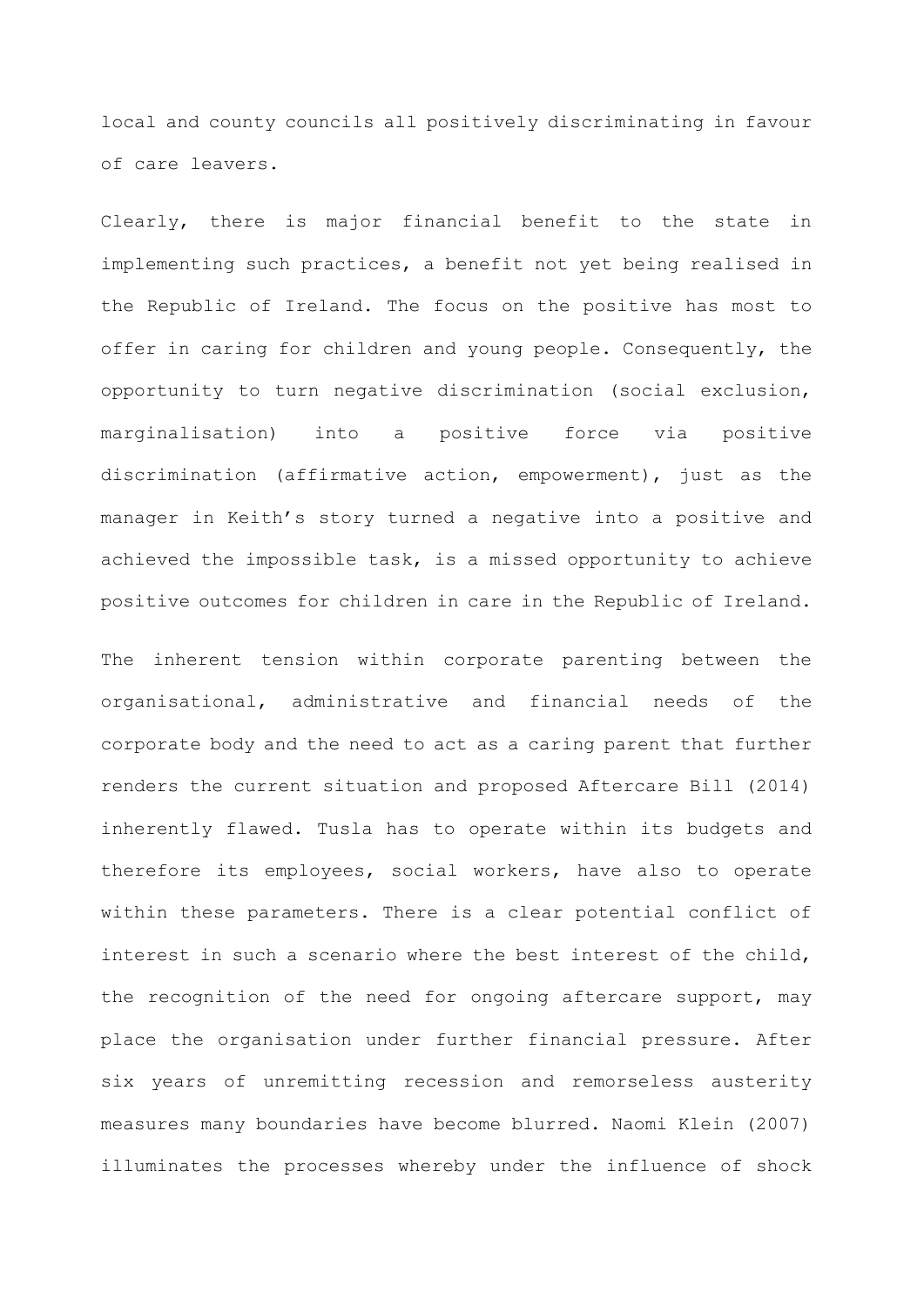and awe tactics where bewilderment and confusion are created to stun the general population. Thereafter clandestine and seditious changes can be implemented by corporate power, without resistance from the population. This is informative in the Republic of Ireland's case since September 2008. Faced with catastrophic bank failure and potential imminent state bankruptcy, where public services may have ceased to operate, sweeping changes were implemented and continued to be implemented in the years thereafter on a population stunned but stoic, who to this day do not truly know what happened and how and exactly why it happened. New realities became defined as the norm over time, thresholds shifted. The banking catastrophe, despite most likely being unintentionally caused by neo-liberalism's reification of markets and market capitalism, presented the opportunity for further advancements of the neo-liberal paradigm into state and private life in the Republic of Ireland. The opportunity was not wasted. There has been a lowering of standards with a potentially dangerous acceptance that 'we can only work with what we have within the new reality' which incrementally leads to situations as outlined by MacGregor, in Heron & Murray, (2004:204) where, over time, these changes become entrenched as norms.

This potential for unchecked changes to become entrenched as norms holds particular importance in the case of the Republic of Ireland. As the country begins to exit recession we must be mindful that what may have been unavoidable during a time of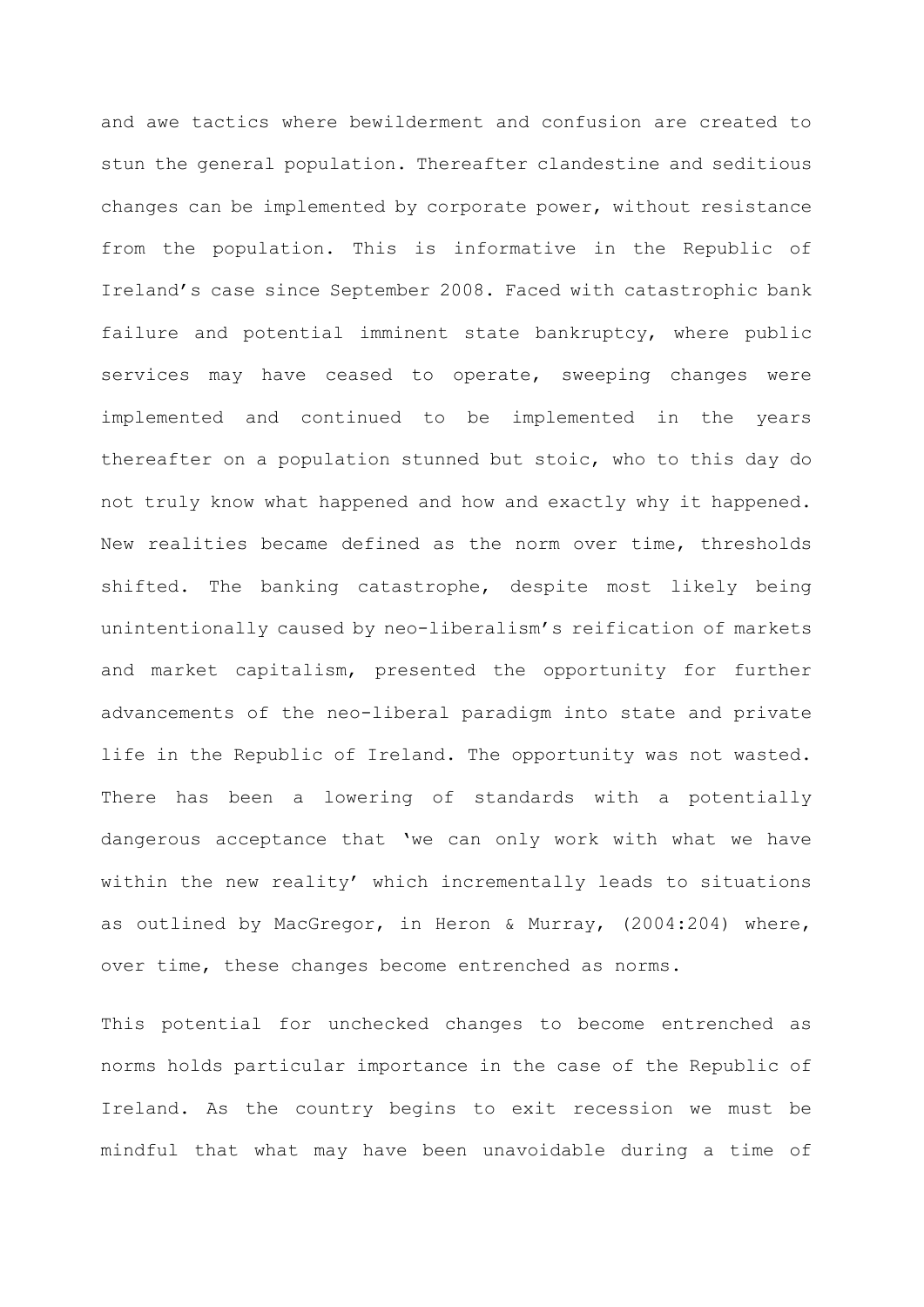emergency may well be unacceptable and immoral now that the emergency has passed. An emergency is by definition a timelimited event and this is now passed. We now need to return to the value base we aspire to for our country. Social justice needs to be brought to the fore and we must guard against these draconian crisis measures becoming entrenched as new realities as might suit the neo-liberal hegemony.

From a professions perspective it can be seen that social care/work have adopted many of the mechanisms and paradigms from the commercial professions, with accountancy and business management to the fore, but in a non-reciprocal relationship.

An analogy, appropriately also defined by the markets, is the price of oil. We have seen that when there is a crisis that threatens oil supply, such as the OPAEC induced crisis of 1973 when oil went from \$3 a barrel to \$12 a barrel or the Oil Crisis of 1979 when oil again rose from \$12 a barrel to \$32 a barrel (Leddin & Walsh, 2003), that the price of petrol at the filling station inflates dramatically. However, when the oil supply crisis abates and production returns to normal, if indeed it ever reduced, the price of petrol does not return to its pre-crisis cost. In fact, it remains at the crisis induced cost thereafter as the new 'normal' price. Subsequent to these crises in the 1970s it now only takes the 'threat' of a potential crisis to induce the same phenomenon of inflating of prices as the risk associated with the threat induces the conditions necessary to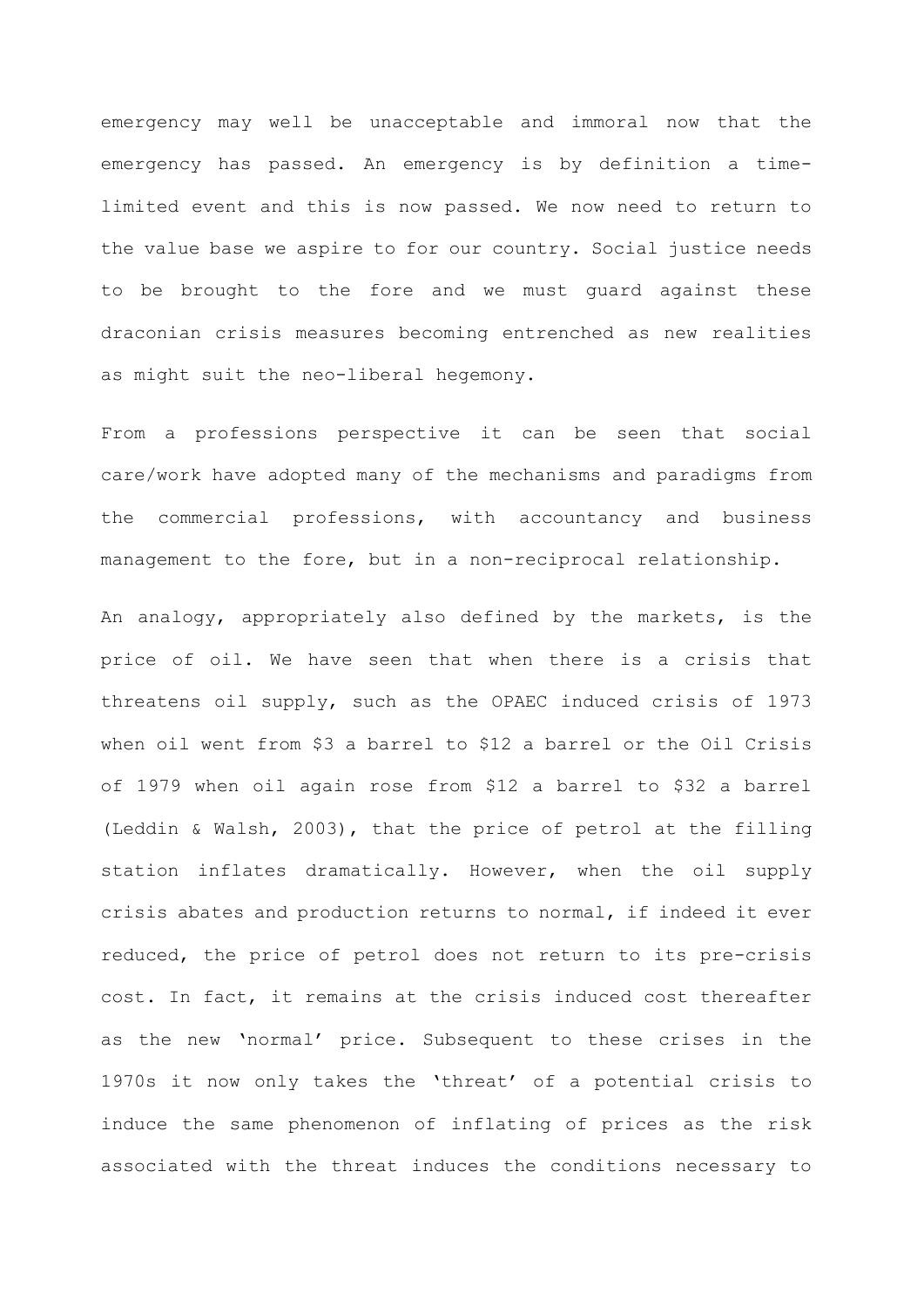inflate the price whilst maintaining consumer demand (Beck, 2000, 2010).

*"As the risk society develops, so does the antagonism between those afflicted by risks and those who profit from them. The social and economic importance of knowledge grows similarly, and with it the power over the media to structure knowledge (science and research) and disseminate it (mass media). The risk society in this sense is also the science, media and information society. Thus new antagonisms grow up between those who produce risk definitions and those who consume them*.*"* (Beck, 1992:46) Such strategies can be seen to utilise principles of cognitive dissonance, (Festinger, 1962; Cooper, 2007; Gawronski & Strack, 2012) which are so effectively utilised by the advertising industry.

*"Festinger (1962) developed cognitive dissonance theory in the 1960s as a "consistency theory" so designated because it emphasizes the premise that humans desire congruence in their thinking and will act to reduce inconsistency among thoughts, and between thoughts and behaviours. He defined cognitive dissonance as "the existence of non-fitting relations among cognitions" (p.3). In other words, a person who has two cognitions that are inconsistent, experiences dissonance – a negative drive state similar to hunger or thirst (Aronson, 1997)".* (Taylor, 2007:95)

Here, the dissonance created within the individual by not possessing the item being advertised is reconciled by the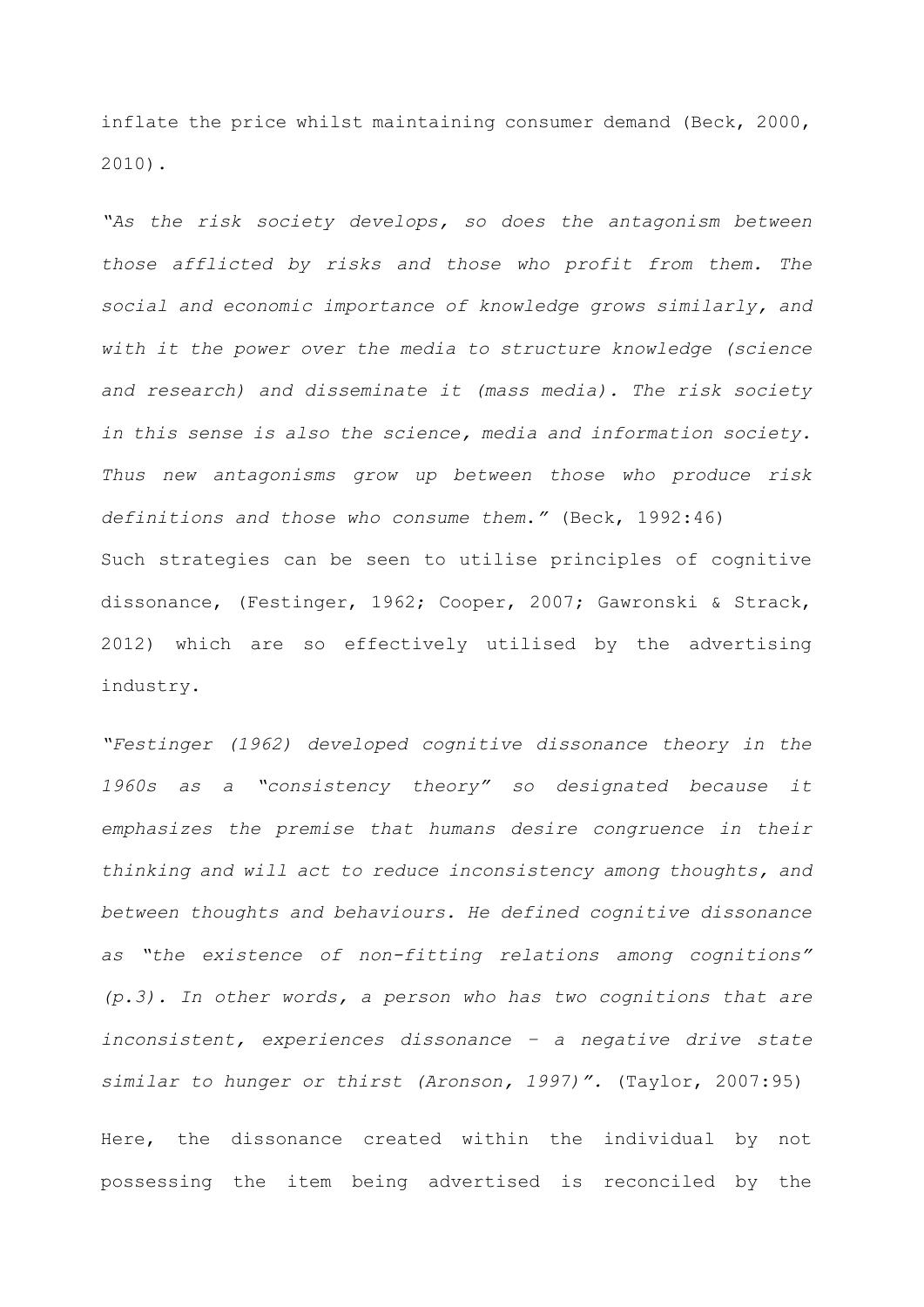acquisition of the item via the act of buying the item, thus achieving the goal of the advertisement. In the case of oil the unease (dissonance) created by the perceived threat to petrol availability is reconciled (consonance) by consumers with the acceptance that petrol can still be bought even if at a significantly inflated price and thus cognitive congruence is restored.

Therefore, decisions where tensions outlined above are present, as is the case of assessing the need for aftercare support, requires that they be made by an independent body. It is generally accepted, and for the same reasons, that no organisation should act as its own oversight body or watchdog - the preservation of organisational integrity and standards and the protection of the customer/service user.

In Scotland the Children and Young People Act, 2014, became active in 2015. Part 9 of this Act outlines, in detail, the corporate parent role and responsibilities with regard to children and young people in care and aftercare. This progressive legislation, which has received widespread international acclaim, prescribes a mandate for aftercare up to age 26 in certain cases and for children and young people in all settings to have the right to opt to remain in these care placements until 21. However, as we noted previously with reference to Professor Stein's research Tusla is prone to questionable interpretation of data when it comes to aftercare. This is again evidenced with regard to this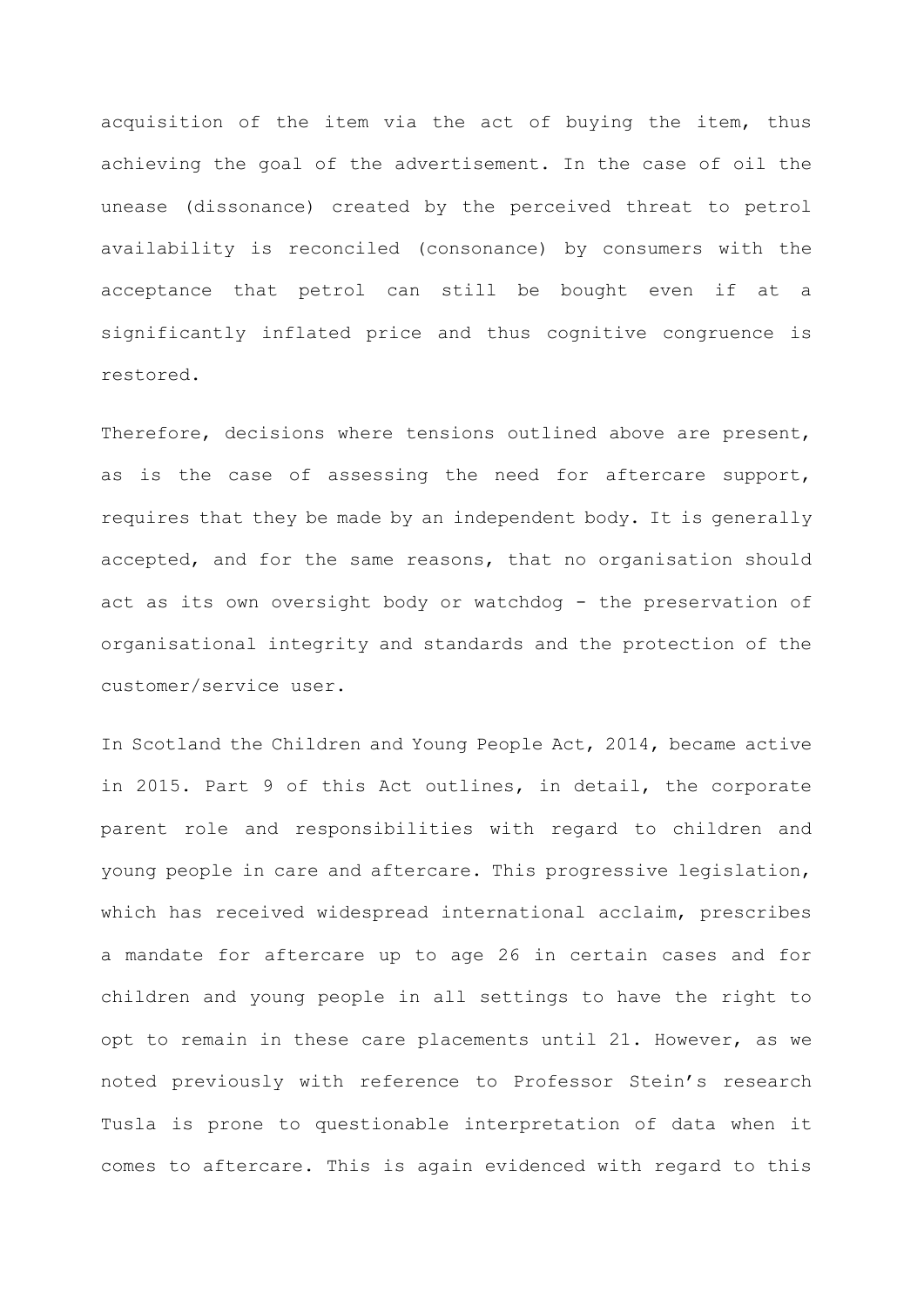progressive rights-based Scottish legislation for care leavers. Minister for Children, James Reilly, is of the belief that services afforded young people in Scotland via this legislation are "*akin to aftercare services for children leaving care in this State*" (Dáil Debates, 2015, Written Answers 17451/15). This is a curious interpretation of the Scottish legislation as it dismisses any recognition of the rights aspect of young people to, amongst other rights, opt to remain in their care placement until age 21 in Scotland. Rather, Minister Reilly references 'continuing care' as prescribed within this progressive Scottish Act not as a right for care leavers but as a "*new legal term to describe care leavers who remain in their 'looked after' (care) placements up to the age of 21.*" He perpetuates the entrenched propensity of former ministers and senior HSE/Tusla management, which shall be consider in more detail in the next section on the Aftercare Bill 2014, of focusing on the duty of the state to provide support rather than the right of all care leavers to exercise agency and access support.

Furthermore, Minister Reilly identifies care leavers as children and yet contrasts them with young people aged 18-26 in Scotland. Elsewhere, Gordon Jeyes, CEO of Tusla, has identified young people who have turned 18 and who may seek to remain in their foster care placements as both youngsters and adults: "..*and ensure we not only support those youngsters who remain in education but those who choose to remain in foster care. We will fund this irrespective of their education arrangements. Those*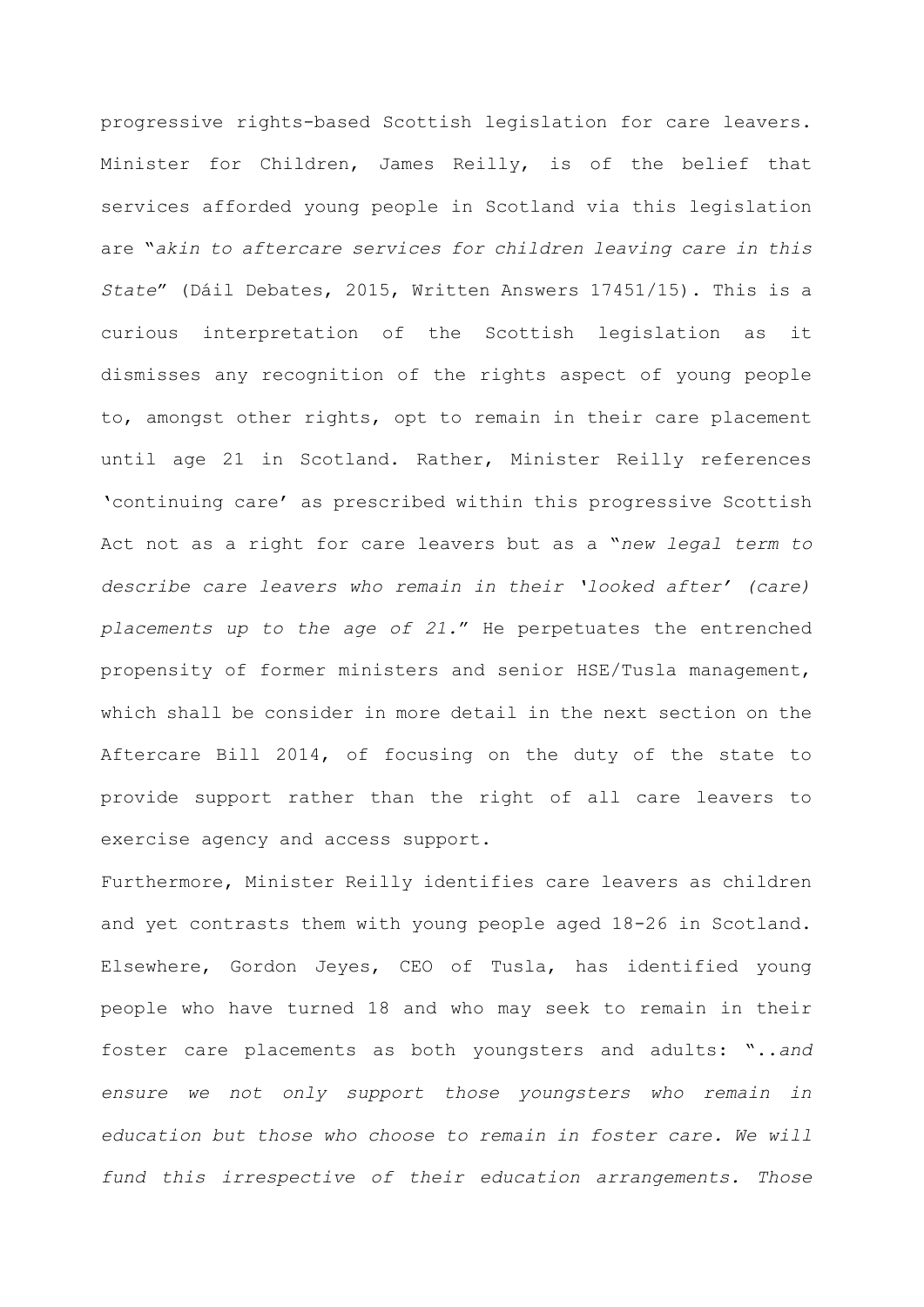*involved will at that stage be adults and as such there will be no free rides*." (Jeyes, 2014a). Consequently, it is unclear whether care leavers in the Republic of Ireland are seen as children or adults. Furthermore, there would appear to be concern at senior management level within Tusla that some care leavers, those not involved in education, may seek 'free rides', though just what is meant by 'free rides' is left ambigious and unqualified and therefore may reasonably be seen, in the absence of any supporting evidence, to be based on assumption.

Could it be that the definition of care leavers as children or adults is offered to fit the particular agendas of the corporate parent in different contexts?

Where does this assumption that some care leavers may seek 'free rides' come from; is there any evidence to support this assumption and what role might this assumption have with regard to the corporate parent's steadfast refusal to make aftercare a rightsbased entitlement to all care leavers in the Republic of Ireland? Whilst such an attitude towards welfare provision may align well with the neo-liberal master narrative can it co-exist with an understanding of the magnitude and consequences of the price already paid by children admitted into state care?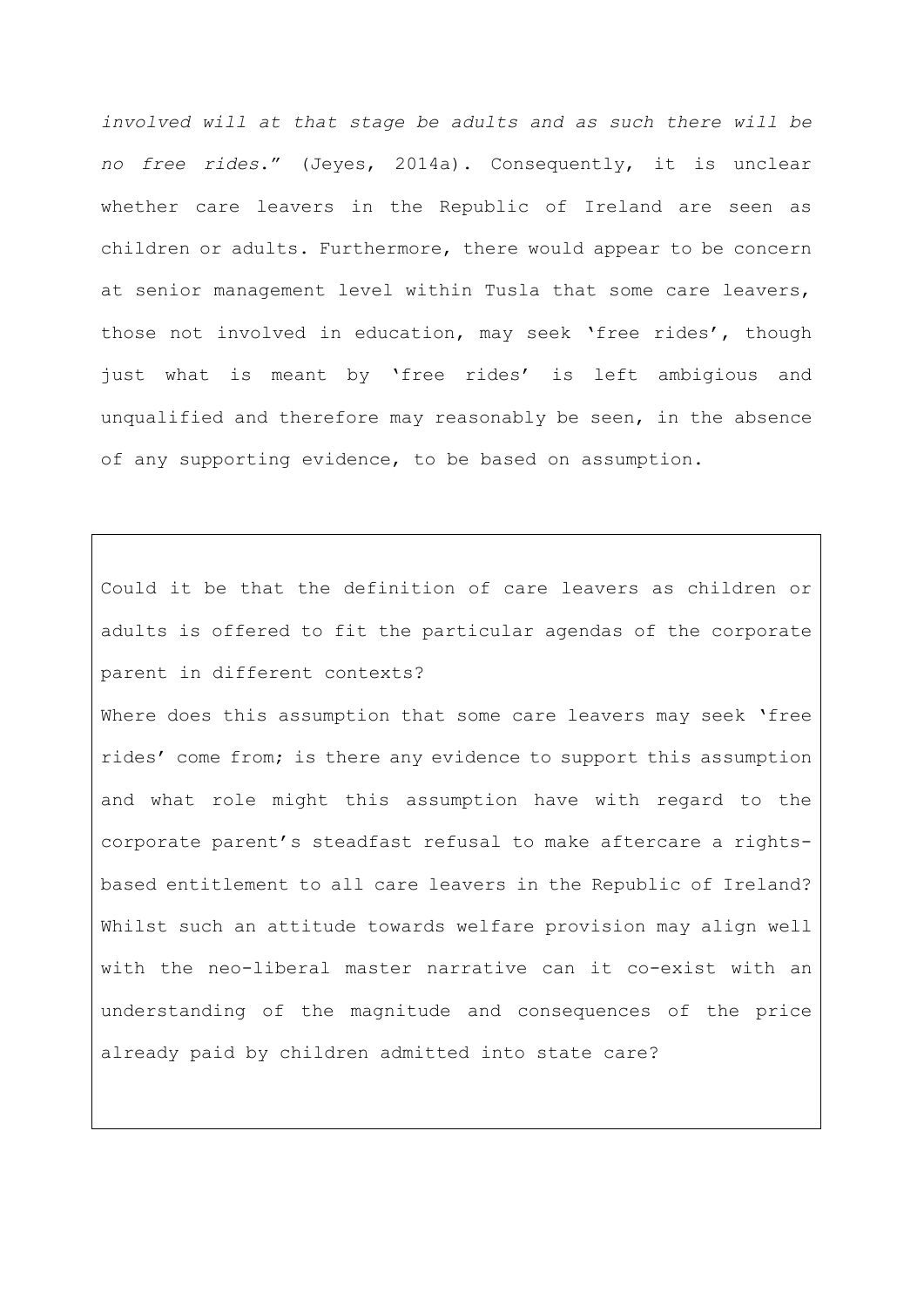One issue where there is no lack of clarity, however, is that the principal officers of the Irish corporate parent, the Minister for Children and the CEO of Tusla, both attest that aftercare services in the Republic of Ireland are good: "*By international standards, our current aftercare arrangements are good*" (Jeyes,2014a). Just what international standards Mr Jeyes is referencing is curious given the failings that have been identified throughout this book, which include representations and findings form the NGO sector, the judiciary, Independent Inquiry Boards, politicians, the media, academia, care leavers themselves and international children's rights organisations. As we have seen earlier in this book extrapolating outcomes-based comparisons based on statistical data is a very contested area and open to distortion through focusing on certain criteria and excluding others. What is certain, however, is that if we compare our aftercare services with those available in our closest neighbouring states of England, Scotland, Wales and Northern Ireland on the basis of rights, dignity, respect, equity and social justice, as these are inextricably linked and all four of these States have placed aftercare on a statutory legislative base, the Republic of Ireland is deficient by this standard. Furthermore, as a direct consequence of these deficiencies our aftercare arrangements for those young people who do not engage in work, education or training, circa 38.9% of care leavers, are equally deficient.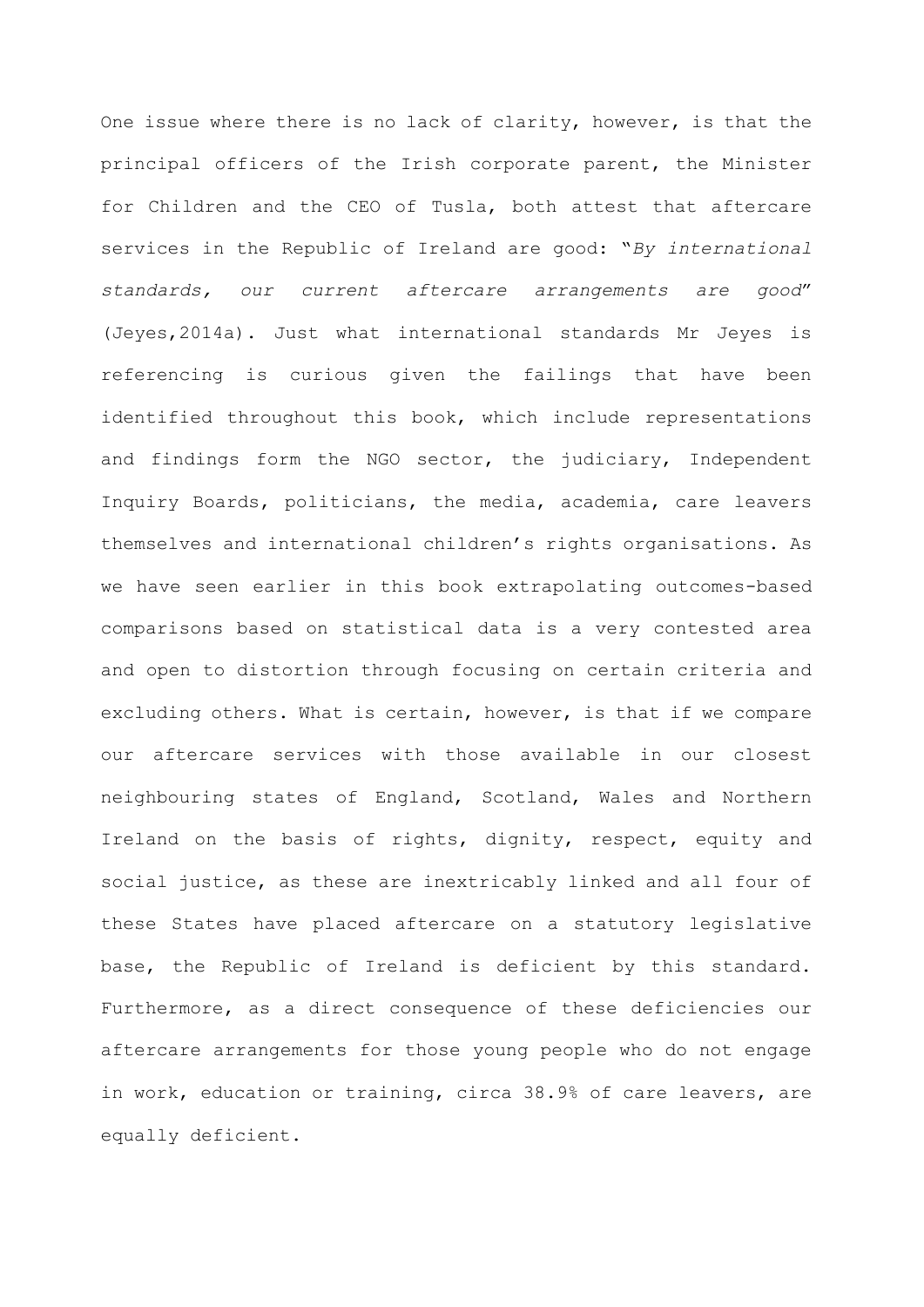To conclude this section on corporate parenting it is worthwhile considering one of the most influential research papers on corporate parenting: '*Can the corporate state parent'*? (Bullock *et al*., 2006). The research found that there are three factors necessary for the state to effective corporate parent:

*1) The framework must be right to be conducive for optimal outcomes for children and families – this requires legislation and provision that meets the needs of a wide variety of young people and that professionals have equal opportunities to use the legislation to access a range of services and placement options as they deem to be most appropriate in each case. The state must also accept long-term responsibility for these young people into early adulthood with all agencies serving children and young adults contributing to young people's welfare and not just social services. The state must also recognise the need to support those children who have left care in order and identify and apply clear principles and values that underpin services for children;* 

2) *The second requirement is to ensure that care offered is of a high quality. The minimisation of placement breakdown is essential. To achieve this* "*planning for children, support for carers, contingency plans, and the handling of difficult behavior and complex contact arrangements with birth relatives have to be well coordinated and effective (Sinclair, Wilson & Gibbs, 2004)*." *3) The third requirement is the tackling of the weakness that ensues upon the ending of children's care in the late teens. They*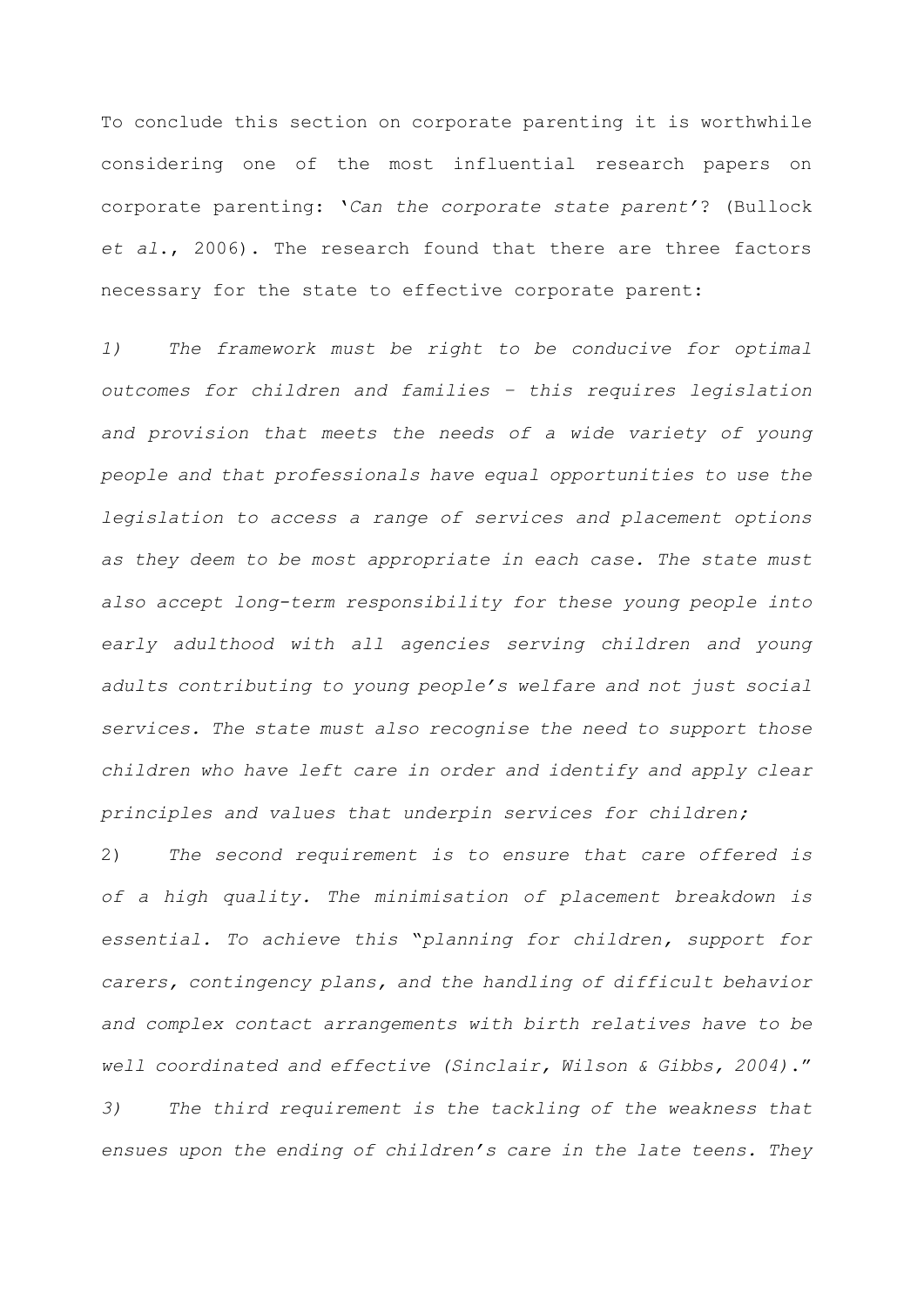*recommend that a more informed approach to matching, permanence and attachment be implemented and clarity be brought to bear on just what is meant by permanence.* (2006:17)

The findings of Bullock *et al.* (*ibid*) are some the very issues highlighted throughout this book: the necessity for legislation to mandate quality services; a robust care system and system of care - which requires inclusion of residential care (Hillan, 2005); inter-agency and partnership working; the necessity for values in the work with children; and the need for support after young people leave care.

## **Aftercare Bill 2014**

We have seen the launch of the Child and Family Agency (Tusla), in January 2014, initially under Minister Francis Fitzgerald. It is significant on many levels that Tusla has had three different ministers, from three different professional backgrounds, overseeing its first seven months of its operations. Minister Francis Fitzgerald, a former social worker, was replaced by Minister Charles Flanagan, a former solicitor, on the 8.5.2014. She was moved to the Department of Justice after what many have identified was a highly-effective term as Minister for Children. Minister Flanagan was moved on the 11.7.2014 to the Department of Foreign Affairs and replaced on the same date by Minister James Reilly, a former doctor.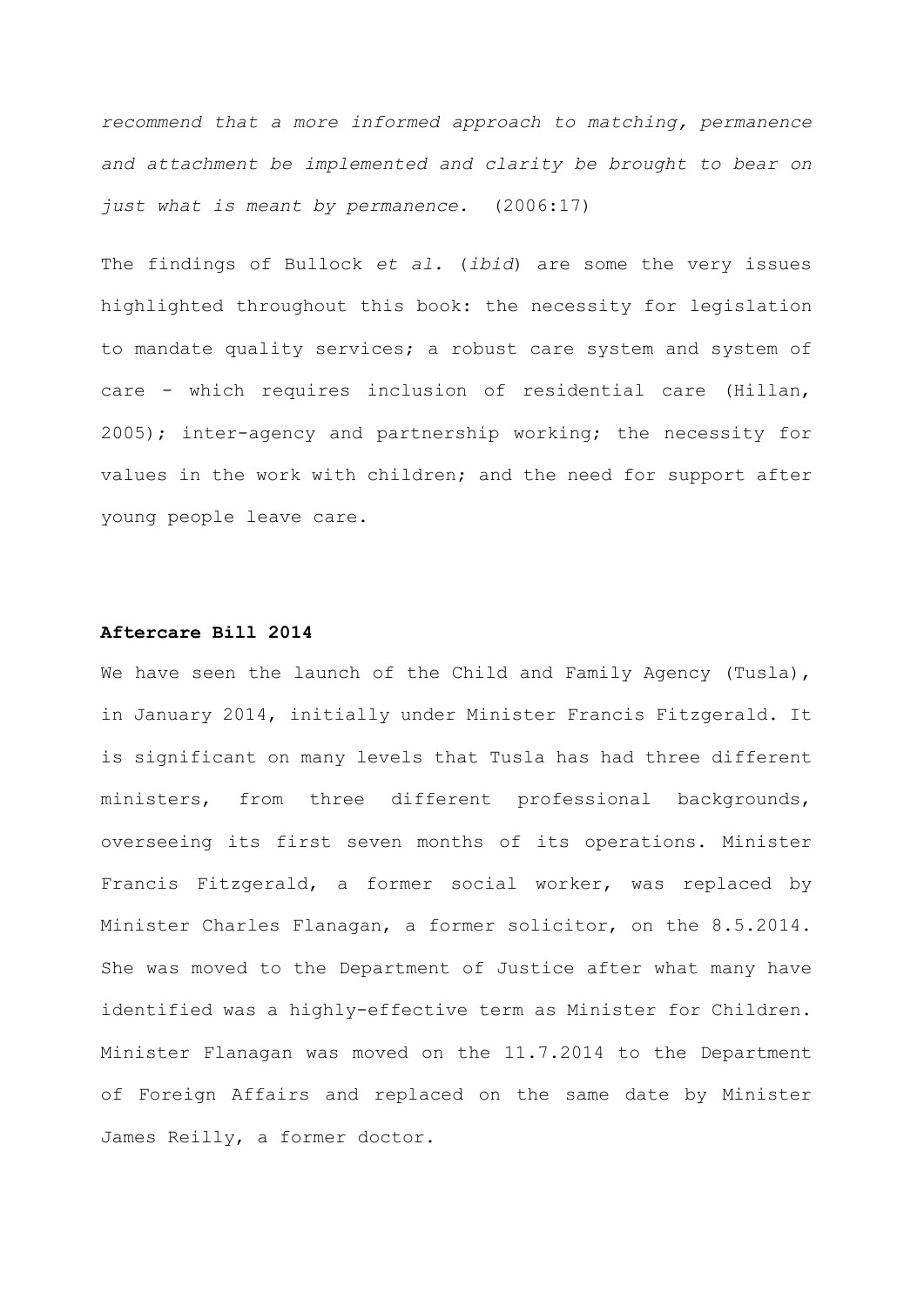The proposed amendment to legislation underpinning aftercare to strengthening the entitlement to the preparation of an aftercare plan, where the need for aftercare support is identified prior to leaving care, is welcomed as a step in the right direction. However, granting a right to an assessment of need for aftercare support via the development of an aftercare plan can also be seen to represent, whether intentional or not, yet another manoeuvre aimed at avoiding and deferring taking the one essential step of granting statutory entitlement.

*"It is proposed to strengthen the legislative provisions for aftercare, by amending the Child Care Act, 1991 to provide for a statutory basis for the preparation of an aftercare plan. The purpose of the proposed amendment is to provide clarity around eligibility and the arrangements for preparing, reviewing and updating the aftercare plan."* (DCYA, 2014)

Granting a right to the state to provide support to those it determines require it via assessments and describing how this may be done is a very different, and lesser, thing than granting a right to a care leaver to a service and affording them the agency to ensure that they receive this service.

The major part of this amendment (DCYA, 2014a) has to do with legislating for the interagency co-operation between Tusla and the HSE following the separation of Tusla from the HSE. The Bill was essential for this purpose. Incorporating within this Bill the legislative imperative to prepare an aftercare plan merely addresses one aspect of the complex task which is caring for and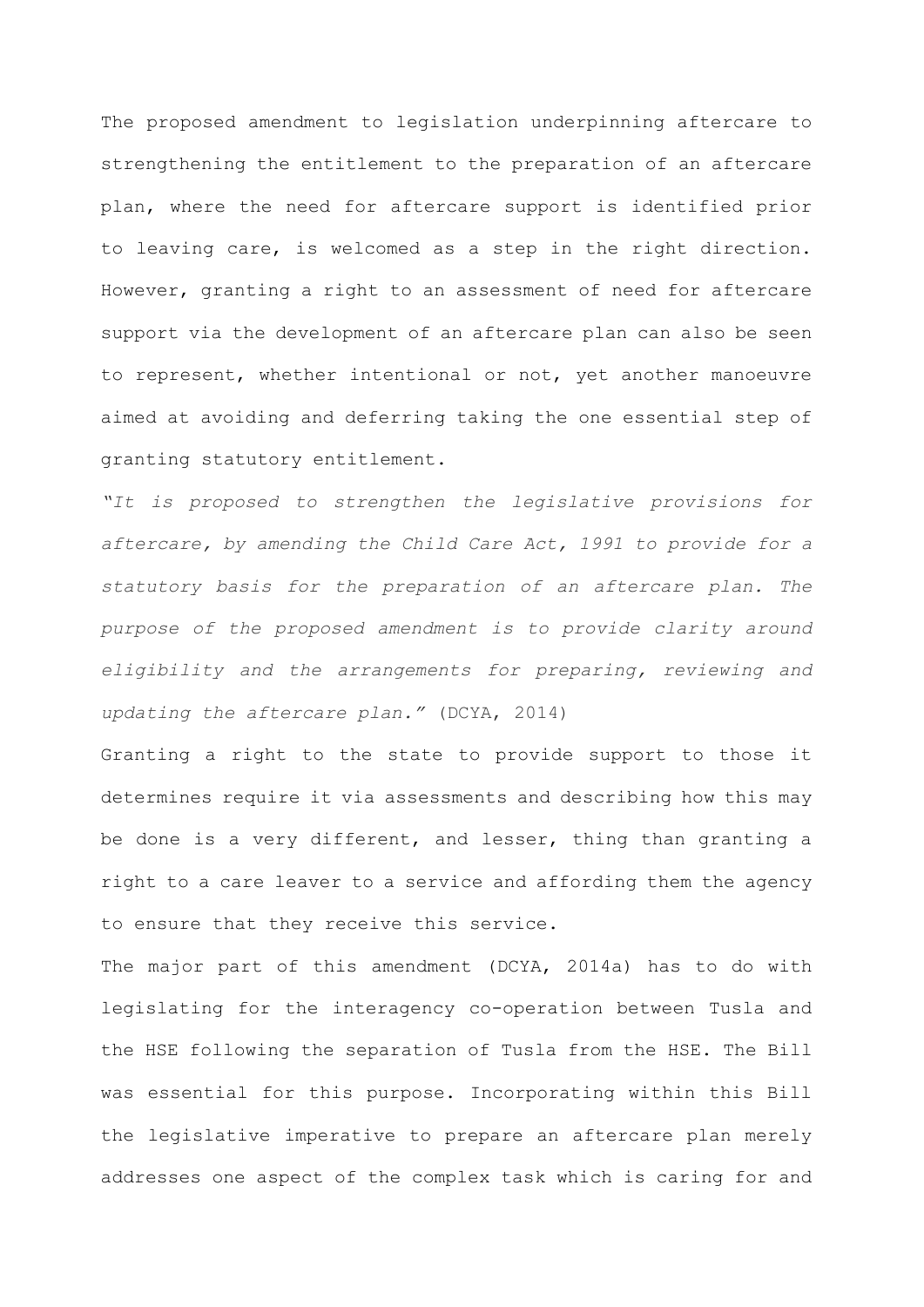supporting care leavers and mimics the focus on the preparation of care plans within residential and foster care. Care plans are considered indicators of quality. The definition around eligibility appears to be somewhat analogous in terminology to that from Northern Ireland but nonetheless is welcome in bringing enhanced clarity to this critical issue.

It can be said that '*just because we give something a name does not mean we understand it*' and also, that '*just because we know the right thing to do does not necessarily mean we will actually do the right thing'*. Making more explicit the statement of the duty on the Child and Family Agency is reminiscent of Minister Andrews's 2010 statement and has, as we have seen, had limited efficacy historically.

*"The aim (of the 2014 Bill) is to create an explicit statement of the Child and Family Agency's duty to prepare a plan that identifies a child's needs for aftercare supports."* (DCYA, 2014c) It is somewhat of a rhetorical question to consider that there is any doubt as to whether any 18-year old *may* need some form of ongoing support in the 21st century. I know of none who do not, and for care leavers this is even more assuredly the case given their trauma biographies and known ongoing vulnerabilities.

*"All children need support during their transition from adolescence to adulthood. Young people leaving care are a particularly vulnerable group who often have no family supports available to them. If they don't receive adequate aftercare they*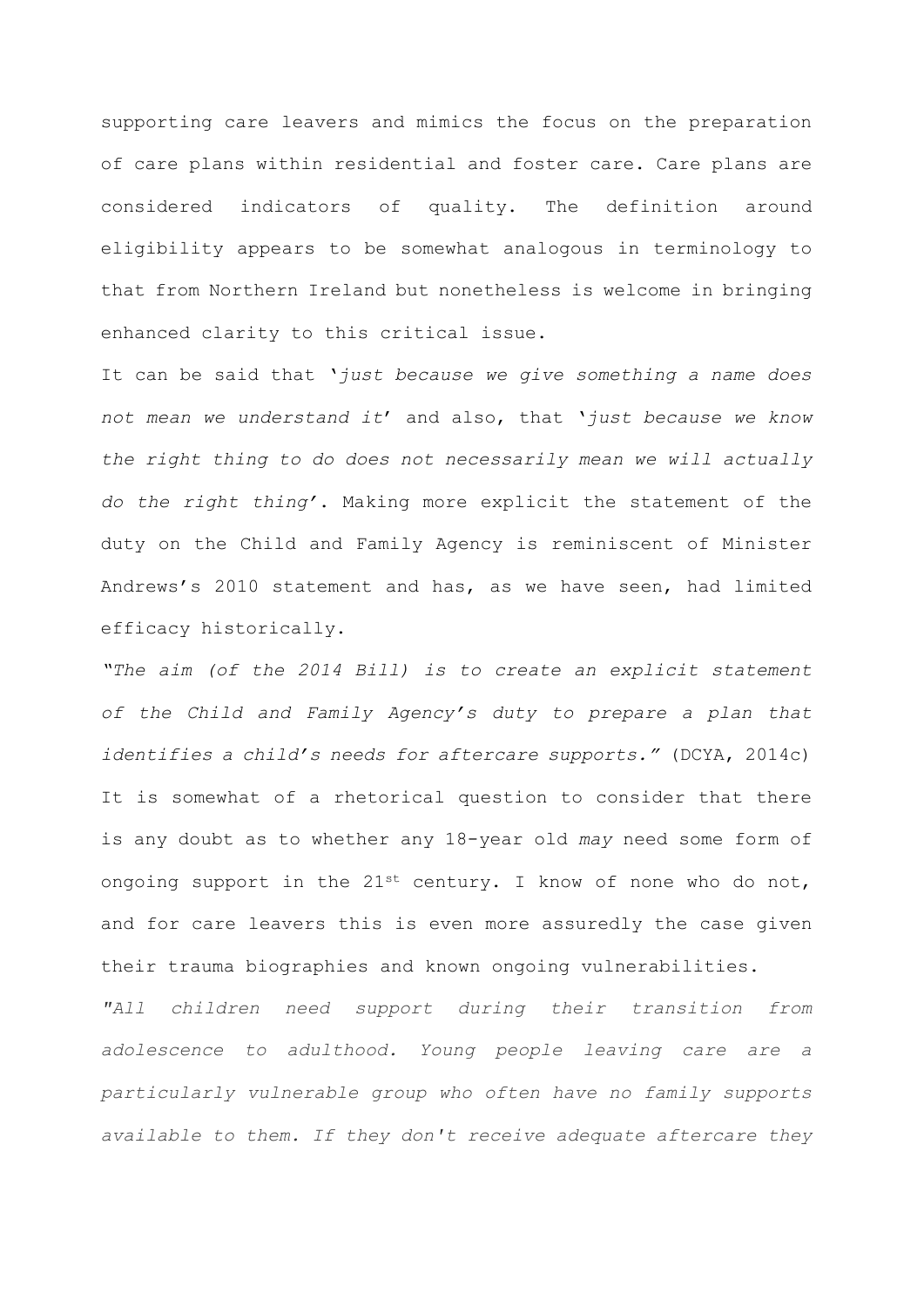*are cut adrift and left to cope with situations most adults would find impossible to navigate."* (Barnardos, 2010)

Support can come in many forms, practical, assistance with holidays, knowing that someone cares about your wellbeing and is there to listen if needed, emotional support and a 'felt-sense of security', financial, social, somewhere to fall back on in emergencies and general advice and general encouragement, to name but a few. It is also important to recognise that the transition process is not necessarily linear, and needs may vary accordingly (Stein, 2008). The question to be asked is are we providing the supports they actually need and how, and on what basis, are the supports currently available being made available to care leavers.

It may be the cases that for some care leavers that they return to the family home from which they were removed and that in some of these cases the family may not want any further dealings with the social work departments who removed these children. Equally, some young people may stay on in a foster home beyond 18 and the foster family may not desire any further dealings with social work departments. However, we have no way of accurately knowing how many such instances of children remaining in foster placements without aftercare support actually occur due to the unacceptably inchoate data recorded and made available by the HSE/Tusla. In both instances it may not be the support that is being rejected rather the interaction with social work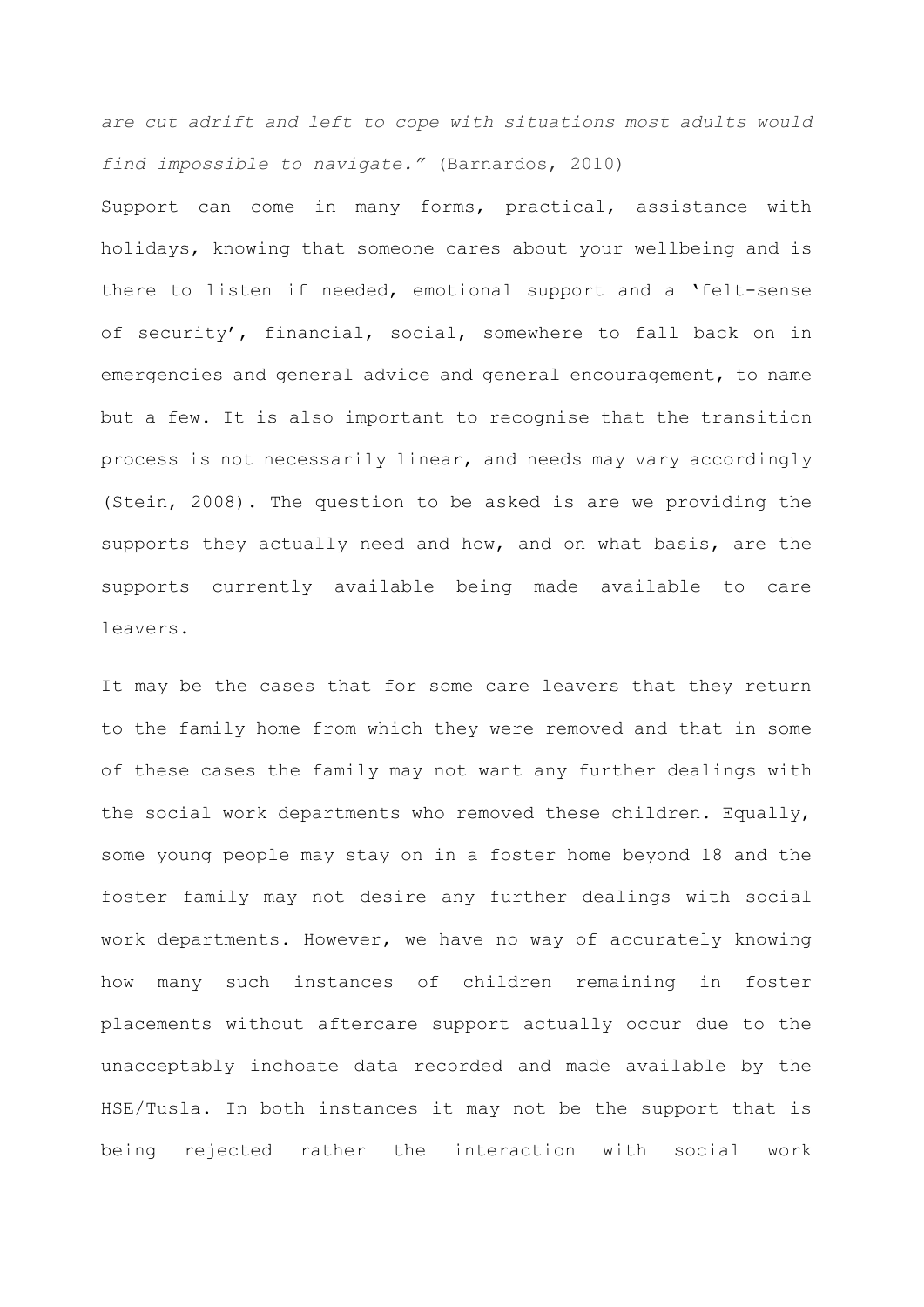departments. This represents a failure to engage with these families on a meaningful level by the HSE/Tusla across various services ranging from social work to family support.

Just because some disenfranchised young people, or their families or foster families, may refuse any contact from social work and aftercare services upon turning 18 does not mean that they do not need support. In reality, these young people need support all the more due to these negative care and pre-care experiences, but this support needs to be made available in a format that is acceptable and therefore accessible to them. These young people may not be able to accept or tolerate the support being offered to them in the format it is currently being made available. We understand that children in care may not be able to accept or tolerate feelings of trust, affection and intimacy and we work to build their capacity to tolerate and sustain these feelings and emotions yet, we do not appear to always extend such understanding to these older children and to their families. Making this support available on terms they can accept and tolerate is another of the core challenges of caring for these vulnerable care leavers, as it is with all children and young people. As ever caring parent knows 'no' does not necessarily mean 'no' in every incidence when it comes to children and adolescents' refusal to take direction or accept input from their parents. Certainly, there are times where no means no but by knowing their children through their knowledge of, and relationship with them, parents learn to discern the difference.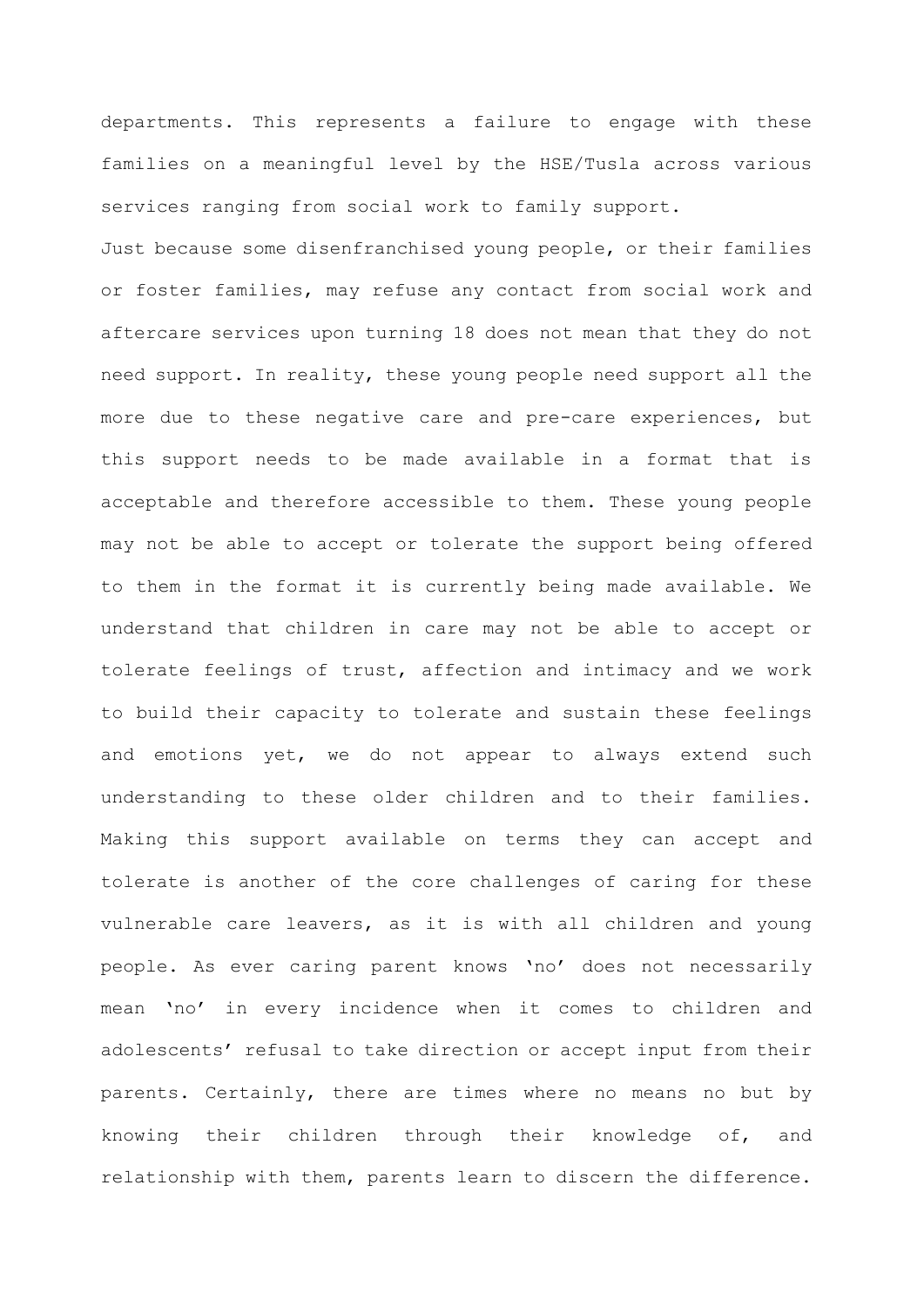There are times where they are testing their boundaries and, at times, may just want to see how much the adult actually cares which they may determine by assessing the adult's perseverance. Sometimes it takes encouragement, patience, cajoling, humour, change of approach or rewards, coupled with a thick skin, to persevere beyond the refusal and get children and adolescents to say yes, even though they may really like doing what they are being asked to do. This is as vital a form of co-regulation as emotional co-regulation (Butler, 2013).

Keith recounts how I had the tough conversations with him on sensitive matters, such as family relationships, and how he took my advice. He finishes his chapter with some excellent advice for those working with children in care:

"*Take the time to get to know the person in your care. Always show an interest in what is going on in their social circle. Have the tough conversations with them, if required, as you won't say anything to them that they are already not aware of or about which they have some understanding*."

It has been my experience, based on observing colleagues over many years of practice interact with children in care, that those colleagues who were direct and spoke their mind with children tended to also have close, meaningful and trusting relationships with the children. This, despite the fact that, at times, these workers would be very challenging with the children in terms of addressing behavioural or interpersonal matters. Children tended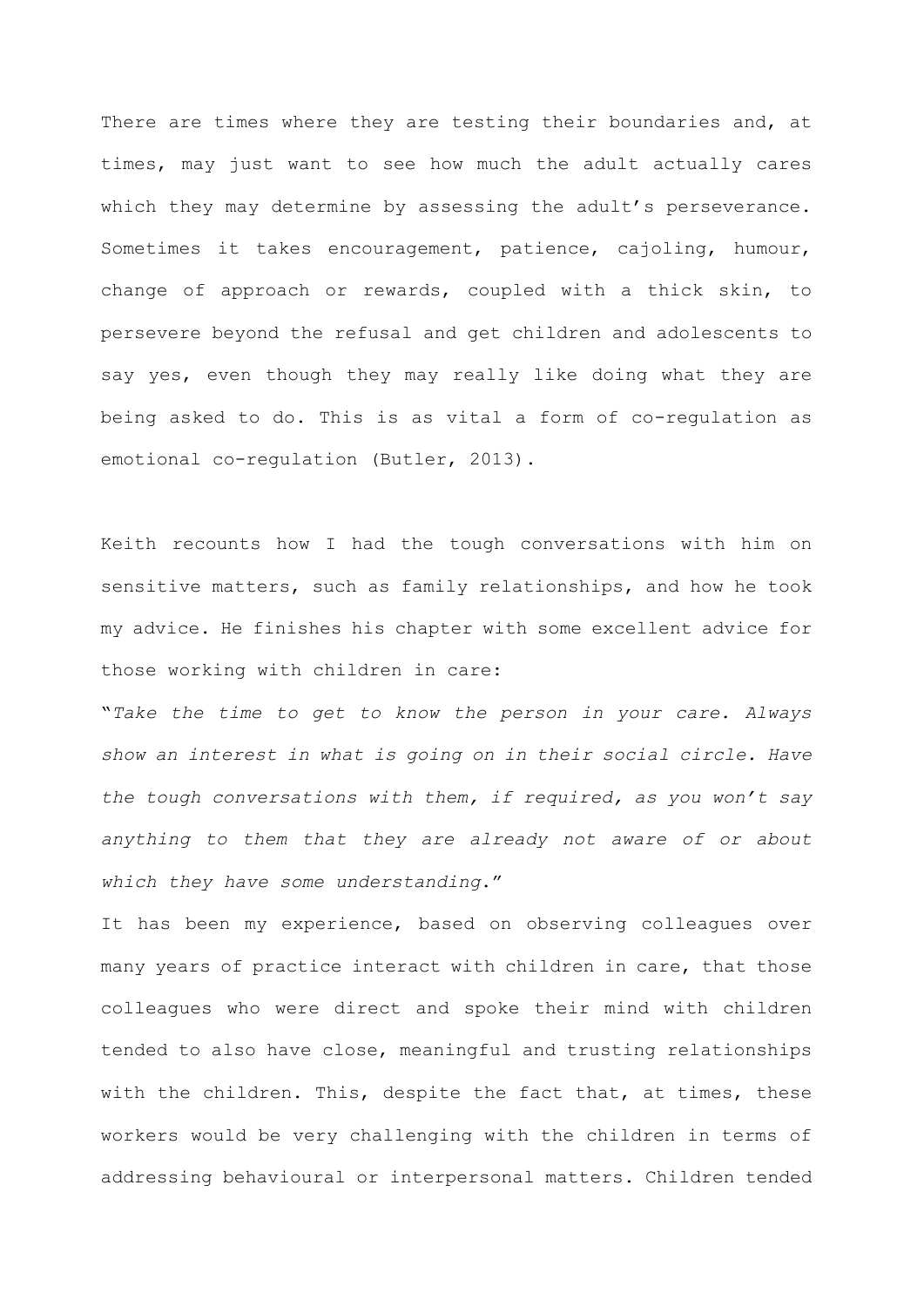to value this authenticity very highly, perhaps as Keith has posited because they may have already known of these matters at some level themselves. Such workers had the ability to challenge children when needed yet maintain a strong and meaningful relationship with the young people. They were comfortable dealing with conflict and therefore capable of providing care and control in the correct balance. The young people knew where they stood with such workers which afforded them some certainty in their, oftentimes, very uncertain lives.

The consequences of the workers 'playing it safe' and being less direct and honest with the young people, perhaps from a professionally defensive position or a focus on 'first causing no harm', would include the loss of such meaningful trusting relationships. This loss would in fact represent 'harm' to these children with the opportunity for recovery and growth being wasted. Risk and uncertainty are integral to caring for children and young people and, as previously stated, if we focus on harm in order to avoid causing harm we may, in fact, inadvertently cause harm to become manifest. Equally, deliberately avoiding conflict when conflict is required can be harmful (Kleipoedszus, 2011). The key to such relationships, as Keith has identified, is the worker knowing the child, having a meaningful relationship with them and having the courage and authenticity to speak their mind. As previously noted, children in care, through harsh necessity, must learn to discern authenticity and intent in adults. This was evidenced in Keith's story where he identified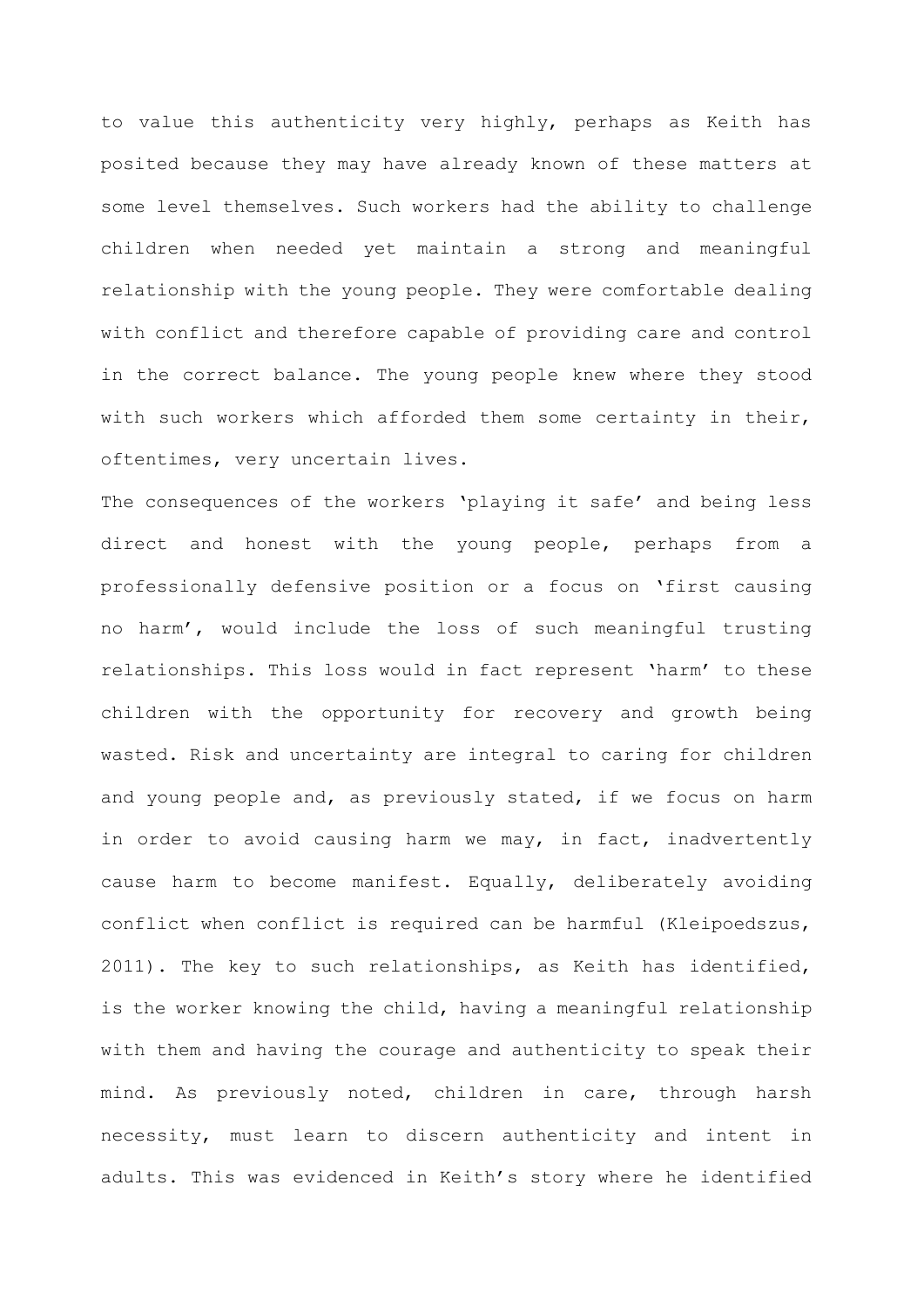how, as a growing child, he developed this ability to quickly discern adults' intent where he talks of being able to determine his "*parents' mood or mental state by observing how they dressed, stood, or even to how my mother had her hair brushed. This is a state of mind where one is hyper-sensitive to the environment and the individuals in it*" (p. 18).

This issue, where the lines between the worker being either an educator, fire fighter or abuser are very fine, with workers' professional judgement being utilised to interpret the real meaning behind the words, encapsulates the absolute necessity to both know, and have meaningful relationships with, the children and young people we work with so that we can make the correct interpretations in such instances.

As a corporate parent striving to be a good parent this is a core challenge for aftercare services and social work departments just as it is a core challenge for all those working with children in care. It is too easy to just accept the no and say they refused the service and there is little or no more that can be done. There is always more that can be done although there is no guarantee of success and as every caring parent knows sometimes it's a thankless task but, nonetheless, this is what it means to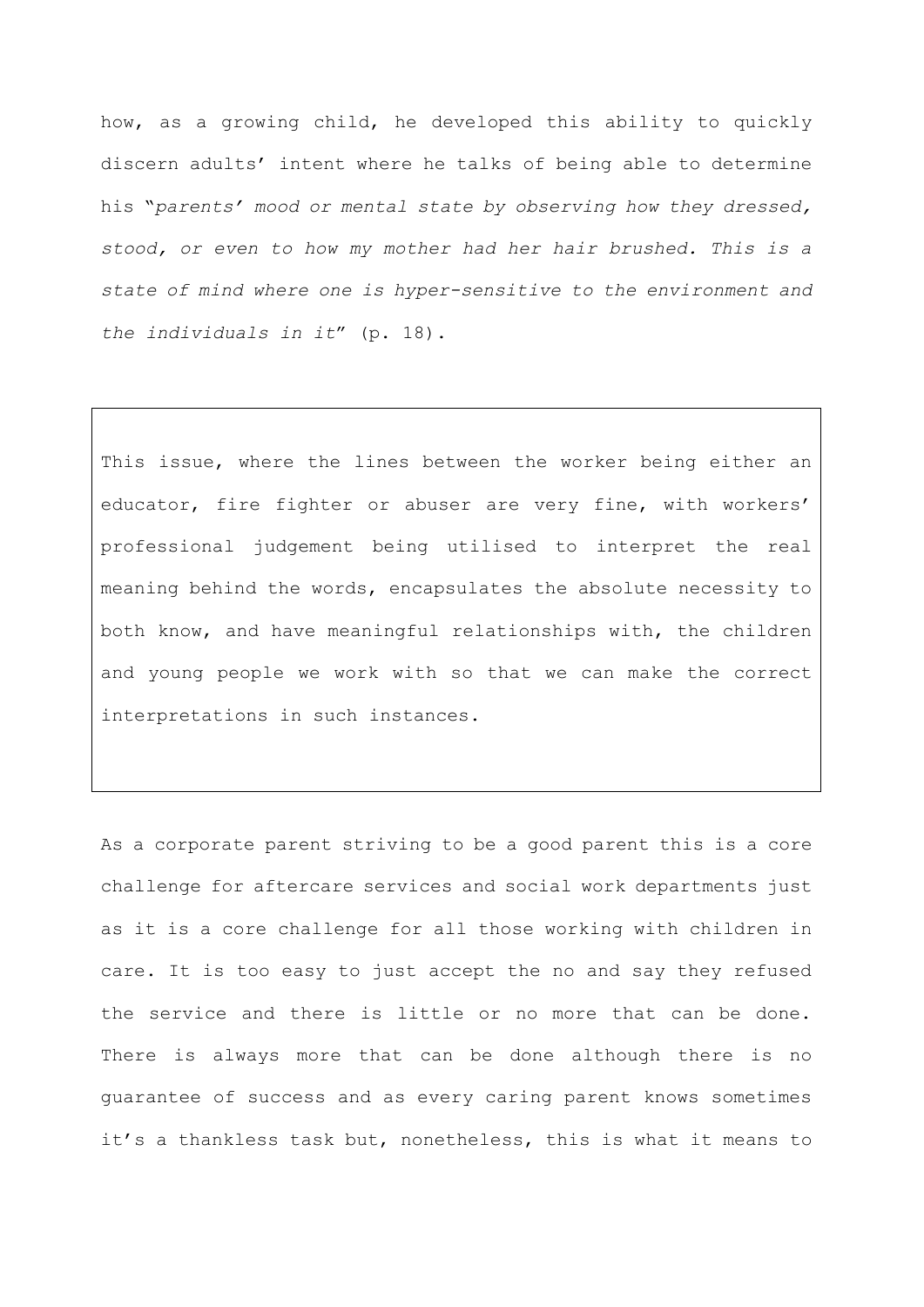try to be a 'good enough' parent - we put the child's needs above our own needs and comfort.

We prioritise our children's needs above their wants as we recognise that as they mature, they are acquiring the ability to regulate these matters and therefore they need our support during this developmental process. As a good corporate parent Tusla would do the same and recognise that there is a world of difference between wanting something and needing something. Therefore, Tusla would, as a good corporate parent, extend the paramountcy of the child principle, where the child's needs rank the highest, to care leavers also. Making aftercare 'core business' for Tusla by implementing statutory entitlement to a service represents the singular most effective mechanism to achieve such an extension of the paramountcy principle.

To accept the rejection of the offer of support, tantamount to an '*abdication of duty*' as Shannon & Gibbons (2012:xvii) termed it, represent yet another failure and missed opportunity on the part of the HSE/Tusla to support these vulnerable young people. Furthermore, if we accept the assertions of eminent theorists such as Anna Freud and Erik Erikson who posit that adolescence is the second, and sometimes last, chance to address the crises of earlier childhood then aftercare can be seen to represent the second, and last, chance to address the crises of negative incare and pre-care experiences. These include failings of the state to adequately support and protect these children and young people, and therefore to miss this opportunity represents the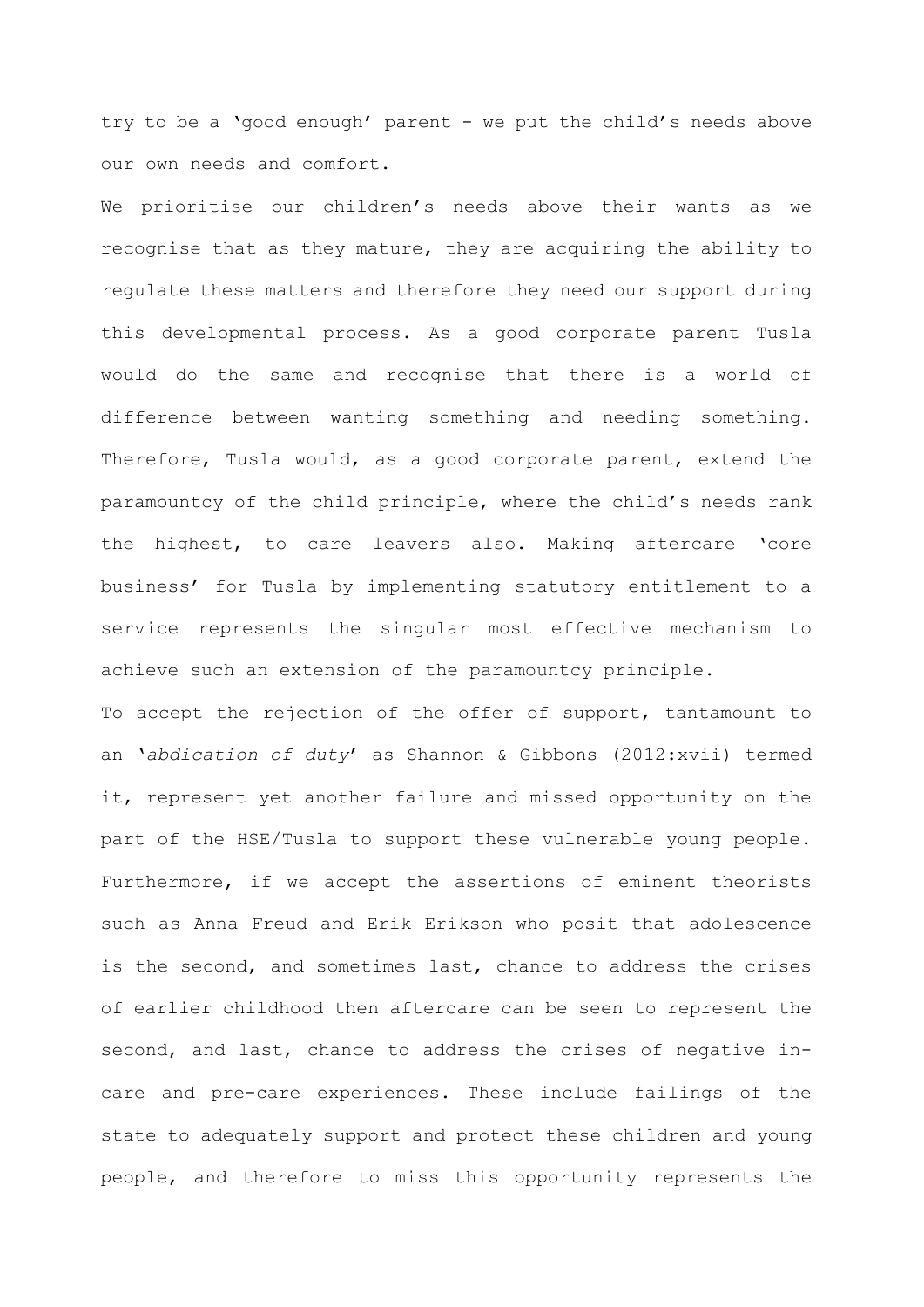gravest of failures. It is the state's last opportunity to right many of the wrongs perpetrated upon these young people and therefore aftercare must be awarded the highest status we can bestow upon it when seen in this light. Endings and beginnings are intertwined, so eloquently put by T.S. Eliot, and for these young people having a positive ending to their care experiences can facilitate positive beginnings in their adult lives but unfortunately the converse it also true.

Notably with regard to the support and assistance that may be made available to care leavers the wording of The National Leaving and Aftercare Policy bears consideration:

*"Section 45 of the Child Care Act 1991 places a statutory duty on the HSE to form a view in relation to each young person leaving*  care as to whether there is a "need for assistance" and if it *forms such a view to provide services in accordance with the section and subject to resources*."

Having reviewed the past failings of the state in supporting care leavers and with specific regard to the final three words 'subject to resources', the above statement inspires limited confidence in the policy being fully implemented and achieving its aims. What is needed is sufficient ring-fenced funding.

Minister James Reilly, the current Minister for Children and Youth Affairs, in one of his first written answers to Dáil questions made the following statement which appears to develop the theme of available resources further: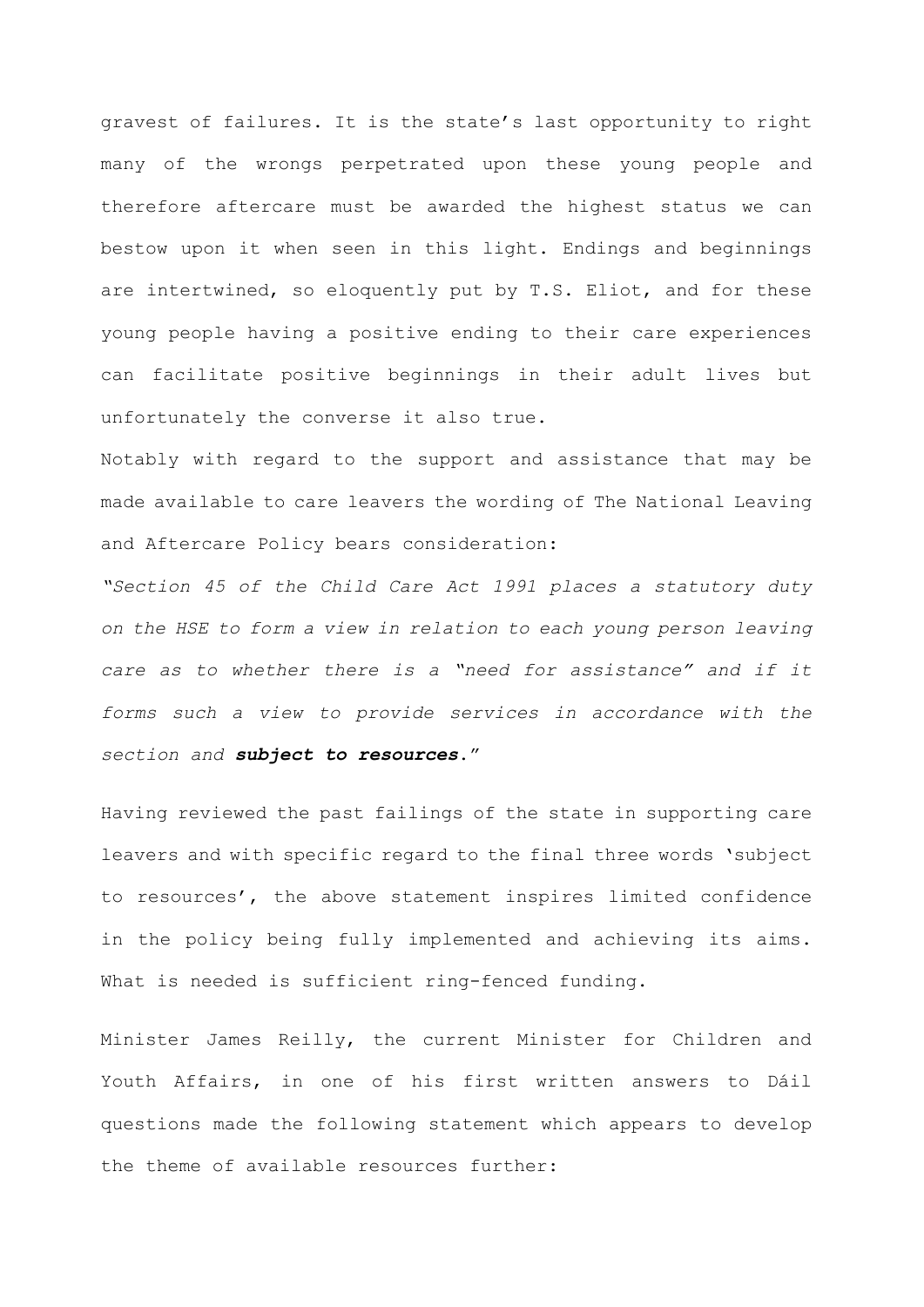"*The prioritisation of services for young people receiving aftercare is considered in the context of the statutory and administrative criteria and rules relating to State provision of services and the requirement of all State bodies to provide services in accordance with resources available to them. The Agency and officials of the DCYA have been and continue to explore these matters further with the relevant Departments and agencies, on a bi-lateral basis, to continue to support the improvement of aftercare for this vulnerable cohort*." (Dáil Debates, 2014, Written Answer, 35541/14)

By making aftercare services and support a statutory entitlement for care leavers Tusla can make its proffered commitment to children in care and aftercare real and meaningful. Then, as active agents in determining their own futures, care leavers will be empowered to ensure that they receive the support they absolutely need. This support will be available within clear support systems benefiting from ring-fenced funding, and this will enable care leavers to become the active citizens we wish for them to become.

*"When accorded rights, individuals are legally recognised as members of a social order and this enables self-respect to develop, as well as respect for other. Social esteem is expressed through acknowledgement of individual's achievements and abilities and enables self-esteem."* (Ridely *et al*., 2013:3)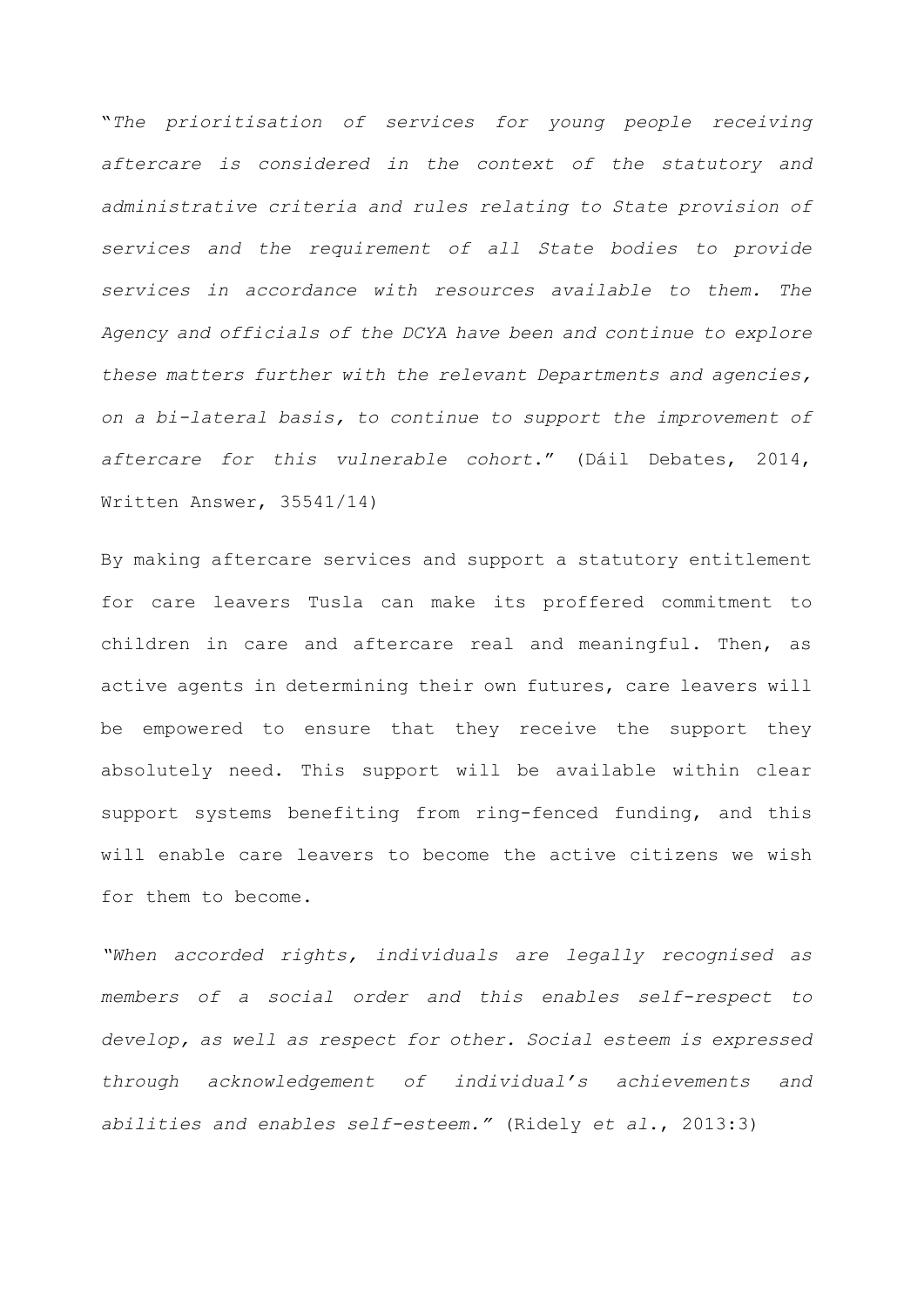Political short-term planning and leadership together with changes in political direction brought about by changing governments can be seen to be a major factor in Irish child care provision. We have seen with the launch of Tusla that there have been three different ministers responsible for overseeing its beginning. The significance of this can be located both in terms of continuity of relationships and also when we consider that each minister came from a different professional background. Therefore, there was potential inconsistency and allegiance to different professional disciplines. This one example, then, reveals a major flaw of policy development and implementation as well as strategic development of integrated and coherent child care services in the Republic of Ireland, namely, short-term political leadership and vision. Political parties and individual politicians must constantly seek voter's preference. Consequently they are prone to making promises and commitments whilst seeking election, but fail to follow though once elected. Children cannot vote and the marginalised of society are typically not the highest level of voters. Thus the needs of these two groups do not rate as highly as those societal groups who are known to vote for politicians seeking a mandate.

*"Children have been set low on the list of political priorities in Ireland for far too long. Too often they have been sidelined and voiceless. Those living in communities who are*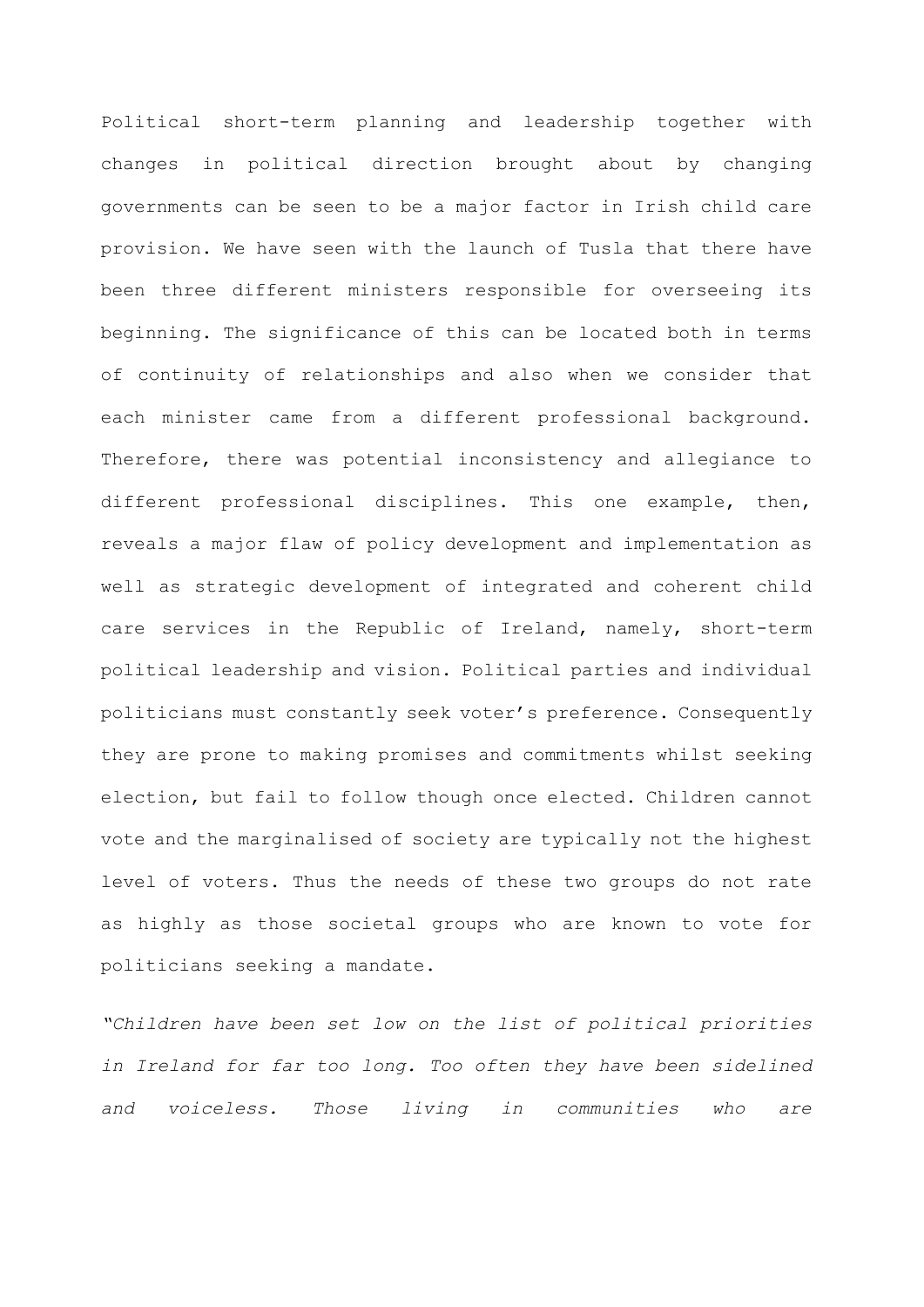*disenfranchised and marginalised are even further away from the political table."* (Barnardos, 2011a:3)

We know that in 2014 there were 9,450 reported cases of abuse, neglect or welfare concerns awaiting social worker allocation with 3,450 of these being categorised as high priority cases (Dáil Debates, 2014, Written Answers 36155/14). Burns & MacCarthy (2012:34) suggest that "*entry thresholds to the (child protection and welfare social work teams) are increasing to respond to issues of capacity, which means that children and families who normally would receive a service are being placed on a waiting list or are not worked with at all, and opportunities for preventive work are being lost*." Yalloway *et al*., (2012) identify that the 2005 HSE Dublin North Interim Data Set Returns confirms that "*Large numbers of children are being 'screened out' for services because of the need to prioritise available resources to respond to children who are most in need…this reflects the wide variation*  in practice across the country concerning referral and assessment *of child abuse and service capacity issues in each HSE area."* (2012:93). There is a growing body of evidence demonstrating the fallacy of delaying entry into care which entrenches harm and makes reunification with family less successful whilst also costing the state substantially more in the long-term (Ward *et al*., 2008; Holmes, 2012). However, to tackle this issue would require government to prioritise children's services for funding when they are increasingly coming under pressure for poor health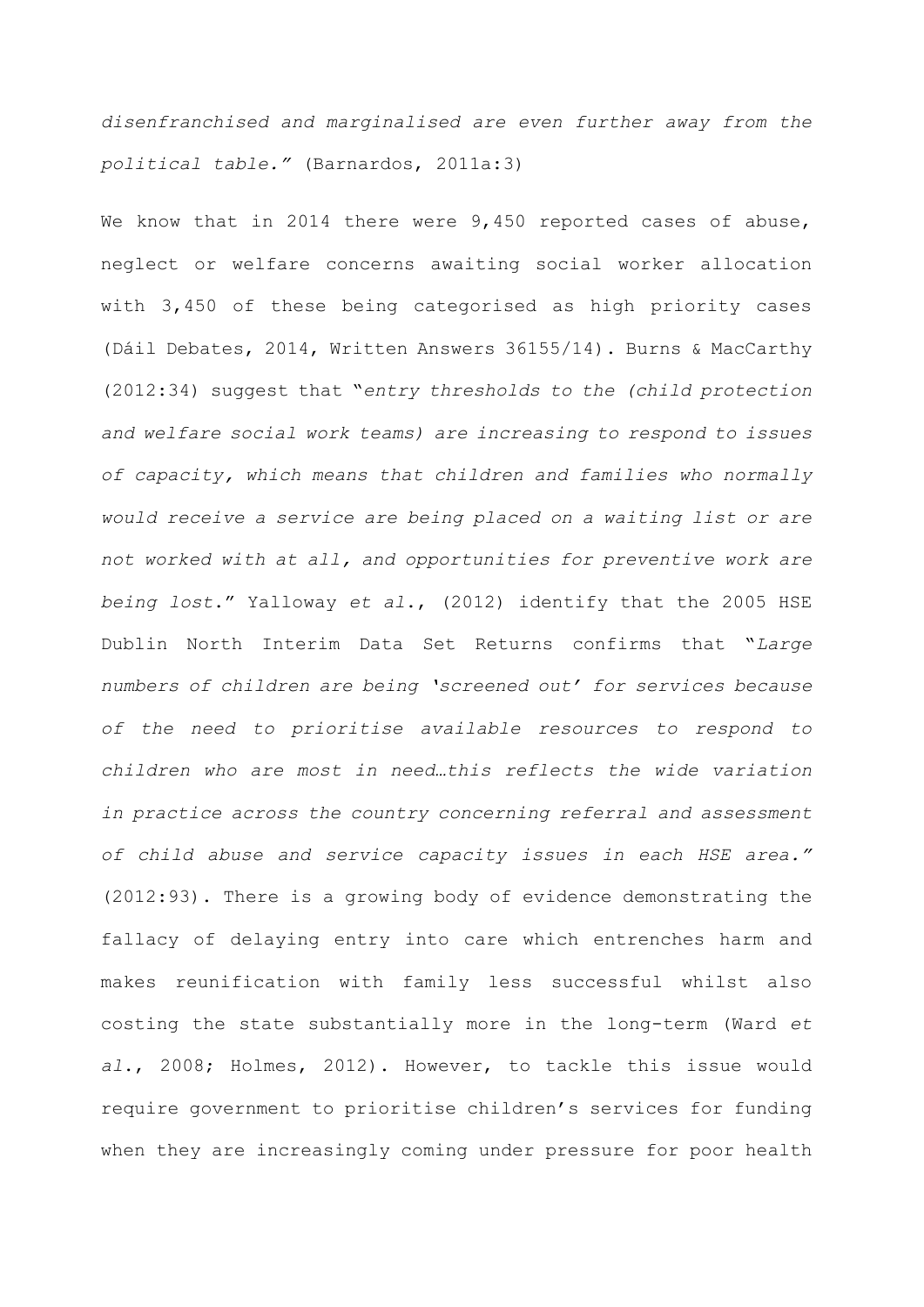services and other public services deficiencies. It may be the case that tackling the public health system will prove more beneficial to the current, or indeed any, government in terms of retaining its mandate. Thus, the problem accrued by not providing investment in children's services is deferred, potentially for a different government, for political reasons.

Political responsibility for child protection failings in the Republic of Ireland, linked to negative public perception of children in care and their families, was a major finding of Holohan's (2011) research report '*In Plain Sight: Responding to the Ferns, Ryan, Murphy and Cloyne Reports*.'

"*This research makes clear that political and societal attitudes to those living in poverty contributed significantly to the situation whereby children at risk and living in poverty were victims of human rights abuses. Families at risk of or living in poverty were somehow blamed for their socio-economic status. They were viewed as morally suspect, degenerate and unworthy."* (Deasy in Holohan, 2011:325)

It must be noted that it is regrettable that the current government has failed to follow through on the proposed Constitutional Referendum to lower the voting age to 16 in the Republic of Ireland scheduled for 2015. However, the identification of the need for political leadership and vision in order to strategically develop children services effectively is not an acquisition levelled against any one particular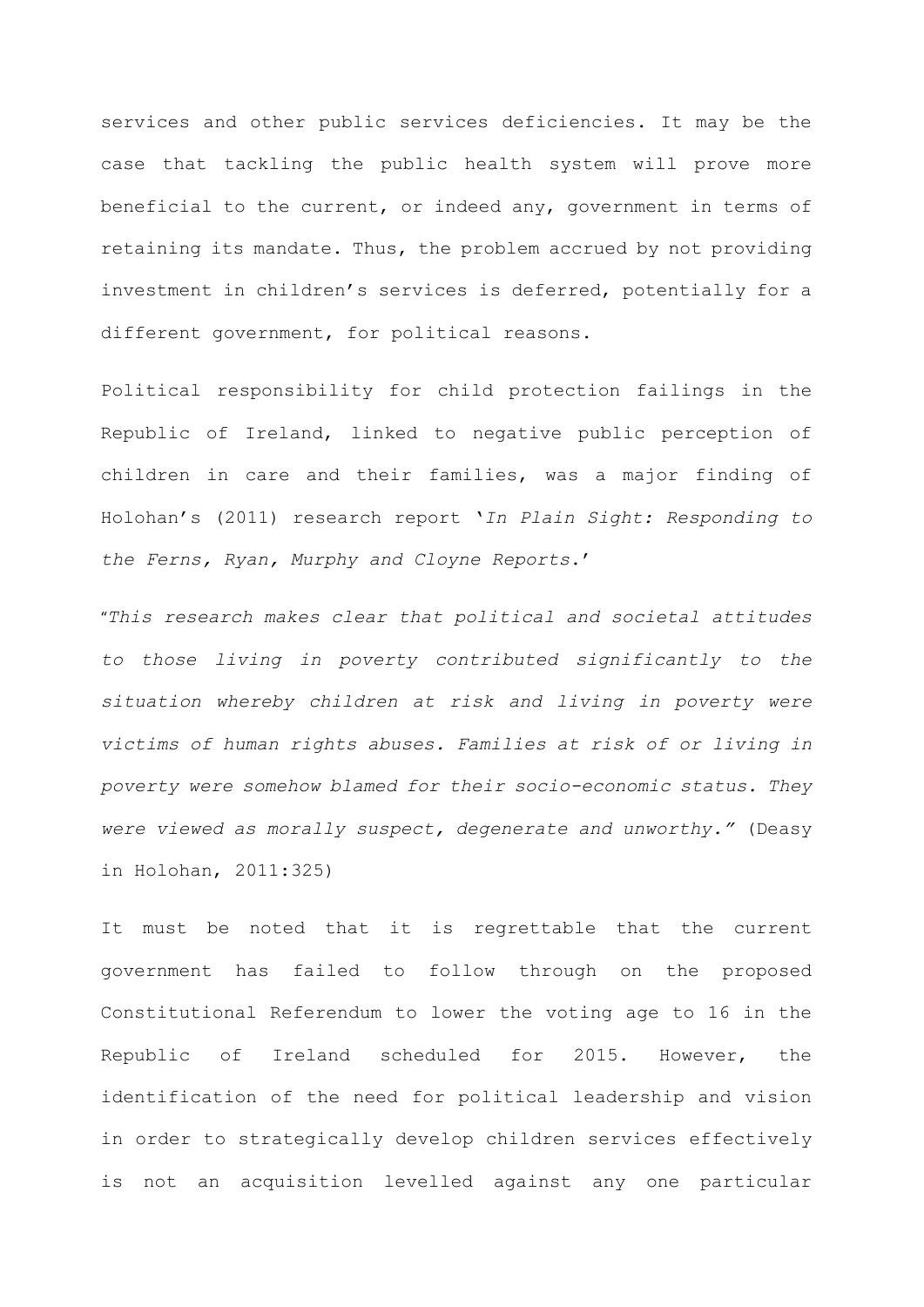political party or politician. It is the challenge to all political parties and individual politicians and therefore to the political system itself. Children and their services need to be prioritised by Government. Government itself acknowledges this challenge but have as yet to identify a robust and effective solution. This acknowledgement is evidenced within another policy document published by the DCYA whilst under Minister Fitzgerald's leadership in September 2013. This policy, 'RIGHT FROM THE START: Report of the Expert Advisory Group on the Early Years Strategy' contains the following observation within its preface:

*"A set of recommendations, of course, is not enough. If the people of Ireland really do want to change the future – to ensure that right from the start all our children have the best possible chance – that requires a major statement of political purpose and a radical re-orientation of structures, organisations, resources and policy priorities.* (DCYA, 2013:1)

We have seen the political influence on social care throughout the preceding sections of this book. We have seen its role in social policy, research, children's rights, theory and the professions, all of which shape services and practice. There is also has a political dimension with the media coverage of social care issues, a point made by Carl O'Brien:

*"The problem with social issues is that most politicians and political parties – but not all – see them as being of relevance only to the most marginalised, who are less likely to vote or to*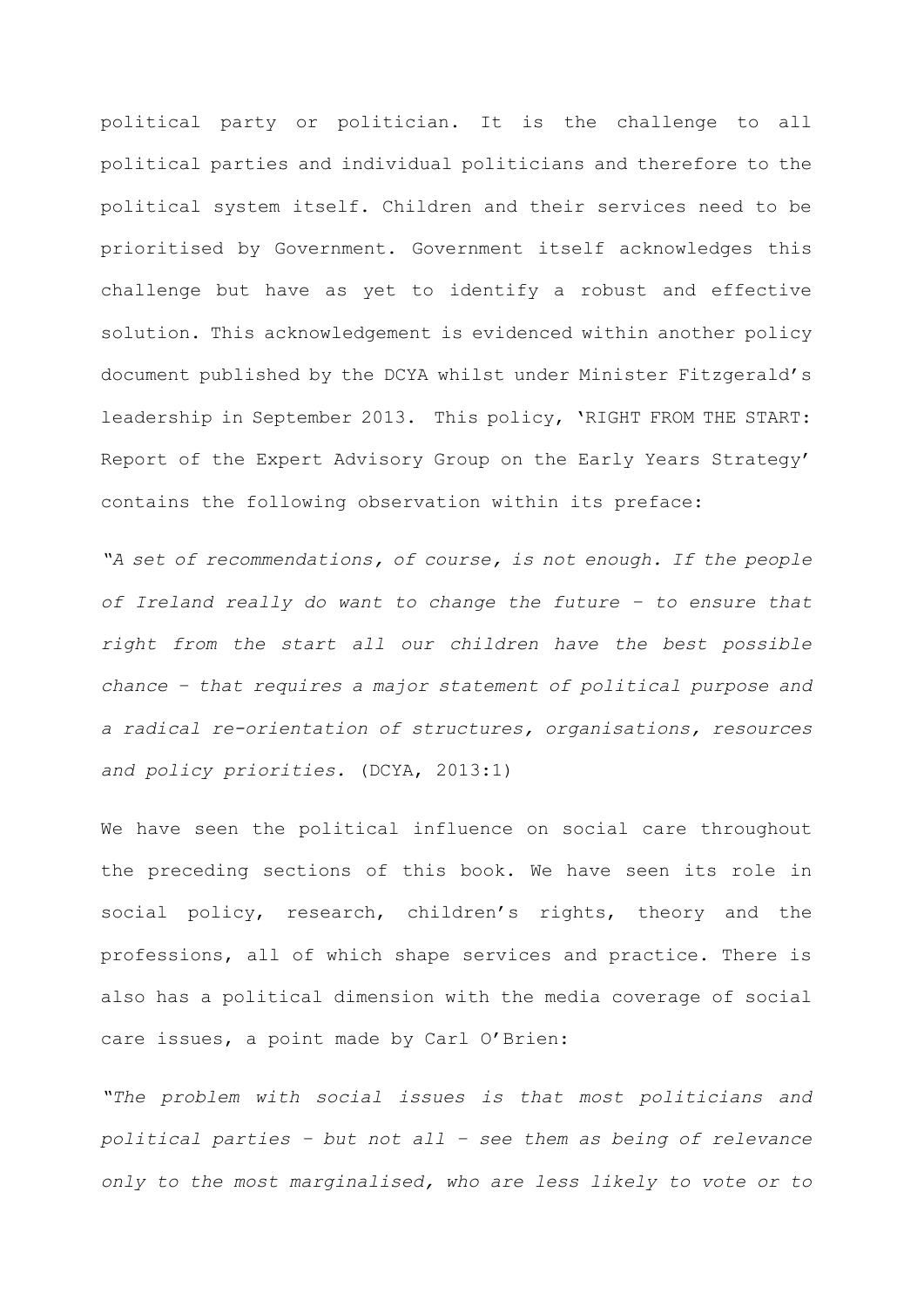*be active members of 'civil society'. Because the issues are marginalised politically they, they are also marginalised in the media…Ultimately social work needs to be higher on the political agenda if it is to receive wider coverage.*" (O'Brien, 2012:118- 119)

Given the extent of this influence we can see the magnitude of the impact of the short-term focus on children's services outlined above.

The politically induced short-term focus on children's services development can be seen to underpin much that is wrong with Irish children's services (Kennedy, 2014).

A closing observation with regard to the proposed Aftercare Bill (2014) is the usage of the word *may* as outlined by Minister Reilly in 2015. As we have previously noted the usage of the word *may* has long been identified as the problem with the existing legislation with campaigners seeking it replacement in the Child Care Act 1991 Section 45 with the word shall. It would appear that the proposed Bill merely perpetuates the employment of this permissive word, *may*.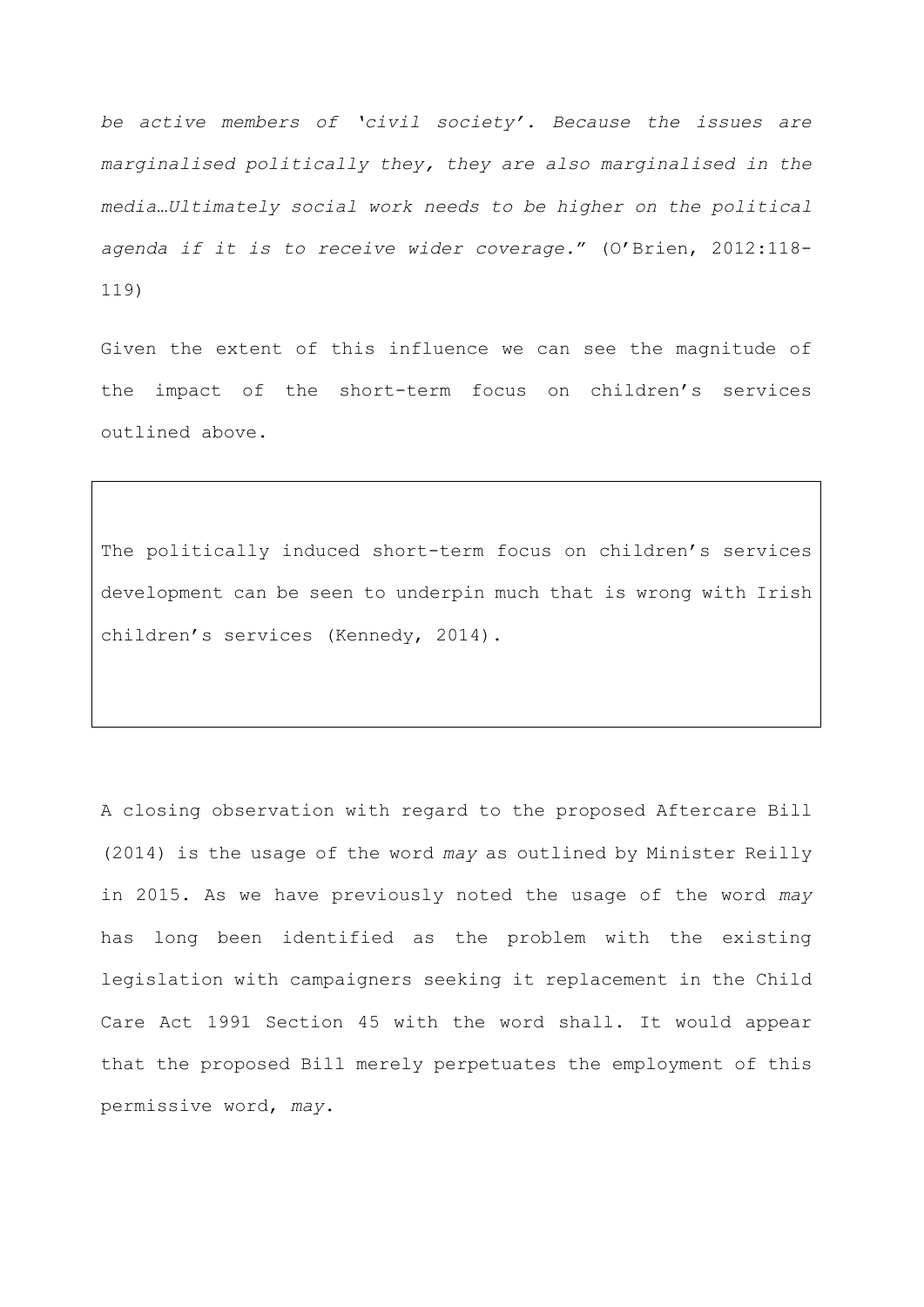*"Section 45 of the Child Care Act 1991 provides that the Child and Family Agency may assist a child leaving its care if it is satisfied that the person has a "need for assistance". The provisions have been interpreted and applied on the basis that young people who have had a care history with the Agency are entitled to an assessment of need, from which an aftercare plan may be prepared and an aftercare service may be offered (based on the assessed needs)."* (Dáil Debates, 2015, Written Answers 9659/15)

## **Aftercare and Positive Outcomes**

At the risk of stating the obvious, but in the interest of academic rigour, it is necessary to state the case for aftercare in terms of promoting positive outcomes for children leaving care. As far back as the Kennedy Report, (1970) and as recently as the Ryan Report (2009) aftercare provision has been highlighted as an essential service for children leaving care:

"*Aftercare, which is now practically non-existent, should form an integral part of the Child Care system.*" (Kennedy Report, 1970:14)

"…*comprehensive aftercare services that assist young people in the transition to independent living are vital."* (Ryan Report, 2009:396)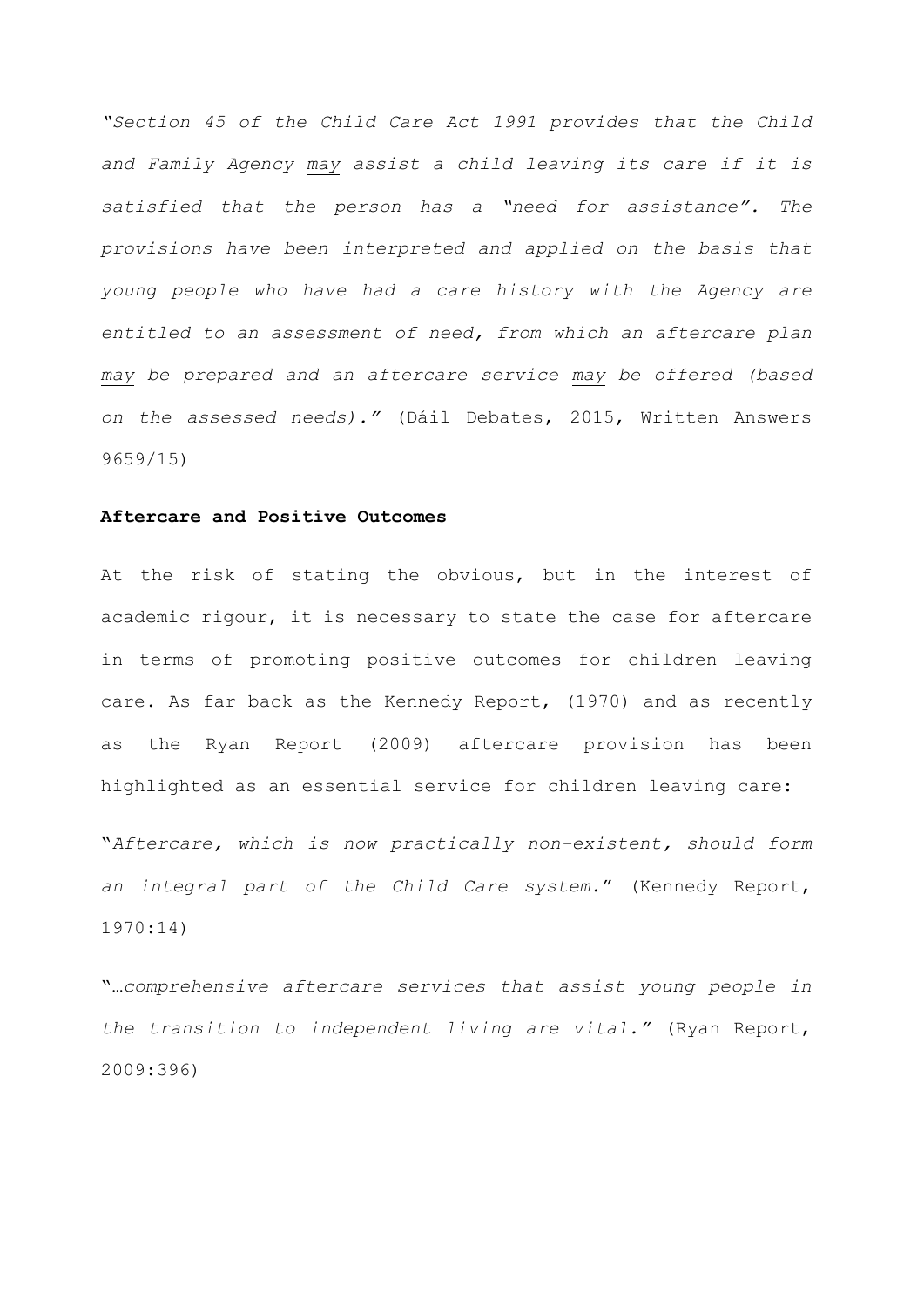Recent research by Harder, Kalverboer, & Knorth (2011) and James *et al*. (2013) highlights the link between aftercare and positive outcomes and this research builds on the existing body of works, previously cited, by Mike Stein and John Pinkerton within the UK and Irish contexts.

This is not to say that repositioning the relationship back at the centre of practice will alone resolve all that is wrong with social care. However, by acknowledging the centrality of relationship which requires that we also acknowledge the importance of the worker, and elevating both within policy and current models of practice, then the system may operate to its best effect and the elusive 'better outcomes' may begin to come into clearer focus.

## **Quality Assurance**

There is also the issue of quality assurance of service delivery which requires consideration. There is little doubt that registration, inspection and monitoring regimes have brought significant benefits to social care for children since the introduction of The SSI in 1999 and more recently with HIQA. The current situation where Tusla Registration and Inspection Service monitors and inspects private and voluntary children's residential centres whilst HIQA inspects statutory children's residential centres is not ideal. Although identified by the DCYA as a priority issue to resolve there is as yet no set date for the assimilation of these private and voluntary centres within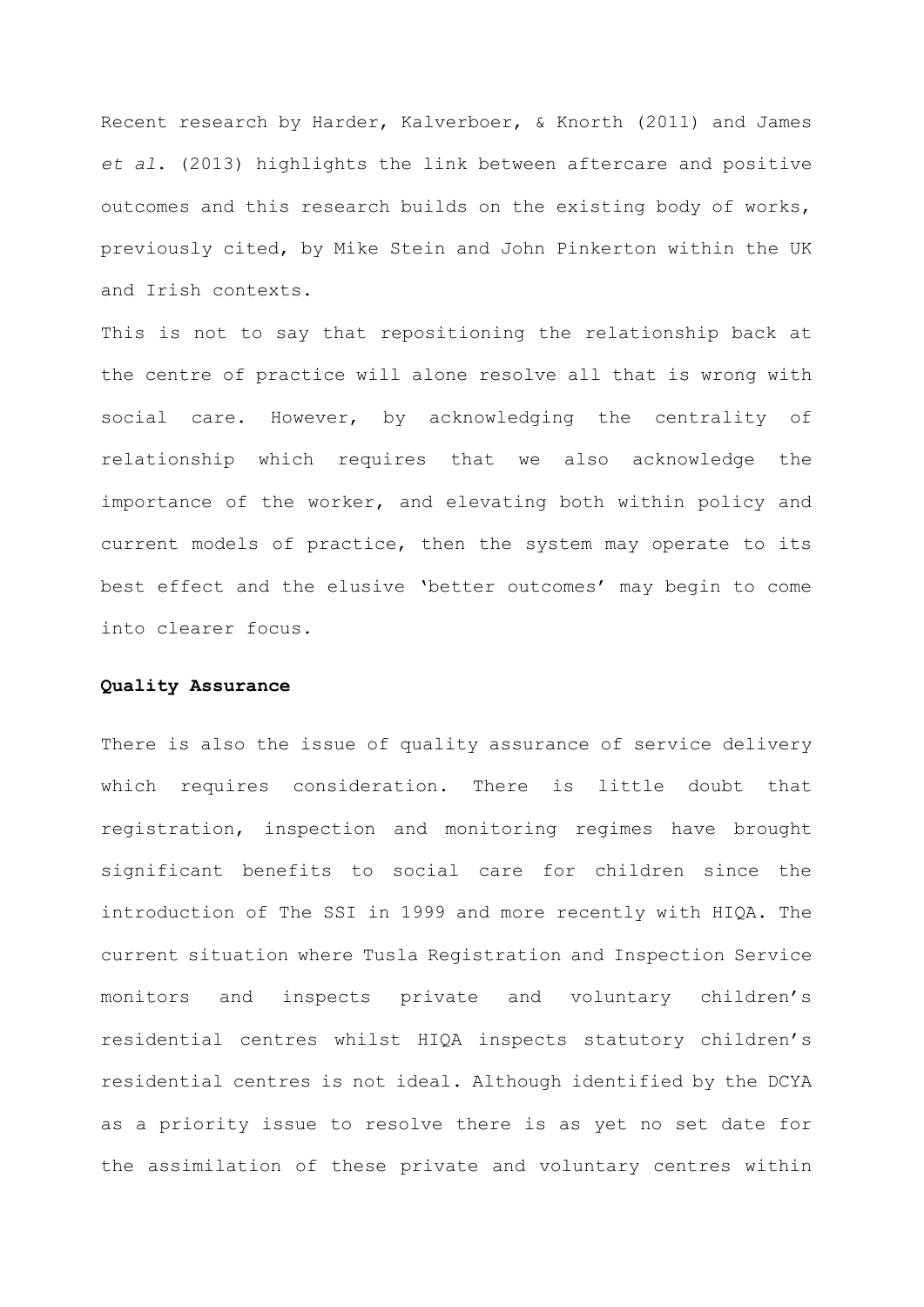the scope of HIQA inspection services (Dáil Debates, 2013, Written Answer 53791/13). Some of the benefits attributable to Inspection and Monitoring Services for children in care have been previously identified such as the role in the elimination of abuses that formerly occurred within residential care and the promotion of better practice. What is needed is quality assurance achieved through the evaluation of services against a framework of National Standards for Aftercare Services. In order to empower HIQA and Registration and Inspection Services to have a similar mandate extending to aftercare, legislation is required. Therefore, any legislative change to place aftercare on a statutory basis requires the inclusion within its scope the necessary wording and clauses to create the mandate for HIQA and Registration and Inspection Services to hold authority of compliance enforcement within identified standards for aftercare services.

The fact that 93% of children in care are in foster care (Tusla, 2014) and that of the four HIQA Inspection Reports on Foster Care Services carried out from January - July 2014 (ID 687; 683; 674; 669) all services were found to be non-compliant with the standard for preparation for leaving care and adult life is a shocking indictment of the preparation for leaving care currently undertaken for the majority of children in care in the Republic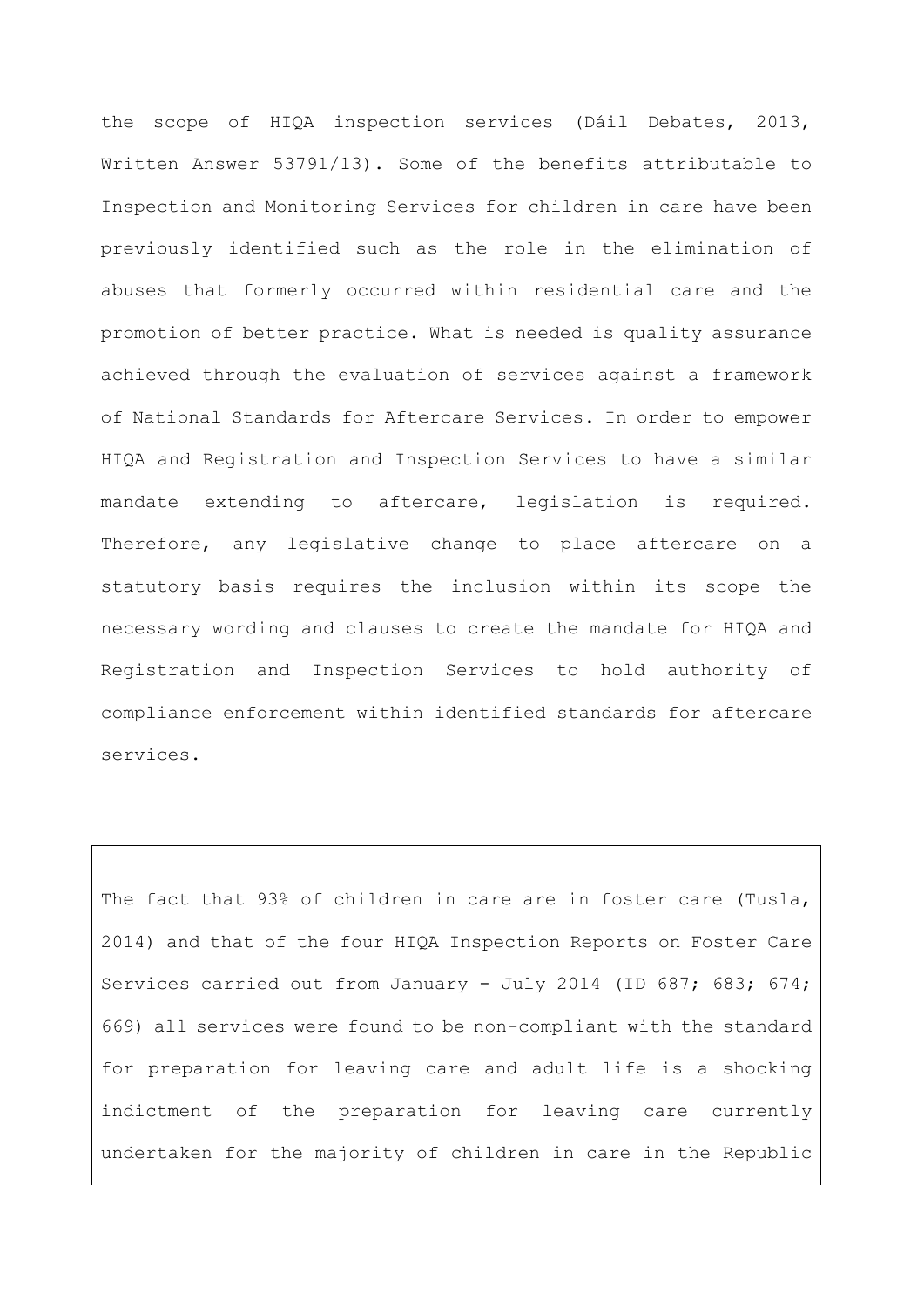of Ireland. This represents the clearest of indicators of just why preparation for leaving care, aftercare and the inspection of aftercare services must be placed on a statutory legislative basis and implemented by HIQA.

## **Summary**

These two chapters have covered many issues germane to children in care and those in aftercare whilst also acknowledging the professional as a critical component of care, the 'face of the corporate parent'. Some of the implications of the professionalisation agenda have been revealed. The relevance of issues of social justice, values, empowerment and the impact of language as well as the need for external inspection and monitoring have been considered. There are many factors and processes impacting social care and social work in the 21st century. These factors require understanding on the part of the professional to inform their practice and policy makers to inform service development and configuration. These include political, economic, social and professional processes. The professional must be able to evaluate these to inform their decision making so as to best represent and support those they are tasked with assisting. This section has been wide ranging and intended to promote thinking on the part of the professional across a variety of areas to better inform their professional judgement. There are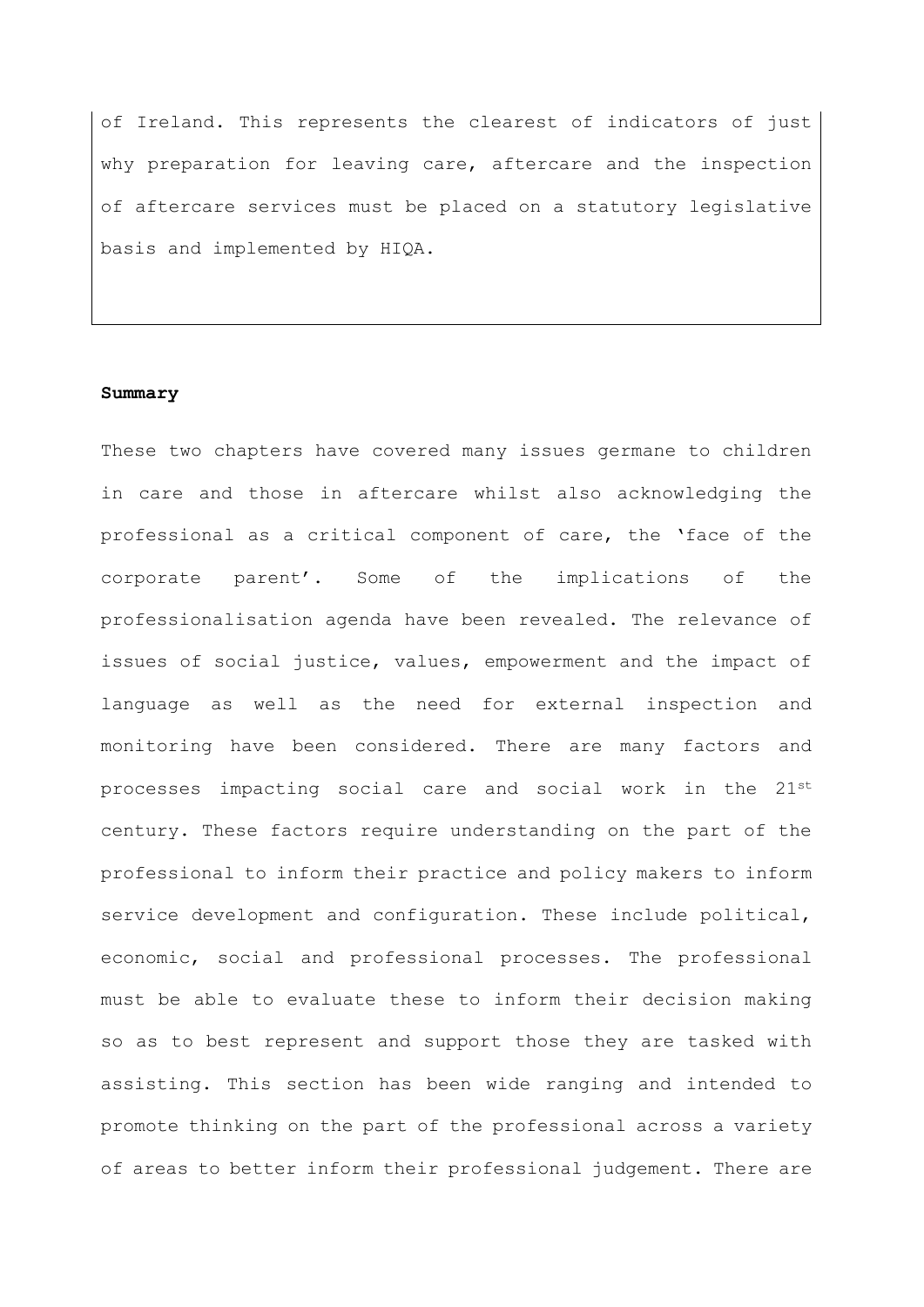many perspectives to be considered to inform our decision making. As such this section, as is the entire book, is intended to be thought provoking rather than provocative but should the reader find it provocative I can only say that is not my intent.

Rather my intent is to align with the advice of The Munro Report (2011:84), previously cited in the introduction to this book. Munro identified the importance of workers' professional judgement and the paramountcy of the relationship in social care and social work and identified professional judgement as:

*"… requires social workers to be in possession of the right knowledge and be capable of clear reasoning. Children need and deserve a high level of expertise from their social workers who make such crucial decisions about what is in their best interests. This expertise should include being skilled in relationships where care and control often need to be combined, able to make critical use of best evidence from research to inform the complex judgements and decisions needed and to help children and families to solve problems and to change."* (Munro, 2011:84)

## **Conclusion**

Some of the best professional advice ever given to me was from Professor James Anglin. He said: "*Always stay curious and question everything*." This is the soundest of advice, in my opinion, and therefore advice I endorse and impart to the reader. This book is intended to promote the reader to be curious and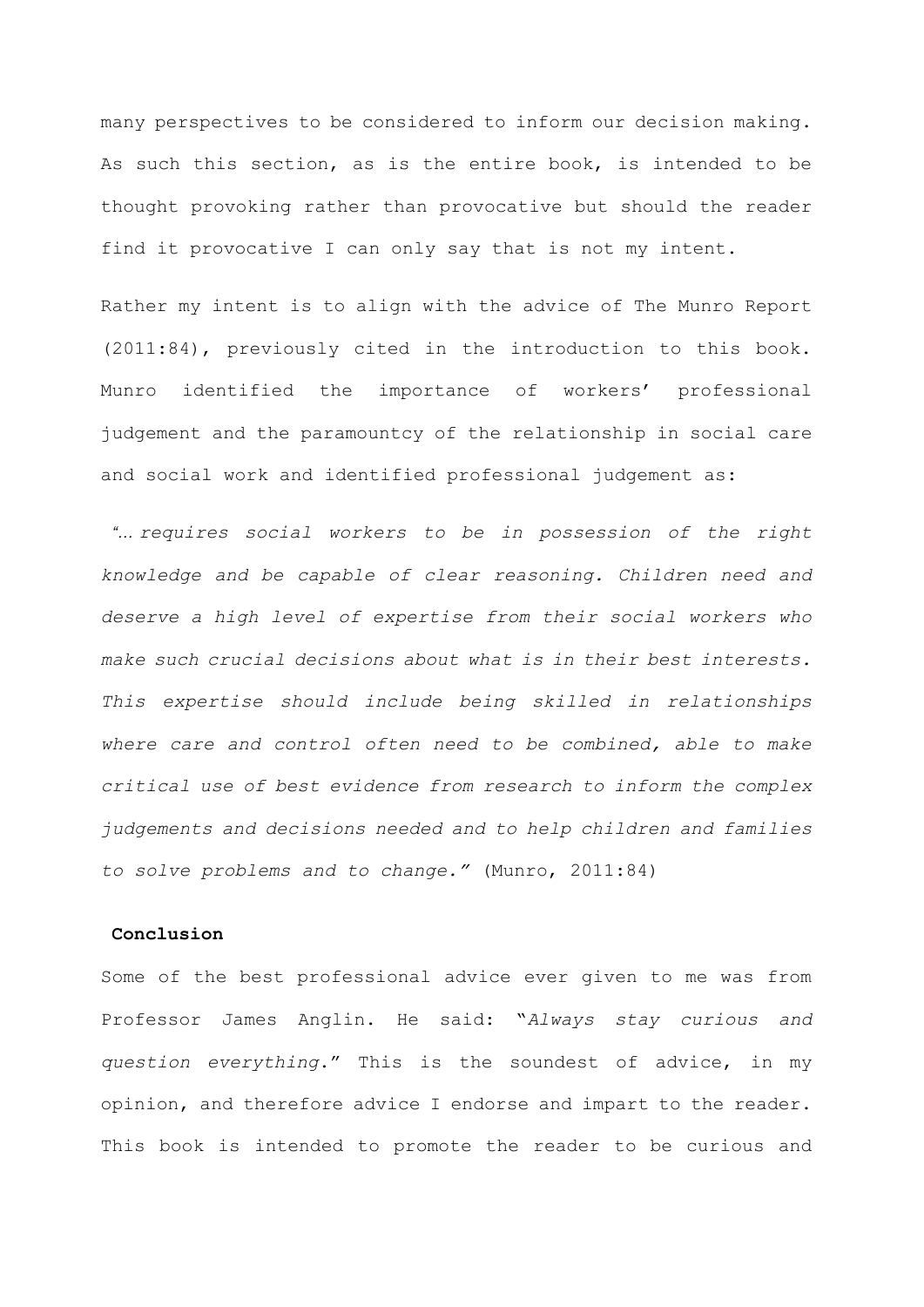question everything, seeking their own answers through their endeavours, professional development and practice, knowledge of the children, young peoole and their families and their social ecologies. This is the surest way to promote better practice and keep children and young people safe which will result in better outcomes for children in care. Informed workers will be professionally-active workers and they will seek to increase the resources and opportunities of those they support. But, on the face of it to advocate questioning everything may appear to promote paralysis and indecision whereas in reality it does not. We may question something today and, indeed, find a truth for our answer. However, tomorrow the same question may have a different context and thus a different answer. We need to be open to constantly learning as we can never assume, when we are dealing with human beings, that what was true yesterday will be true today. This may be appropriate in the natural sciences, but it is not in the social sciences.

Keith's experiences of poverty and loneliness within the placement I was involved in moving him to makes clear the need to always maintain an inquiring stance. I now know that I assumed that he would be well cared for in this placement as it was with a long-standing and wellknown reputable service provider. Additionally, it was the only such service available in Dublin at that time and securing a placement there was in itself an achievement. However, I didn't verify this for myself even though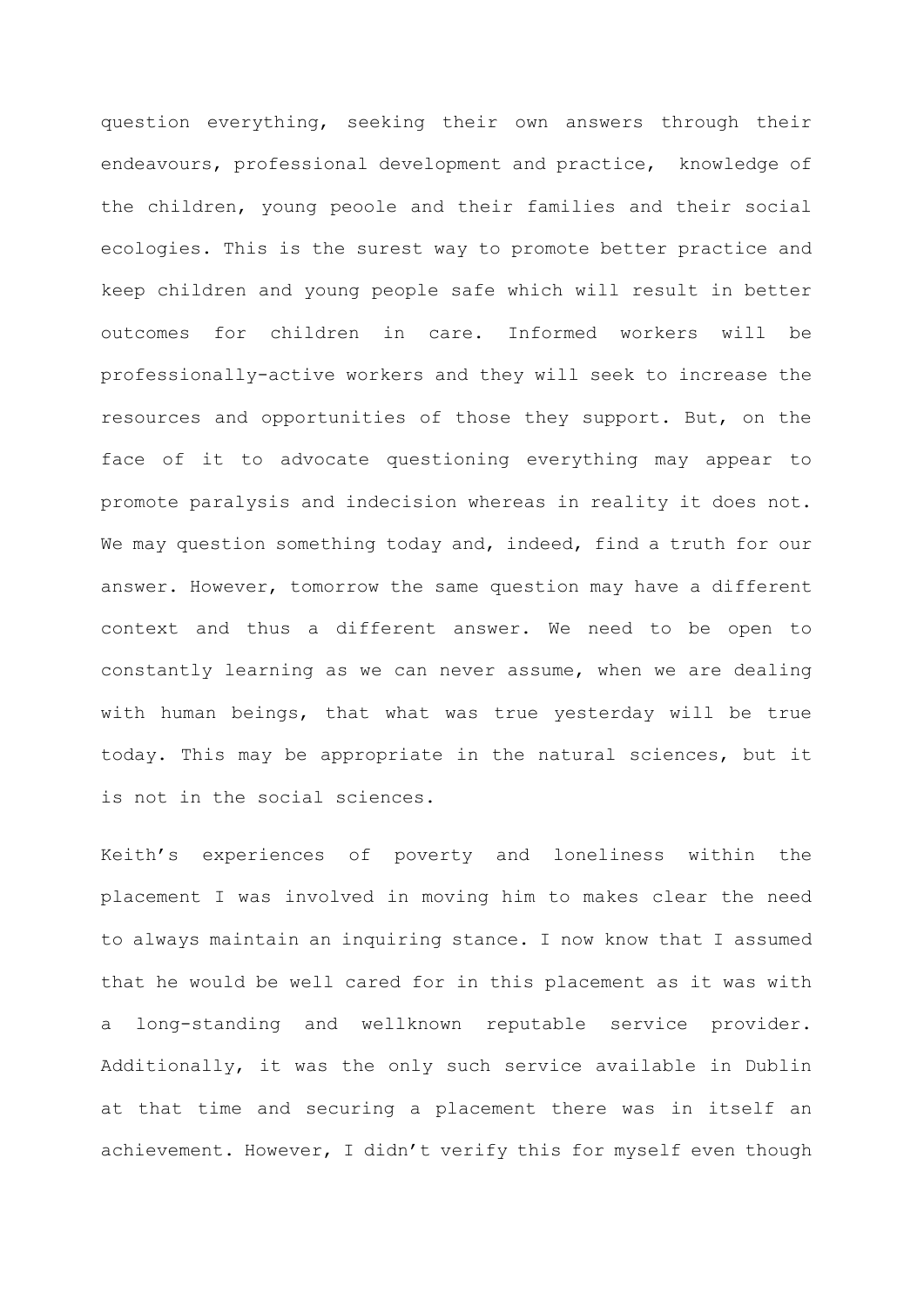I visited him there several times and witnessed his circumstances. I now see that my assumption may have obscured my objectivity in seeing the reality of his circumstances, just as, historically, assumption prevented so many adults from hearing and acting on children reporting abuse. Assumption that the child was lying or that the adults involved wouldn't do such things or that it was someone else's responsibility to deal with it. Assumption underpins the discrimination and stigmatisation Keith experienced within the community as a child growing up in a dysfunctional family. Had I inquired beyond my assumption Keith may not have suffered the harm and hardship to the extent he endured. No young person should endure such experiences in 2015. I have come to recognise that:

When it comes to caring for children and keeping them safe assumption is the fertile breeding ground of harm and an inquiring stance with attention to the minutiae is the best remedy.

In interrogating some of the assumptions surrounding residential care and aftercare, as well as practice, theory, policy, service trends and research coupled with wider agendas influencing this sector, this book has attempted to dispel some mistruths whilst promoting an inquiring stance on the part of the reader on key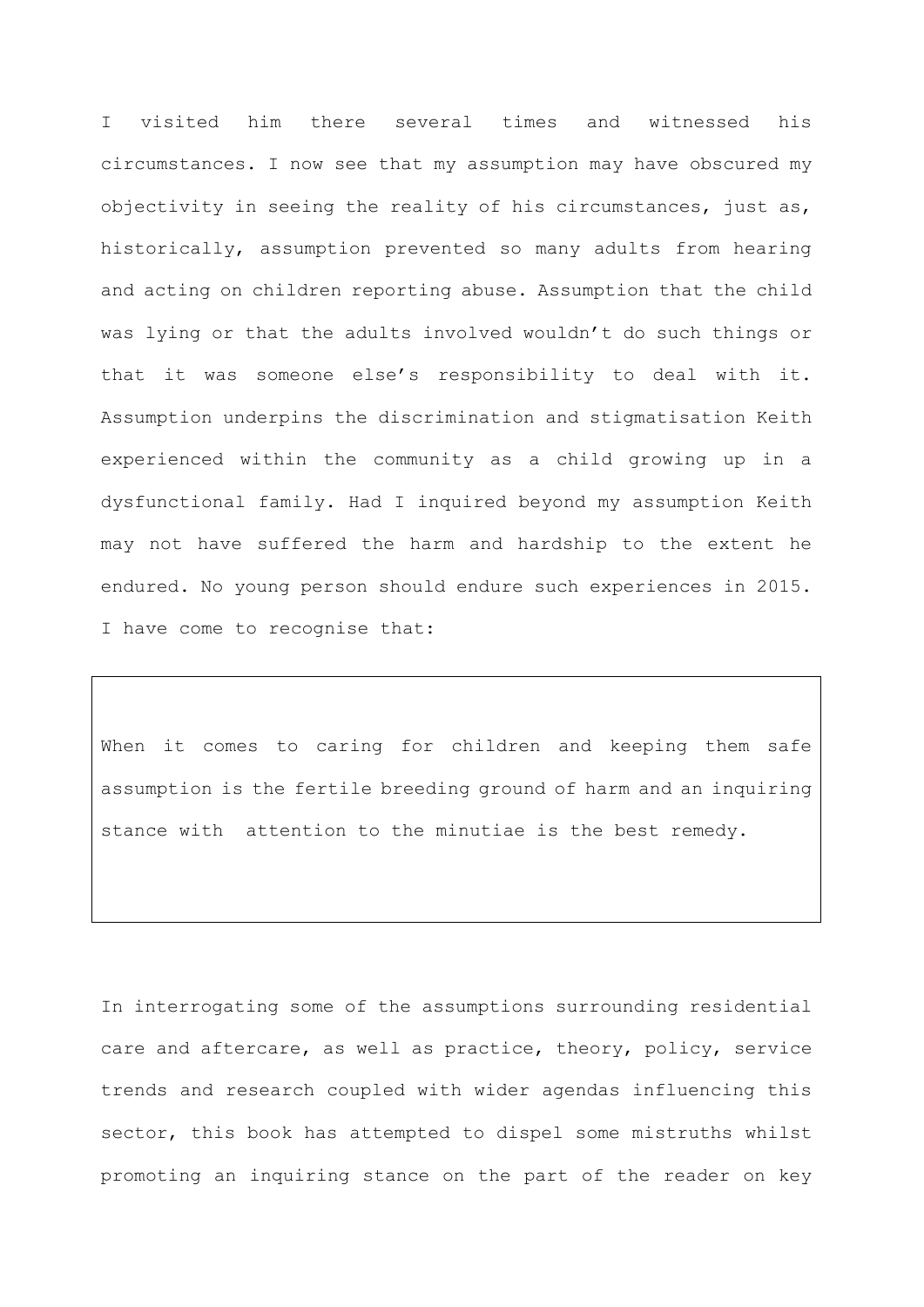issues shaping social care in the  $21^{st}$  century. However, within this process some facts have also been revealed.

Residential care, as currently configured, is a residualised service in the Republic of Ireland, a placement of last resort. Children placed in this service are mixed with children with disparate levels of needs and thereby the ability of the service to function in the best interest of each child is compromised. Residential care needs to be valued and become a placement of first choice for those children and young people identified as needing a residential placement and at the time this need is first identified. The care system cannot function optimally without all elements of the system of care operating in an integrated and congruent manner. The current usage of residential care in the Republic of Ireland is set too low by any international standard. It needs to be increased, with a range of specialist placement options, if we are to keep children safe and see the desired positive outcomes for children in care.

Preparation for leaving care needs to be placed on a statutory footing and given the recognition within residential care and foster care it warrants. There is a pressing need for an implemented National Standard of Preparation for Leaving Care in the Republic of Ireland.

There needs to be a paradigm shift with regard to how we care for children requiring out-of-home care in the Republic of Ireland. We need to reposition values and principles of social justice at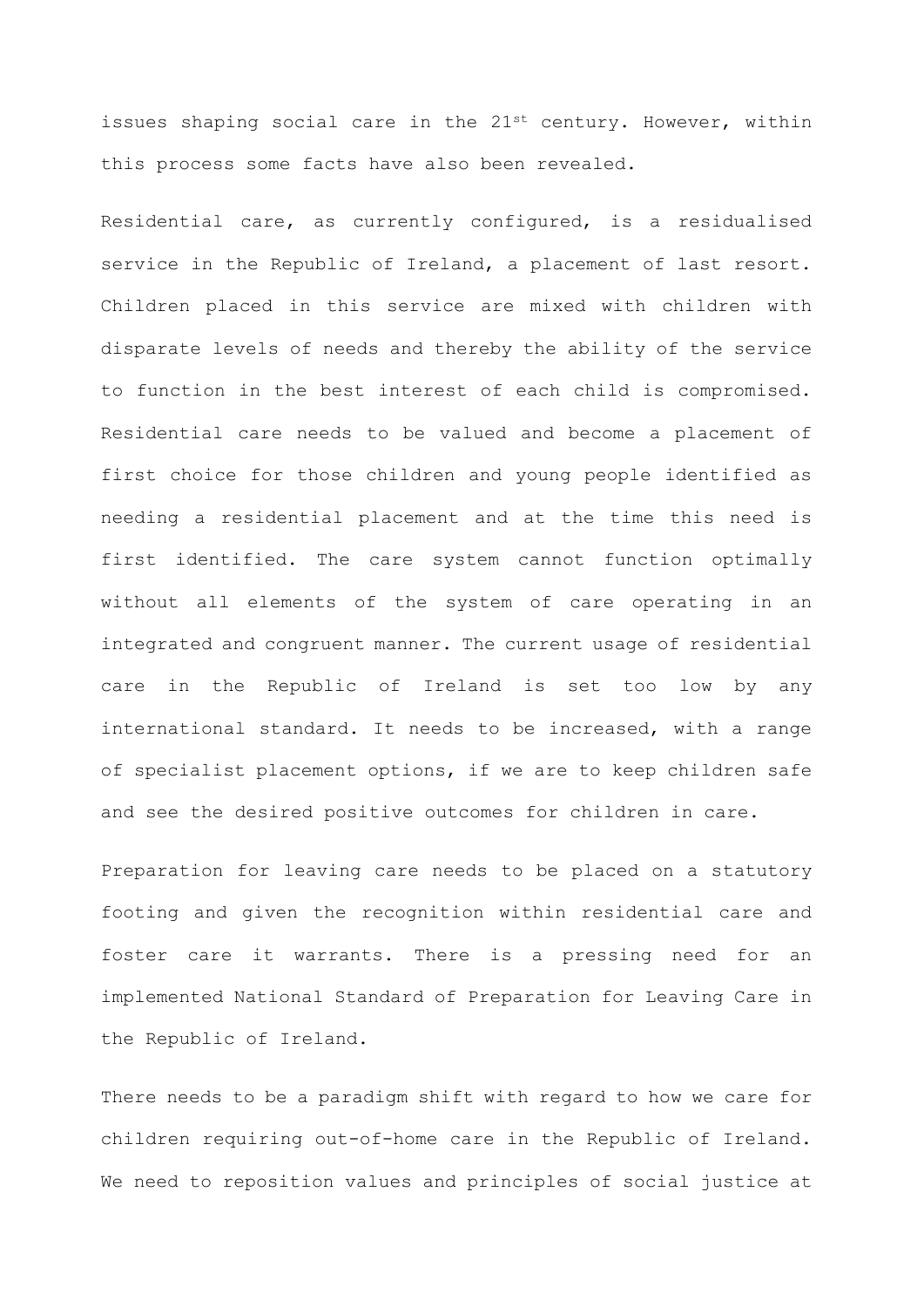the core of all that we do. We need to cease configuring services within existing budgetary allocations. This enables superficially convincing planning whereby, on paper, a care system can operate without the required range of placements offered by a robust system of care. The tragedy of the current system is that it is only after it has been proven to be ineffective, and children and young people have come to harm, that it will be changed. We need to rethink what services are necessary to meet the needs of children and young people in the  $21^{st}$  century, and then put in place a strategy to resource and implement the configuration of our children's services accordingly.

Statutory entitlement to aftercare support is a means to, and guarantee of change, rather than the conversation about change which has been ongoing in the Republic of Ireland's case since the Kennedy Report in 1970. Mendes *et al*. (2014) make the point that far more is known about leaving care and aftercare in the 21st century than formerly, which places policy-makers and practitioners in a much better position to address the criteria associated with leaving care. In the Republic of Ireland over the past two decades we have had numerous inquiries and investigations into the failing of the former Health Boards, and the HSE Child and Family Services in attempting to care for children and care leavers. We have had The Madonna House Inquiry (1996), The Commission of Inquiry in Child Abuse (2009), Investigation in Deaths in Care (2012) to name some of the most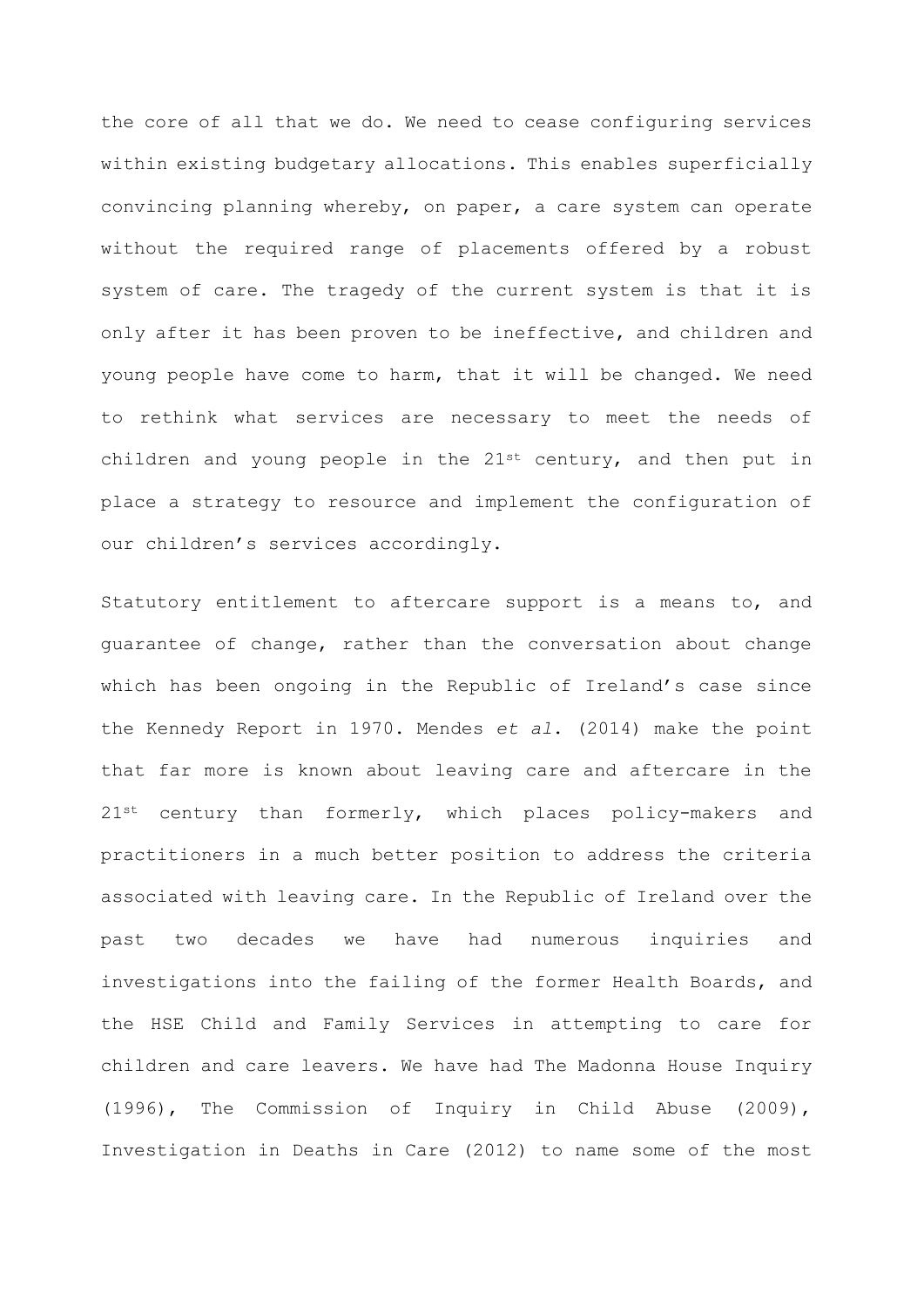prominent, and all of these highlighting the inadequacies of aftercare provision. Concomitantly, we have had numerous recurrent publications by a variety of NGOs, Barnardos, Focus Ireland, EPIC, The Children's Rights Alliance, Office of the Ombudsman for Children to name but a few. Additionally, there have been media investigations and publications as well as academic publications all highlighting these failures in supporting care leavers. All the while, the plight of care leavers has been incrementally revealed with the Left Out on Their Own publication in 2000 unveiling what previous reports had highlighted but had remained largely unresolved. Burns & MacCarthy (2012:36) describe change following these reports as '*glacially slow*' echoing Gilligan's (1993:366) observation regarding the implementation of the 1991 Child Care Act in the Republic of Ireland as "*the genteel pace of reform*".

Given the facts outlined within this book and also the fact that the four states neighbouring the Republic of Ireland - Northern Ireland, Wales, England, and Scotland have all placed aftercare on a firm legislative basis it is difficult to logically understand just why the Republic of Ireland has not as yet done so. Based on the experiences within these neighbouring states it is true to say that legislation alone is not the solution, however, it is also true to say that the solution is not possible without rights-based legislation. Aftercare needs to become 'core business' for Tusla as opposed to its current status as 'non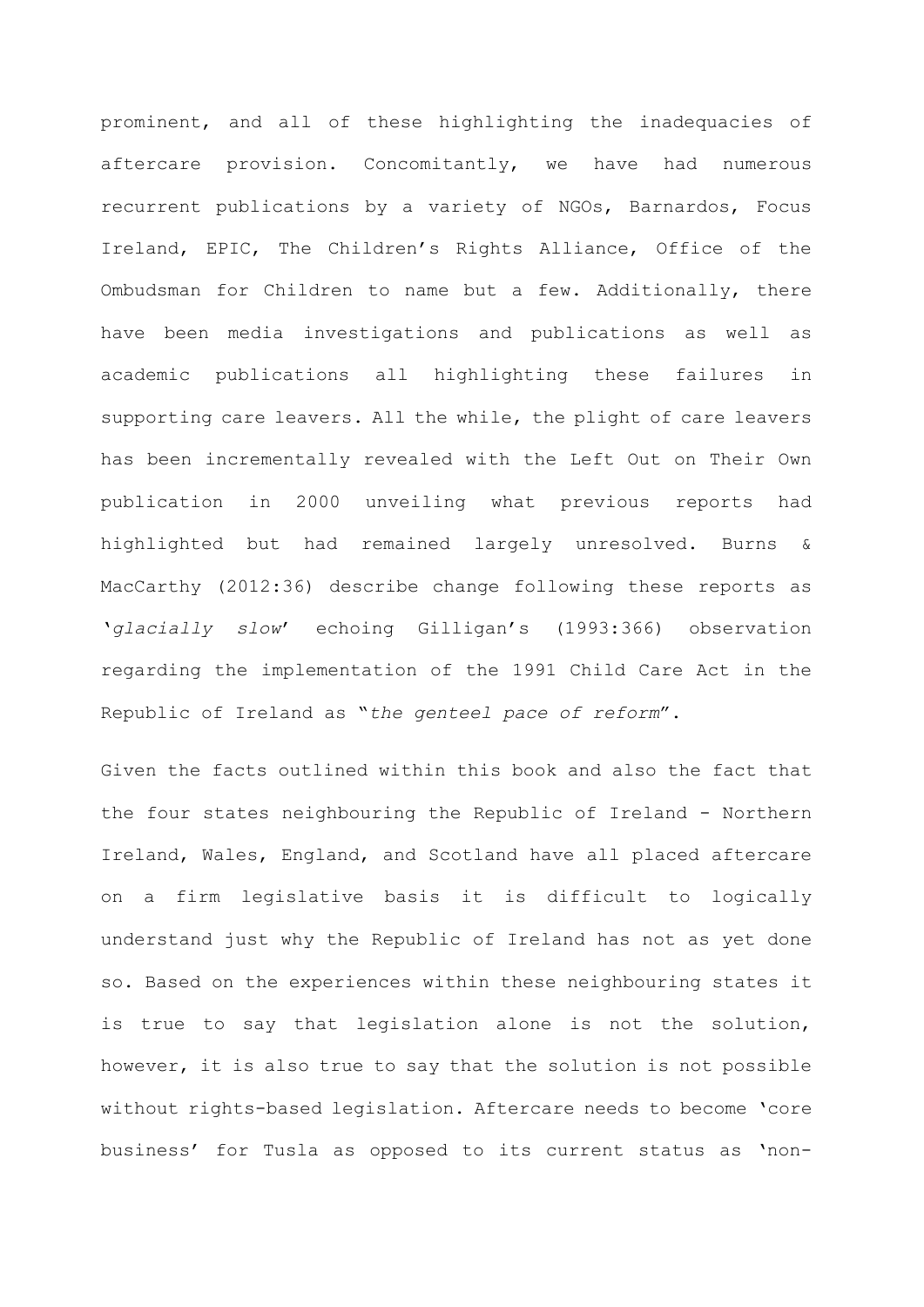core business'. The fact that many care leavers achieve positive outcomes currently is commendable and must be acknowledged. Focusing on the deficits of the aftercare system should not detract from the remarkable accomplishments of these care leavers. Rather, it is intended to achieve equity and positive outcomes for all care leavers.

Whilst there has been a notable focus on aftercare services in the Republic of Ireland in recent years indicating a recognition of the importance of aftercare and an intent to improve the service the fact remains that for aftercare to cease being the 'poor second cousin of social work' *(under 18's),* in essence an afterthought*,* legislation alone has the power to mandate this. Legislation provides robust protective factors, by virtue of its equalising remit which would empower care leavers to access the resources they need to become resilient. It would also empower workers by providing role clarity and ring-fenced funding. It is the combination of legislation, policy, regulation and education that shapes practice. Currently, practice in the Republic of Ireland supporting care leavers is deficient legislatively and educationally, weak in policy and with notable regional variability in terms of availability and quality of support. Attempting to shore-up a legislatively flawed service with permissive legislation constrains aftercare within restrictive parameters. Here, the focus often appears to be designed to eschew the one essential action, placing the service on a rights-based

footing, with tactical manoeuvres and the proffering of